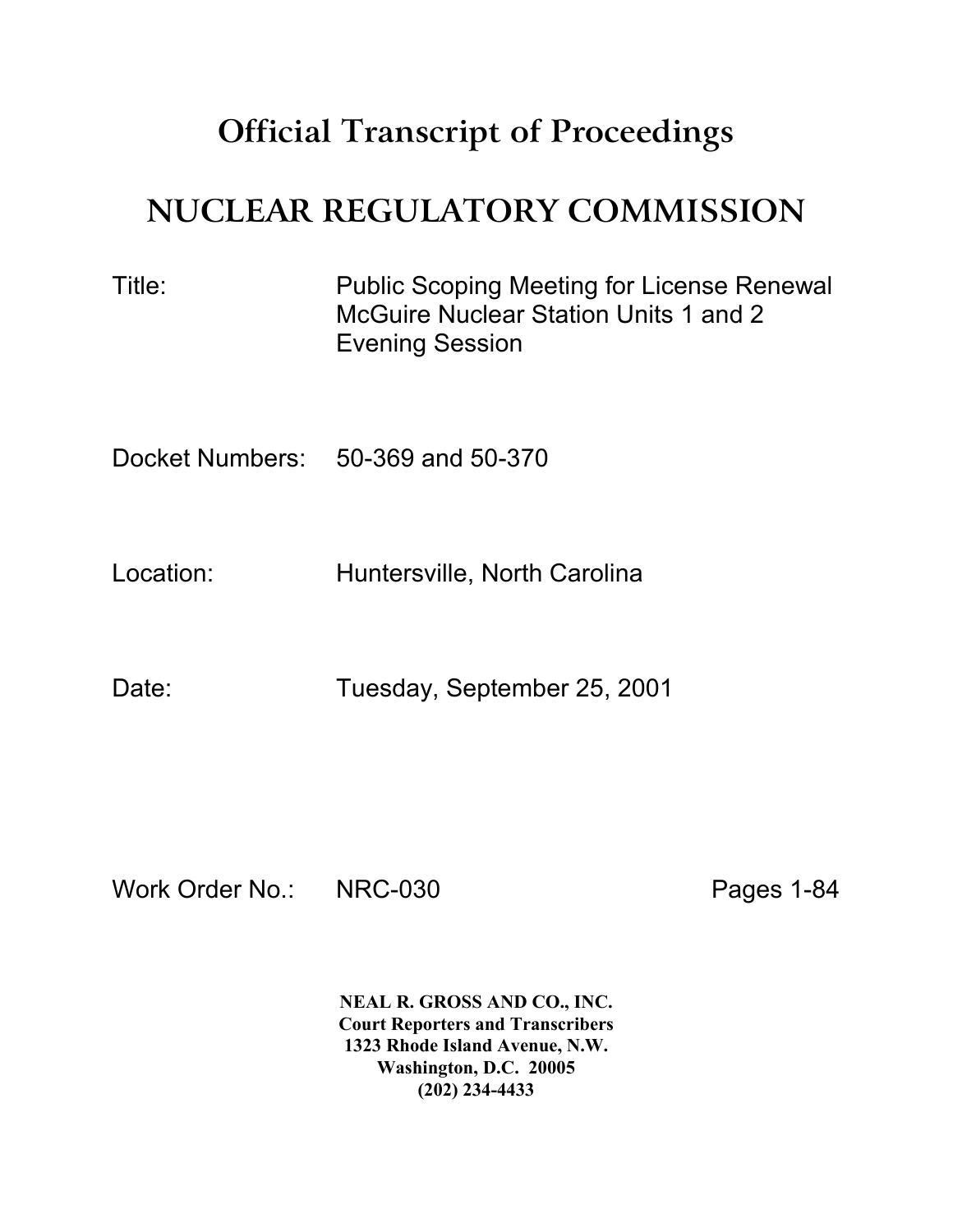|             | $\mathbf{1}$                                                                      |
|-------------|-----------------------------------------------------------------------------------|
| $\mathbf 1$ | UNITED STATES OF AMERICA                                                          |
| 2           | NUCLEAR REGULATORY COMMISSION                                                     |
| 3           | + + + + +                                                                         |
| 4           | PUBLIC SCOPING MEETING FOR LICENSE RENEWAL                                        |
| 5           | McGUIRE NUCLEAR STATION UNITS 1 & 2                                               |
| 6           | $+ + + + +$                                                                       |
| 7           |                                                                                   |
| 8           | TUESDAY,                                                                          |
| 9           | <b>SEPTEMBER 25, 2001</b>                                                         |
| 10          | $+ + + + +$                                                                       |
| 11          | HUNTERSVILLE, NORTH CAROLINA                                                      |
| 12          | + + + + +                                                                         |
| 13          | The Public Scoping Meeting took place at the Central                              |
| 14          | Piedmont Community College, North Campus, 11930 Verhoeff Dr.,                     |
| 15          | Huntersville, North Carolina, at 7:00 p.m., Chip Cameron, Facilitator, presiding. |
| 16          | PRESENT:                                                                          |
| 17          | <b>CHIP CAMERON</b>                                                               |
| 18          | <b>RANI FRANOVICH</b>                                                             |
| 19          | <b>JIM WILSON</b>                                                                 |
| 20          | <b>ANTONIO FERNANDEZ</b>                                                          |
| 21          | <b>TOMMY ALMOND</b>                                                               |
| 22          | <b>BREW BARRON</b>                                                                |
| 23          | <b>DAYNA HERRICK</b>                                                              |
| 24          | <b>TIM GESTWICKI</b>                                                              |
| 25          | <b>DON MONIAK</b>                                                                 |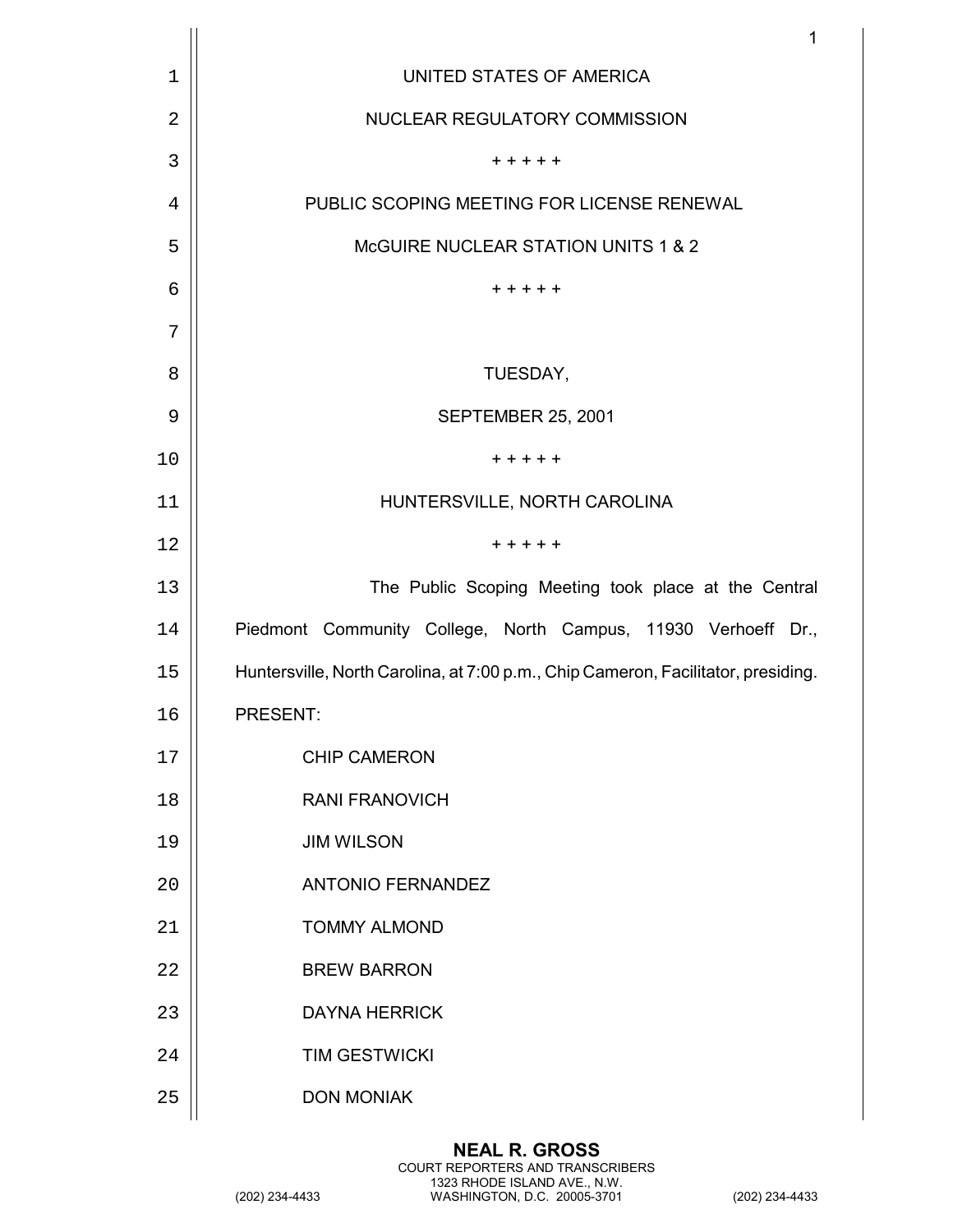| $\mathbf 1$    | PRESENT: (Cont.)          |
|----------------|---------------------------|
| $\overline{2}$ | LOU ZELLER                |
| $\mathsf{3}$   | <b>DONNA LIZENBY</b>      |
| $\overline{4}$ | <b>BILL RUSSELL</b>       |
| 5              | PAUL SMITH                |
| 6              | <b>MITCH EISNER</b>       |
| 7              | <b>CATHERINE MITCHELL</b> |
| $\,8\,$        | <b>JIM GILPIN</b>         |
| $\mathsf 9$    | ROBERT MAHOOD             |
| $10$           | <b>DAN FARIS</b>          |
| 11             |                           |
| 12             |                           |
| 13             |                           |
| 14             |                           |
| 15             |                           |
| 16             |                           |
| 17             |                           |
| $18\,$         |                           |
| 19             |                           |
| 20             |                           |
| 21             |                           |
| 22             |                           |
| 23             |                           |
| 24             |                           |
| 25             |                           |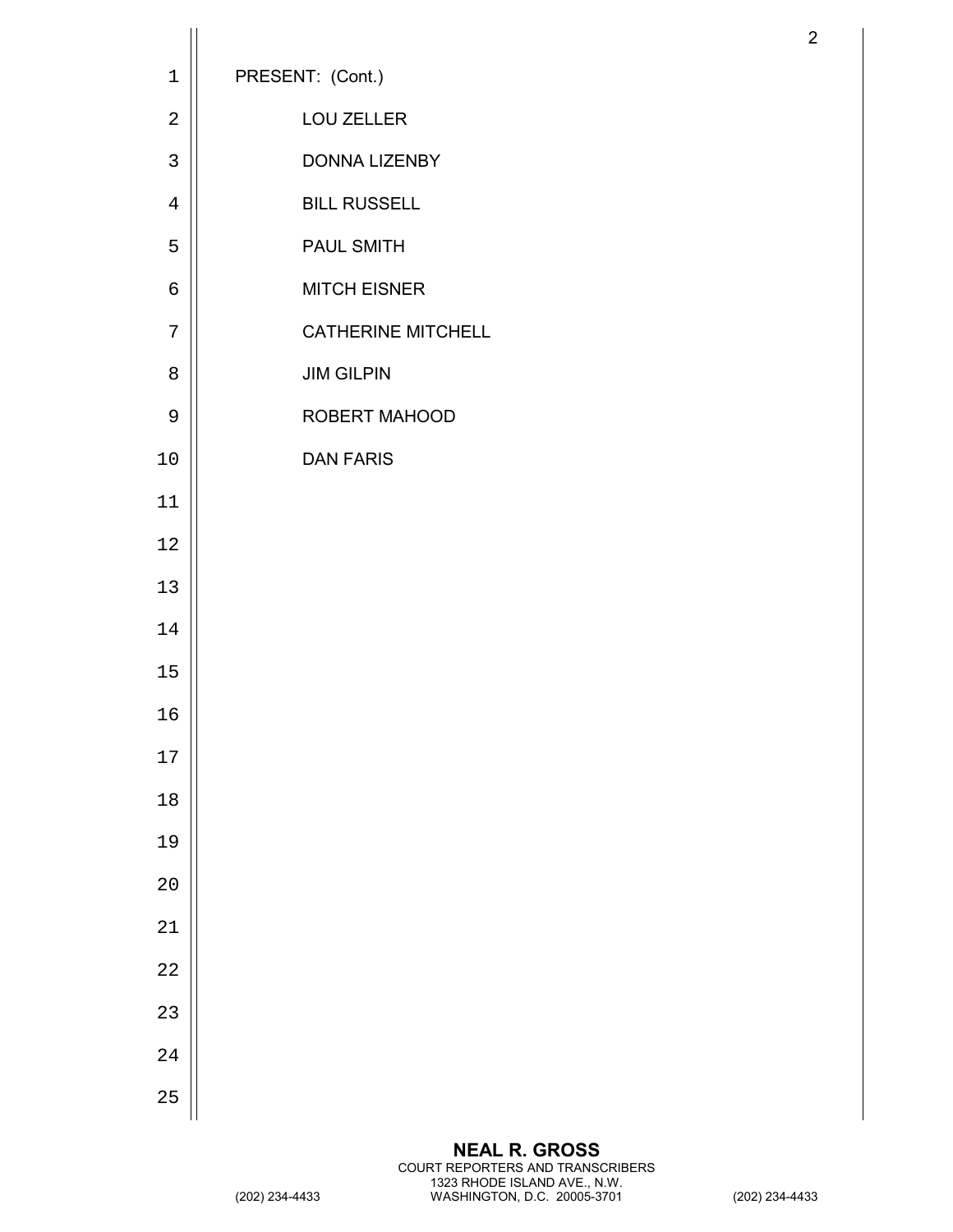|             | 3                                             |
|-------------|-----------------------------------------------|
| $\mathbf 1$ | A-G-E-N-D-A                                   |
| 2           | Opening remarks - Facilitator Chip Cameron  4 |
| 3           |                                               |
| 4           |                                               |
| 5           |                                               |
| 6           |                                               |
| 7           |                                               |
| 8           |                                               |
| 9           |                                               |
| 10          |                                               |
| 11          |                                               |
| 12          |                                               |
| 13          |                                               |
| 14          |                                               |
| 15          |                                               |
| 16          |                                               |
| 17          | 69                                            |
| 18          | Dan Faris<br>76                               |
| 19          |                                               |
| 20          |                                               |
| 21          |                                               |
| 22          |                                               |
| 23          |                                               |
| 24          |                                               |
| 25          |                                               |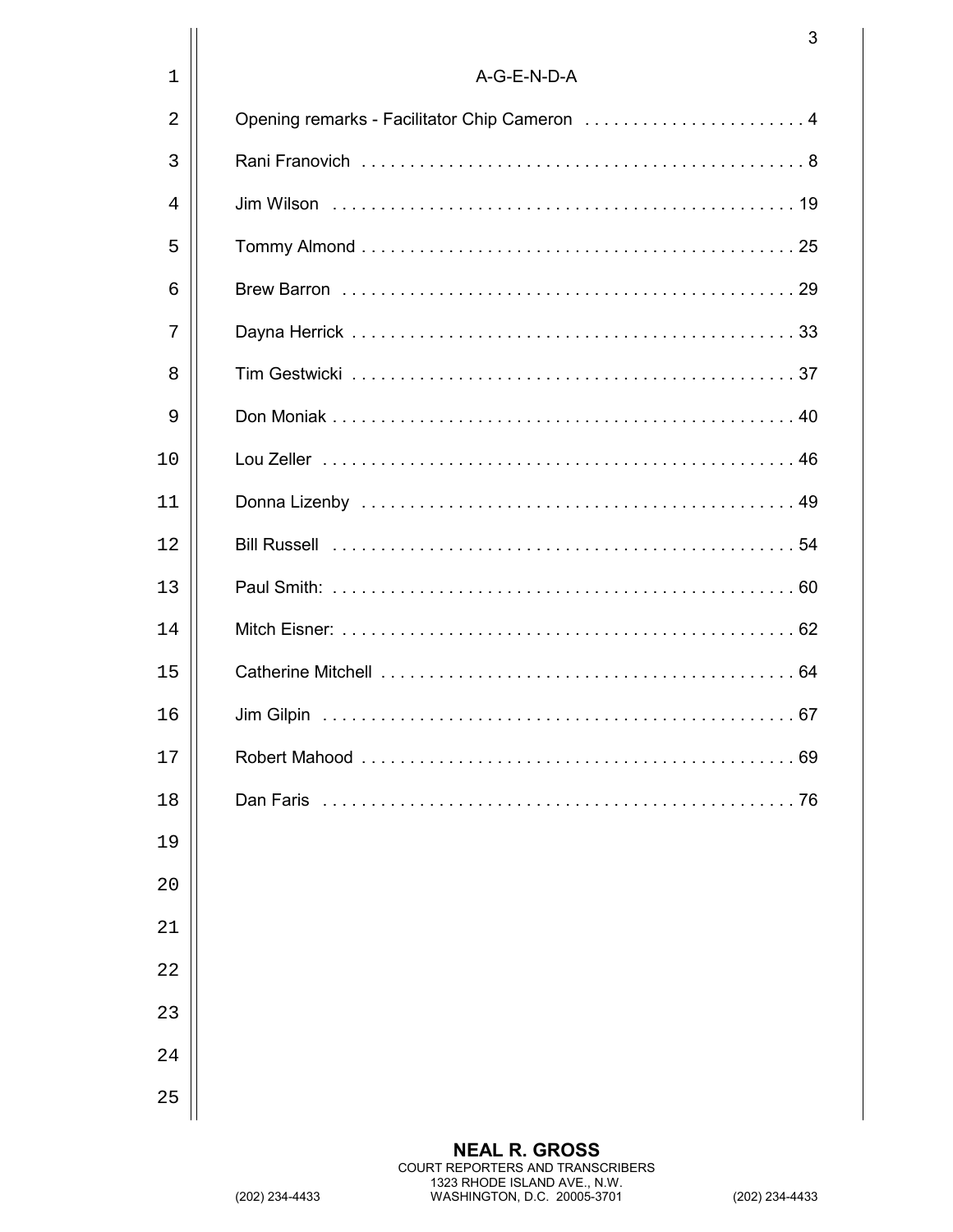|             | $\overline{4}$                                                                   |
|-------------|----------------------------------------------------------------------------------|
| $\mathbf 1$ | P-R-O-C-E-E-D-I-N-G-S                                                            |
| 2           | (7:00 p.m.)                                                                      |
| 3           | FACILITATOR CAMERON:<br>Good evening, everybody.                                 |
| 4           | Welcome to the NRC's public meeting on the Environmental Review for the          |
| 5           | preparation of an Environmental Impact Statement on Duke Energy                  |
| 6           | Corporation's application to renew the operating licenses at Stations 1 and 2    |
| 7           | at the McGuire Nuclear Station.                                                  |
| 8           | My name is Chip Cameron, I'm the Special Counsel for Public                      |
| 9           | Liaison at the Nuclear Regulatory Commission, and it is my pleasure to serve     |
| 10          | as your facilitator for tonight.                                                 |
| 11          | Before we get into the substance of the meeting, I just                          |
| 12          | wanted to talk about three aspects of the meeting itself. And one are the        |
| 13          | objectives of the meeting. Secondly I would like to talk about format and        |
| 14          | ground rules for the meeting. And, third, I would like to go over the agenda, so |
| 15          | that you have an idea of what to expect tonight.                                 |
| 16          | In terms of the objectives, we have a couple of objectives.                      |
| 17          | One is to explain, to all of you, what the process is that the NRC goes through  |
| 18          | to evaluate these applications for the renewal of the licenses.                  |
| 19          | And specifically what we want to talk about tonight is the                       |
| 20          | environmental review process that the NRC engages in to assist in making the     |
| 21          | decision on the renewal applications.                                            |
| 22          | Now, for those of you who don't know what scoping is,                            |
| 23          | scoping is a term that is used in reference to the<br>preparation of an          |
| 24          | Environmental Impact Statement. And the Environmental Impact Statement,          |
|             |                                                                                  |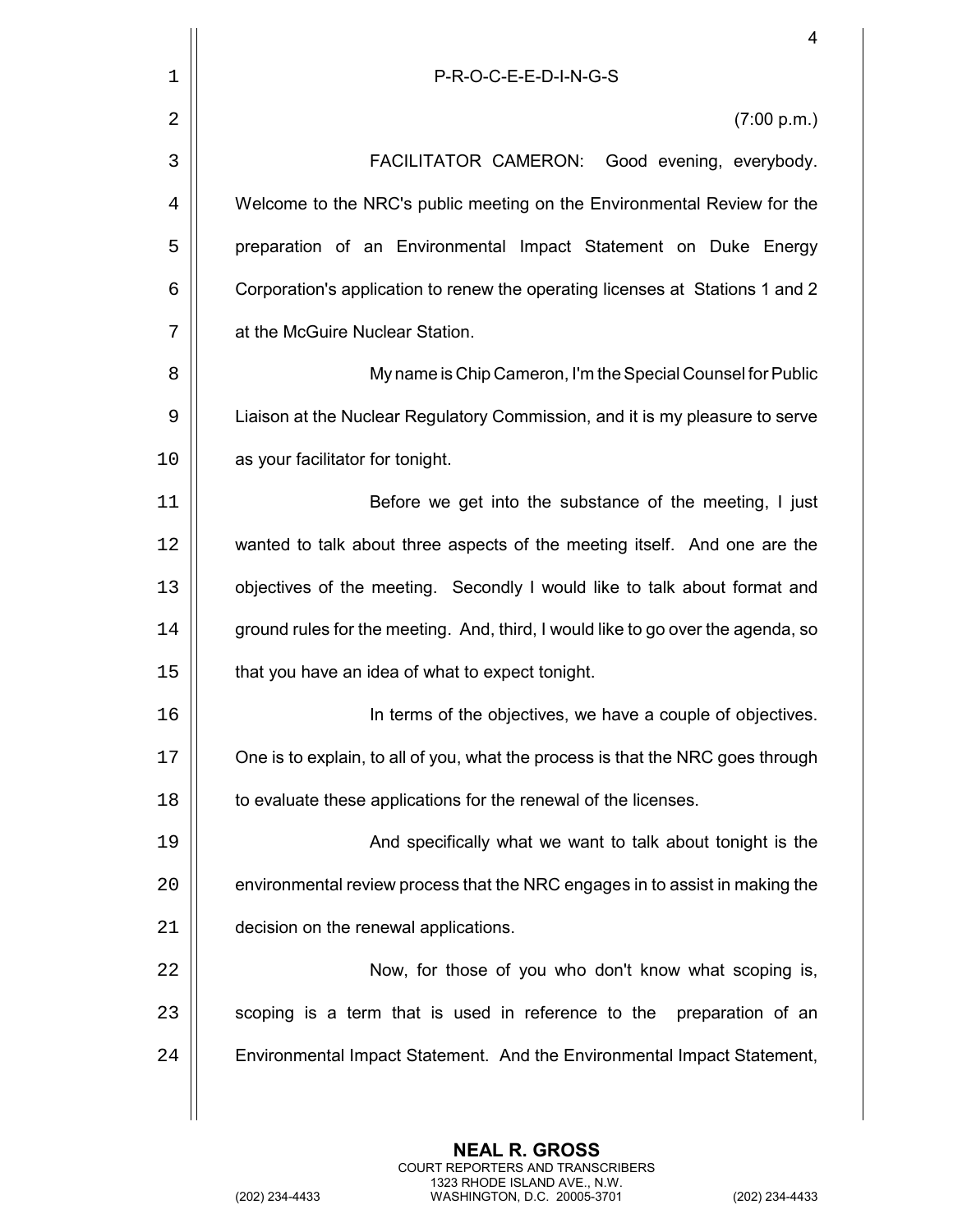|    | 5                                                                                  |
|----|------------------------------------------------------------------------------------|
| 1  | as you will be hearing more from the NRC staff, is a document that assists the     |
| 2  | NRC in making its decision on whether to renew the licenses.                       |
| 3  | Scoping basically allows the NRC to gather information,                            |
| 4  | identify potential impacts and alternatives that the NRC should evaluate in        |
| 5  | doing the environmental review.                                                    |
| 6  | And that brings me to the second objective of tonight's                            |
| 7  | meeting, which is to hear from the people in the community on potential            |
| 8  | environmental impacts that the NRC should consider in doing its environmental      |
| 9  | review.                                                                            |
| 10 | The NRC is going to take written comments on these scoping                         |
| 11 | issues, and please feel free to submit written comments. We wanted to be           |
| 12 | here tonight to meet with the people in the community, in person.                  |
| 13 | You may hear some information from the NRC tonight, or                             |
| 14 | from others that are speaking, that will stimulate you to write, to prepare a      |
| 15 | written comment, or help you to prepare that written comment.                      |
| 16 | So please do so, and I would note that any comments made                           |
| 17 | here tonight have the same weight as a written comment.                            |
| 18 | In terms of format, there are two parts to the meeting. And                        |
| 19 | the first part is going to consist of some brief presentations by the NRC staff to |
| 20 | give you a background on license renewal, so that you will be able to              |
| 21 | understand that.                                                                   |
| 22 | We have two speakers. Rani Franovich, who is right here,                           |
| 23 | and Jim Wilson. And I will give you a little bit on their background in a minute.  |
| 24 | But they are each going to give you some information about the process.            |
|    |                                                                                    |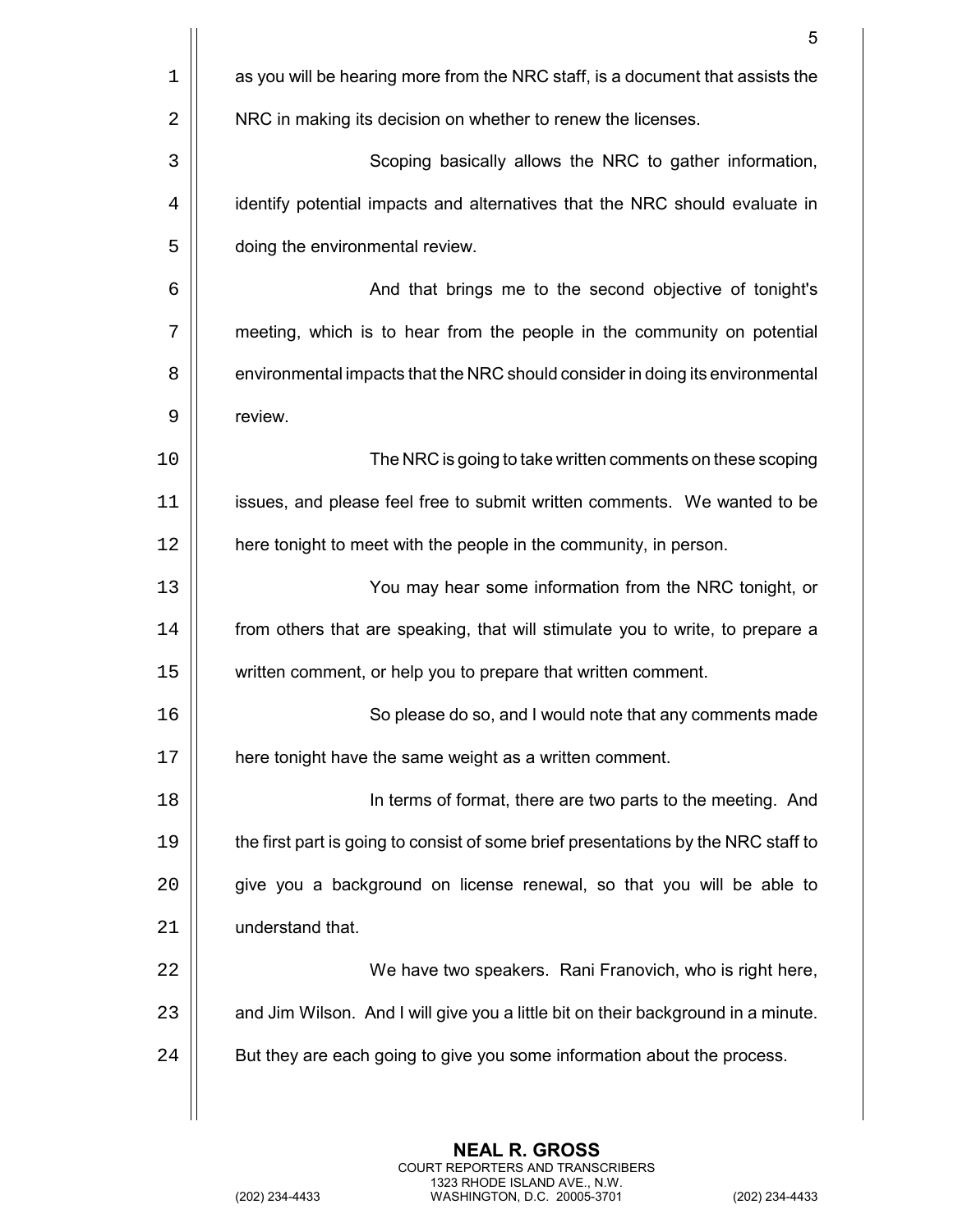|              | 6                                                                                  |
|--------------|------------------------------------------------------------------------------------|
| $\mathbf 1$  | After each one we will go out to you to see if there are any                       |
| $\sqrt{2}$   | questions that you might have about the process, clarifying questions. Then        |
| $\mathbf{3}$ | we are going to go to the second segment of the meeting, and that is the most      |
| 4            | important part, because that is where we want to hear from you, where we want      |
| 5            | to listen to the information that you might have for us about potential            |
| 6            | environmental impacts, or alternatives.                                            |
| 7            | And I'm going to start that off with any local government                          |
| 8            | officials that are here. We are going to have some brief presentations by Duke     |
| 9            | Energy to explain their intentions with proceeding with license renewal on the     |
| 10           | McGuire stations, and then we are going to go to others who signed up to           |
| 11           | speak.                                                                             |
| 12           | In terms of guidelines I want to make sure that, or ground                         |
| 13           | rules, I want to make sure that everybody has an opportunity to talk tonight.      |
| 14           | And so I would just ask you to be as concise as you can be. I know that you        |
| 15           | want to give us a lot of important information.                                    |
| 16           | At least for starters I'm going to ask that everybody follow a                     |
| 17           | five minute guideline in terms of their presentation. And I think that everybody   |
| 18           | this afternoon, at this afternoon's meeting, did very well with that.              |
| 19           | Please only one person speak at a time, so that we can get                         |
| 20           | a clean transcript. We are transcribing the meeting, and we do want to give our    |
| 21           | full attention to whomever has the floor, at the time. And just give us your       |
| 22           | name.                                                                              |
| 23           | If you have a question during question and answers please                          |
| 24           | give us your name, and affiliation, and when you come up also tell us a little bit |
| 25           | about yourself, who you are, and your affiliation.                                 |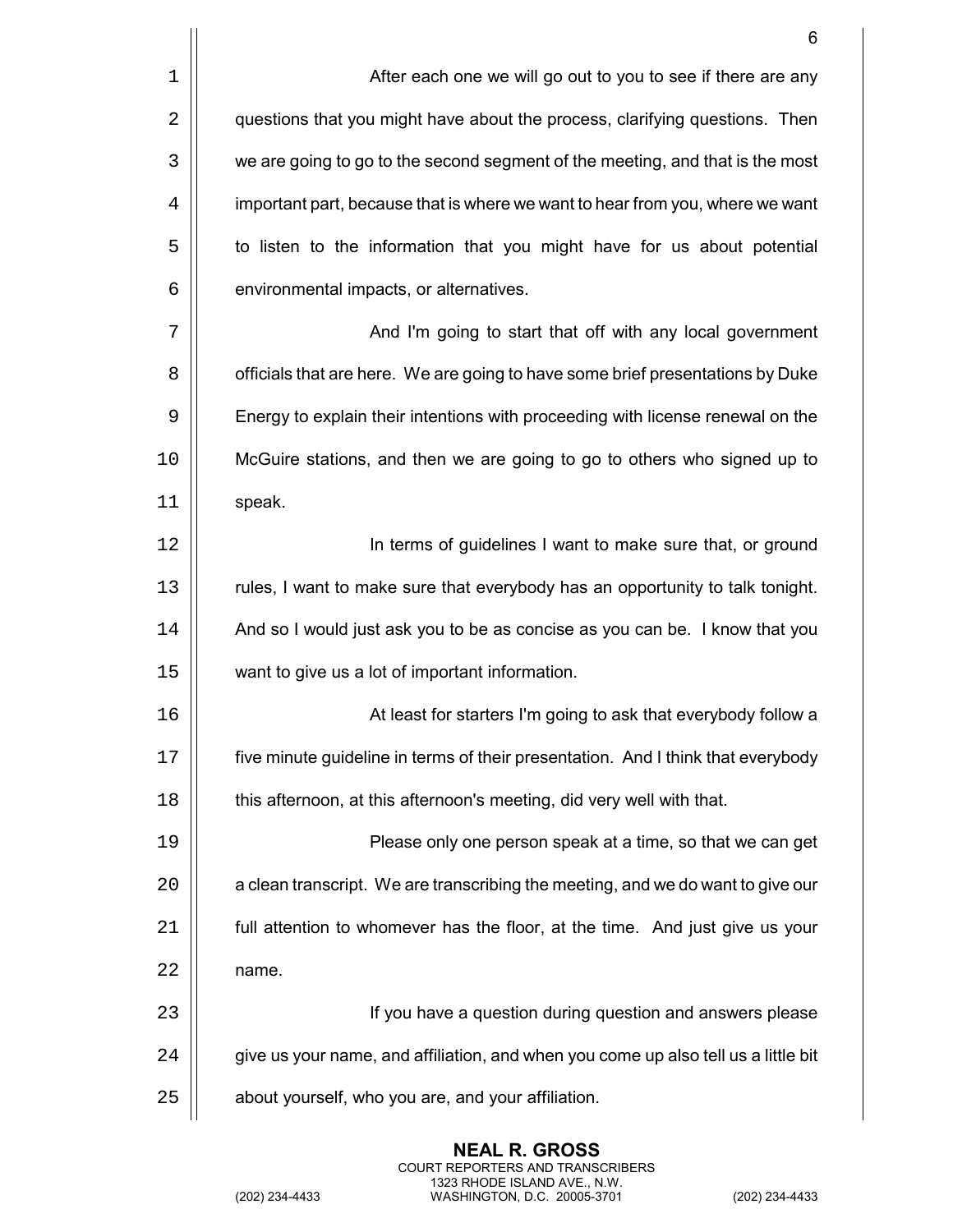|             | $\overline{7}$                                                                  |
|-------------|---------------------------------------------------------------------------------|
| $\mathbf 1$ | In terms of the agenda we are going to start with Rani                          |
| 2           | Franovich, who is going to talk about the overall context for license renewal.  |
| 3           | And what you are going to hear is that there is safety issues that are          |
| 4           | considered in the NRC's decision on whether to renew the license, there is      |
| 5           | environmental information, and there may be inspection findings that go into    |
| 6           | the NRC's decision.                                                             |
| 7           | Rani is going to tell you about that. And Rani is the safety                    |
| 8           | project manager for the McGuire license renewal application. She has a          |
| 9           | background in human factors engineering, and a bachelor's in psychology, and    |
| 10          | a master's degree in industrial and systems engineering.                        |
| 11          | And she has been with the NRC for 10 years, but 6 of those                      |
| 12          | years she was the resident inspector at the Catawba facility. So she has a lot  |
| 13          | of experience. She is with something called the License Renewal and             |
| 14          | Standardization Branch at the NRC, and that is within our Office of Nuclear     |
| 15          | Reactor Regulation.                                                             |
| 16          | After Rani we are going to focus in on the environmental                        |
| 17          | review, and we are going to go to Mr. Jim Wilson, who is right here. Jim is the |
| 18          | environmental project manager for license renewal at the NRC.                   |
| 19          | Again, he is within the Office of Nuclear Reactor Regulation.                   |
| 20          | His branch, the branch that does all the environmental work on license renewal, |
| 21          | and other aspects of Commission activities, it is called the Risk-Informed      |
| 22          | Initiatives, Environmental, Decommissioning, and Rulemaking branch. That is     |
| 23          | why we usually don't say these branch names very much, for obvious reasons,     |
| 24          | I guess.                                                                        |
|             |                                                                                 |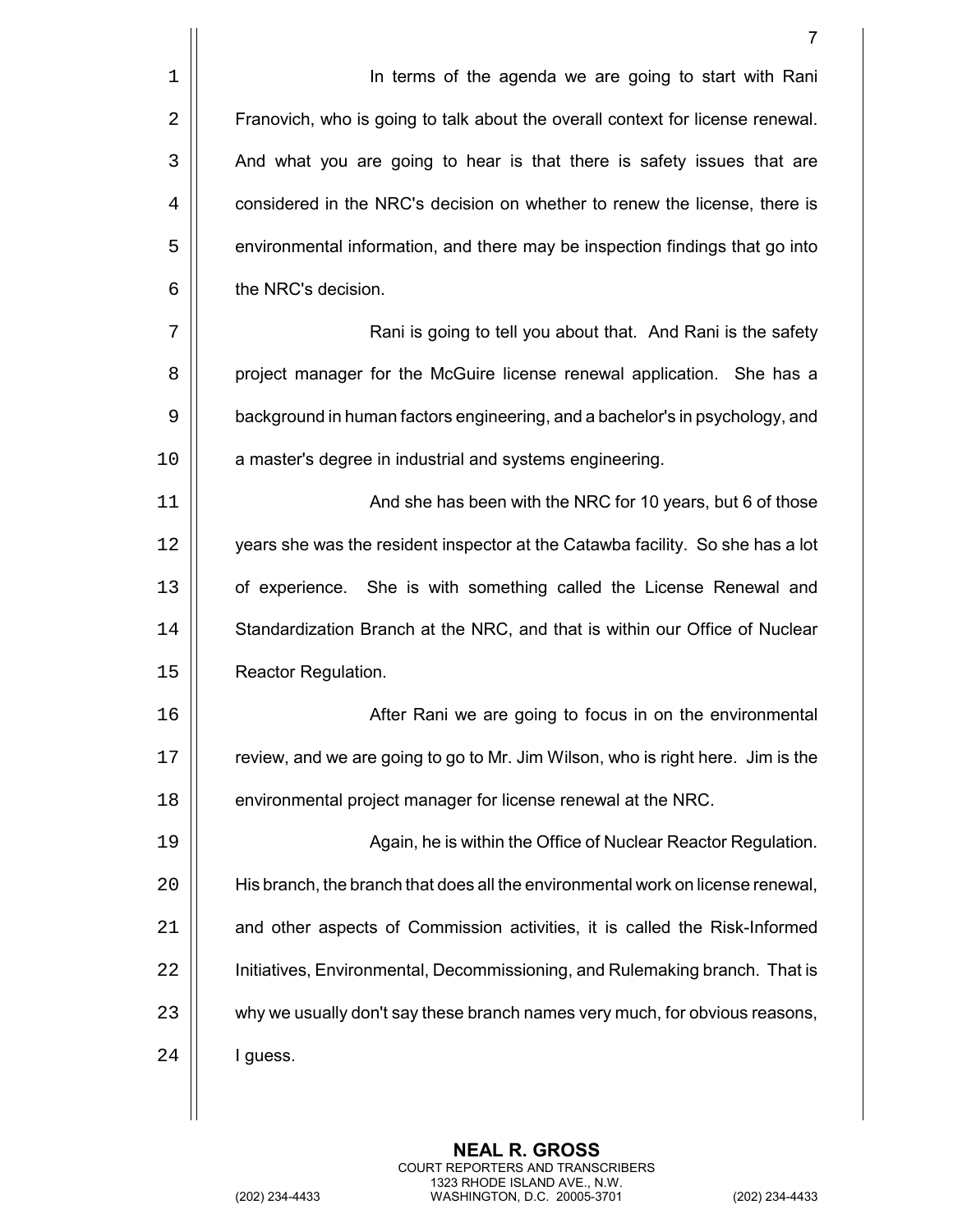|    | 8                                                                                |
|----|----------------------------------------------------------------------------------|
| 1  | But Jim has a bachelor's in biology, and a master's in                           |
| 2  | zoology, and he has been with the Commission for more than 25 years. And         |
| 3  | they are going to tell you about staff support on this. I think we have a lot of |
| 4  | expertise on this particular issue.                                              |
| 5  | But we will have those two presentations, and questions, and                     |
| 6  | then we will move to hear from all of you. And I would just thank you all for    |
| 7  | being here.                                                                      |
| 8  | The NRC has an important decision to make in terms of                            |
| 9  | whether to renew the licenses, and the information that you give us tonight will |
| 10 | be useful in that decision making process.                                       |
| 11 | One final note. There is an evaluation form for the meeting                      |
| 12 | that is out on the desk. We want to make sure that we do everything we can       |
| 13 | to offer an effective meeting to the public. And if you have any comments        |
| 14 | please put them on the form, and we will consider them.                          |
| 15 | And with that, I'm going to ask Rani Franovich to speak at this                  |
| 16 | point. Rani, do you want to use this, or do you want to try that?                |
| 17 | MS. FRANOVICH: Good evening. As Chip indicated, I'm                              |
| 18 | Rani Franovich. I'm the project manager for the safety review of the application |
| 19 | for renewal for the Catawba, as well as the McGuire nuclear station.             |
| 20 | And for everyone's benefit, the operating licenses for McGuire                   |
| 21 | Units 1 and 2 will expire in 2021 for Unit 1, and 2023 for Unit 2.               |
| 22 | They have applied for license renewal to the NRC, under                          |
| 23 | 10 CFR Part 54, to request authorization to operate for up to an additional 20   |
| 24 | years. And before I talk about the license renewal process, and the safety       |
|    |                                                                                  |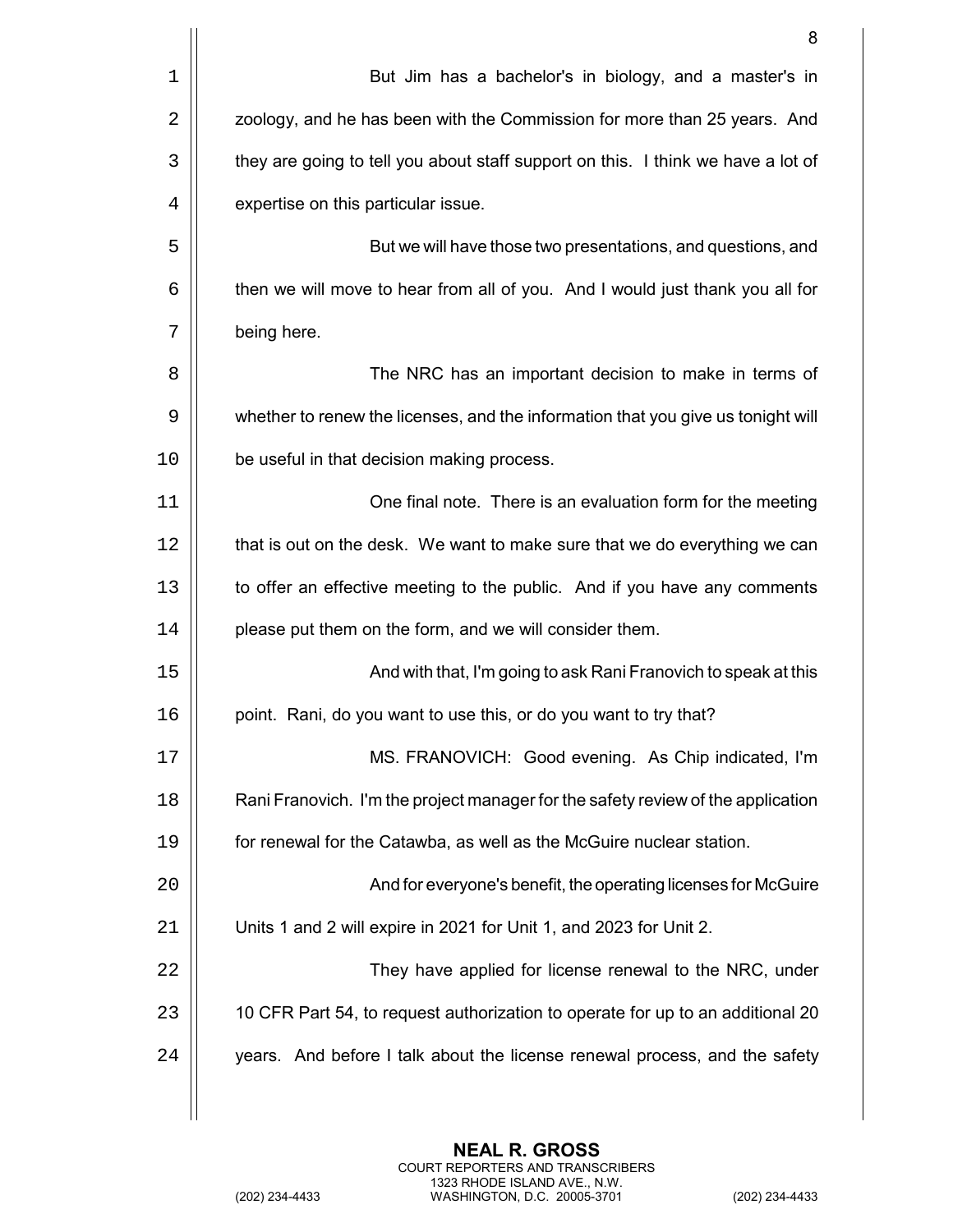|    | 9                                                                                 |
|----|-----------------------------------------------------------------------------------|
| 1  | review process, in a little more detail, let me just talk with you about the NRC, |
| 2  | what we do, what our mission is.                                                  |
| 3  | The Atomic Energy Act of 1954 authorizes the NRC to                               |
| 4  | regulate civilian use of nuclear materials. The NRC's mission is three-fold.      |
| 5  | First we ensure the adequate protection of public health and safety. Second,      |
| 6  | we protect the environment, and third we provide for the common defense and       |
| 7  | security.                                                                         |
| 8  | The regulations enforced by the NRC are issued under Title                        |
| 9  | 10 of the Code of Federal Regulations, which we commonly refer to as 10 CFR.      |
| 10 | The Atomic Energy Act provides for a 40-year license term                         |
| 11 | for power reactors, but also allows for renewal. That 40-year term is really      |
| 12 | based on economic and antitrust considerations, more than safety limitations.     |
| 13 | Major components were initially expected to last for up to 40                     |
| 14 | years. However, operating experience has demonstrated that some major             |
| 15 | components, such as steam generators, may not realistically operate for that      |
| 16 | long.                                                                             |
| 17 | For that reason, a number of utilities have replaced their                        |
| 18 | steam generators. Because components and structures can be replaced, or           |
| 19 | reconditioned, plant life is really determined primarily by economic factors.     |
| 20 | Applications for license renewal are submitted years in                           |
| 21 | advance for several reasons. If a utility decides to replace a nuclear power      |
| 22 | plant, it could take up to ten years to plan and construct new generating         |
| 23 | capacity to replace that nuclear power plant.                                     |
| 24 | In addition plans to replace or recondition major components                      |
| 25 | are early considerations for license renewal.                                     |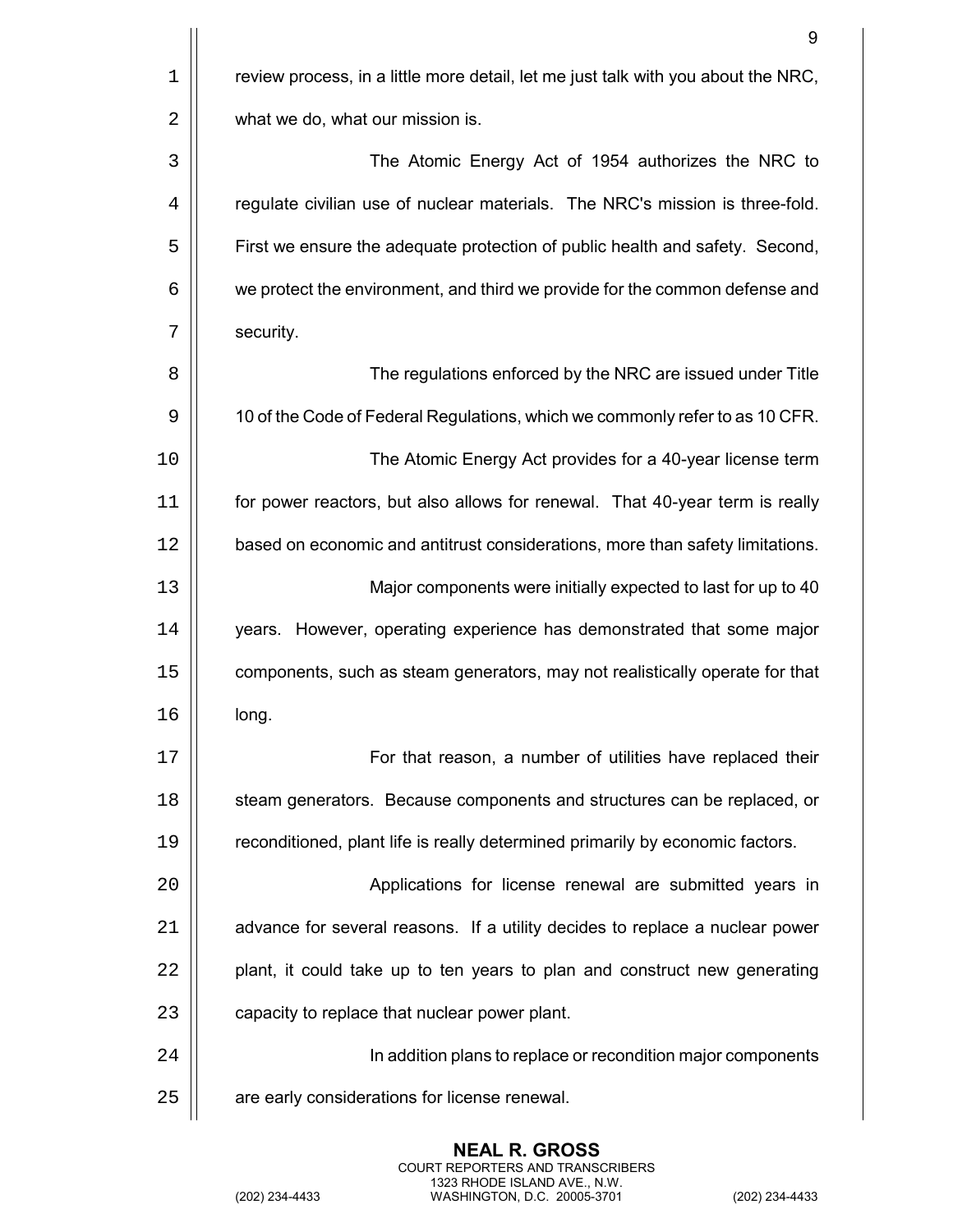|             | 10                                                                              |
|-------------|---------------------------------------------------------------------------------|
| $\mathbf 1$ | Now I'm going to talk about license renewal, which is basically                 |
| 2           | a process defined by a rule in the 10 CFR, and that rule is 10 CFR Part 54.     |
| 3           | And that rule defines the process, the regulatory process for renewal, and it   |
| 4           | CFR<br>Part<br>incorporates<br>10 <sub>o</sub><br>51<br>b v<br>reference.       |
| 5           | 10 CFR Part 51 provides for the preparation of an                               |
| 6           | Environmental Impact Statement, or EIS. And the license renewal process         |
| 7           | defined in 10 CFR Part 54 is very similar to the original licensing process, in |
| 8           | that it involves a safety review, an environmental impact evaluation, plant     |
| 9           | inspections, and review from the Advisory Committee on Reactor Safeguards,      |
| 10          | the ACRS.                                                                       |
| 11          | The ACRS is a body, like a consultant body, of independent                      |
| 12          | academics, and people with years and years of experience in the nuclear         |
| 13          | industry. They are a consultant body to the Commission. They are involved in    |
| 14          | the Commission's process for granting license renewal.                          |
| 15          | The next slide defines two parallel processes. The safety                       |
| 16          | review process is illustrated right here. The environmental review process is   |
| 17          | illustrated here. These are parallel process to evaluate two separate things.   |
| 18          | The safety review involves staff review of the license renewal                  |
| 19          | application to assess how the applicant proposes to manage aging of certain     |
| 20          | components that are within the scope of license renewal.                        |
| 21          | The staff's review is documented in a safety evaluation report.                 |
| 22          | In addition to that process we also have inspection activities, which are       |
| 23          | documented in inspection reports. The safety review goes to the ACRS for        |
| 24          | review, and then an ACRS report factors into the Commission's decision on the   |
| 25          | application.                                                                    |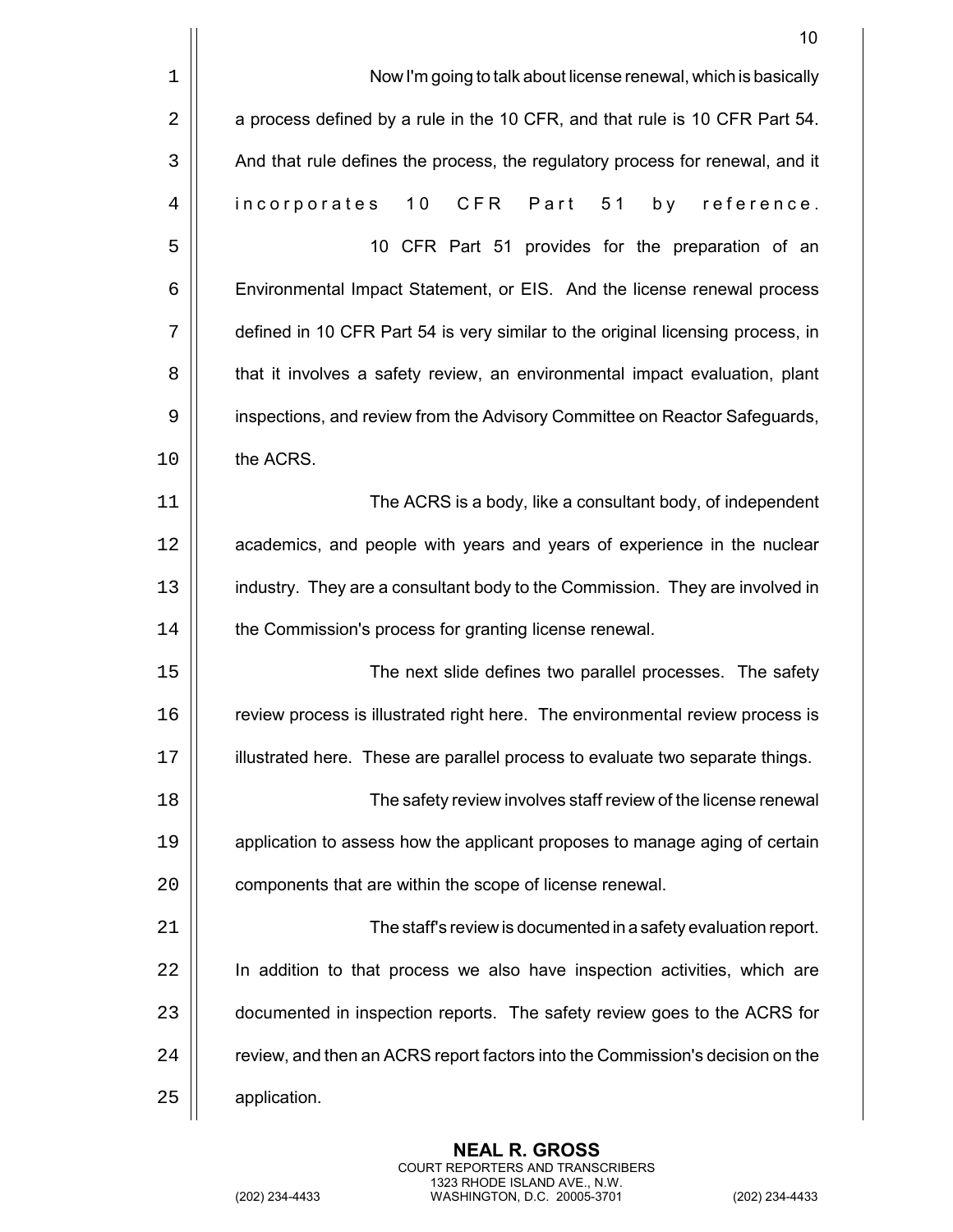1 | In addition, the inspection report also factors in on the 2 | Agency's decision on the application for renewal. If there is a petition to 3 | intervene, and there is sufficient standing and cause, then hearings may also 4 | be involved in the process. And hearings will play an important role in the  $5$   $\parallel$  Agency's decision on the application as well.

 Here at the bottom is the other parallel process for the 7 | environmental review, which involves scoping activities, the drafting of the  $\vert$  supplement to the generic Environmental Impact Statement, comments on the draft from the public, so there is public participation there, and then the issuance of a final supplement to the generic Environmental Impact Statement.

11 This document also factors into the Agency's decision on the 12 | application. The scope of the license renewal evaluation, the safety part, which 13 | is this part right here, is the effectiveness of existing or proposed inspection and 14 maintenance activities to manage aging effects applicable to a defined scope 15 | of passive structures and components.

 Part 54 requires that the review of the application also evaluate time-limited aging analyses. And time-limited aging analyses are  $\vert\vert$  those design analyses that specifically include assumptions about plant life, which is usually 40 years.

 Current regulations are adequate for addressing active **components such as pumps and valves, which are continuously challenged to**   $\parallel$  reveal failures and degradation, such that corrective actions can address that. Current regulations also exist to address other aspects of the 24 | original license, such as security, and emergency plans. These current | regulations will also apply during the extended period of operation.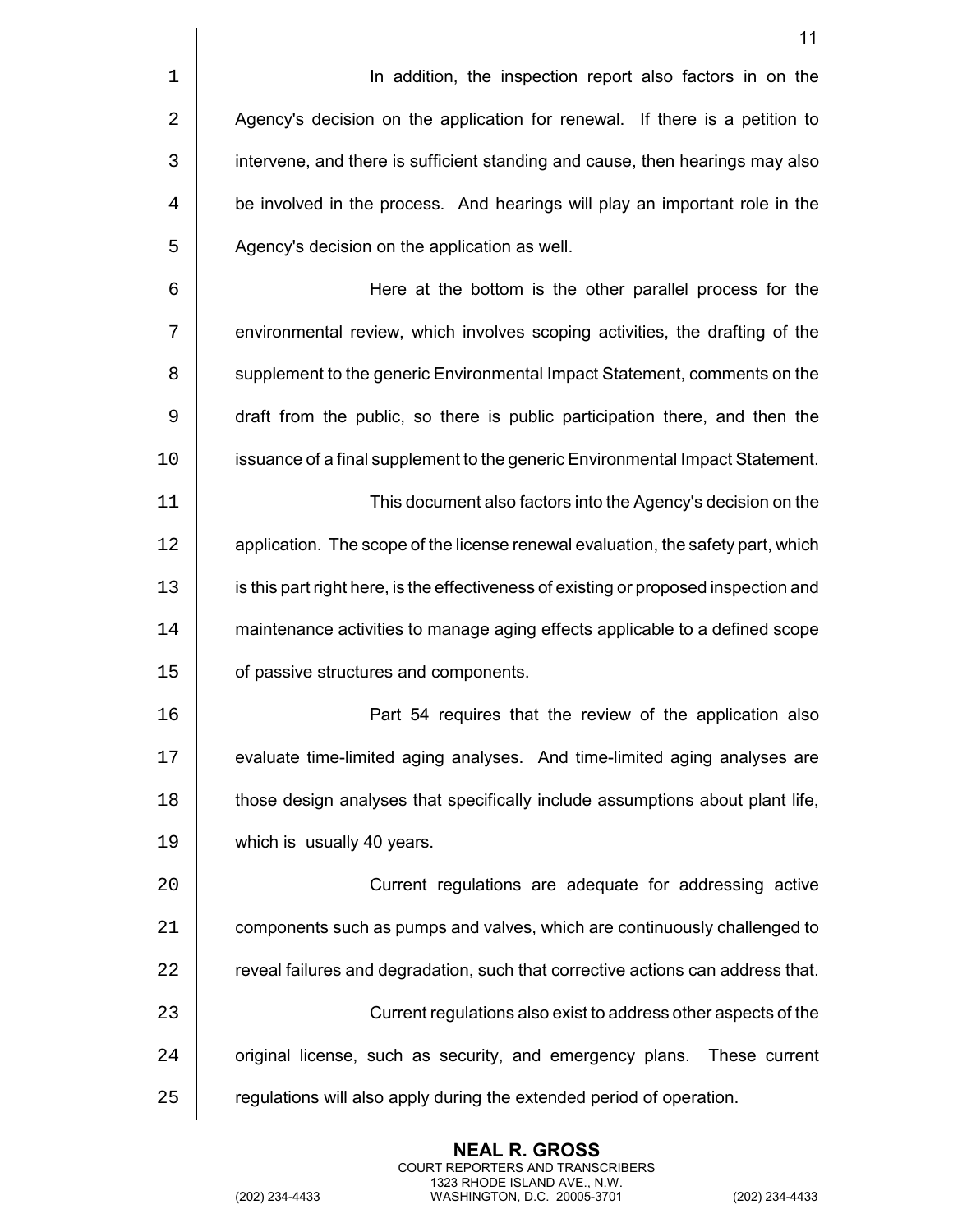|    | 12                                                                            |
|----|-------------------------------------------------------------------------------|
| 1  | In August, the NRC issued a notice to announce its                            |
| 2  | acceptance of the Duke Energy application for renewal of the operating        |
| 3  | licenses for Catawba and McGuire.                                             |
| 4  | The notice also indicated that there was an opportunity for                   |
| 5  | public participation in the process. The NRC has received two petitions to    |
| 6  | intervene, one from the Nuclear Information and Resource Service, and the     |
| 7  | other from the Blue Ridge Environmental Defense League. If granted a petition |
| 8  | to intervene will involve hearings, as indicated here, in the process.        |
| 9  | And this concludes my summary of the license renewal                          |
| 10 | process and the safety review process. If there are no other questions --     |
| 11 | FACILITATOR CAMERON: Questions? Let's go to Don, and                          |
| 12 | just tell us your name and affiliation.                                       |
| 13 | MR. MONIAK:<br>I'm Don Moniak with the Blue Ridge                             |
| 14 | Environmental Defense League. You just stated that current regulations are    |
| 15 | adequate to address things that you are not going to address in the EIS.      |
| 16 | What if the regulations change, how can you predict what the                  |
| 17 | regulations are going to be in 20 years?                                      |
| 18 | MS. FRANOVICH: I think what I said was current regulations                    |
| 19 | are adequate for not so much the Environmental Impact Statement, but for      |
| 20 | things like assessing the effectiveness or performance of components and      |
| 21 | structures.                                                                   |
| 22 | What I mean by that is 10 CFR Part 50 requires that plants                    |
| 23 | have a quality assurance program, corrective action programs, such that when  |
| 24 | they find problems, performance problems, failures, degraded equipment, they  |
| 25 | are required to take corrective actions to prevent recurrence.                |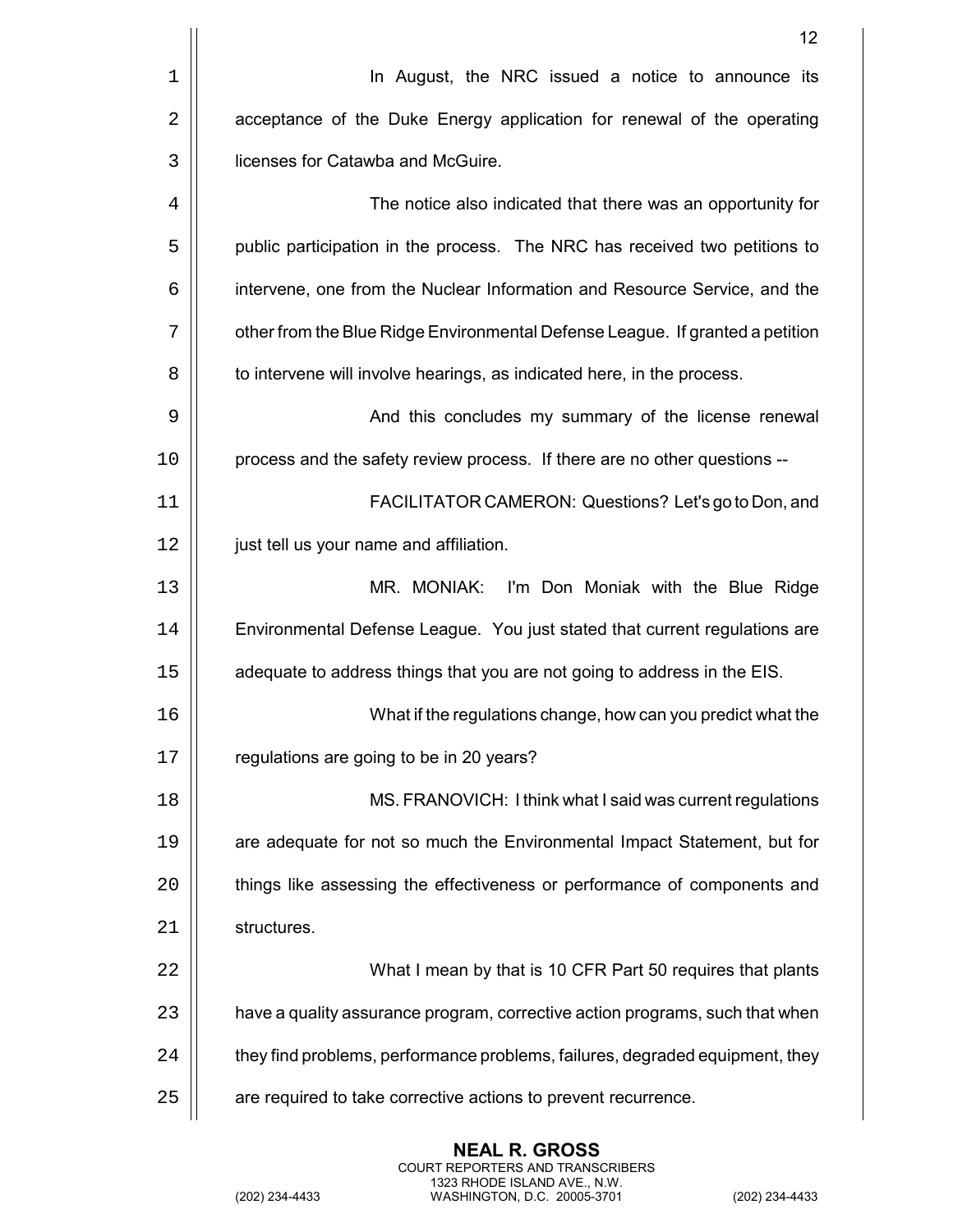|    | 13                                                                               |
|----|----------------------------------------------------------------------------------|
| 1  | MR. MONIAK: Okay. Well, within that concept, Duke                                |
| 2  | submitted a request for an exemption from the rules for renewals of licensing    |
| 3  | in May of 1999, I believe, and it was granted in October 1999, and it is         |
| 4  | referenced on the first page of their application.                               |
| 5  | Unfortunately there is no reference to where a person can                        |
| 6  | find both documents. How -- the question about this exemption is, why didn't     |
| 7  | you begin this process when you knew that Duke intended to submit one early,     |
| 8  | at least a scoping process?                                                      |
| 9  | It has been two years since they indicated their intention to                    |
| 10 | submit a license renewal early. Otherwise they wouldn't have gone through        |
| 11 | that burdensome exemption process, I assume.                                     |
| 12 | Why has it been two years since the NRC started this                             |
| 13 | process, especially considering there has been several related meetings over     |
| 14 | the past year or so, relating to Duke's use of plutonium fuel in their reactors? |
| 15 | MS. FRANOVICH: Okay. Let me address your question. It                            |
| 16 | sounds like there may be two of them. One is about the exemption. And they       |
| 17 | did come in for an exemption request. And the exemption itself was to request    |
| 18 | that they come in early for McGuire Unit 2, and Catawba Units 1 and 2.           |
| 19 | And what they did was they provided operating experience                         |
| 20 | from all four nuclear operating stations. McGuire Unit 1 has 20 years of         |
| 21 | operating experience, to justify why the exemption was reasonable. And the       |
| 22 | NRC granted that exemption, so they came in early.                               |
| 23 | The second part of your question seems to be why didn't we                       |
| 24 | start the process of reviewing their environmental impact until --               |
| 25 | MR. MONIAK: The scoping process.                                                 |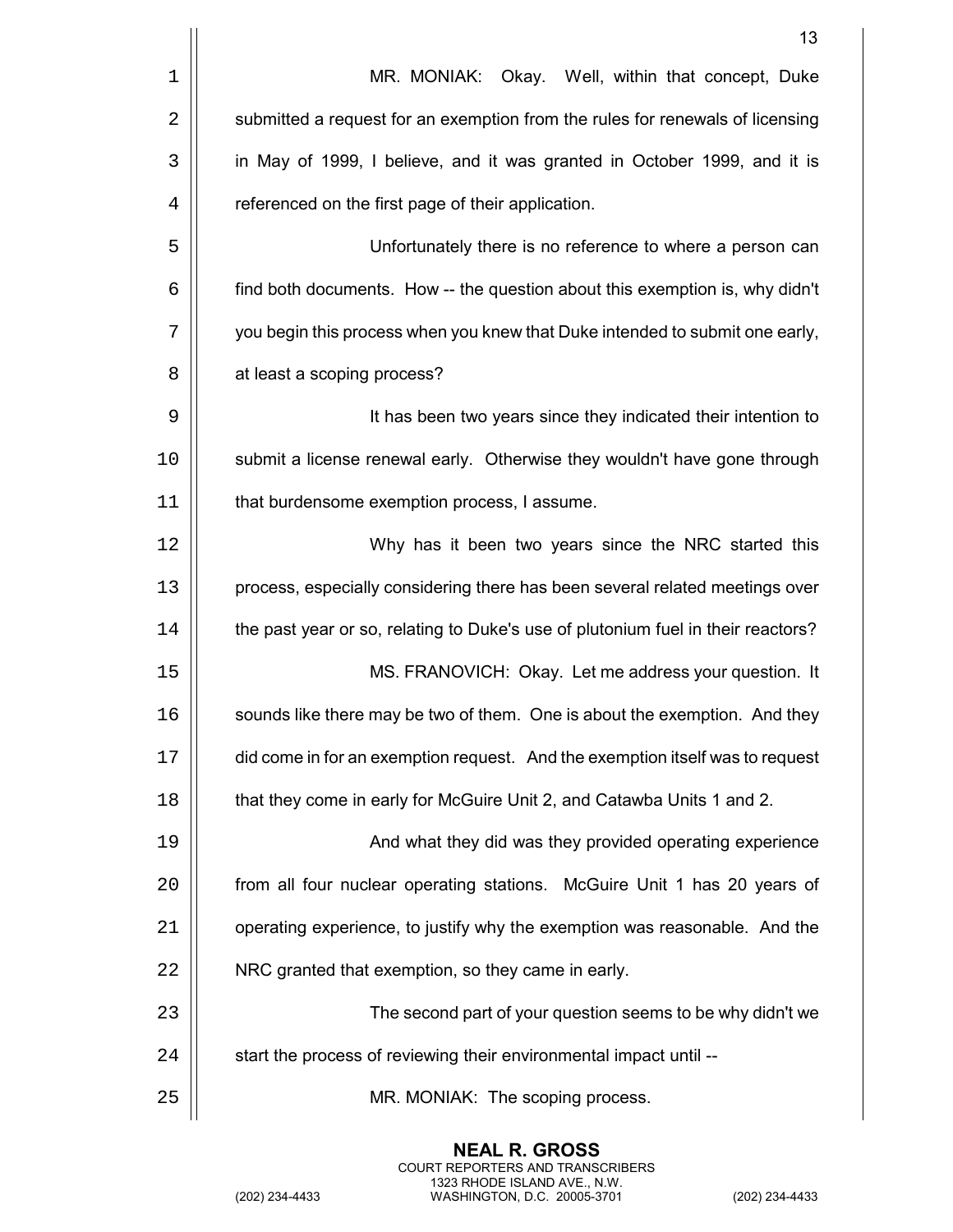|    | 14                                                                              |
|----|---------------------------------------------------------------------------------|
| 1  | MS. FRANOVICH: Okay, the scoping for the environmental                          |
| 2  | review Jim, correct me if I'm wrong, but until we get an environmental review   |
| 3  | report, or an environmental review from the applicant, that has the information |
| 4  | that we can review, we don't have anything on the table to review.              |
| 5  | MR. MONIAK: You don't need the application, all you need                        |
| 6  | is the knowledge, under NEPA all you have to do, under the National             |
| 7  | Environmental Policy Act, even the fact that something like this is being       |
| 8  | considered, an agency can go forward from that point.                           |
| 9  | And, granted, the Environmental Impact Statement can't be                       |
| 10 | developed until you have an application. But you could combine the renewal      |
| 11 | process and the scoping process with all this other ongoing NEPA work, in       |
| 12 | order to be a little more efficient.                                            |
| 13 | You can consider all the comments made in Charlotte, May                        |
| 14 | 8th, as part of the scoping for this, because they are all related to Duke      |
| 15 | reactors almost primarily, and use of plutonium fuel, as well as normal         |
| 16 | operations.                                                                     |
| 17 | MS. FRANOVICH: Okay. I'm not cognizant of the May 8th                           |
| 18 | meeting.                                                                        |
| 19 | FACILITATOR CAMERON: Let me -- I'm going to see if                              |
| 20 | either Jim Wilson, or Antonio from the Office of General Counsel wants to say   |
| 21 | anything on this.                                                               |
| 22 | One question, it was sort of a question, the location of the                    |
| 23 | exemption documents, is that -- can you tell us anything about how someone      |
| 24 | would view the exemption request, and the decision?                             |
|    |                                                                                 |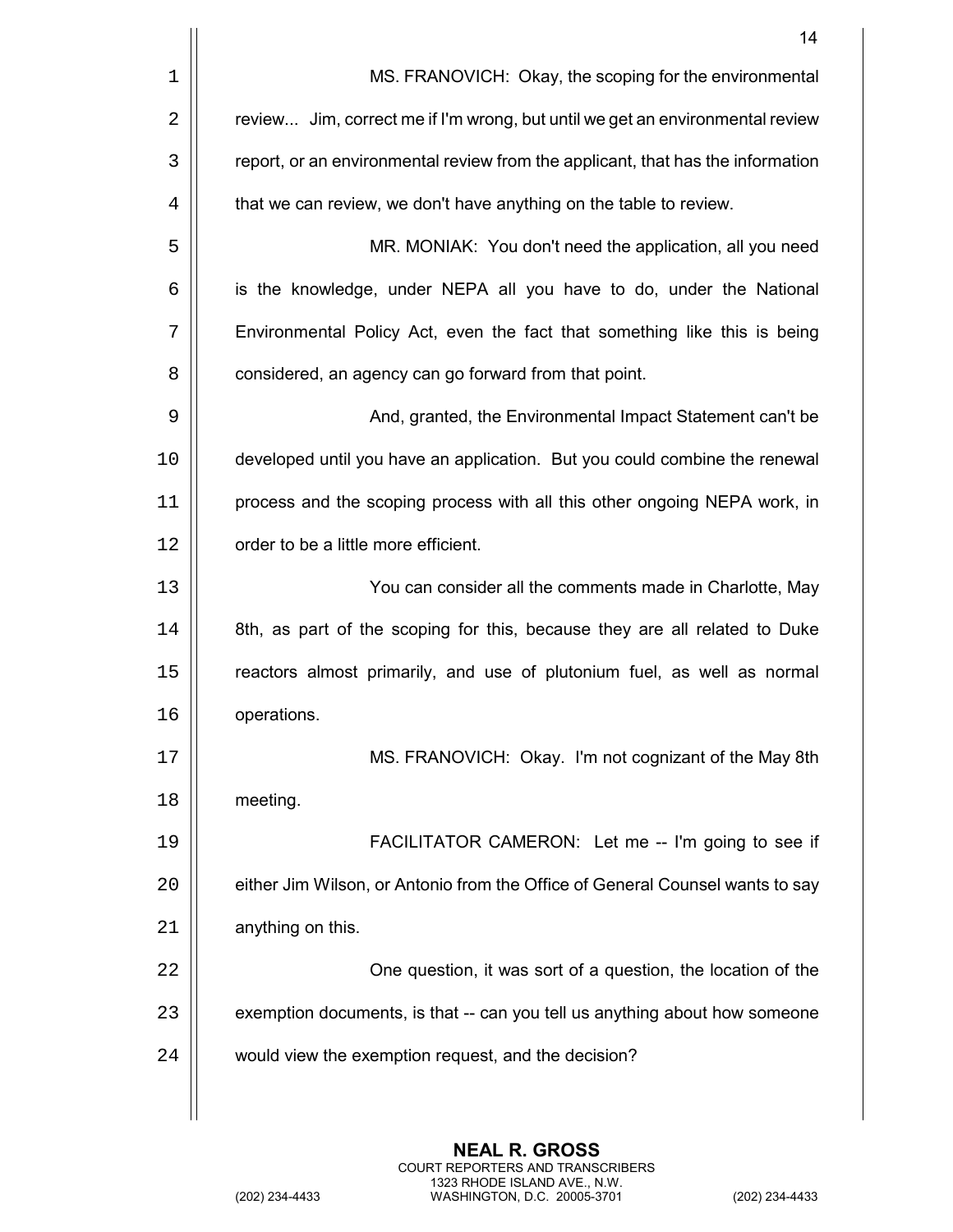|    | 15                                                                                |
|----|-----------------------------------------------------------------------------------|
| 1  | MS. FRANOVICH: Sure. Those documents are publicly                                 |
| 2  | available. All you have to do is go into ADAMS, which is our information          |
| 3  | repository for documents and correspondence between utilities and the NRC,        |
| 4  | and do a search based on the topic, the date, that kind of thing, to see if you   |
| 5  | can find it.                                                                      |
| 6  | It is not there? Then we will take that back and make sure it                     |
| 7  | gets there. Thank you.                                                            |
| 8  | FACILITATOR CAMERON: Yes, and let's do that, and if we                            |
| 9  | are going to give, if we do have the ADAMS accession numbers, I know that         |
| 10 | that is extremely helpful for people to try to get documents out of there.        |
| 11 | But we will take that back as an action item. Antonio, do you                     |
| 12 | want to talk a little bit about the NRC regulations in terms of when we do        |
| 13 | scoping for an Environmental Impact Statement?                                    |
| 14 | You heard Don's questions. Do you have something to offer                         |
| 15 | on that?                                                                          |
| 16 | MR. FERNANDEZ: This is Antonio Fernandez from the                                 |
| 17 | Office of General Counsel. All, I think, that we need to say is that the National |
| 18 | Environmental Policy Act doesn't require a federal agency to begin its scoping    |
| 19 | process until it has a proposal before it.                                        |
| 20 | As soon as the Agency had a proposal before it, in the form                       |
| 21 | of an environmental review, and a licensing request to renew the license, we      |
| 22 | began the process as soon as possible, and that is what the Agency has done       |
| 23 | in this case.                                                                     |
|    |                                                                                   |
|    |                                                                                   |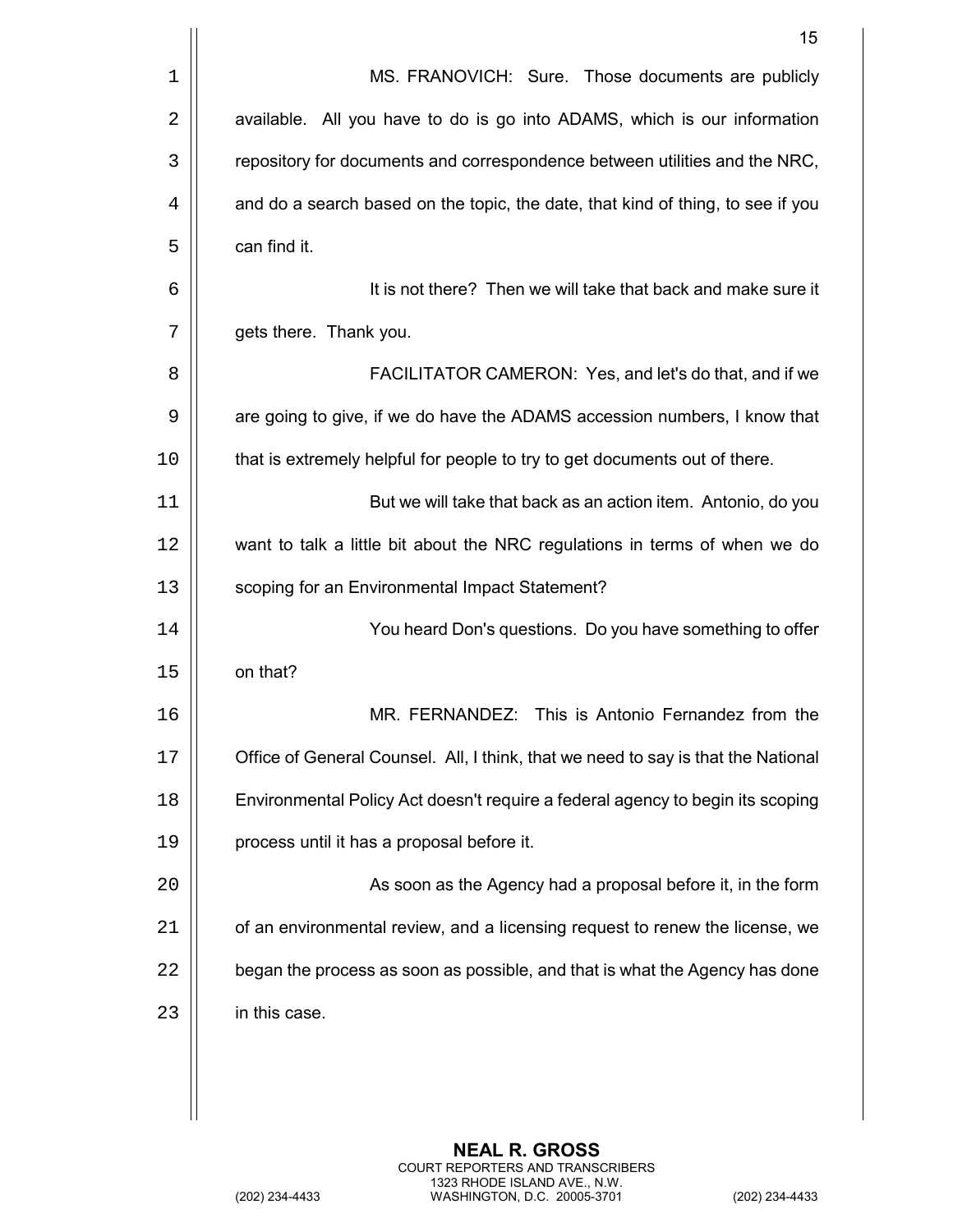|    | 16                                                                                 |
|----|------------------------------------------------------------------------------------|
| 1  | As far as I understand it, application for the exemption, and                      |
| 2  | the granting of the exemption, can be found in 64 Federal Register 54924. So       |
| 3  | that is the reference. I will read it off again, 64 FED REG, 54 924.               |
| 4  | FACILITATOR CAMERON: Okay. And if there is a more --                               |
| 5  | not a more helpful reference, but something that is more accessible to people,     |
| 6  | we can also try to get that to Don.                                                |
| 7  | Any other questions? Yes, sir, a question for Rani Franovich?                      |
| 8  | MR. FARIS: My name is Dan Faris, and I'm a long time                               |
| 9  | citizen of Charlotte and Mecklenburg. And I'm not an expert on any of this. So     |
| 10 | basically I'm going to probably just ask a question.                               |
| 11 | I mean, I grew up in Charlotte, and our families often went to                     |
| 12 | Lake Wiley, and later to Lake Norman. And my understanding was the license         |
| 13 | originally was that Duke Energy had the right to dam the Catawba river at Lake     |
| 14 | Wiley, and Lake Norman, to produce energy.                                         |
| 15 | And since this was given by the federal government, the                            |
| 16 | citizens gave them that right to do that, they had certain responsibilities about  |
| 17 | the water, and the land surrounding those lakes that they created, and where       |
| 18 | they were creating power.                                                          |
| 19 | And I'm not sure, in today's nuclear age, how that original                        |
| 20 | license fits into what this process is talking about today, about these two units. |
| 21 | Because my concerns are about the environmental impact.                            |
| 22 | So this is talking about two units, I'm talking about the whole                    |
| 23 | picture for relicensing, which involves Duke Energy's responsibility to the        |
| 24 | citizens that gave them the right to dam the rivers and produce energy.            |
|    |                                                                                    |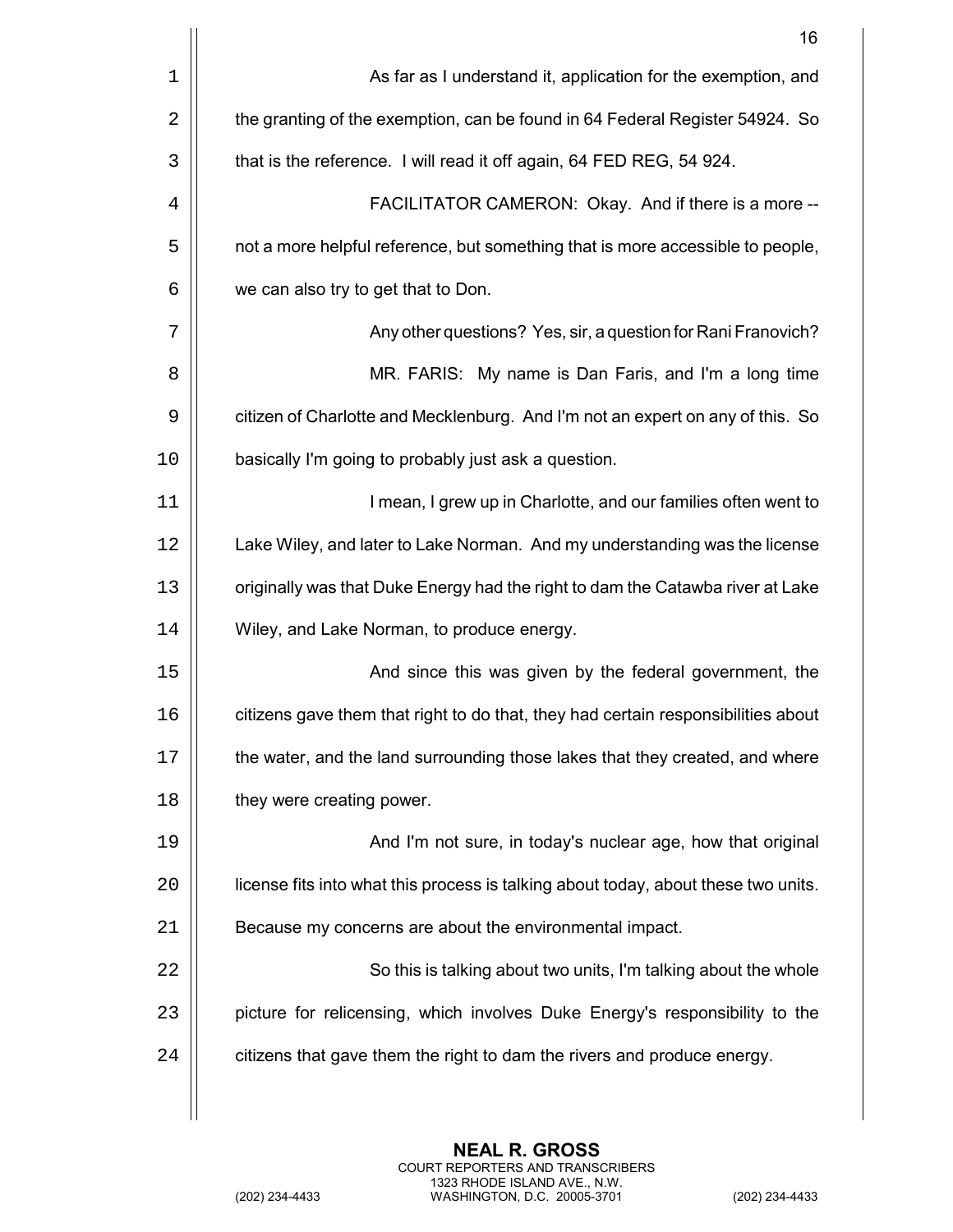|    | 17                                                                                  |
|----|-------------------------------------------------------------------------------------|
| 1  | MS. FRANOVICH: Let me take a crack at this. And if I really                         |
| 2  | mess it up Jim Wilson is going to come push me out from behind this podium,         |
| 3  | and start speaking.                                                                 |
| 4  | Two things. There are current state and federal regulations                         |
| 5  | with regard to environmental controls. They are in place, and in effect right       |
| 6  | now, to protect the environment around these two plants.                            |
| 7  | The other is the Environmental Impact Statement will be                             |
| 8  | generated based upon a staff review of the impact of renewing the operating         |
| 9  | license for these two plants, such that it ensures that there is not a significant  |
| 10 | degradation to the environment that you are concerned about.                        |
| 11 | That is part of the renewal process. It will be documented in                       |
| 12 | the draft, and the final supplement generic Environmental Impact Statement.         |
| 13 | Does that answer your question?                                                     |
| 14 | MR. FARIS: I think it does. I think what you are saying is that                     |
| 15 | this original license, and the responsibilities of both the federal government and  |
| 16 | Duke Energy have not gone away.                                                     |
| 17 | MS. FRANOVICH: That is correct.                                                     |
| 18 | MR. FARIS: And so there will be opportunity for citizens like                       |
| 19 | myself and others to ask questions if we have concerns about the                    |
| 20 | environmental impact according to that whole overall umbrella of licensing, and     |
| 21 | the duties of both Duke Energy and the federal government, and the citizens.        |
| 22 | MS. FRANOVICH: Sure. The questions that you are asking                              |
| 23 | right now are the questions we are asking for in the public participation process,  |
| 24 | not really very well indicated on this slide, but the one that I spoke of, that was |
| 25 | noticed last month, the public opportunity to participate in this process.          |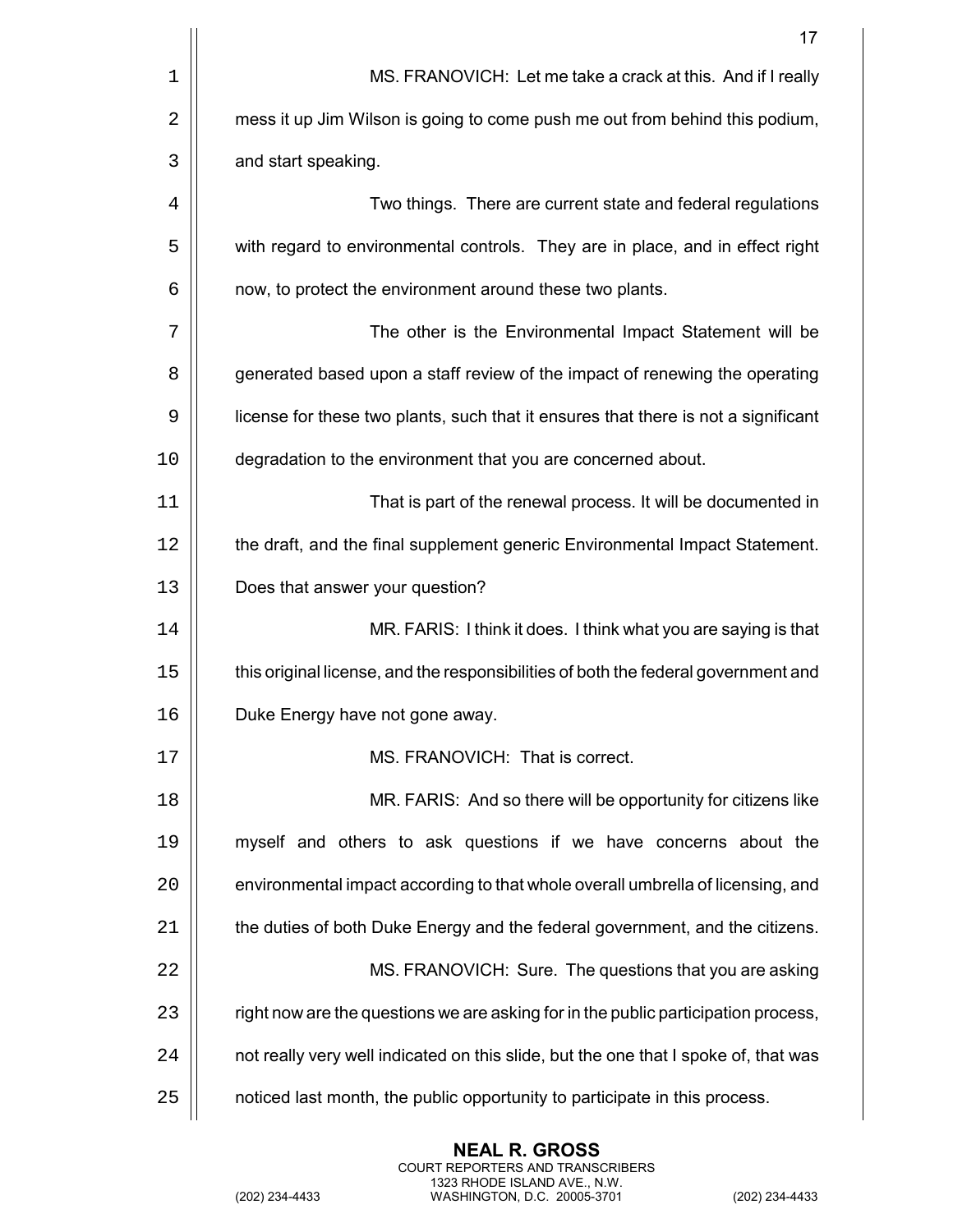|    | 18                                                                                |
|----|-----------------------------------------------------------------------------------|
| 1  | So you are doing that now. And, in addition, as I indicated,                      |
| 2  | part of the review is the environmental review, this along the bottom of this     |
| 3  | slide. And there was one other thing that I wanted to get to. I can't recall what |
| 4  | it was, but --                                                                    |
| 5  | MR. FARIS: So at some point this evening the public can ask                       |
| 6  | questions related to that part?                                                   |
| 7  | MS. FRANOVICH: Absolutely.                                                        |
| 8  | MR. FARIS: Do we need to do it now?                                               |
| 9  | FACILITATOR CAMERON: Let's do two things for Mr. Faris.                           |
| 10 | One, after the meeting let's make sure that we understand the scope of his        |
| 11 | comment, and let's treat it as a comment, too.                                    |
| 12 | In other words, what should be considered within the scope                        |
| 13 | of the Environmental Impact Statement. In other words, let's evaluate that.       |
| 14 | And in terms of being able to comment, or ask questions                           |
| 15 | about the previous license, I know you are signed up to speak, to make a          |
| 16 | comment. We could maybe be able to answer that question better in the             |
| 17 | context of your comment, if you don't mind waiting until then.                    |
| 18 | But let's make sure, we will get it back out on the table, okay?                  |
| 19 | MS. FRANOVICH: And the one thing that I meant to mention,                         |
| 20 | that I had forgotten, was that if they were committed to do certain things in the |
| 21 | original license, there is nothing about the license renewal process that         |
| 22 | invalidates prior commitments.                                                    |
| 23 | FACILITATOR CAMERON: Okay. Let's go to Jim Wilson                                 |
| 24 | now. Thanks, Rani. Let's go to hear about the environmental process, and          |
|    |                                                                                   |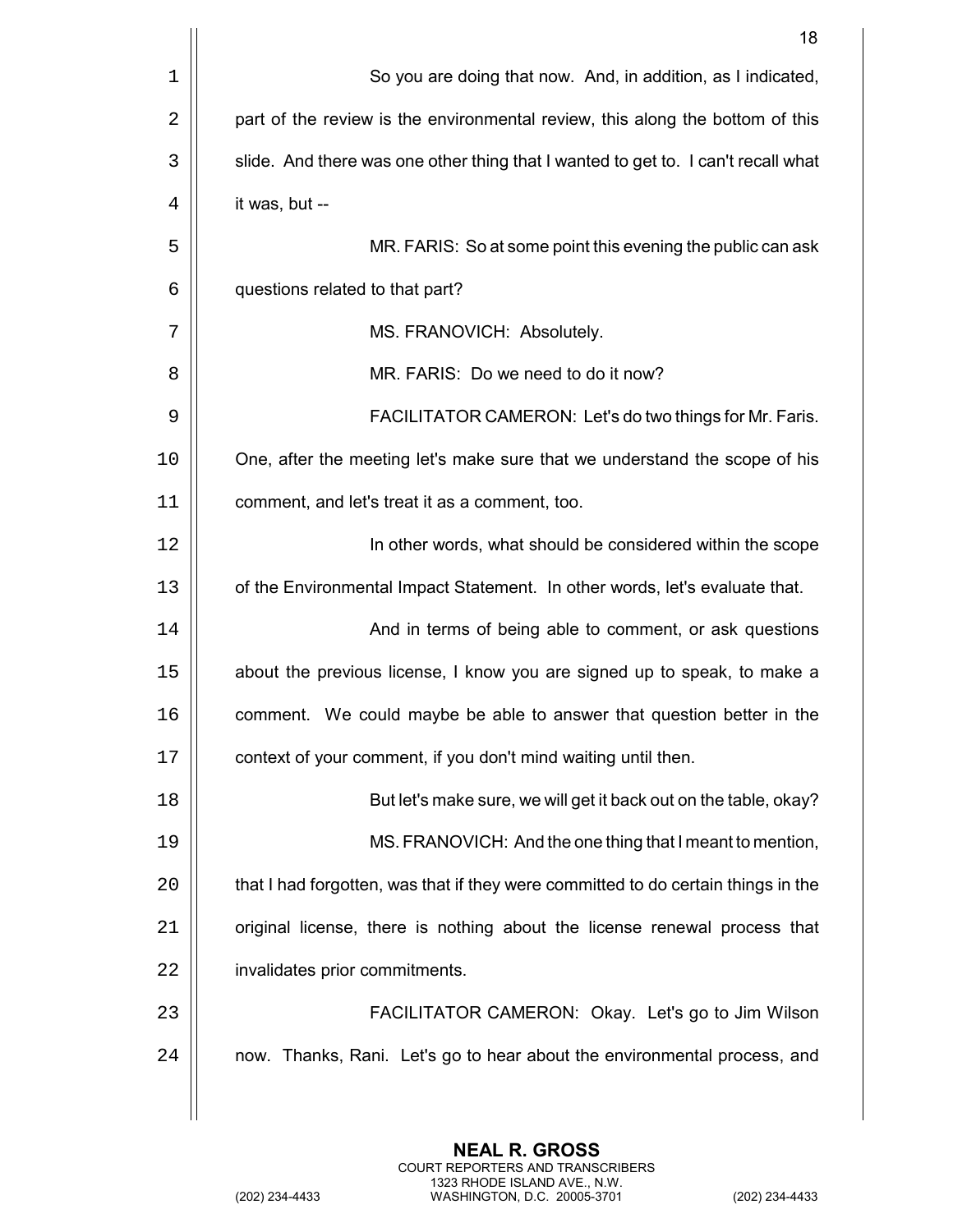|             | 19                                                                                |
|-------------|-----------------------------------------------------------------------------------|
| $\mathbf 1$ | then we will come back to you for questions, again, if you have questions about   |
| 2           | the environmental process. Jim?                                                   |
| 3           | MR. WILSON: My name is Jim Wilson, I'm the environmental                          |
| 4           | project manager for the NRC's review of Duke's application for license renewal    |
| 5           | at the McGuire Nuclear Station.                                                   |
| 6           | NEPA, the National Environmental Policy Act, which was                            |
| 7           | enacted in 1969, requires that all federal agencies use a systematic approach     |
| 8           | to consider environmental impacts during certain decision making processes        |
| 9           | regarding major federal actions.                                                  |
| 10          | NEPA requires that we examine the environmental impacts                           |
| 11          | of the proposed action, and consider mitigation measures to reduce impacts        |
| 12          | where the impacts are severe.                                                     |
| 13          | NEPA requires that we consider alternatives to the proposed                       |
| 14          | action, and evaluate the impacts of those alternatives. And, finally, NEPA        |
| 15          | requires that we reveal all of this information to the public, and invite them to |
| 16          | participate in evaluating it.                                                     |
| 17          | The NRC has determined that it will prepare an Environmental                      |
| 18          | Impact Statement associated with the renewal of operating licenses for            |
| 19          | additional 20 years.                                                              |
| 20          | Therefore, following the process required by NEPA, we are                         |
| 21          | going to prepare an Environmental Impact Statement that describes the             |
| 22          | environmental impacts associated with operation at the McGuire site for an        |
| 23          | additional 20 years.                                                              |
|             |                                                                                   |
|             |                                                                                   |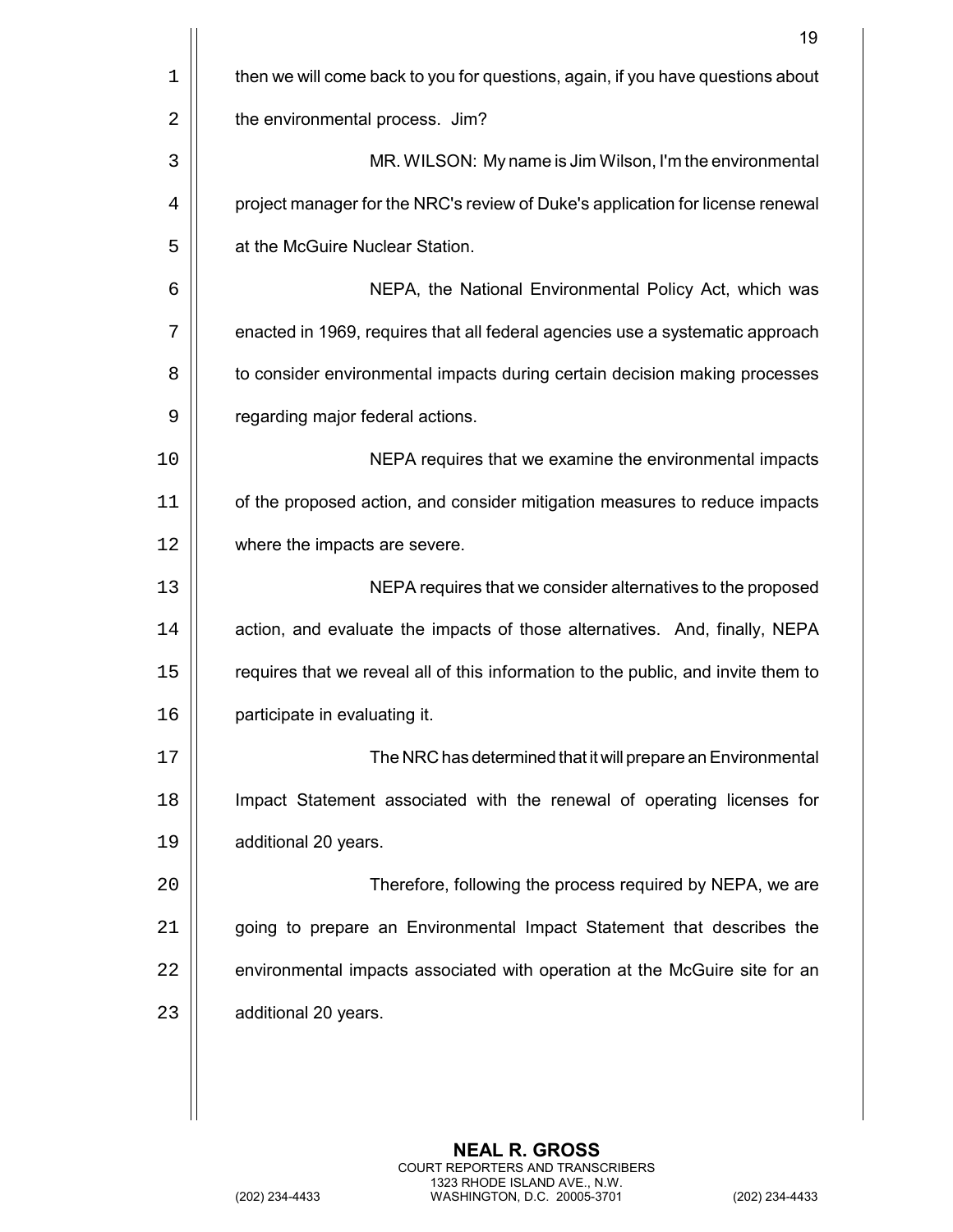|    | 20                                                                               |
|----|----------------------------------------------------------------------------------|
| 1  | As we noted in our Federal Register notice last month, we are                    |
| 2  | conducting a scoping process to collect comments from the public on what we      |
| 3  | should include in that Environmental Impact Statement.                           |
| 4  | This slide describes the objectives of our environmental                         |
| 5  | review. Simply put, we are trying to determine whether the renewal of the        |
| 6  | McGuire licenses is acceptable from an environmental standpoint.                 |
| 7  | The actual decision on whether to operate the plant for an                       |
| 8  | additional 20 years is going to be based on decisions made by other parties,     |
| 9  | principally Duke and other agencies, and will depend, in large measure, on the   |
| 10 | outcome of the safety review.                                                    |
| 11 | This slide shows a little bit more detail the bottom of Rani's                   |
| 12 | previous slide, where we depicted the environmental review process. We           |
| 13 | received an application for renewal in June. We issued a notice of intent in the |
| 14 | Federal Register in August, letting the public know that we are going to be      |
| 15 | preparing an Environmental Impact Statement and conducting scoping.              |
| 16 | It announced this meeting and told you some information                          |
| 17 | about how to get here, and that we will be collecting comments from the public   |
| 18 | today that we will consider in preparing the Environmental Impact Statement.     |
| 19 | During the scoping period we are holding these meetings                          |
| 20 | We held another one earlier today. Earlier this week we went to the McGuire      |
| 21 | site with a combined team of staff and consultants from the National             |
| 22 | Laboratories, with a variety of backgrounds in the various technical and         |
| 23 | scientific areas that are needed to prepare an Environmental Impact Statement.   |
|    |                                                                                  |
|    |                                                                                  |

 $\mathop{\text{||}}$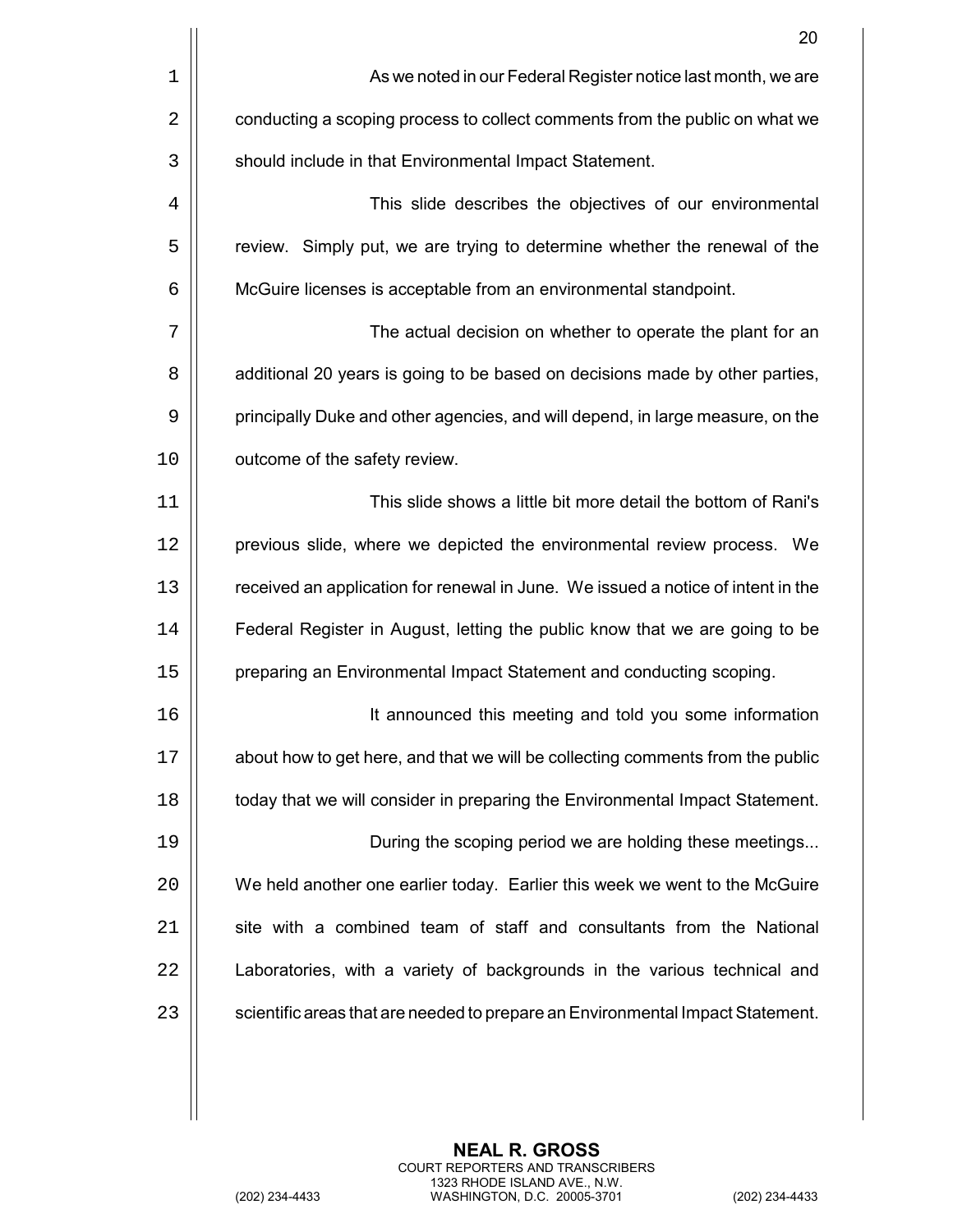|    | 21                                                                              |
|----|---------------------------------------------------------------------------------|
| 1  | We familiarized ourselves with the site, and we talked with the                 |
| 2  | Duke staff about their application. We talked with other agencies, state        |
| 3  | agencies, resource agencies, permitting agencies, to get their perspective.     |
| 4  | In addition we've had team members out in the local area                        |
| 5  | meeting with local governments, and trying to get some information from them    |
| 6  | that will be helpful in our Environmental Impact Statement.                     |
| 7  | The scoping period we are currently in will last until the 21st                 |
| 8  | of October. If you do not choose to submit comments tonight you have about      |
| 9  | another month to either submit comments in writing, or by email, or to come to  |
| 10 | Rockville and give us your comments in person.                                  |
| 11 | We expect to issue a draft Environmental Impact Statement                       |
| 12 | for public comment. And that is going to be some time in the spring time frame. |
| 13 | And as Rani said before, this will be a supplement to the Generic               |
| 14 | Environmental Impact Statement -- it is going to be a McGuire-specific          |
| 15 | supplement.                                                                     |
| 16 | The report will be a draft report - not because it is an                        |
| 17 | incomplete report, but because we are an intermediate step in the decision      |
| 18 | making process.                                                                 |
| 19 | After we collect comments from the public on the draft, some                    |
| 20 | of the comments will come in another set of public meetings early next summer,  |
| 21 | I think it would be. Probably here in this same location.                       |
| 22 | We expect to present the results of our review and ask for                      |
| 23 | public comments on the review. After we gather the comments on the draft, we    |
| 24 | will finalize the document, and we expect to issue a final Environmental Impact |
| 25 | Statement in January of 2003.                                                   |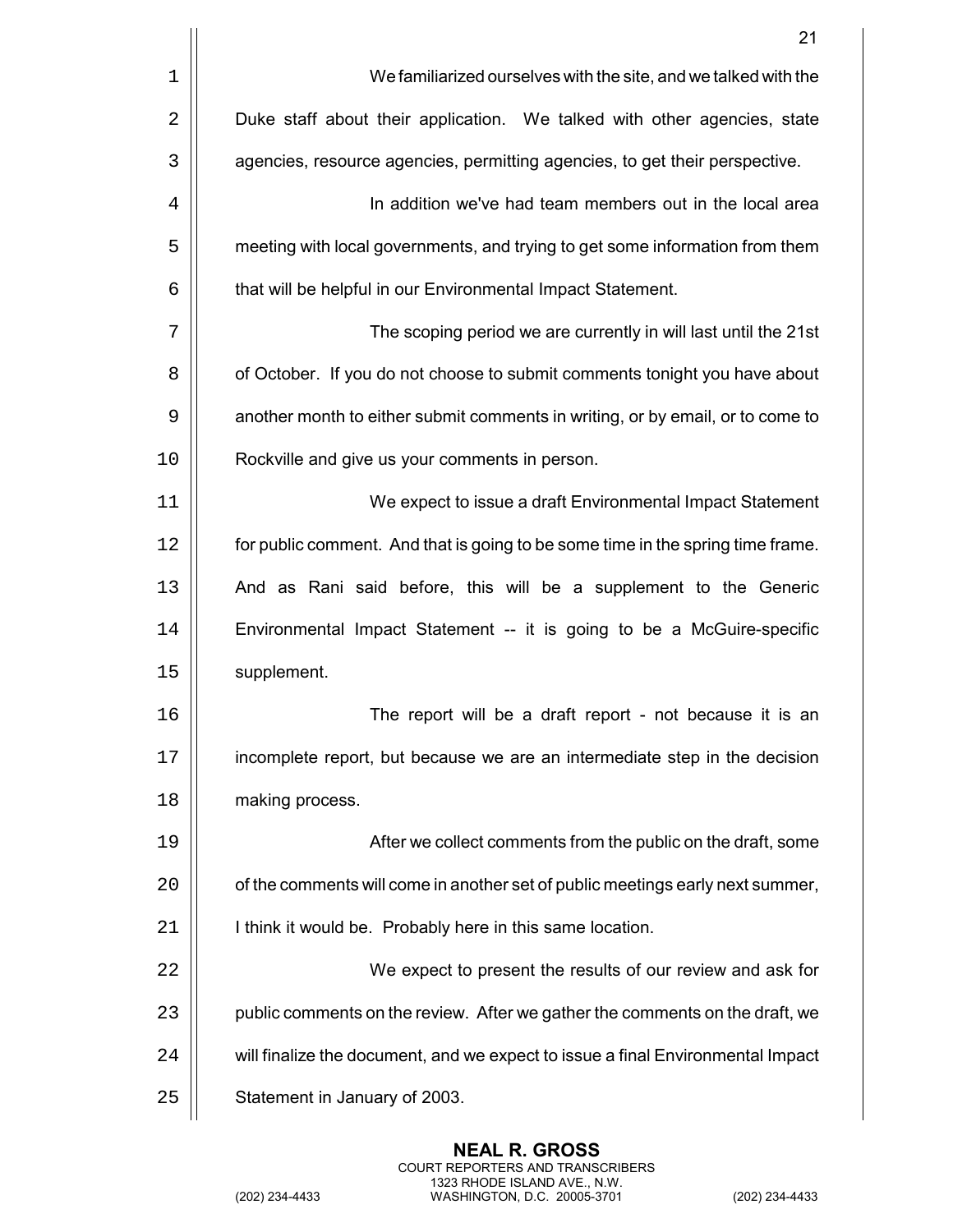|    | 22                                                                             |
|----|--------------------------------------------------------------------------------|
| 1  | During our preparation of a draft Environmental Impact                         |
| 2  | Statement for license renewal at McGuire we are going to be meeting with the   |
| 3  | licensee, meeting with social services, with resource and permitting agencies. |
| 4  | We are going to be contacting other federal agencies. And we are going to be   |
| 5  | getting comments from the public.                                              |
| 6  | This slide gives you some of the technical and scientific areas                |
| 7  | we are going to be considering in the scope of our Environmental Impact        |
| 8  | Statement                                                                      |
| 9  | And, finally, a quick recap We are in the middle of a                          |
| 10 | comment period that is going to last until the 21st of October, soliciting     |
| 11 | comments, input from the public, on what should be included in the             |
| 12 | Environmental Impact Statement.                                                |
| 13 | We expect to issue a draft Environmental Impact Statement                      |
| 14 | next spring, about May. We expect to have a final document ready in early      |
| 15 | 2003, and that will be a result of considering comments on the draft that came |
| 16 | from other agencies and the public.                                            |
| 17 | And, finally, this slide gives you some information on how to                  |
| 18 | gain access to the documents associated with the review.<br>The Duke           |
| 19 | application, and our environmental review documents, are going to be available |
| 20 | for inspection at the J. Murrey Atkins Library at the University of Charlotte. |
| 21 | The documents are available at the NRC's website. And if                       |
| 22 | you have comments after this meeting and you would like to submit them, we     |
| 23 | have an address for where to send a letter. We also have an email address,     |
| 24 | mcguireeis@nrc.gov, where you can send us an email with your comments.         |
| 25 | And we will consider them in developing our draft.                             |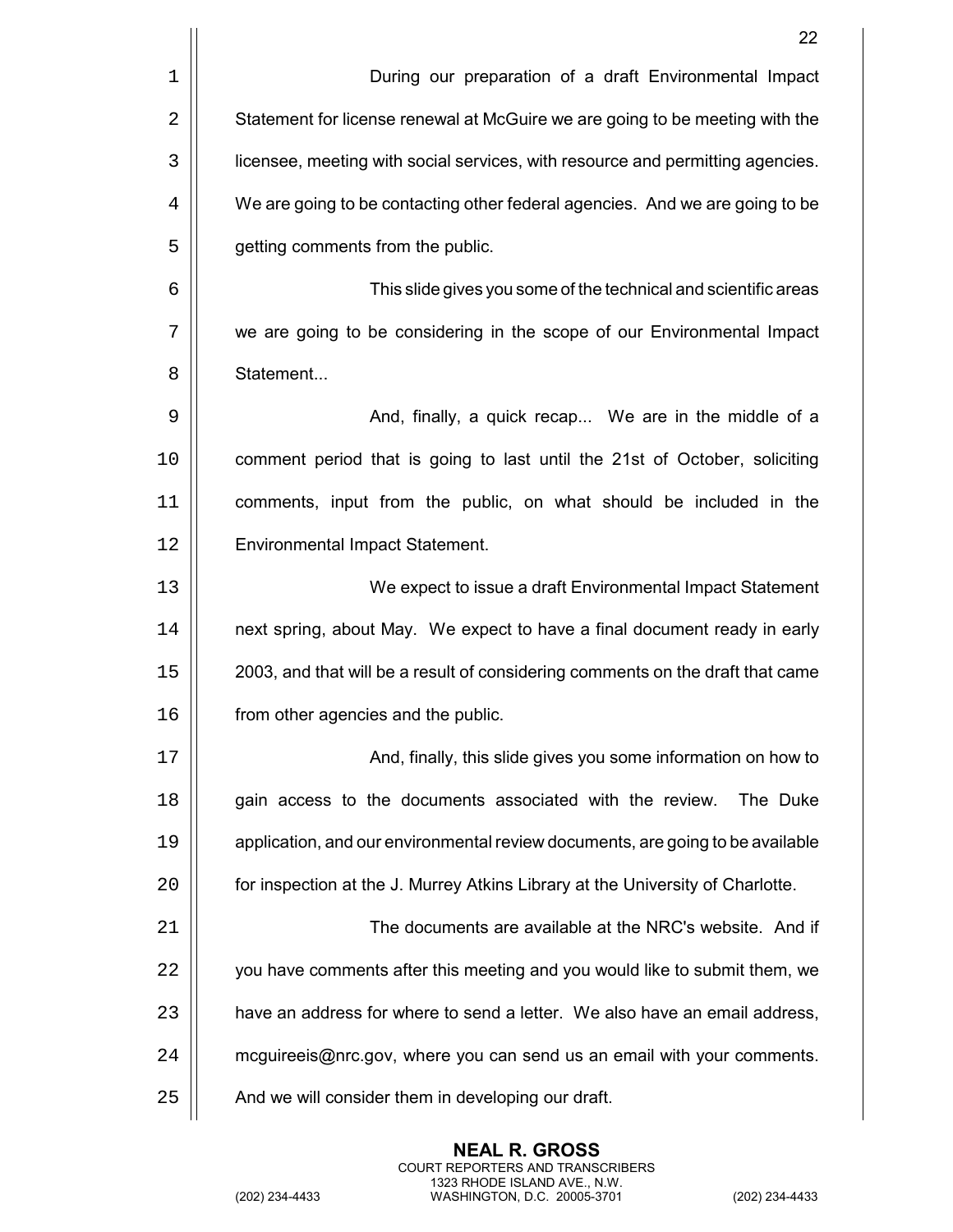|    | 23                                                                           |
|----|------------------------------------------------------------------------------|
| 1  | Any questions?                                                               |
| 2  | FACILITATOR CAMERON: Okay. Let's go to Don Moniak.                           |
| 3  | Don?                                                                         |
| 4  | MR. MONIAK: The proposed action in the application is to                     |
| 5  | renew the licenses of Catawba and McGuire, right?                            |
| 6  | MR. WILSON: That is true.                                                    |
| 7  | MR. MONIAK: So why are you doing separate Environmental                      |
| 8  | Impact Statement for McGuire and Catawba, instead of doing one that          |
| 9  | considers all four reactors?                                                 |
| 10 | MR. WILSON: The safety evaluation is going to be done as                     |
| 11 | a single review. It is impossible to do the environmental review as a single |
| 12 | review, because we have two different sites, two different environments.     |
| 13 | We have to prepare a site-specific evaluation. We have                       |
| 14 | chosen to evaluate the McGuire application, the McGuire environmental report |
| 15 | first, and then we will do the Catawba one. We will prepare separate         |
| 16 | Environmental Impact Statements for each.                                    |
| 17 | MR. MONIAK: I've seen, it has been done many times                           |
| 18 | before, with two separate sites, the same EIS.                               |
| 19 | MR. WILSON: I'm not --                                                       |
| 20 | MR. MONIAK: Are you going to consider the cumulative                         |
| 21 | impacts --                                                                   |
| 22 | MR. WILSON: We will consider the cumulative impacts.                         |
| 23 | MR. MONIAK: As if it was all four reactors running at once?                  |
| 24 | MR. WILSON: It is the same licensing action, but it has                      |
| 25 | different environmental impacts at each site.                                |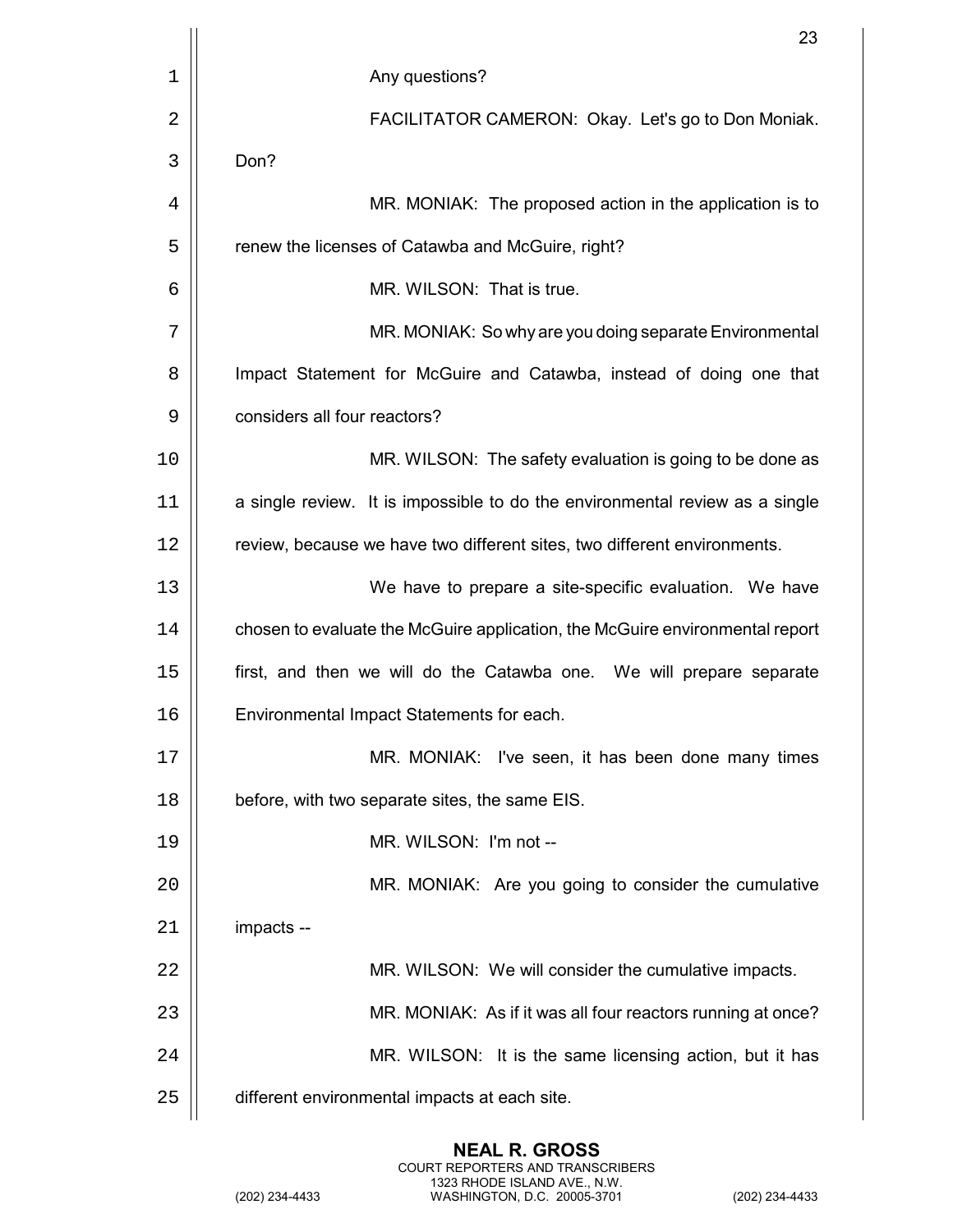|    | 24                                                                            |
|----|-------------------------------------------------------------------------------|
| 1  | MR. MONIAK: That seems like it is a burden upon the public                    |
| 2  | to have to comment on two separate documents.                                 |
| 3  | MR. WILSON: Well, we are giving you the opportunity to                        |
| 4  | provide comments on both.                                                     |
| 5  | MR. MONIAK: Are comments about the McGuire reactors                           |
| 6  | going to be considered within the Catawba?                                    |
| 7  | MR. WILSON: I don't think so, to the extent that the impact                   |
| 8  | statements are going to be site-specific.                                     |
| 9  | MR. MONIAK: So somebody who lives in the middle of --                         |
| 10 | MR. WILSON: We are going to be looking at Lake Wiley                          |
| 11 | when we do Catawba, we are going to look at Lake Norman when we do            |
| 12 | McGuire.                                                                      |
| 13 | MR. MONIAK: So somebody who lives right in the middle,                        |
| 14 | which a lot of people do, have to comment on both of them?                    |
| 15 | MR. WILSON: You could comment on either, both, or                             |
| 16 | neither, that is your choice.                                                 |
| 17 | MR. MONIAK: Okay, thank you.                                                  |
| 18 | FACILITATOR CAMERON: And let's do two things based on                         |
| 19 | Don's comments. If we haven't noted it so far, the whole issue of cumulative  |
| 20 | impacts, whatever they might be, would be something that I think was          |
| 21 | recommended to look at within scoping.                                        |
| 22 | And also I suppose that it is possible, and very possible from                |
| 23 | a comment point of view, that there might be one set of facts that might have |
| 24 | implications, environmental implications for both reactors.                   |
|    |                                                                               |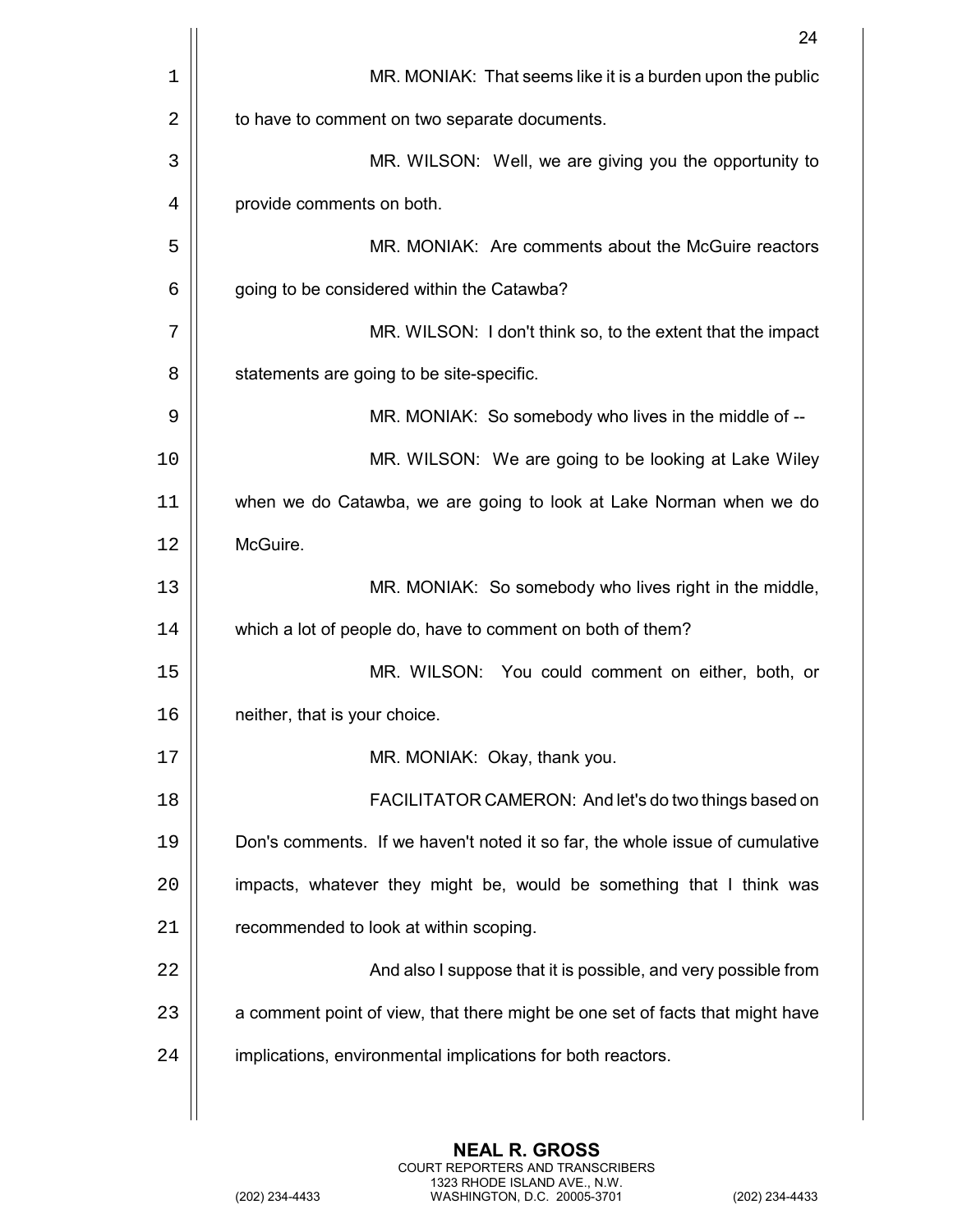|             | 25                                                                                     |
|-------------|----------------------------------------------------------------------------------------|
| $\mathbf 1$ | MR. WILSON: Yes. I might note that NEPA requires that we                               |
| 2           | consider cumulative impact for a proposed action. And the proposed action for          |
| 3           | McGuire is the same for Catawba. And, yes, we plan to look at both.                    |
| 4           | FACILITATOR CAMERON: I think we got the drift of what                                  |
| 5           | your questions were, and we will put that into the comment, mixed on. Is there         |
| 6           | any other questions on the environmental review process?                               |
| 7           | (No response.)                                                                         |
| 8           | FACILITATOR CAMERON: What we are going to do now is                                    |
| 9           | we are going to go to the first of our speakers tonight, and that is Tommy             |
| 10          | Almond. Tommy, Deputy Fire Marshal and Director of the Gaston County                   |
| 11          | Emergency Management office. Correct any of that, if that is wrong, Tom.               |
| 12          | MR. ALMOND: I'm not the director, I'm just one of the                                  |
| 13          | indians. Jim is the director.                                                          |
| 14          | FACILITATOR CAMERON: All right. Go ahead, Tommy.                                       |
| 15          | MR. ALMOND: Okay. First I would just like to say good                                  |
| 16          | evening. I am Tommy Almond, I do live at 111 Lilly Road, in Gaston County.             |
| 17          | My home is located in the northeast portion of Gaston County.                          |
| 18          | And not only do I live there, but my parents, and my sister-in-law. And we live        |
| 19          | within three and a half to four miles of McGuire plant.                                |
| 20          | The emergency protection zone, or the EPZ, as we refer to                              |
| 21          | it, is designated as zone R. Just to give you a little bit of touch here, it was first |
| 22          | announced in 1969 that McGuire would be built on the shores of Lake Norman,            |
| 23          | with groundbreaking occurring, I believe, in 1971.                                     |
|             |                                                                                        |
|             |                                                                                        |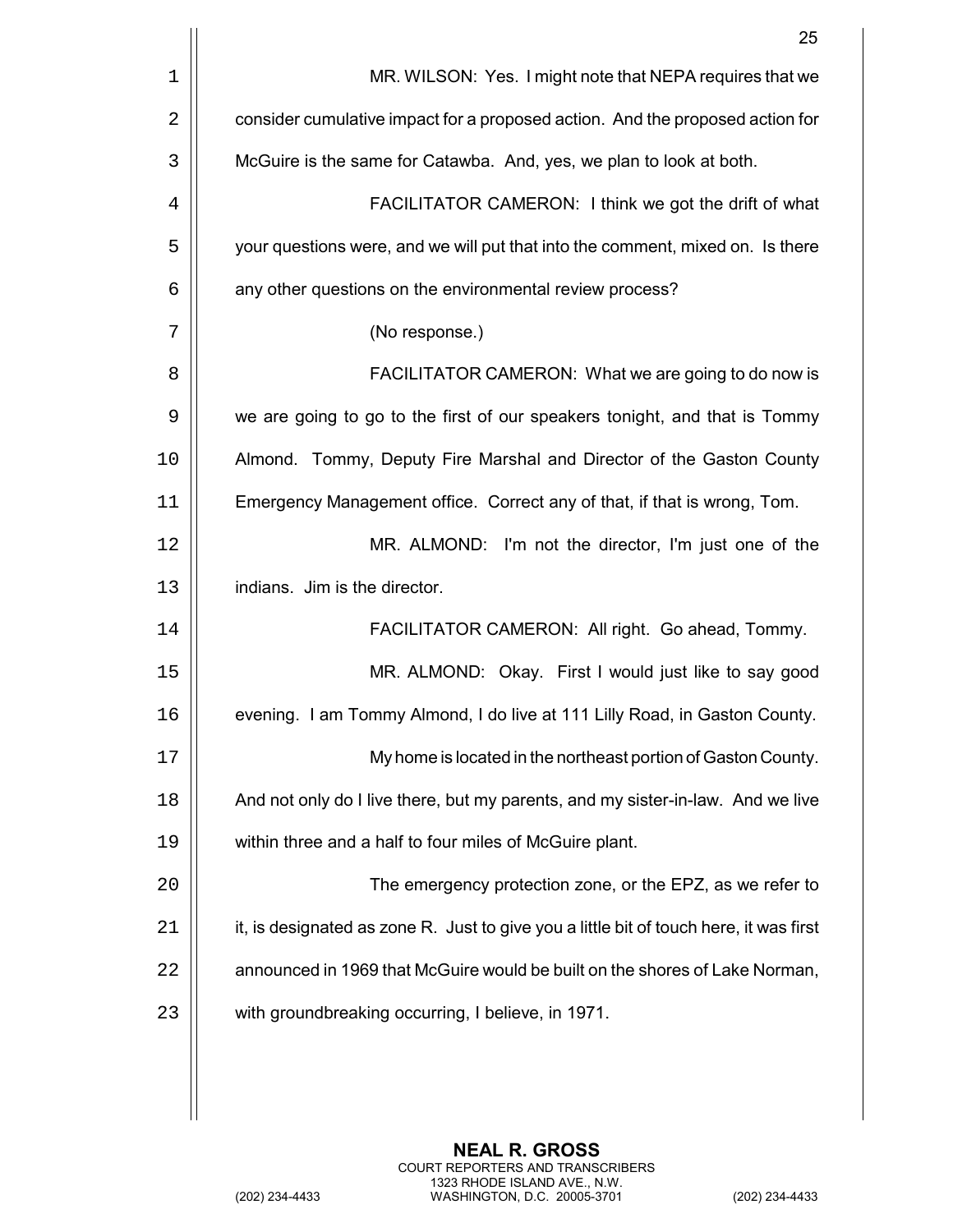|    | 26                                                                                    |
|----|---------------------------------------------------------------------------------------|
| 1  | Unit 1 came on line in December of 1981, and unit 2 came on                           |
| 2  | line in March of 1984. I give you that little data just to tell you that I have lived |
| 3  | in the same area that I have lived in now, since 1959.                                |
| 4  | I do have a little bit of age on me. I was there before the plant                     |
| 5  | came out of the ground, as has been mentioned before.                                 |
| 6  | I know that Duke built the McGuire site using Duke                                    |
| 7  | employees. I knew a lot of them that came into this region and worked at the          |
| 8  | site. There were a lot of my friends and my neighbors.                                |
| 9  | And a lot of these people still work at the site today. And                           |
| 10 | when I say I trust McGuire to operate safely for another 20 years, I'm saying         |
| 11 | basically I trust my neighbors, and I really do.                                      |
| 12 | My first exposure to radiological preparedness was back in                            |
| 13 | the early '80s, right before unit 1 went on line. I belong to the local fire          |
| 14 | department down in Lucia, which is the community from where I'm from.                 |
| 15 | Back then we learned about radiological releases, and the                             |
| 16 | written plan, and everything that we had in effect, in place at that time, in the     |
| 17 | event an incident would ever occur at the McGuire nuclear site.                       |
| 18 | I learned about preparedness and what we would do to alert,                           |
| 19 | to notify the public, and to provide protection not only to the public, but also to   |
| 20 | their property.                                                                       |
| 21 | I learned about monitoring procedures, decon measures, or                             |
| 22 | decontamination measures, and other protective measures, not only for us as           |
| 23 | responders, but also for the general public.                                          |
| 24 | As mentioned I'm not only a resident, but I also live there, and                      |
| 25 | I also work for Gaston County emergency management. I have been with                  |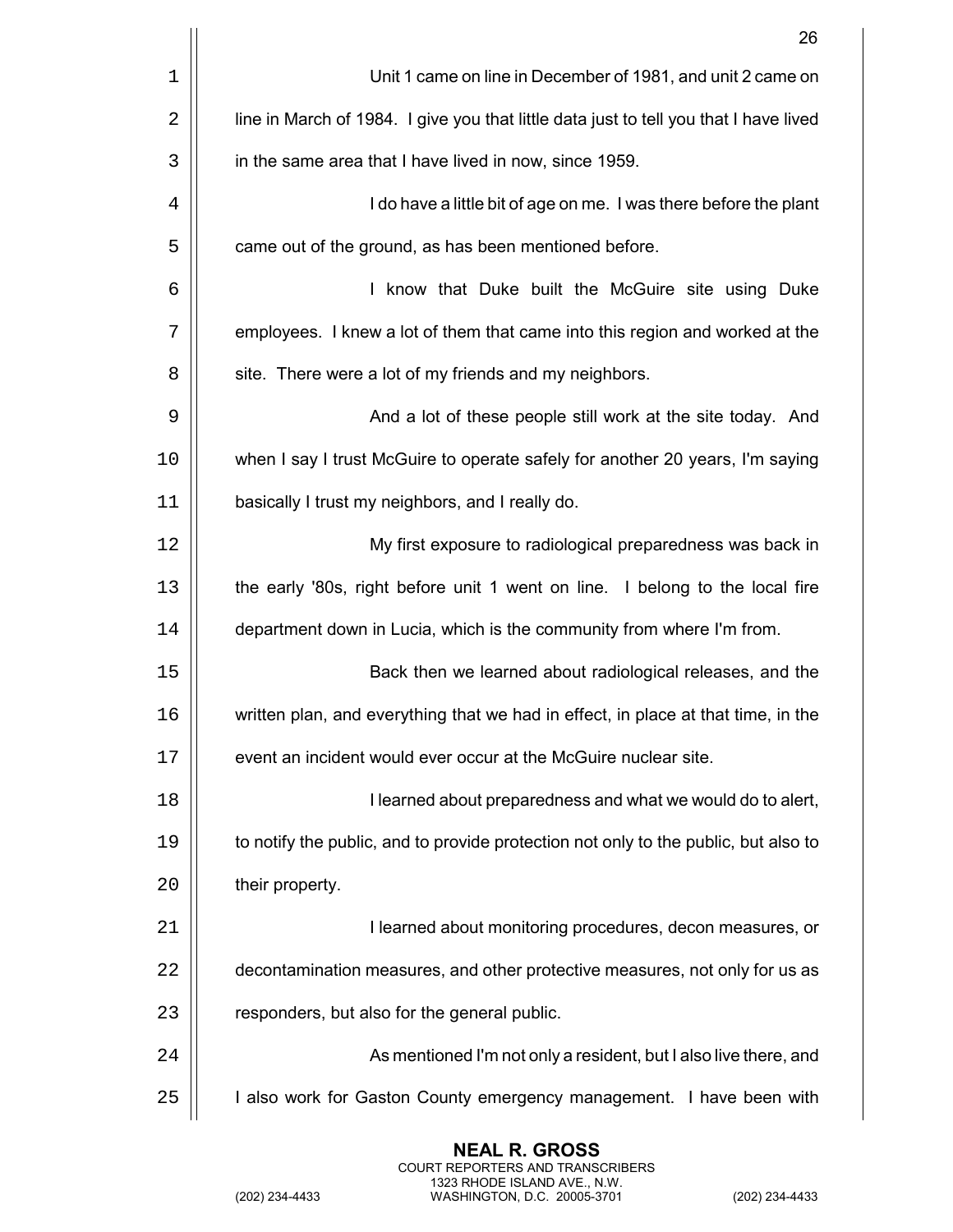|             | 27                                                                              |
|-------------|---------------------------------------------------------------------------------|
| $\mathbf 1$ | Gaston County for five years now in this position. And part of my functions     |
| 2           | there, and tasks, has been a member of the McGuire nuclear taskforce.           |
| 3           | I also take part in these meetings, and I participate in the                    |
| 4           | every two years, for McGuire NRC FEMA rated exercises that we have to do,       |
| 5           | which August 14th, this past, we had one conducted.                             |
| 6           | During the last five years, since I've been involved with this,                 |
| 7           | first-hand, I have become better educated on the entire process, and the plan   |
| 8           | that we have in effect.                                                         |
| 9           | Working closely with McGuire I have been exposed to a lot                       |
| 10          | of important information. I find McGuire to be very open to any answers or      |
| 11          | provide any answers or information that we may need. Rarely do we have to       |
| 12          | ask for it, because usually they give it to us upfront.                         |
| 13          | McGuire has been very supportive not only of Gaston County,                     |
| 14          | but also the surrounding counties, and to the state of North Carolina. There is |
| 15          | a big partnership that we have, in a sense.                                     |
| 16          | I have been invited to tour the plant and meet the staff and                    |
| 17          | personnel. I have been invited to go down to Charlotte and visit the joint      |
| 18          | information center, and the emergency operation facilities.                     |
| 19          | And I have witnessed, first-hand, Duke's training sessions,                     |
| 20          | and their exercises. And I have been very impressed with not only their         |
| 21          | professionalism, but in the manner of detail and the seriousness that they put  |
| 22          | forth just in a drill.                                                          |
| 23          | I have seen, first-hand, how Duke operates internally, and                      |
| 24          | also how McGuire, and also the Catawba plant that was mentioned, how those      |
| 25          | staff support one another.                                                      |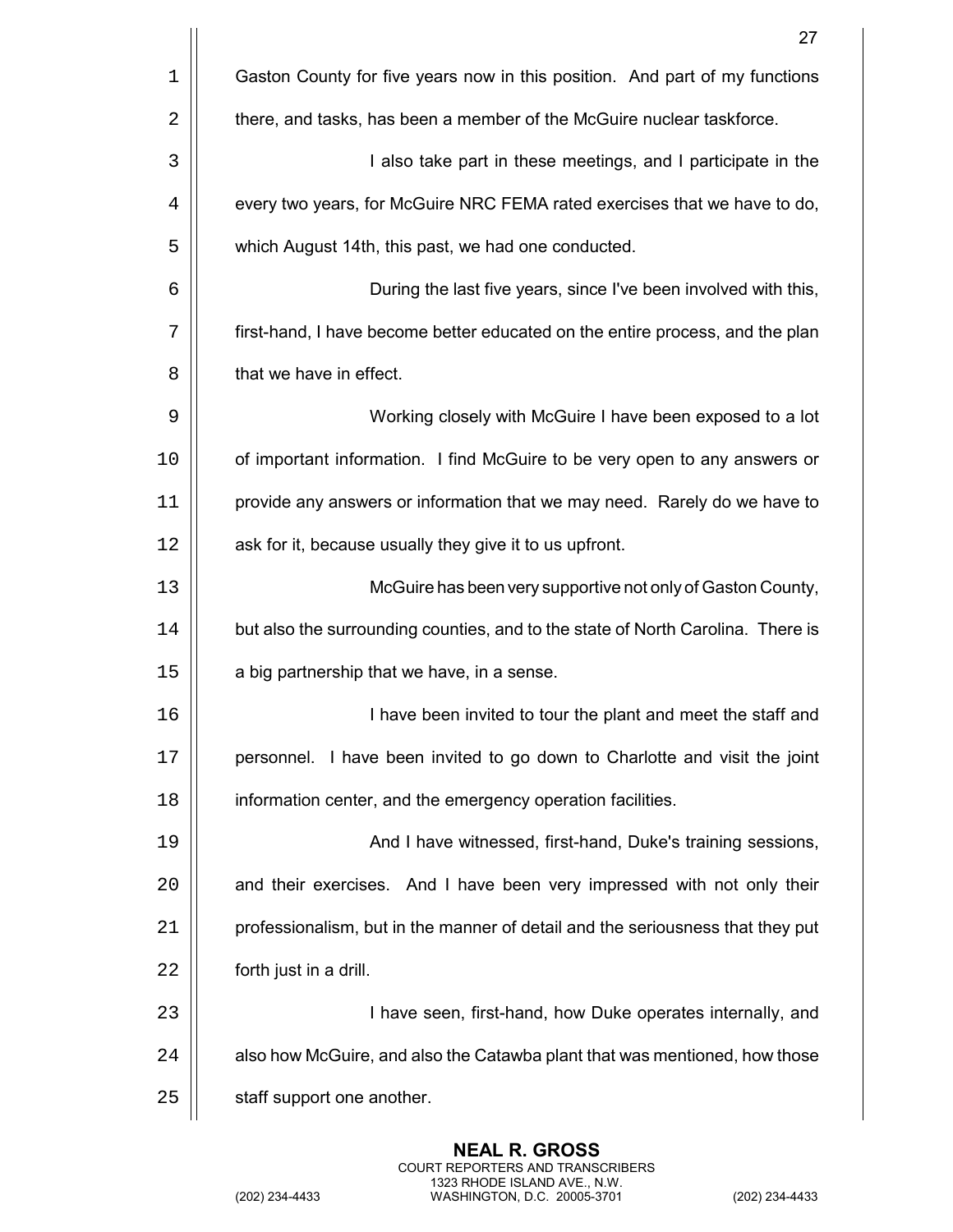|    | 28                                                                              |
|----|---------------------------------------------------------------------------------|
| 1  | That in a way we are fortunate, and in one way not, us is                       |
| 2  | Gaston County and Mecklenburg County are the only two counties, I think, in     |
| 3  | Region 4 of FEMA, that we deal with two nuclear plants.                         |
| 4  | Both counties are sort of affected, if you want to say, by                      |
| 5  | McGuire and Catawba, and Rock Hill. And therefore we drill full scale every     |
| 6  | year, at either one of the two sites.                                           |
| 7  | And I have been over there to Duke, and I have seen how                         |
| 8  | they support staff of one another. If an incident would ever occur at McGuire,  |
| 9  | Catawba is going to send personnel up to the emergency operation facility, and  |
| 10 | vice versa; if Catawba is going to have an incident, McGuire is going to send   |
| 11 | their staff.                                                                    |
| 12 | And what that is doing is we have a tremendous, or they                         |
| 13 | have, at that drill, a tremendous backup system to key personnel, and very      |
| 14 | knowledgeable people. And no other nuclear plant that I know of has that        |
| 15 | availability of knowledgeable resources that is that close to one another.      |
| 16 | I have seen Duke strive for perfection, and they do not settle                  |
| 17 | on just doing things right. They are the type of people that we need running a  |
| 18 | nuclear power plant.                                                            |
| 19 | Could a situation ever occur at McGuire nuclear plant? It is                    |
| 20 | possible. No one will ever stand here and tell you that it couldn't happen. In  |
| 21 | the event a situation would occur at McGuire, is Duke Power prepared? I have    |
| 22 | seen them train, and I can fully say, yes, they are.                            |
| 23 | In the event a situation would ever occur at McGuire, or the                    |
| 24 | surrounding counties, is the State of North Carolina prepared? I can truthfully |
| 25 | say yes, because I am part of it.                                               |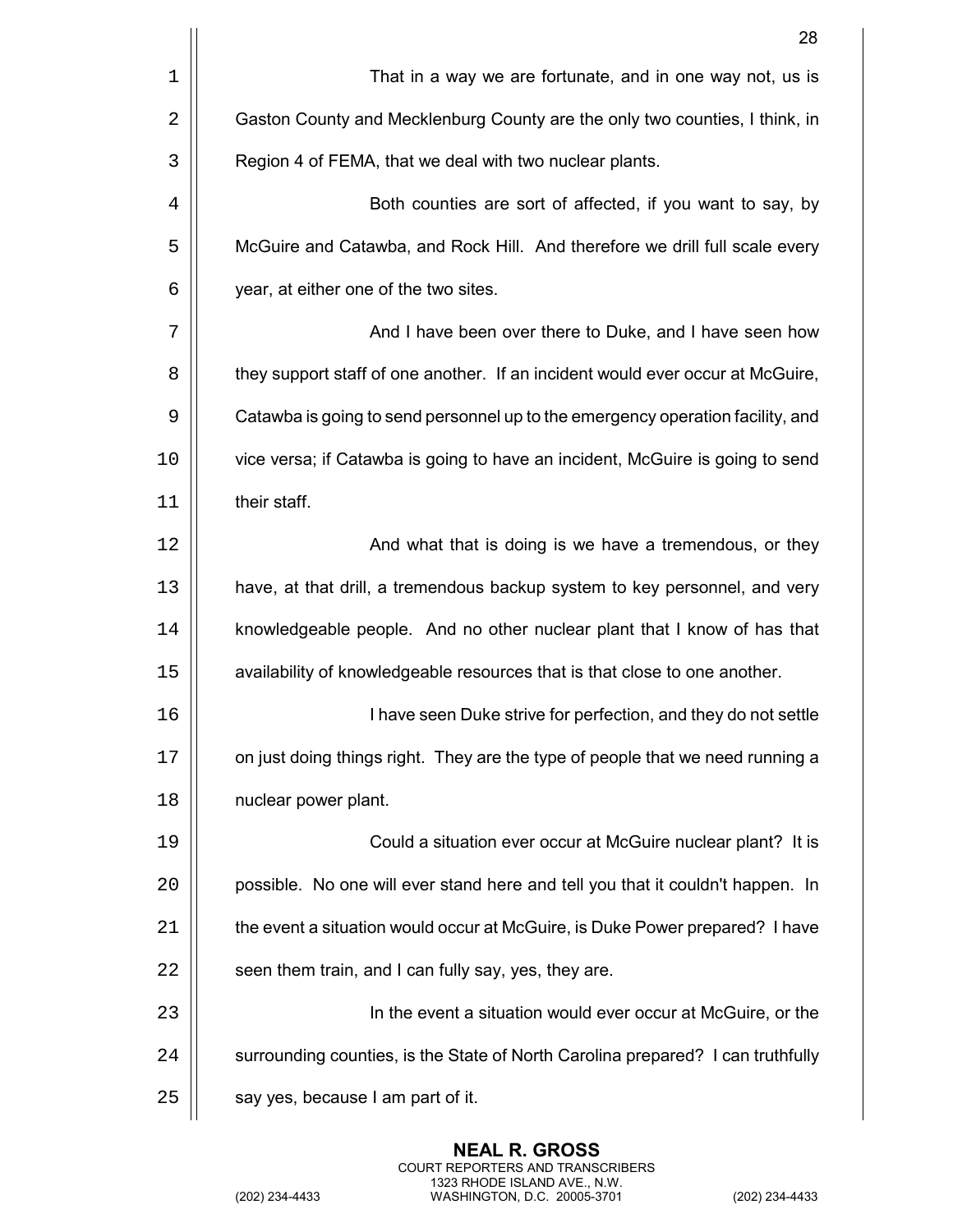|    | 29                                                                                |
|----|-----------------------------------------------------------------------------------|
| 1  | Duke Power and all outside organizations work closely                             |
| 2  | together. Duke Power is here today asking for a license renewal. And I stand      |
| 3  | before you not only as an emergency responder and preparer, but also as a         |
| 4  | resident, and I support their request.                                            |
| 5  | I do not mind having McGuire Nuclear Power Plant in my                            |
| 6  | backyard. I welcome them as my neighbor. Thank you.                               |
| 7  | FACILITATOR CAMERON: What we are going to do now is                               |
| 8  | to hear from the Duke representatives, and we are going to go to Brew Barron,     |
| 9  | who is the site vice president at McGuire, and then Brew is going to turn it over |
| 10 | to Dayna Herrick, who is the engineering supervisor. Brew?                        |
| 11 | MR. BARRON: Thank you, Chip. Good evening. As Chip                                |
| 12 | said, my name is Brew Barron, I have been an engineer with Duke Energy for        |
| 13 | over 29 years now. I have spent 15 of those years at McGuire. And presently       |
| 14 | my job assignment with Duke is to be site vice president at McGuire Nuclear       |
| 15 | Station.                                                                          |
| 16 | At McGuire we consider ourselves a part of the Lake Norman                        |
| 17 | community, a part of the community, and a neighbor, as Mr. Almond said. As        |
| 18 | a neighbor I wanted to come today to give you some information to share with      |
| 19 | you some information about McGuire, as well as about our license renewal          |
| 20 | process.                                                                          |
| 21 | For those of you who attended this morning session, please                        |
| 22 | bear with me, with some of the redundancy here. As Chip said, Dayna Herrick       |
| 23 | is also going to speak. Dayna is an engineering supervisor at McGuire. She        |
| 24 | has been with Duke Energy for 11 years, spent seven of those years actually       |
|    |                                                                                   |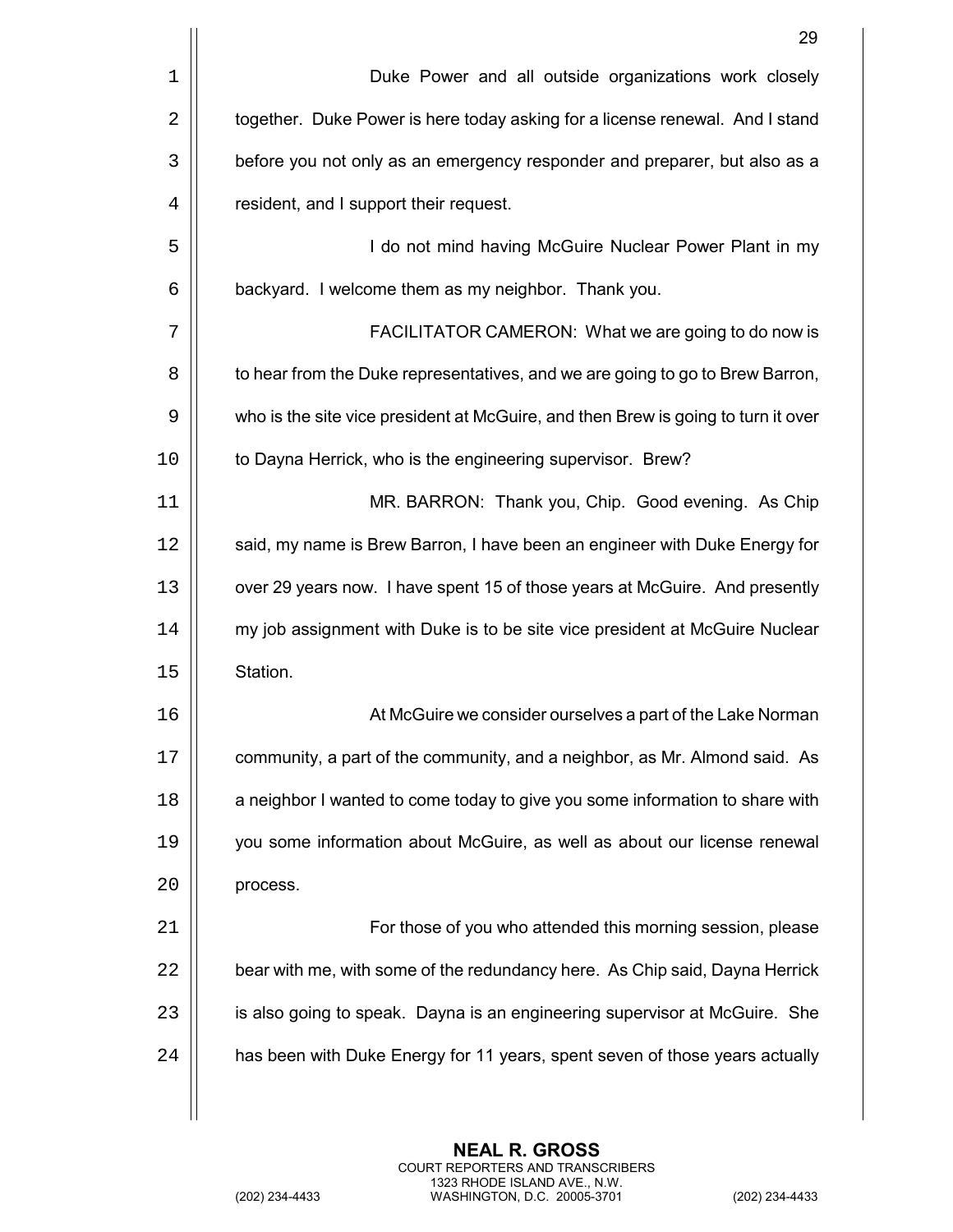|      | 30                                                                                 |
|------|------------------------------------------------------------------------------------|
| 1    | managing environmental programs at McGuire, and has a degree in civil              |
| 2    | engineering.                                                                       |
| 3    | Our brief presentation, we will try to keep it brief, we are going                 |
| 4    | to really address three topics. We are going to talk, give a little bit of         |
| 5    | information, brief information, about McGuire and its background, talk about the   |
| 6    | license renewal application, and a little bit of overview of it, and then Dayna is |
| 7    | going to talk about the environmental report, and the data that is contained       |
| 8    | within that environmental report.                                                  |
| 9    | McGuire was designed, built and is operated by Duke Energy.                        |
| 10   | It sits at the south end of Lake Norman, just outside of Huntersville. It produces |
| 11   | over 2,200 megawatts of electricity. That is enough generation to power four       |
| 12   | cities, each bigger than the city of Charlotte.                                    |
| 13   | We have been operating in the Lake Norman area, in the                             |
| 14   | Lake Norman community, for over 20 years now. As I said, as a site we are a        |
| 15   | part of the community, but our employees are a part of this community as well.     |
| 16   | We live in this community as well as work here. We've got                          |
| $17$ | family in this community, we've got friends, we've got neighbors, we enjoy living  |
| 18   | in this area, and partaking in the good things that this environment provides for  |
| 19   | US.                                                                                |
| 20   | The mission of every McGuire employee is to operate                                |
| 21   | McGuire Nuclear Station safely, and take care of the public and our friends        |
| 22   | around us, take care of our communities.                                           |
| 23   | We do a lot of things in the community. Our employees give                         |
| 24   | a lot of their time to the betterment of their communities and their neighbors.    |
| 25   | We have had an 11-year partnership with the Catawba Springs Elementary             |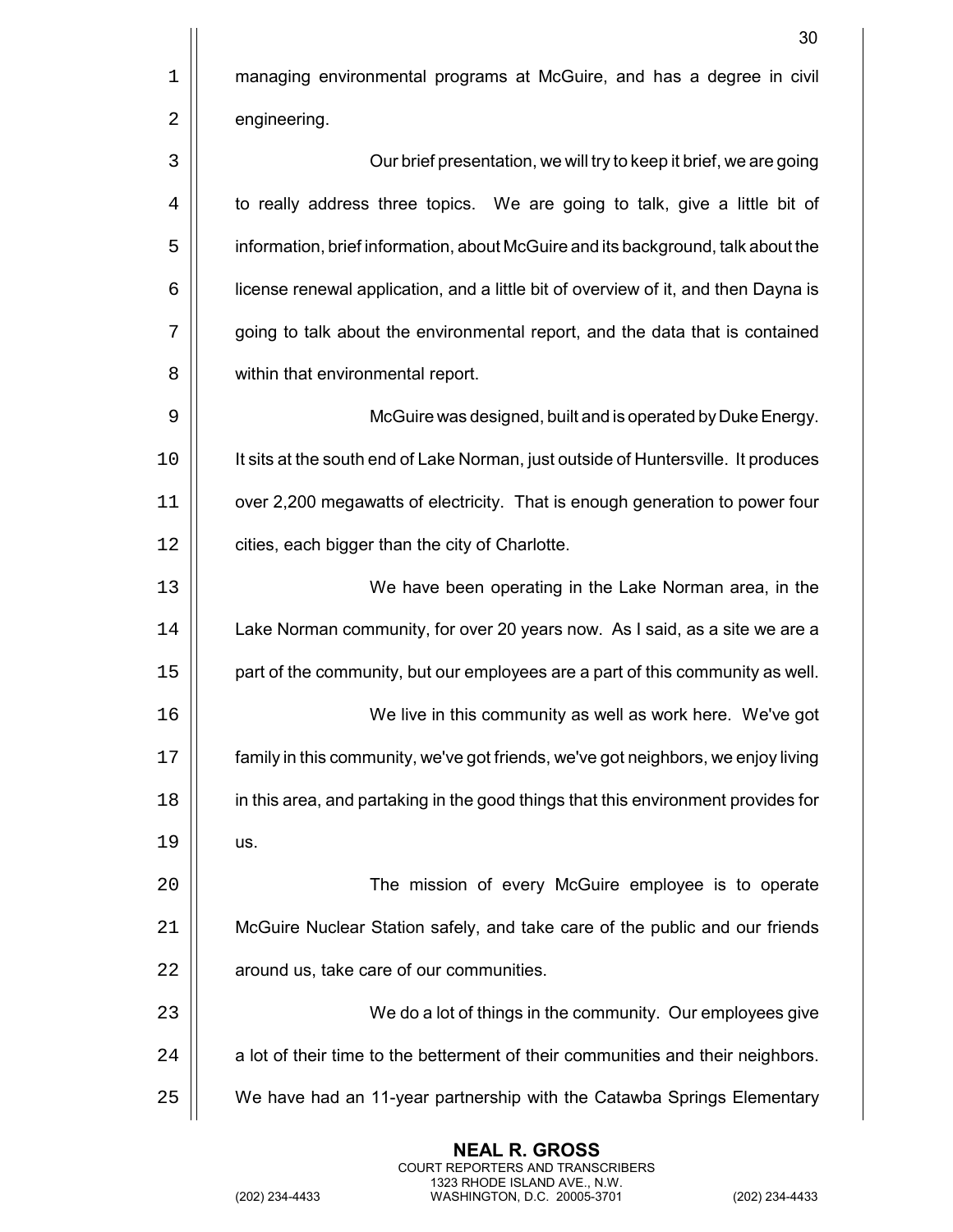|             | 31                                                                                |
|-------------|-----------------------------------------------------------------------------------|
| $\mathbf 1$ | School over in Lincoln County, where we provide them support in terms of          |
| 2           | helping their students with math, and reading, and computer skills, join them as  |
| 3           | lunch buddies, or as email pals.                                                  |
| 4           | We have had a five-year pen pal partnership with the Long                         |
| 5           | Creek Elementary School in Mecklenburg County. As a part of that program          |
| 6           | 100 McGuire employees routinely exchange letters with fifth grade students, to    |
| 7           | help those students develop their written communication skills.                   |
| 8           | We hold clean cast fishing events for local children. Boy                         |
| 9           | Scout and Girl Scout events to help the Scouts earn credit for merit badges, in   |
| 10          | energy, or computers, or the environment.                                         |
| 11          | And we hold annual United Way and Arts and Science                                |
| 12          | Council drives. Last year the McGuire employees contributed 160,000 dollars       |
| 13          | to their communities through United Way agencies, and the United Way              |
| 14          | campaign. Our campaign for this year is just under way, as we speak.              |
| 15          | But the decision to develop a license renewal application for                     |
| 16          | McGuire was not an easy decision, it was not a trivial decision, and not one that |
| 17          | we took lightly.                                                                  |
| 18          | In May of 2000 Oconee Nuclear Station received a renewed                          |
| 19          | license. We know from that project, and the effort and energy that it took in     |
| 20          | order to prepare that document, that it was a large task putting together a       |
| 21          | license renewal application.                                                      |
| 22          | We need to review a tremendous amount of data, review that                        |
| 23          | data, and confirm for ourselves that the plant could safely operate for an        |
| 24          | additional 20 years of operation.                                                 |
|             |                                                                                   |

**NEAL R. GROSS** COURT REPORTERS AND TRANSCRIBERS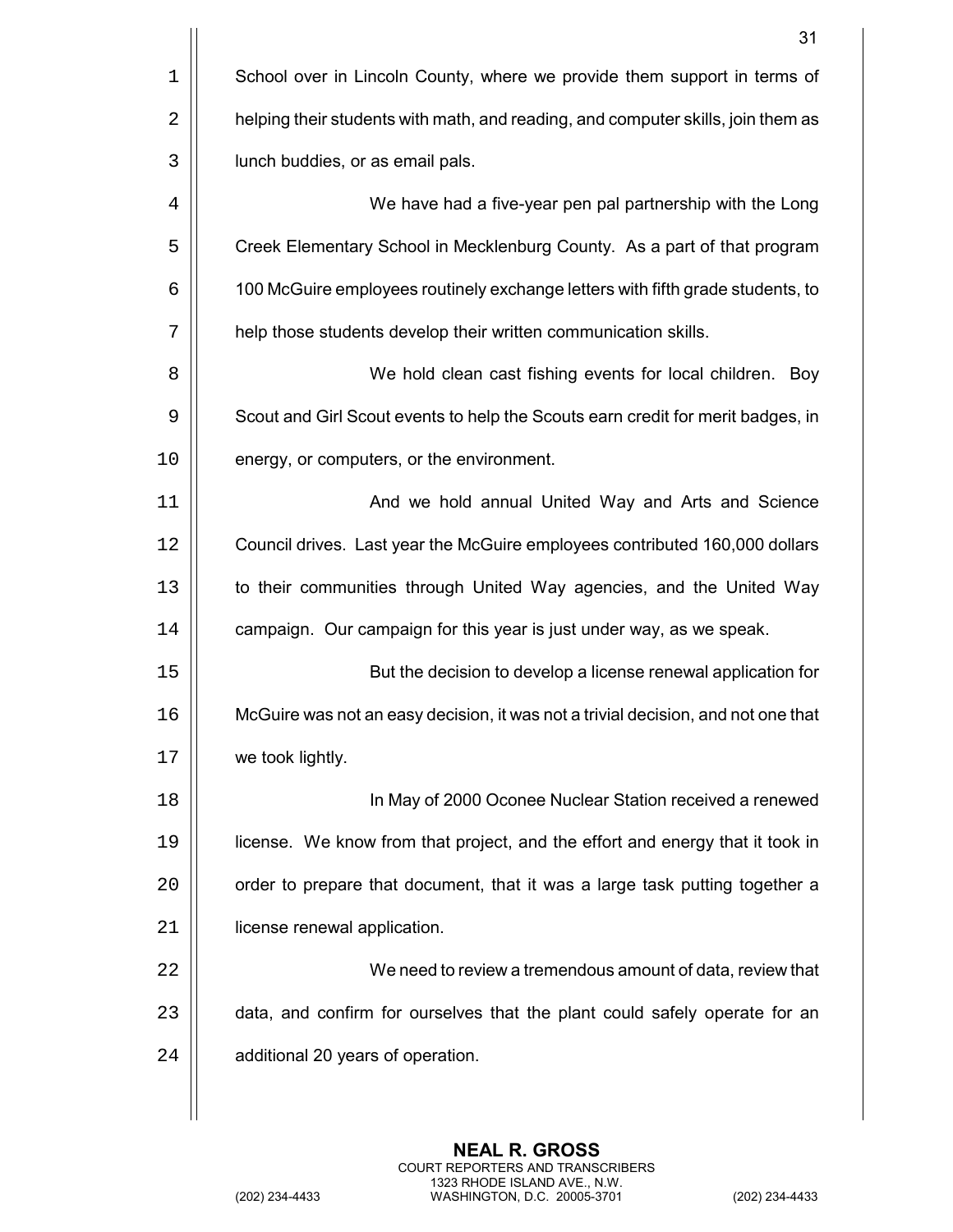|    | 32                                                                               |
|----|----------------------------------------------------------------------------------|
| 1  | So we made the decision to proceed, and to assemble that                         |
| 2  | application. But we built that application on the knowledge and experience of    |
| 3  | the engineers and the scientists that put together that same application for     |
| 4  | Oconee Nuclear Station.                                                          |
| 5  | Our goal was to use the best that we had, and the best                           |
| 6  | people and skills that we had, to put together an application that answered all  |
| 7  | the questions, that went forward, that overturned every rock, and made sure      |
| 8  | there were no questions left unanswered about the ability of McGuire to operate  |
| 9  | safely for an additional 20 years, and answer those questions for ourselves,     |
| 10 | before we submitted that application to the NRC.                                 |
| 11 | And on June 13th of this year we submitted that application.                     |
| 12 | Our license renewal application contains 1,300 pages of data with                |
| 13 | environmental, general, and technical information in it.                         |
| 14 | It is supported by 500 engineering drawings. We believe we                       |
| 15 | have put together a quality application that addresses all of the issues, turned |
| 16 | over those rocks, looked underneath every one of them, and convinced             |
| 17 | ourselves, and documented in that report, that the -- that McGuire can operate   |
| 18 | safely for the remaining of its current license, and an additional 20 years      |
| 19 | beyond that.                                                                     |
| 20 | We decided that -- we concluded that renewing McGuire's                          |
| 21 | license was the right decision. It was the right decision for our community, and |
| 22 | it was the right decision for our customers, and the environment.                |
| 23 | We evaluated alternatives, we evaluated replacing McGuire's                      |
| 24 | economical baseload electric generation with other sources of power. We          |
|    |                                                                                  |

**NEAL R. GROSS** COURT REPORTERS AND TRANSCRIBERS 1323 RHODE ISLAND AVE., N.W. (202) 234-4433 WASHINGTON, D.C. 20005-3701 (202) 234-4433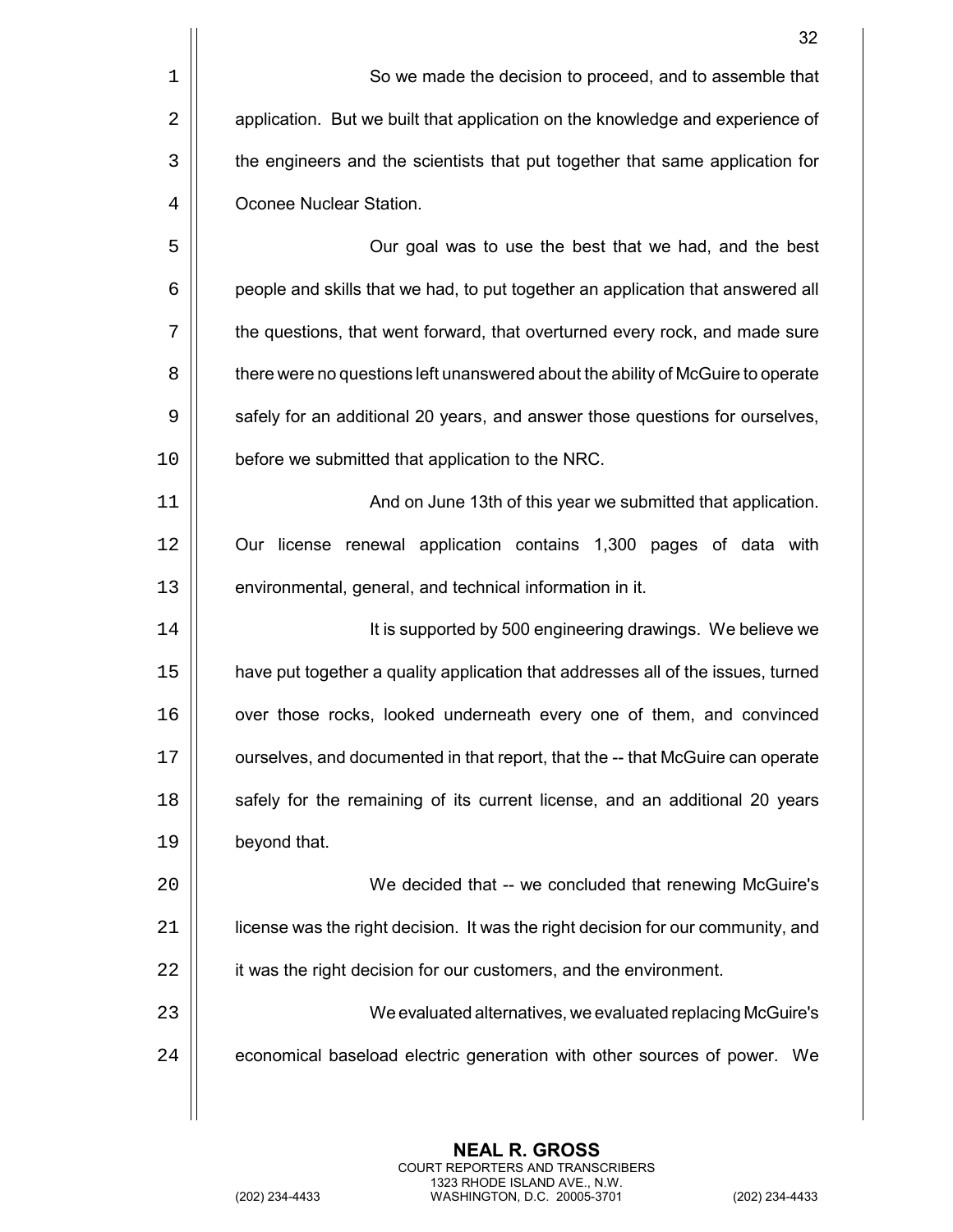|             | 33                                                                                 |
|-------------|------------------------------------------------------------------------------------|
| $\mathbf 1$ | looked at wind, we looked at solar, we looked at other forms of conventional       |
| 2           | fossil generation.                                                                 |
| 3           | We did not select those alternatives. We did not select them                       |
| 4           | based on their cost, based on their limited electrical output, and relative basis, |
| 5           | on their land use requirements, and on other environmental impacts.                |
| 6           | We concluded that license renewal for McGuire Nuclear                              |
| 7           | Station, based on existing data, and a careful review of input by subject matter   |
| 8           | experts, would have no significant environmental impact on the Lake Norman         |
| 9           | community, on our community, on the community in which we live, in which we        |
| 10          | play, as well as in which we work.                                                 |
| 11          | I know there are a number of members of the community                              |
| 12          | here. I want to thank you for your support, over the years, of our operation. I    |
| 13          | also want to invite everyone here to come to McGuire, visit us, go through our     |
| 14          | Energy Explorium, our visitor's center, and get to know us.                        |
| 15          | And if any of you have any questions about McGuire, about                          |
| 16          | the safety of the plant, or about what we are trying to do with license renewal,   |
| 17          | please feel free to come by.                                                       |
| 18          | Thank you very much.                                                               |
| 19          | FACILITATOR CAMERON: Thank you, Brew. We are going                                 |
| 20          | to go to Dayna Herrick who is the engineering supervisor at McGuire.               |
| 21          | MS. HERRICK: Hello, my name is Dayna Herrick, and I'm an                           |
| 22          | engineering supervisor at McGuire. Most of you may not know, unless you            |
| 23          | heard me say it earlier this afternoon, that it was more than 75 years ago that    |
| 24          | Duke Energy established its environmental program. And it was one of the first     |
| 25          | electric utilities to do that.                                                     |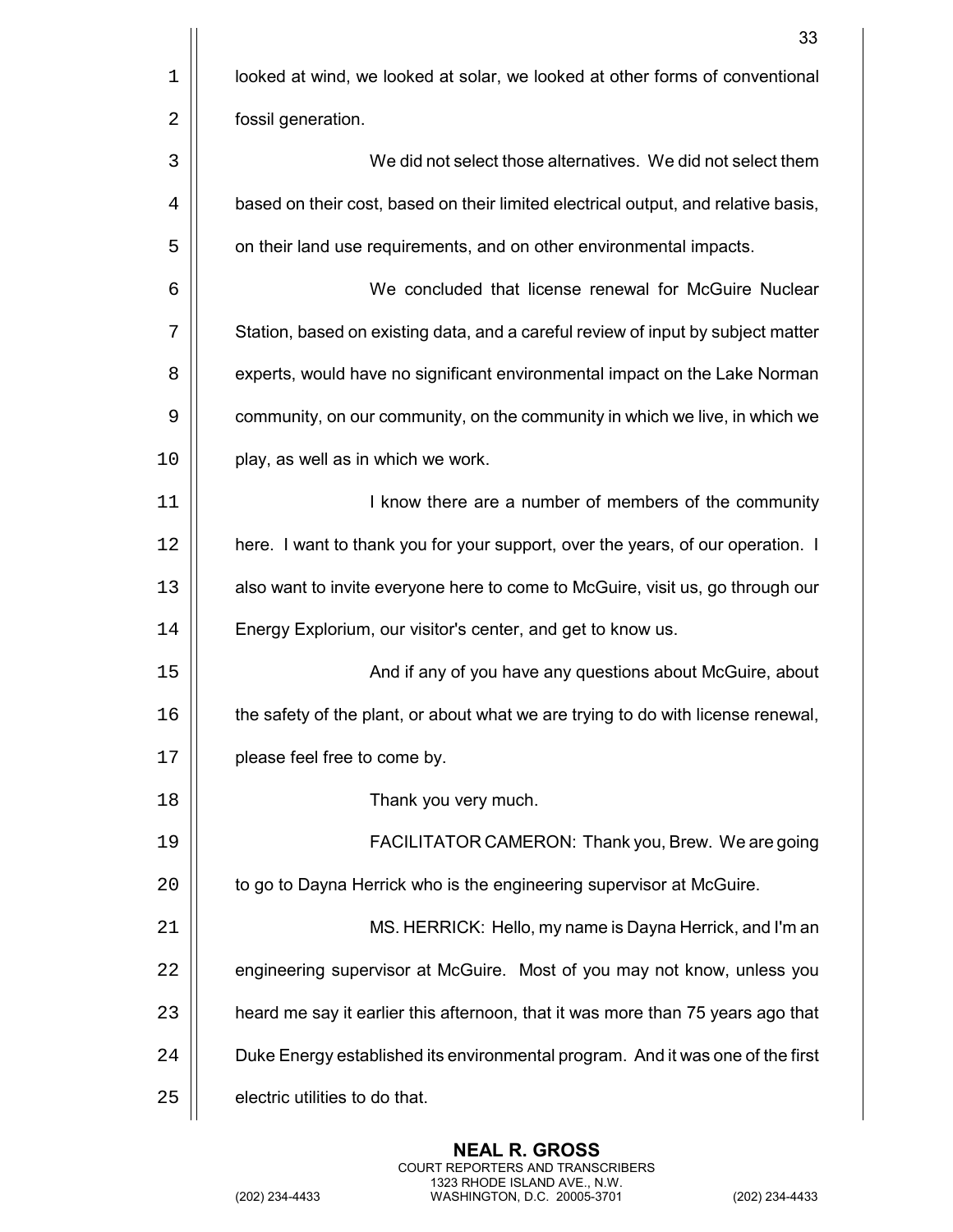|    | 34                                                                              |
|----|---------------------------------------------------------------------------------|
| 1  | Today our environmental staff numbers more than 150                             |
| 2  | environmental scientists, technicians, and engineers, whose job is to monitor   |
| 3  | and safeguard the environment, and we have some of the best.                    |
| 4  | The initial environmental review for McGuire was conducted                      |
| 5  | in the early 1970s, and it laid the groundwork for the environmental monitoring |
| 6  | that we do every day at McGuire.                                                |
| 7  | It is this 20 years' worth of monitoring data that we looked at,                |
| 8  | as well as consulting with environmental resource, and regulatory agencies, to  |
| 9  | make sure that we fully considered all the issues that were relevant to         |
| 10 | McGuire's continued operations.                                                 |
| 11 | As part of this environmental report, we looked at 13 major                     |
| 12 | environmental areas, which I've generally grouped into four categories; water,  |
| 13 | plants and animals, air quality, and people.                                    |
| 14 | And I want to briefly mention each of these, starting with                      |
| 15 | water. Duke Energy has conducted water quality and aquatic ecology testing      |
| 16 | on Lake Norman since the early 1970s.                                           |
| 17 | The areas that we routinely study include water quality, water                  |
| 18 | flow at the intake and discharge structures, and aquatic ecology.<br>Our        |
| 19 | evaluation of this data has shown that we have made no changes to Lake          |
| 20 | Norman's aquatic resources, and our continued operations will continue that.    |
| 21 | We will not adversely impact the lake or the river.                             |
| 22 | The second category is plants and animals. As part of our                       |
| 23 | study we worked with Dr. L. L. "Chick" Gaddy, a well-known environmental        |
| 24 | scientist, to do a survey of threatened and endangered species around           |
| 25 | McGuire.                                                                        |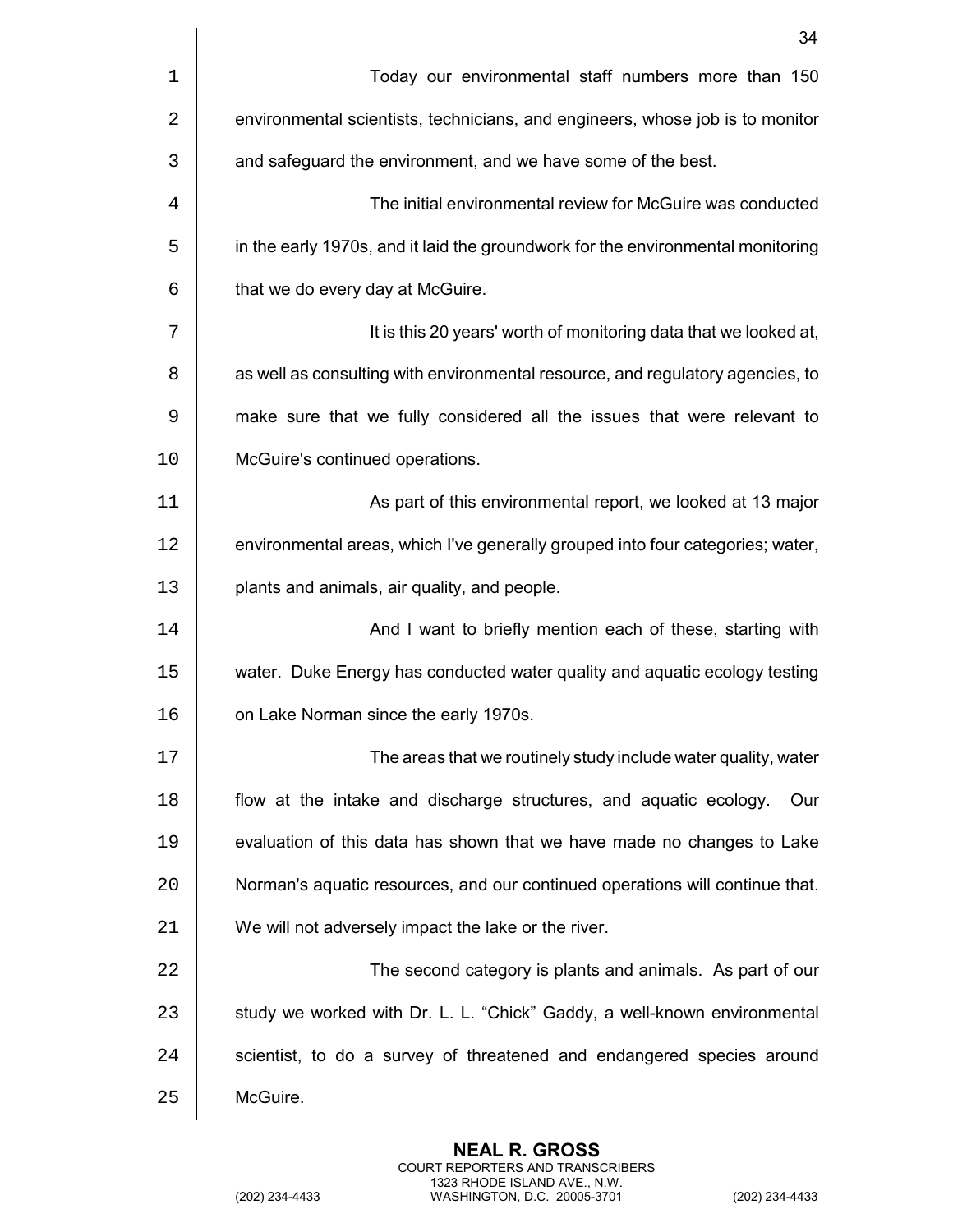|    | 35                                                                                    |
|----|---------------------------------------------------------------------------------------|
| 1  | The results of that study is that there are no federally or state                     |
| 2  | listed threatened or endangered species on the McGuire site. However, we do           |
| 3  | have a thriving population of wild turkey, osprey, deer, and numerous other           |
| 4  | species.                                                                              |
| 5  | We have many ongoing environmental initiatives that we                                |
| 6  | manage in cooperation with the North Carolina Wildlife Resources Commission,          |
| 7  | the Wildlife Federation, Mecklenburg County Parks and Rec, and Wild Turkey            |
| 8  | Federation.                                                                           |
| 9  | We are wildlife and industry together certified by the North                          |
| 10 | Carolina Wildlife Federation. We have a certified backyard habitat, bluebird          |
| 11 | trails, wildlife food plots, a herbivore pond, a fish friendly pier, and I can go on, |
| 12 | the wildlife areas that we maintain on the McGuire site.                              |
| 13 | Based on our review of our operating history, and a look at                           |
| 14 | continued operation, again, we conclude that we will not adversely impact             |
| 15 | plants and animals at McGuire.                                                        |
| 16 | The third category we looked at was air quality. You may not                          |
| 17 | know, but nuclear power provides almost 50 percent of Duke Energy's total             |
| 18 | electric generation in the Piedmont Carolinas.                                        |
| 19 | And because of that overall emissions from that generation                            |
| 20 | system are well below the national average. For the past 20 years McGuire has         |
| 21 | not adversely impacted the air quality in this region, and there is nothing about     |
| 22 | continued operations, or license renewal that will change that.                       |
| 23 | And the last important area I want to discuss is people who                           |
| 24 | live in the communities around McGuire. McGuire has a national reputation as          |
| 25 | a well run station.                                                                   |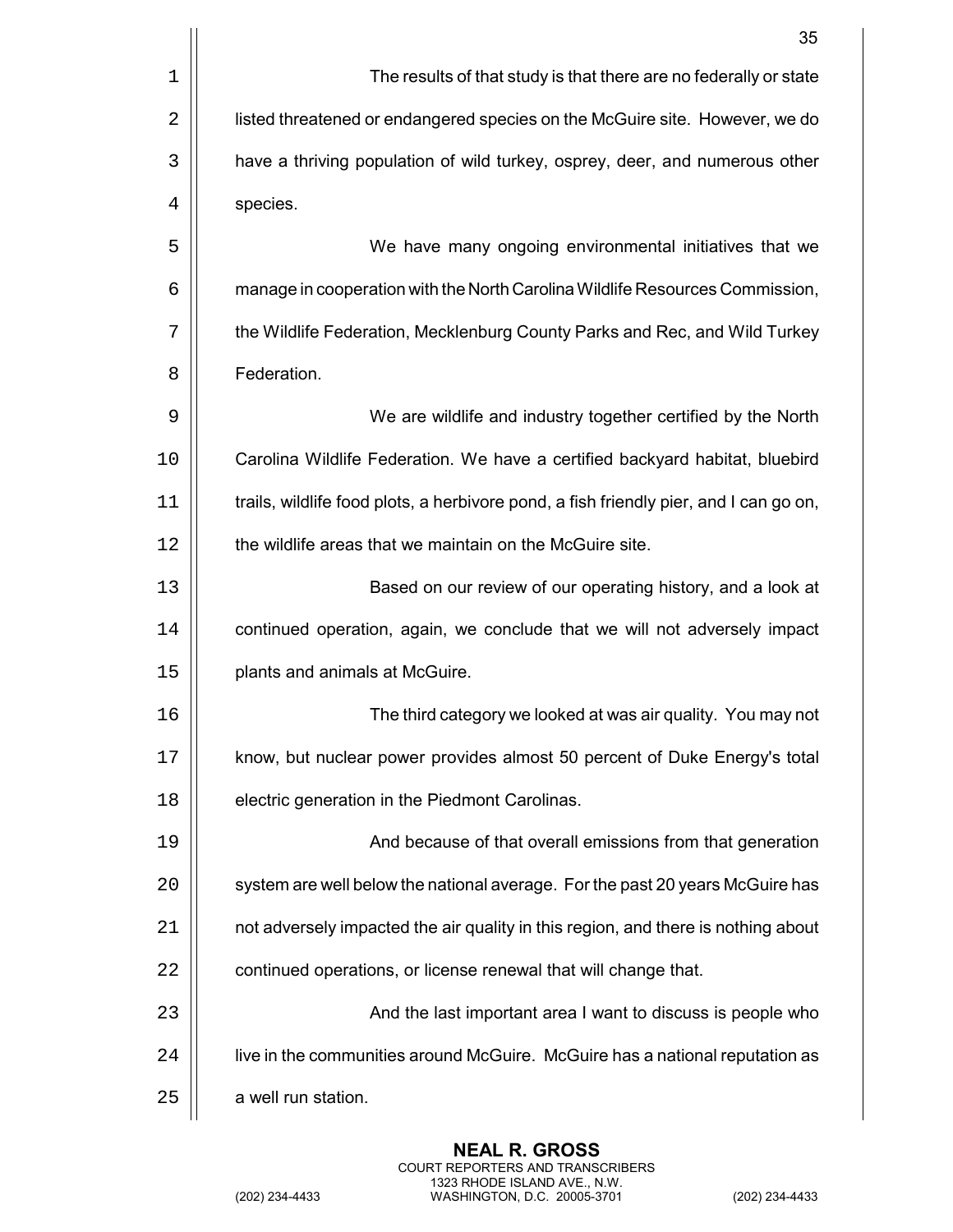|    | 36                                                                               |
|----|----------------------------------------------------------------------------------|
| 1  | We are committed every day to protecting the safety and                          |
| 2  | health of the public. And that commitment will not change as long as we are      |
| 3  | part of this community.                                                          |
| 4  | In addition to being safely operated we provide many benefits                    |
| 5  | to the community. Over the last five years we've paid nine million, annually, in |
| 6  | property taxes to Mecklenburg county.                                            |
| 7  | We have 1,100 employees who help to maintain a strong                            |
| 8  | economy in this area. And our annual payroll of over 77 million helps to support |
| 9  | local business and industry.                                                     |
| 10 | As Brew mentioned earlier, our employees spend thousands                         |
| 11 | of hours every year volunteering for church, community, school, civic groups,    |
| 12 | and programs. We are proud to be part of this community.                         |
| 13 | Four generations of my family were raised in Mecklenburg                         |
| 14 | county. And my husband and I are raising our two small children just two miles   |
| 15 | from McGuire. We drink the groundwater, we swim in the lake.                     |
| 16 | As an employee of McGuire I have a professional interest.                        |
| 17 | But as a mother, and as a neighbor, I have an extremely personal interest in     |
| 18 | protecting the environment around McGuire. This community belongs to all of      |
| 19 | us. Thank you.                                                                   |
| 20 | FACILITATOR CAMERON: Thank you, Dayna. I would like                              |
| 21 | to tell you who the next four speakers are going to be, so that they can be      |
| 22 | prepared for that.                                                               |
| 23 | We are going to start with Tim Gestwicki of the North Carolina                   |
| 24 | Wildlife Federation, then we will go to Don Moniak, Blue Ridge Environmental     |
|    |                                                                                  |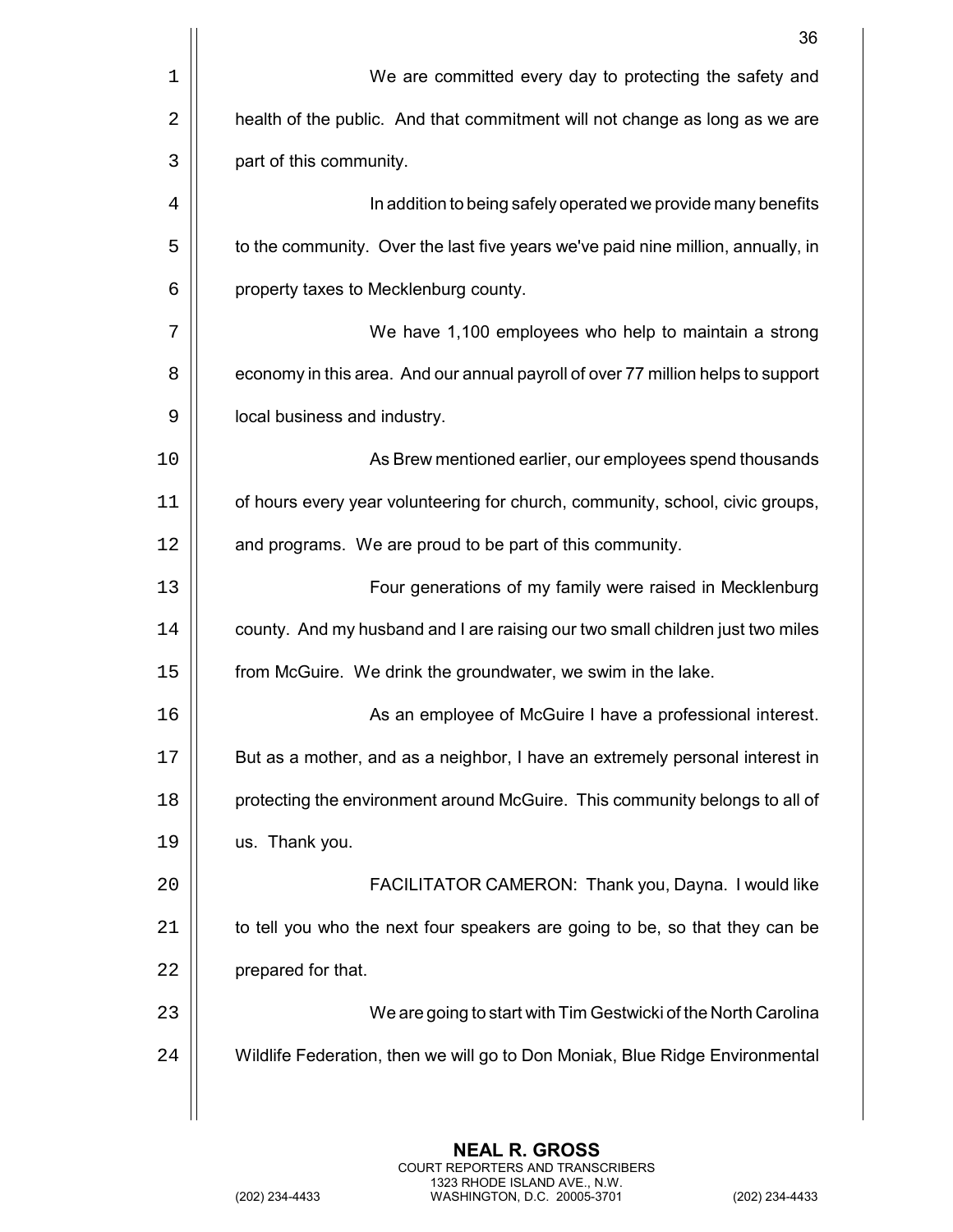|    | 37                                                                                |
|----|-----------------------------------------------------------------------------------|
| 1  | Defense League, and Lou Zeller, Blue Ridge Environmental Defense League,          |
| 2  | and then to Donna Lizenby, the Catawba river keeper.                              |
| 3  | So, Tim Gestwicki.                                                                |
| 4  | MR. GESTWICKI: Thank you. I would just like to make a few                         |
| 5  | comments about the North Carolina Wildlife Federation, and some of our            |
| 6  | conservation programs in conjunction with McGuire.                                |
| 7  | My name is Tim Gestwicki, and I'm from Charlotte, originally,                     |
| 8  | and have worked for the Wildlife Federation for 11 years. So I would like to      |
| 9  | read a few comments.                                                              |
| 10 | The North Carolina Wildlife Federation is the oldest and                          |
| 11 | largest non-profit conservation organization in the state. We were started in     |
| 12 | 1945 by sportsmen concerned with promoting science-based wildlife                 |
| 13 | management.                                                                       |
| 14 | Our mission is to be the leading advocate for all wildlife in                     |
| 15 | North Carolina, and its habitat. I have worked for the Wildlife Federation for 11 |
| 16 | years, and I'm the Regional Manager, as well as the State Coordinator for the     |
| 17 | aforementioned Wildlife and Industry Together Program.                            |
| 18 | I am by no means familiar with everything regarding McGuire                       |
| 19 | Nuclear Station. I'm a conservationist, and a wildlife habitat specialist. My     |
| 20 | comments concern what I am familiar with, McGuire's programs, and efforts to      |
| 21 | protect and enhance wildlife habitat on its site grounds, and their involvement   |
| 22 | with conservation, education for area citizens, teachers, and school children.    |
| 23 | The North Carolina Wildlife Federation and myself have been                       |
| 24 | involved in these efforts over the years, in conjunction with McGuire. McGuire    |
|    |                                                                                   |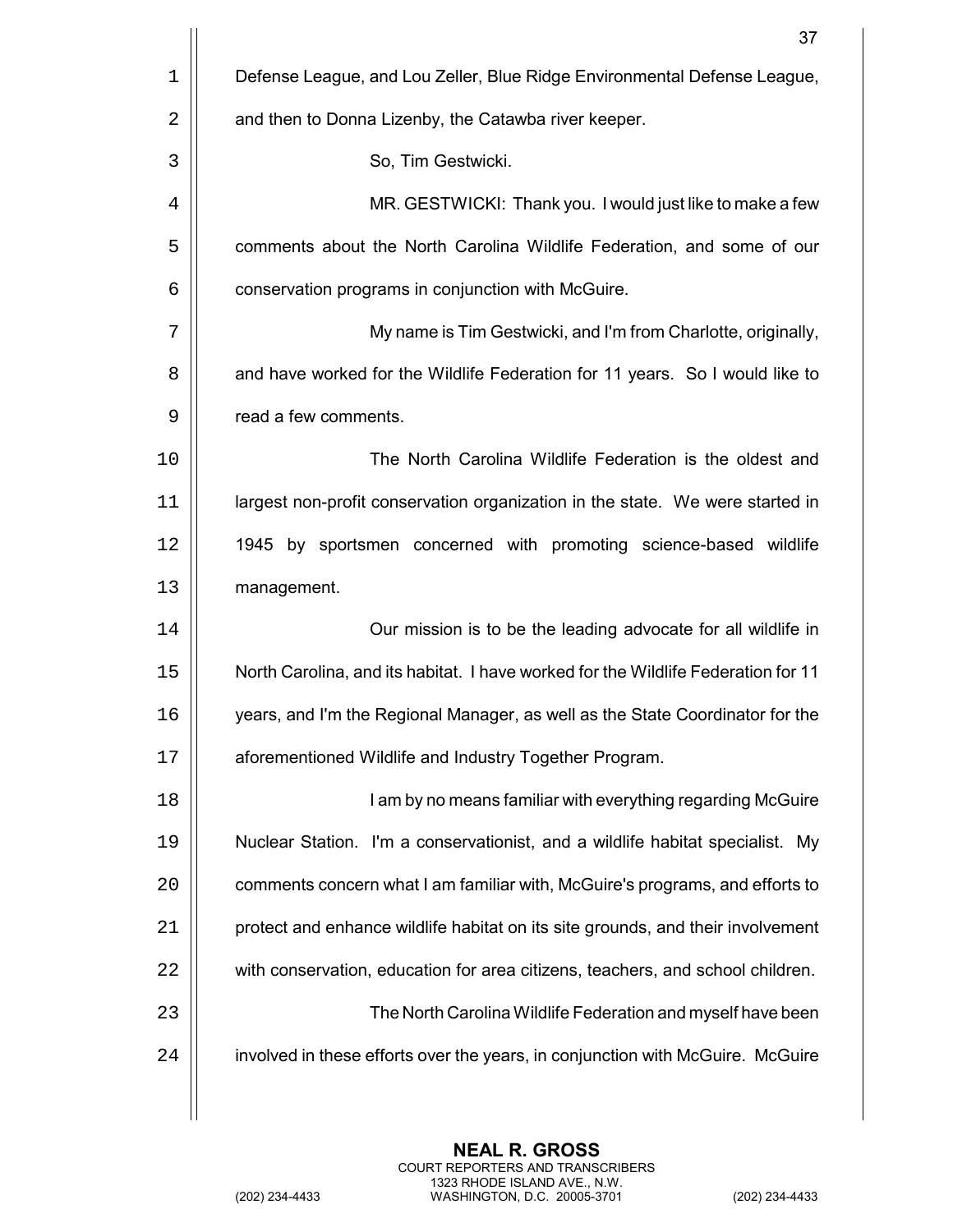38 1 | Nuclear Station is the second corporate site in North Carolina to be certified as 2 | a Wildlife and Industry Together Site. This unique program recognizes companies across our state 4 | that exhibit wildlife stewardship on their properties. For example at McGuire  $\vert$  instead of excess parking lots, there are planted food plots for turkey and deer. Instead of underutilized fescue acreage, there are butterfly gardens, songbird  $\vert$  meadows, and bluebird, owl and hawk nesting boxes. An osprey platform has  $8 \parallel$  also been erected down by the lake. These are all great habitat projects. They were completed 10 | thanks to strong, long-term partnerships with many cooperating agencies and community groups, groups like the National Wild Turkey Federation, Boy 12 | Scouts of America, Mecklenburg County Parks and Rec. And, of course, the North Carolina Wildlife Federation. These partnerships have led not only to wildlife habitat enhancement, but also to wildlife education opportunities. McGuire has helped  $\vert\vert$  to ensure that wildlife habitat enhancement, and wildlife education, go hand in 17 || hand. McGuire has been instrumental in creating many of these learning opportunities. Opportunities such as learning about wildlife habitat,  $\parallel$  and then actually putting that knowledge to use, like the students at East Lincoln High School, who created a backyard wildlife habitat at McGuire, and 22 | were subsequently recognized by the National Wildlife Federation for this  $\parallel$  honor. 24 | Casa and all the kids that get to learn about water quality and all the kids that get to learn about water fishing do collaborative family fishing days that McGuire hosts. And the kids

> **NEAL R. GROSS** COURT REPORTERS AND TRANSCRIBERS 1323 RHODE ISLAND AVE., N.W.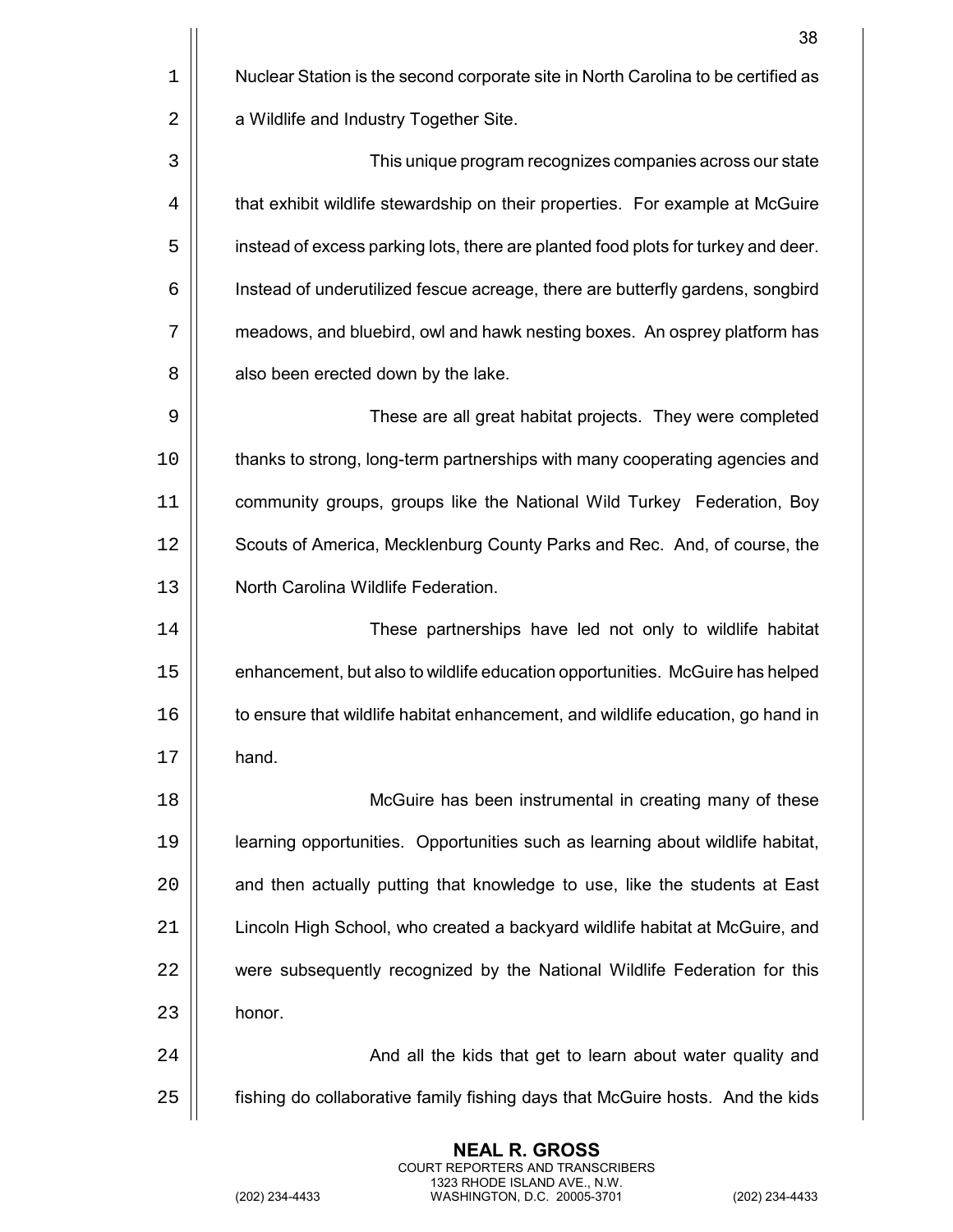|             | 39                                                                                 |
|-------------|------------------------------------------------------------------------------------|
| $\mathbf 1$ | that are introduced to safe, ethical sportsmen activities through the nationally   |
| 2           | recognized JAKES, juniors acquiring knowledge, ethics, and sportsmanship,          |
| 3           | also hosted and sponsored by McGuire.                                              |
| 4           | These wildlife education programs require a commitment and                         |
| 5           | rely on enduring partnerships. That is why McGuire is recognized as a Wildlife     |
| 6           | and Industry Together Site.                                                        |
| 7           | McGuire has developed and sustained partnerships that allow                        |
| 8           | continuing wildlife projects, such as the annual butterfly and bird inventories    |
| 9           | with Mecklenburg Parks, hosting composting workshops with county waste             |
| 10          | reduction, hosting environmental workshops for our state's educators, in           |
| 11          | conjunction with the state, through project WILD.                                  |
| 12          | Most importantly McGuire has fostered relationships with the                       |
| 13          | communities in the area.<br>McGuire allows public wildlife viewing, and            |
| 14          | educational opportunities in the areas throughout their site.                      |
| 15          | Just one example is McGuire's nature trail,<br>which                               |
| 16          | coincidentally goes through one of the first areas ever designated by the          |
| 17          | National Audubon Society as a very important bird designation area.                |
| 18          | I think that the signs at the front entrance of McGuire tell it all.               |
| 19          | They proudly proclaim, in big bold letters, wildlife habitat enhancement           |
| 20          | program, and wildlife and industry together.                                       |
| 21          | Simply put the folks at McGuire have embraced their                                |
| 22          | They have sought to enhance their property, and their<br>surroundings.             |
| 23          | community relations through wildlife enhancement and education. They have          |
| 24          | realized that these concerns serve not only the betterment of wildlife itself, but |
| 25          | of the community as a whole.                                                       |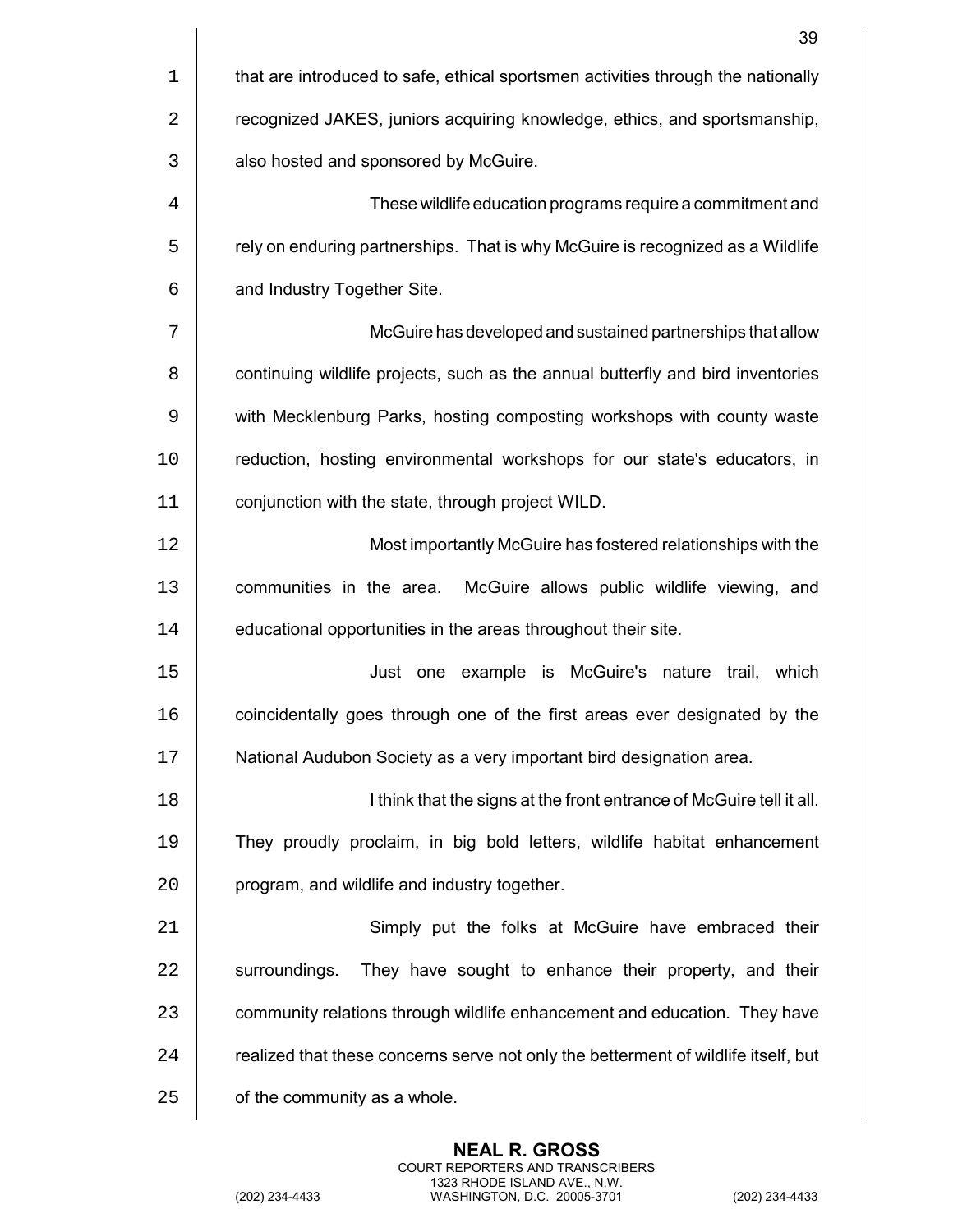|    | 40                                                                                   |
|----|--------------------------------------------------------------------------------------|
| 1  | I would like to thank McGuire for its wildlife stewardship.                          |
| 2  | Thank you.                                                                           |
| 3  | FACILITATOR CAMERON: Thank you, Tim. Let's go next                                   |
| 4  | to Don Moniak.                                                                       |
| 5  | MR. MONIAK: Thank you. My name is Don Moniak, I'm an                                 |
| 6  | organizer with the Blue Ridge Environmental Defense League. I live in Aiken,         |
| 7  | South Carolina, which is about 20 -- I live 20 miles from the site where a           |
| 8  | company called Duke, Cogema, Stone and Webster is planning to build a                |
| 9  | plutonium fuel factory, also known as a mix oxide fuel fabrication facility.         |
| 10 | A company that has invested virtually nothing in Aiken county,                       |
| 11 | as almost its entire workforce are either in Charlotte, North Carolina, Houston      |
| 12 | Texas, or in France.                                                                 |
| 13 | And this consortium, Duke, Cogema, Stone and Webster, is                             |
| 14 | under contract to the U.S. government to irradiate plutonium fuel in place of the    |
| 15 | normal low enriched uranium they burn down, they radiate at McGuire and              |
| 16 | Catawba                                                                              |
| 17 | So the intention of Duke is one thing, and the intention of                          |
| 18 | Cogema, which has no vested interest in this area, same as it doesn't have in        |
| 19 | Aiken, and it is merely trying to recoup its losses that it has had over the last    |
| 20 | few decades because of bad business decisions in the nuclear field. That is a        |
| 21 | whole other matter that you should think about.                                      |
| 22 | And when it comes to being a good neighbor, good neighbor                            |
| 23 | means tell the truth, too. And this letter that is out there in the Duke table talks |
| 24 | about the September 11th events, about how ready McGuire is.                         |
|    |                                                                                      |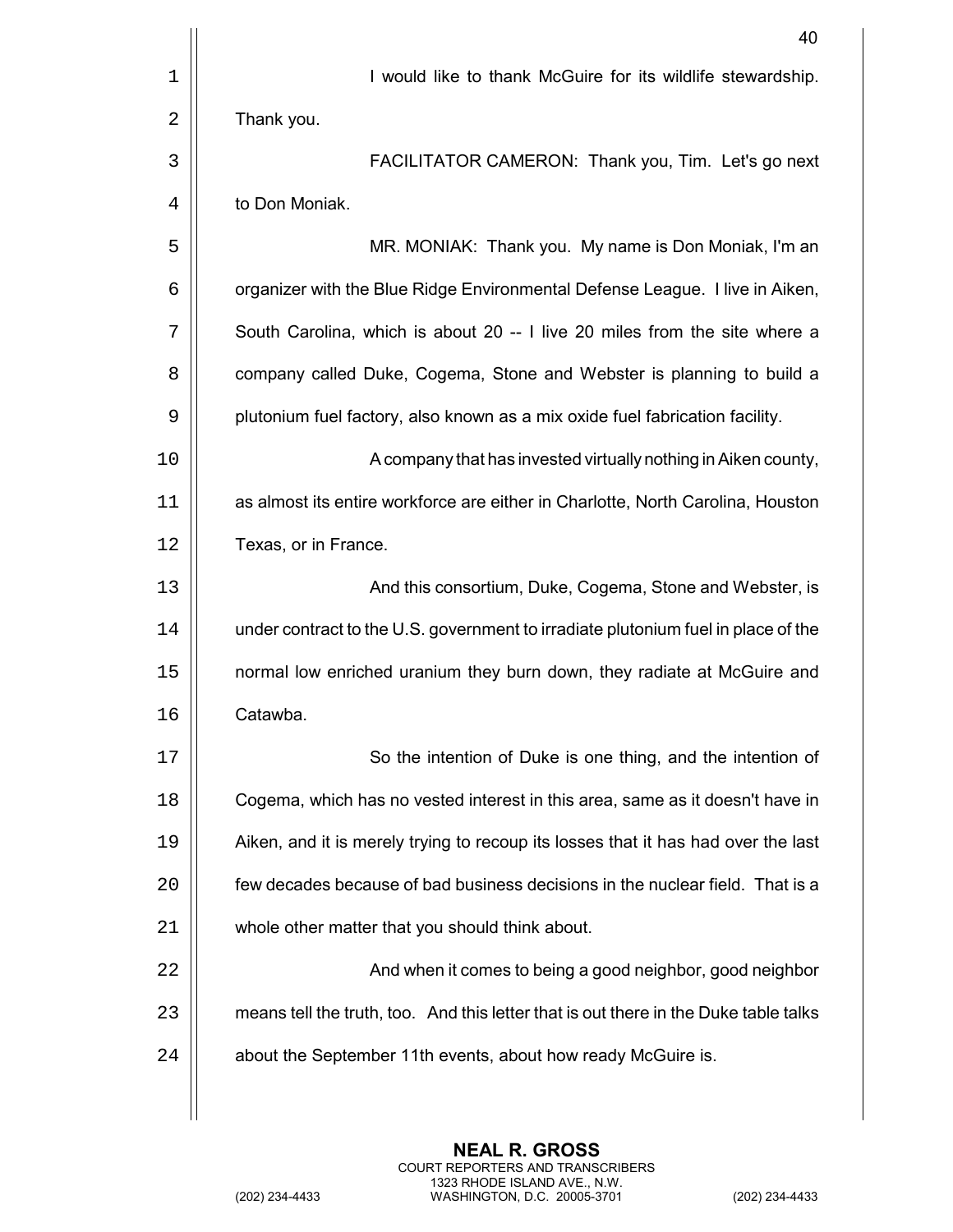|            | 41                                                                                   |
|------------|--------------------------------------------------------------------------------------|
| $1\,$      | It says: "Our containment buildings are designed to withstand                        |
| $\sqrt{2}$ | tremendous physical forces, multiple barriers consisting of several feet of          |
| 3          | heavily reinforced high density concrete and steel protect our reactors."            |
| 4          | It is only three feet of concrete protecting that reactor. The                       |
| 5          | nuclear generation station when asked, could they be protected from an event         |
| 6          | like what took down the World Trade Center they said, it is not designed to do       |
| 7          | that, they weren't required to do that.                                              |
| 8          | It would be very simple for Duke to simply say we are not                            |
| 9          | required to build a structure that can contain a deadly amount of radiation from     |
| 10         | an intentional crash of a large jet. It is not their fault they are not required to, |
| 11         | that is what the law says.                                                           |
| 12         | But to say, to give the impression that they are somehow                             |
| 13         | prepared to defend against such a thing is crazy. And in the scope of this           |
| 14         | Environmental Impact Statement it is time to analyze the impacts of total loss       |
| 15         | of containment, which is what you've always should have been doing, anyhow.          |
| 16         | And it is time to analyze the impacts of the strong possibility                      |
| 17         | that every nuclear plant in this country is going to need a larger land area to      |
| 18         | provide for increased security and safeguards.                                       |
| 19         | If you can't see that coming then I don't know what you can                          |
| 20         | see. Let's see what Duke's record in this EIS. You know, the list of violations      |
| 21         | over the last 20 years, and how it compares with the rest of the industry.           |
| 22         | When Duke got the contract to do plutonium fuel it said it                           |
| 23         | was, you know, a leader in the industry. And I did as good a review as I could       |
| 24         | within a span of a few months, back in this past fall, and found that, you know,     |
| 25         | Duke is not so much a leader, but they are not in the back of the pack, either.      |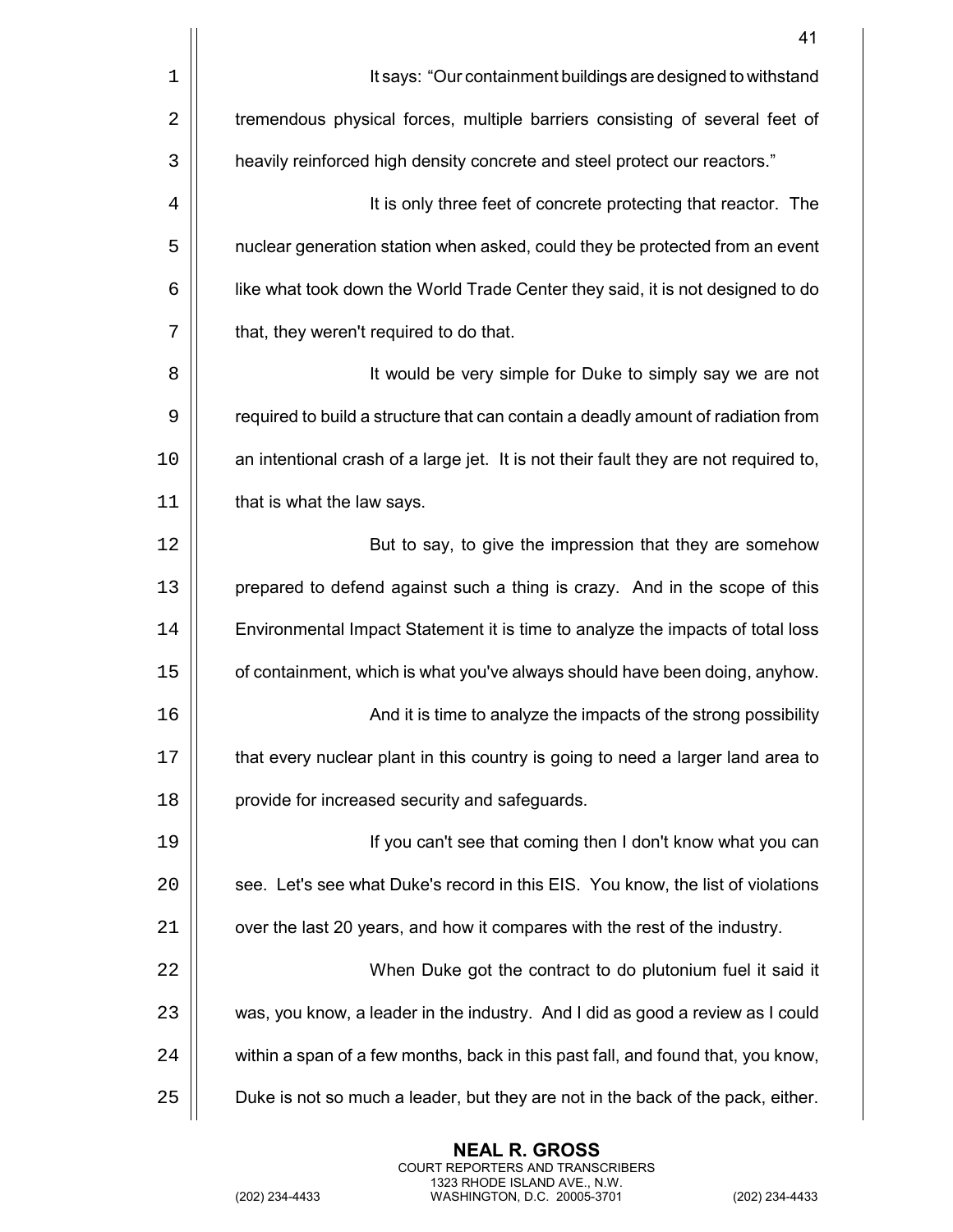|    | 42                                                                                |
|----|-----------------------------------------------------------------------------------|
| 1  | They are kind of comfortably in the middle, on just about everything, it seems    |
| 2  | like.                                                                             |
| 3  | They never had a reactor appear on the NRC's watchlist,                           |
| 4  | which is good. But they also never had a reactor appear on a list of superior     |
| 5  | performers from '90 to '95.                                                       |
| 6  | To its discredit Duke initially teamed up with a company called                   |
| 7  | Commonwealth Edison in pursuit of plutonium fuel contracts with the               |
| 8  | Department of Energy in 1996. Commonwealth Edison has a miserable record          |
| 9  | terms<br>of<br>nuclear<br>safety,<br>they<br>in<br>are<br>just<br>notorious.      |
| 10 | So to say that the ultimate concern is safety, and then to try                    |
| 11 | to team up with Commonwealth Edison is rather hypocritical.                       |
| 12 | The systematic assessment of licensee performance reports                         |
| 13 | that the NRC conducted for several years, Duke nuclear power plants weren't       |
| 14 | rated among the top, but they weren't at the bottom, either. And all Duke         |
| 15 | plants<br>experience<br>chronic maintenance<br>nuclear<br>problems.<br>power      |
| 16 | The forced shutdown rate, Duke power nuclear reactors                             |
| 17 | experience higher than average unplanned, unforced shutdown rates through         |
| 18 | the data as of the end of 1992, when all of the data was readily available in one |
| 19 | place.                                                                            |
| 20 | It is an interesting thing, in spite of the internet, it is harder to             |
| 21 | find comparable data among all the reactors in one place, like you used to be     |
| 22 | able to, when Oak Ridge was putting that together.                                |
| 23 | Plant efficiency and capacity factor. Duke's reactors have                        |
| 24 | experienced average efficiency relative to the rest of the nuclear industry.      |
|    |                                                                                   |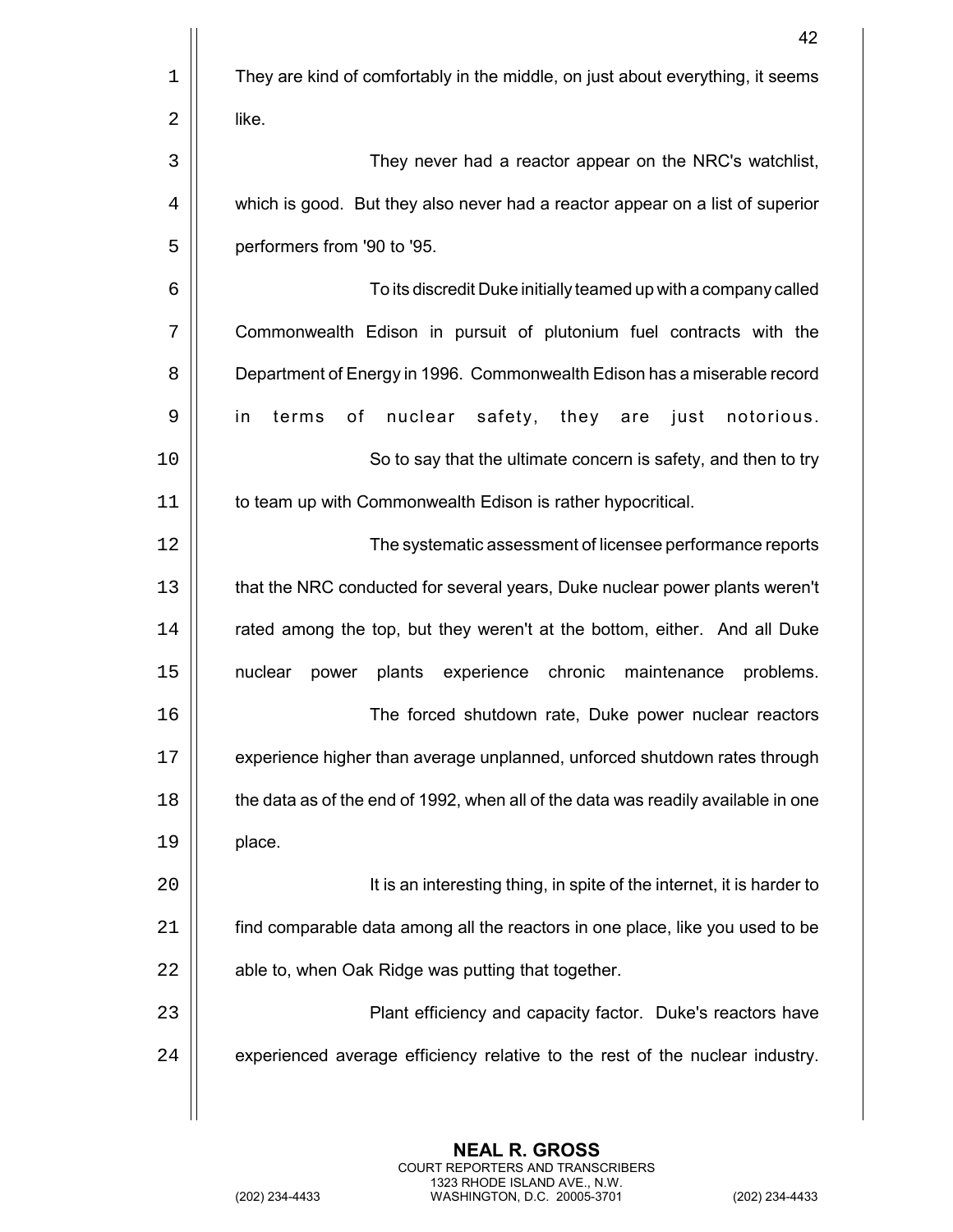|    | 43                                                                                 |
|----|------------------------------------------------------------------------------------|
| 1  | McGuire 1 and 2, they are both in the 20th percentile. So between 40 and 60        |
| 2  | percent, right in the middle.                                                      |
| 3  | Even when looking at pressurized water reactors, McGuire                           |
| 4  | actually rates lower than in the middle. Radiation safety, again, right about at   |
| 5  | the average, a little bit below, but nothing that is statistically significant.    |
| 6  | And in this EIS you should tell us what you don't know, and                        |
| 7  | what hasn't been reported. Because Duke is no different than any other utility     |
| 8  | that is regulated. There are regulations that it has to follow, and there is a lot |
| 9  | of grey areas in those regulations as to whether they are required to report an    |
| 10 | incident or not.                                                                   |
| 11 | And every company that is regulated debates whether an                             |
| 12 | incident is reportable or not. Because reporting it creates a paper trail, and the |
| 13 | paper trail costs money.                                                           |
| 14 | So here is something that just came through, through the                           |
| 15 | Freedom of Information Act. I'm not sure who filed it, but in 1996 and 1998        |
| 16 | there were a series of allegations made regarding the Watts Barr Nuclear           |
| 17 | Power Plant in Tennessee, which has also the ice condenser containment             |
| 18 | system.                                                                            |
| 19 | There is allegations of safety deficiencies alleged there, but                     |
| 20 | also alleged a generic problem. Alleger alleges that he contacted somebody         |
| 21 | at Duke Power, at American Electric Power, the other utilities operating ice       |
| 22 | condenser plants, and told them of the problem of potential broken, or missing     |
| 23 | screws. He alleged they stated that they had encountered up to hundreds of         |
| 24 | screws in their melt system, but did not raise the issue to management because     |
| 25 | the plants were operating at the time.                                             |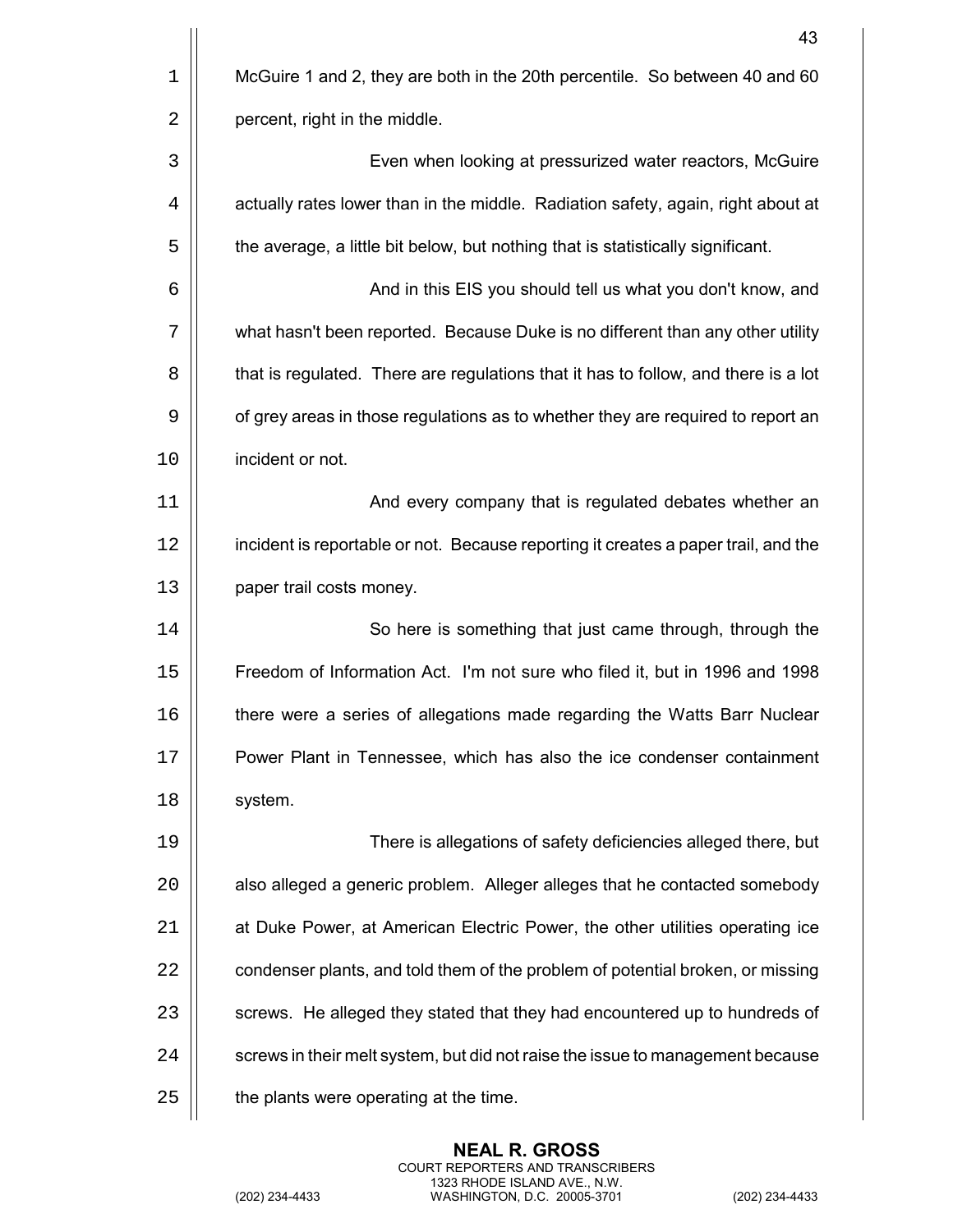|    | 44                                                                                |
|----|-----------------------------------------------------------------------------------|
| 1  | So it became a safety concern. Not a major one, but one that                      |
| 2  | wasn't in the license evaluation reports, or the other NRC mandated reports.      |
| 3  | Problems with DC Cooke ice containment, such as                                   |
| 4  | configuration and testing, were known but not reported by DC Cooke, Watts         |
| 5  | Barr, McGuire, and Westinghouse. And it goes on.                                  |
| 6  | And, you know, they do very rigorous training. There is no                        |
| 7  | doubt that Duke does, carries forth a level of safety that is well above your     |
| 8  | average dry cleaning operation, because they have to.                             |
| 9  | The consequences of a nuclear disaster are enormous. They                         |
| 10 | are so enormous that the American Insurance Industry will not ensure your         |
| 11 | home from a radiation accident, it says it right in your homeowner policy. That   |
| 12 | was decided in 1955, and they still haven't changed their mind.                   |
| 13 | And the industry, which Duke is good at lobbying, the industry                    |
| 14 | is lobbying to keep taxpayer subsidized insurance in place not only for existing  |
| 15 | reactors, but for new reactors, which they claim are safer.                       |
| 16 | So here is one from March 6th, 2001, synopsis of the Office                       |
| 17 | of Investigations regarding Duke Energy Corporation employee who may have         |
| 18 | falsified his training records. The Office of Investigation did not substantiate  |
| 19 | that the employee wilfully falsified the training records.                        |
| 20 | That is good, he did not wilfully falsify them, but they were                     |
| 21 | falsified, nonetheless. And that is not the only incident in which that happened. |
| 22 | Now it is one thing, as I have said, when it is a low                             |
| 23 | consequence operation going on, but this is a high consequence operation          |
| 24 | going on, that has to meet far higher levels of safety margins than other         |
|    |                                                                                   |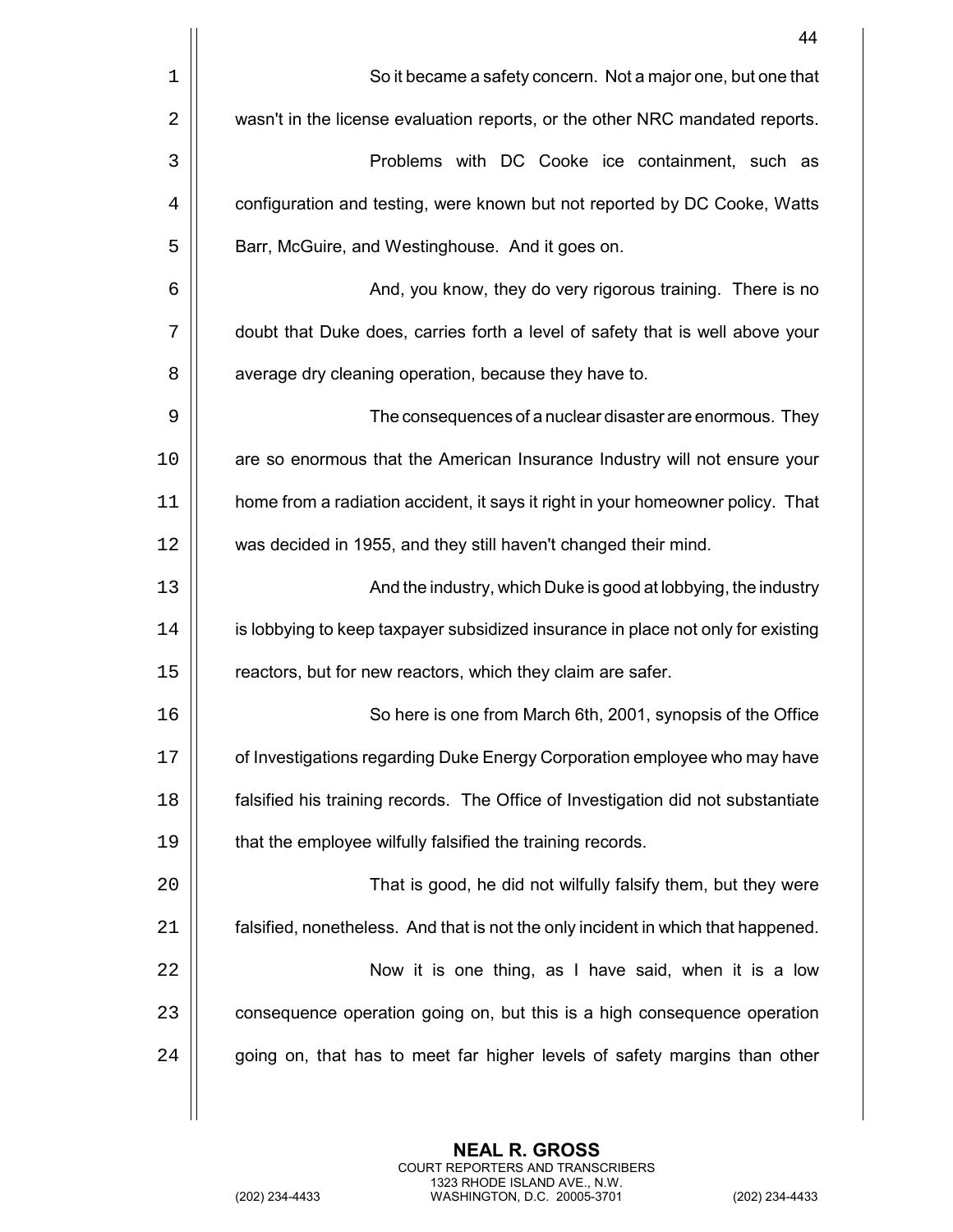|    | 45                                                                                  |
|----|-------------------------------------------------------------------------------------|
| 1  | industries. Because if there is an accident much of the area around here could      |
| 2  | be uninhabitable.                                                                   |
| 3  | At the Nuclear Regulatory Commission's Advisory Committee,                          |
| 4  | its February 2nd, 2001 meeting, the Advisory Committee on Nuclear                   |
| 5  | Safeguards, these are the experts that have to review this, Mr. Powers is on the    |
| 6  | committee made the quote, statement:                                                |
| 7  | "I just wonder if ice condensers had some peculiarity about                         |
| 8  | them that I didn't know about, other than vulnerable containment." And then         |
| 9  | they all laughed. Which really is not very funny, but to them it must have been.    |
| 10 | Mr. Kress, also a member, said: "You were reading my                                |
| 11 | mind." And Mr. Powers said: "I saw you grinning over there". And Mr. Tim            |
| 12 | Johnson was there, at that meeting. In fact, you were making the presentation       |
| 13 | to them. I'm almost there, yes.                                                     |
| 14 | So that brings me to the issue of mixed oxide plutonium                             |
| 15 | uranium fuel, which Duke plans, has under contract with the Department of           |
| 16 | Energy, to put in its reactors. About a third of the fuel will be this plutonium    |
| 17 | fuel, weapons grade plutonium from disassembled nuclear weapon parts called         |
| 18 | plutonium pits.                                                                     |
| 19 | They plan on burning about 25 tons at McGuire and Catawba,                          |
| 20 | which about 13 and a half at Catawba, 11 and a half at McGuire, or 12. There        |
| 21 | is going to be 450 shipments of this fuel, and this too is going to raise the level |
| 22 | of safeguards for that facility a great deal.                                       |
| 23 | And that needs to be analyzed in this EIS, not in the license                       |
| 24 | amendment, and nowhere else. It needs to be now, and in this. And then you          |
| 25 | can say you have analyzed the bounding incidents.                                   |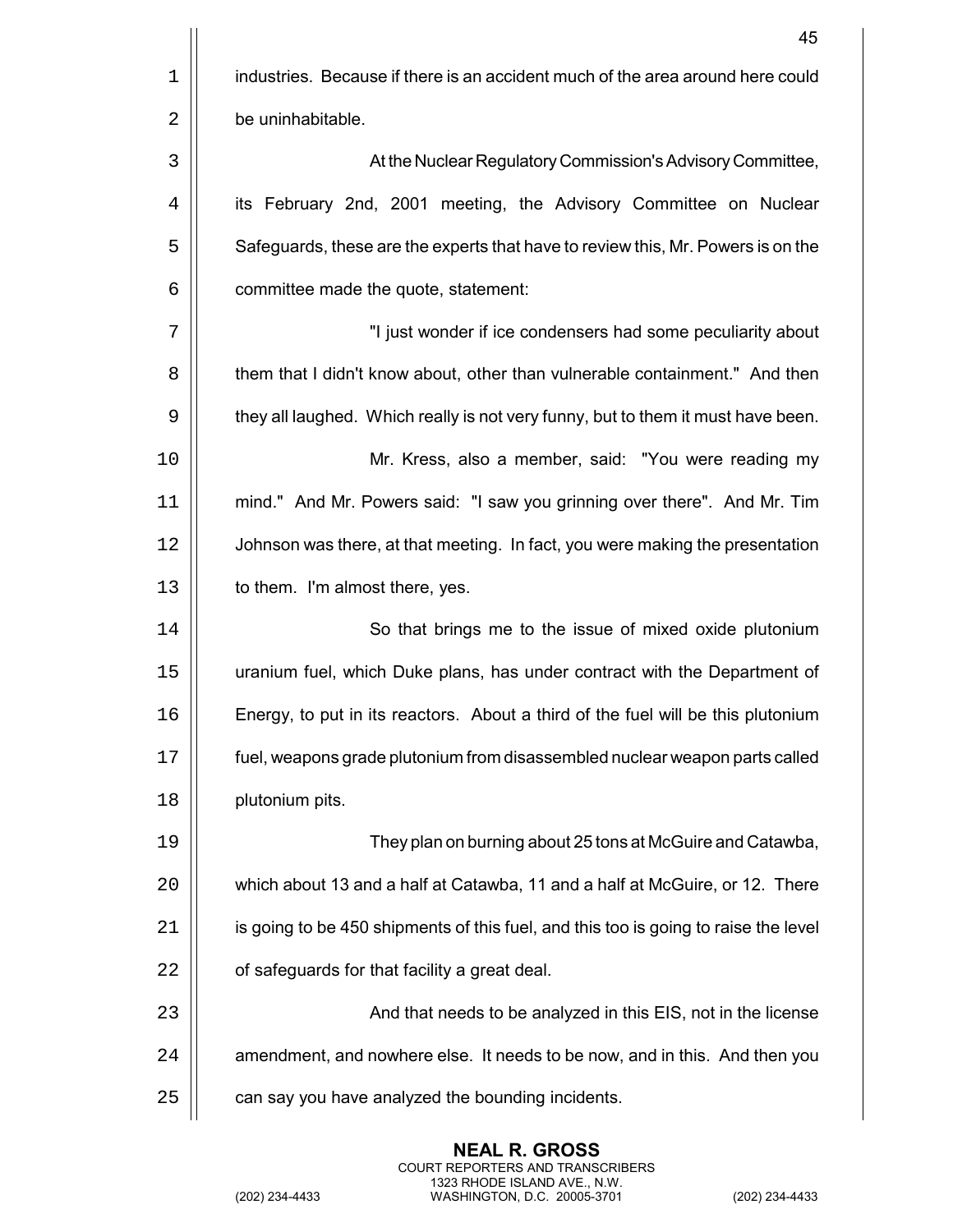| 1  | As for alternative sources of energy, Duke did not conduct an                     |
|----|-----------------------------------------------------------------------------------|
| 2  | analysis that looked into the future. They looked at existing sources of energy   |
| 3  | and the current technologies. But just as the United States essentially           |
| 4  | subsidized the entire nuclear energy industry with its research and               |
| 5  | development, now they are sinking tens of millions of dollars into this thing     |
| 6  | called clean coal.                                                                |
| 7  | Well, what does clean coal mean, and what would a clean                           |
| 8  | coal plant mean? And that needs to be in this EIS, what would be the              |
| 9  | environmental impacts of a clean coal plant, because I'm really dying to find out |
| 10 | what they are. I've only seen it kind of talked about in vague terms by the labs. |
| 11 | And that is how I would like to complete. Thank you.                              |
| 12 | FACILITATOR CAMERON: Thank you, Don. We are going                                 |
| 13 | to go to Lou Zeller, Blue Ridge Environmental Defense League. And then we         |
| 14 | are going to go to Donna Lizenby, the Catawba Riverkeeper.                        |
| 15 | MR. ZELLER: Thank you. My name is Lou Zeller, and I live                          |
| 16 | in Glendale Springs, North Carolina.                                              |
| 17 | My remarks tonight I would like to address under the section                      |
| 18 | of Code of Federal Regulations 10 CFR 51, under NEPA issues for license           |
| 19 | renewals, having to do with postulated accidents.                                 |
| 20 | And Don has more or less given you a litany of some of the                        |
| 21 | problems that he has identified. I want to confine my comments, this evening,     |
| 22 | to design basis, or serious accidents, or incidents, or violations which occur    |
| 23 | outside the design basis of the reactor.                                          |
| 24 | The design basis is the starting point of all Nuclear Regulatory                  |
| 25 | Commission regulation. It is the safety and operational blueprint for a nuclear   |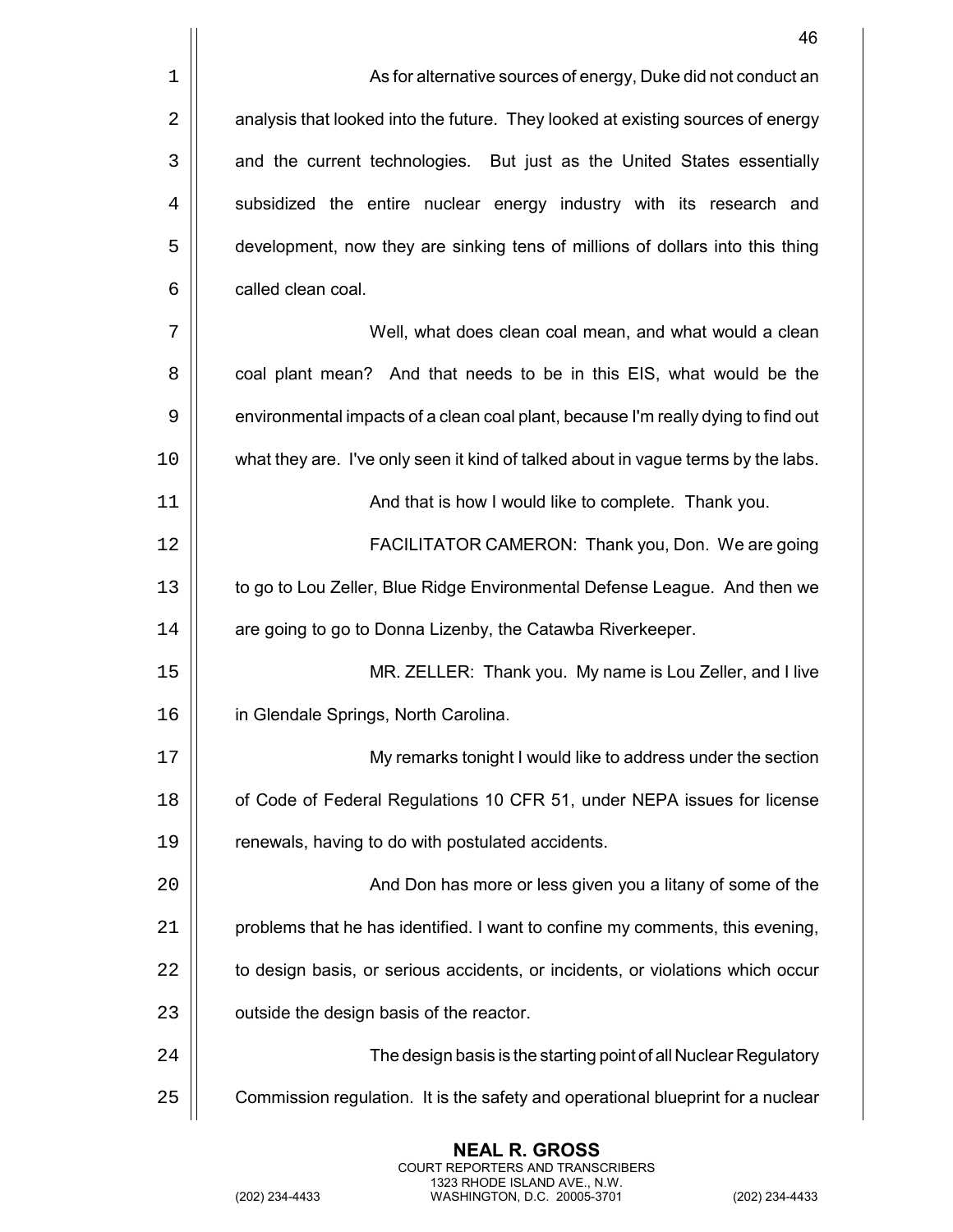|             | 47                                                                                 |
|-------------|------------------------------------------------------------------------------------|
| $\mathbf 1$ | reactor. In other words, if a reactor is operating outside the design basis, it is |
| 2           | impossible for the Nuclear Regulatory Commission, or the utility, or anyone else   |
| 3           | for that matter, to determine whether the reactor is safe, or whether it poses an  |
| 4           | undue risk to public health and safety.                                            |
| 5           | Operating a reactor outside the design basis constitutes a                         |
| 6           | violation of NRC regulations. The more events filed by a nuclear reactor, the      |
| 7           | less certain that a reactor in a safety program will operate as designed.          |
| 8           | Now, a few years ago the Nuclear Regulatory Commission                             |
| 9           | declared an amnesty, and reports were made. In the early 1990s the design          |
| 10          | basis issues were a topic of discussion in an attempt to formulate a renewed       |
| 11          | nuclear<br>license<br>policy<br>the<br>reactors<br>for<br>next<br>20<br>years.     |
| 12          | The Commission's rule was premised on the assumption that                          |
| 13          | nuclear reactor design basis and final safety analysis report would be sufficient  |
| 14          | to protect the public health and safety, so long as it was modified to account for |
| 15          | the effects of aging.                                                              |
| 16          | Rather than reviewing the design basis documents, in order                         |
| 17          | to prove that reactors were in compliance with the design, the final safety        |
| 18          | analysis report and the terms of its operating license, the Nuclear Regulatory     |
| 19          | Commission merely deemed that it was so.                                           |
| 20          | Under the license renewal rule members of the public cannot                        |
| 21          | challenge the sufficiency, or question the compliance with the reactor's design    |
| 22          | basis. When a reactor applies to renew its license, the NRC is neither going       |
| 23          | to review these documents, nor confirm that the reactor is in compliance with      |
| 24          | the regulations imposed under the current license.                                 |
|             |                                                                                    |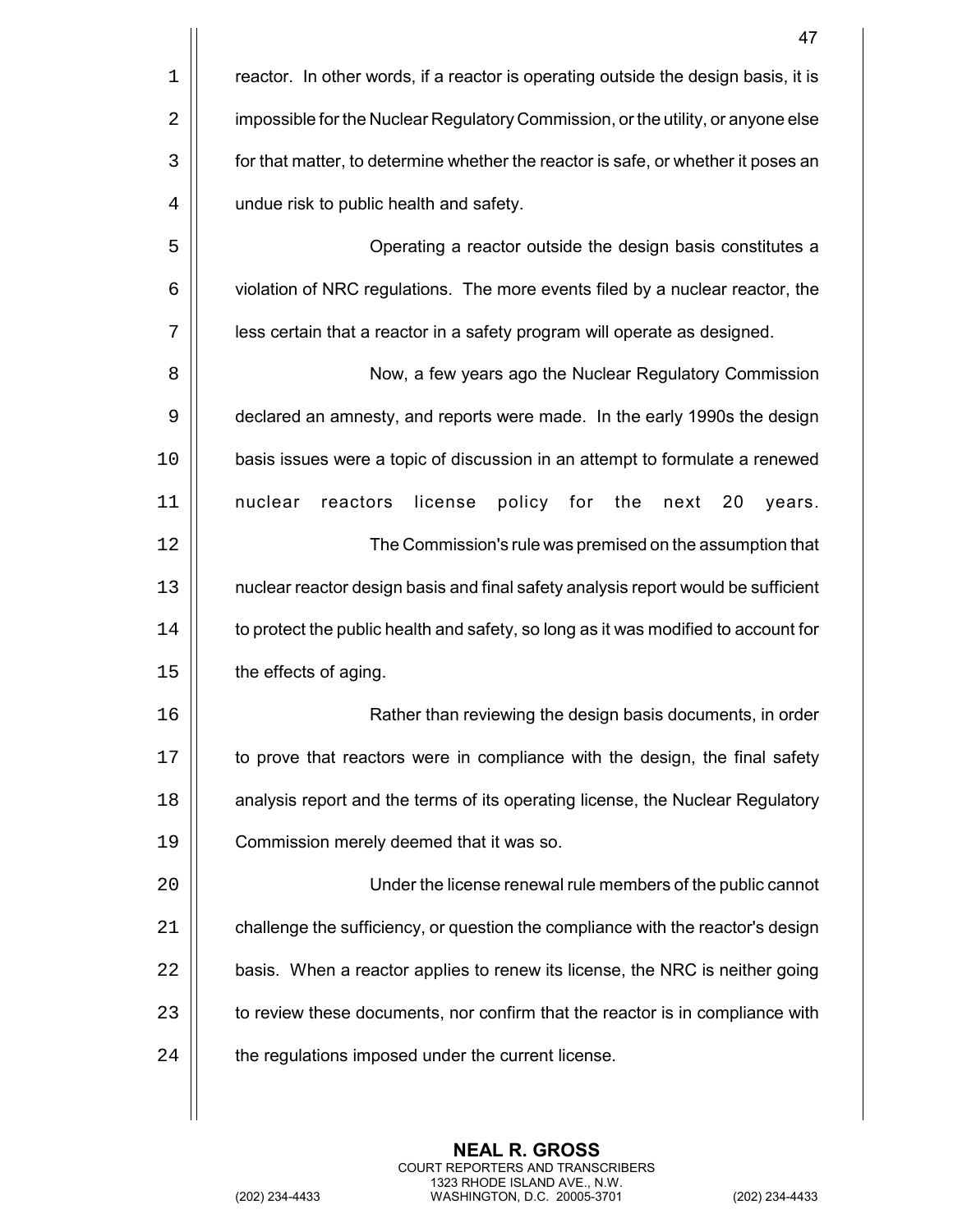|    | 48                                                                               |
|----|----------------------------------------------------------------------------------|
| 1  | Yet the NRC acknowledges that the current licensing basis                        |
| 2  | at the nation's nuclear power plants is outdated, and oftentimes poorly          |
| 3  | recorded. Now, that information I've just told you about comes to you, and to    |
| 4  | me, courtesy of Jim Riccio, who published a report several years ago, while      |
| 5  | working for a public citizen.                                                    |
| 6  | Much of this information comes from regulatory options from                      |
| 7  | nuclear power plant license renewal NUREG-1317. Now, at McGuire Power            |
| 8  | Plant, they are listed in that three-year period five violations, five incidents |
| 9  | where Duke Power Company operated McGuire 1 or 2 outside of its design           |
| 10 | basis.                                                                           |
| 11 | In addition to that the plant performance reviews note                           |
| 12 | shortcomings in the ice condenser, maintenance, and inspection, corrosion of     |
| 13 | service water pipes, auxiliary feedwater pipes, and examples of poor             |
| 14 | engineering performance.                                                         |
| 15 | Plant systems, safety structures and components within the                       |
| 16 | scope of this power plant license renewal, the ice condenser is a safety related |
| 17 | system, which is relied upon to prevent, or mitigate, the consequences of        |
| 18 | accidents that could result in off-site exposure above 10CFR100 guidelines.      |
| 19 | The aging ice condenser system, coupled with poor                                |
| 20 | performance, reduces the safety margin of the reactor. Neutron bombardment,      |
| 21 | silting from fission reaction degrades the metal parts of the reactor, the metal |
| 22 | becomes brittle. Reactor embrittlement increases with age. And an embrittled     |
| 23 | reactor may look unchanged, but it will not perform as well under extreme        |
| 24 | conditions.                                                                      |
|    |                                                                                  |

 $\mathsf{l}$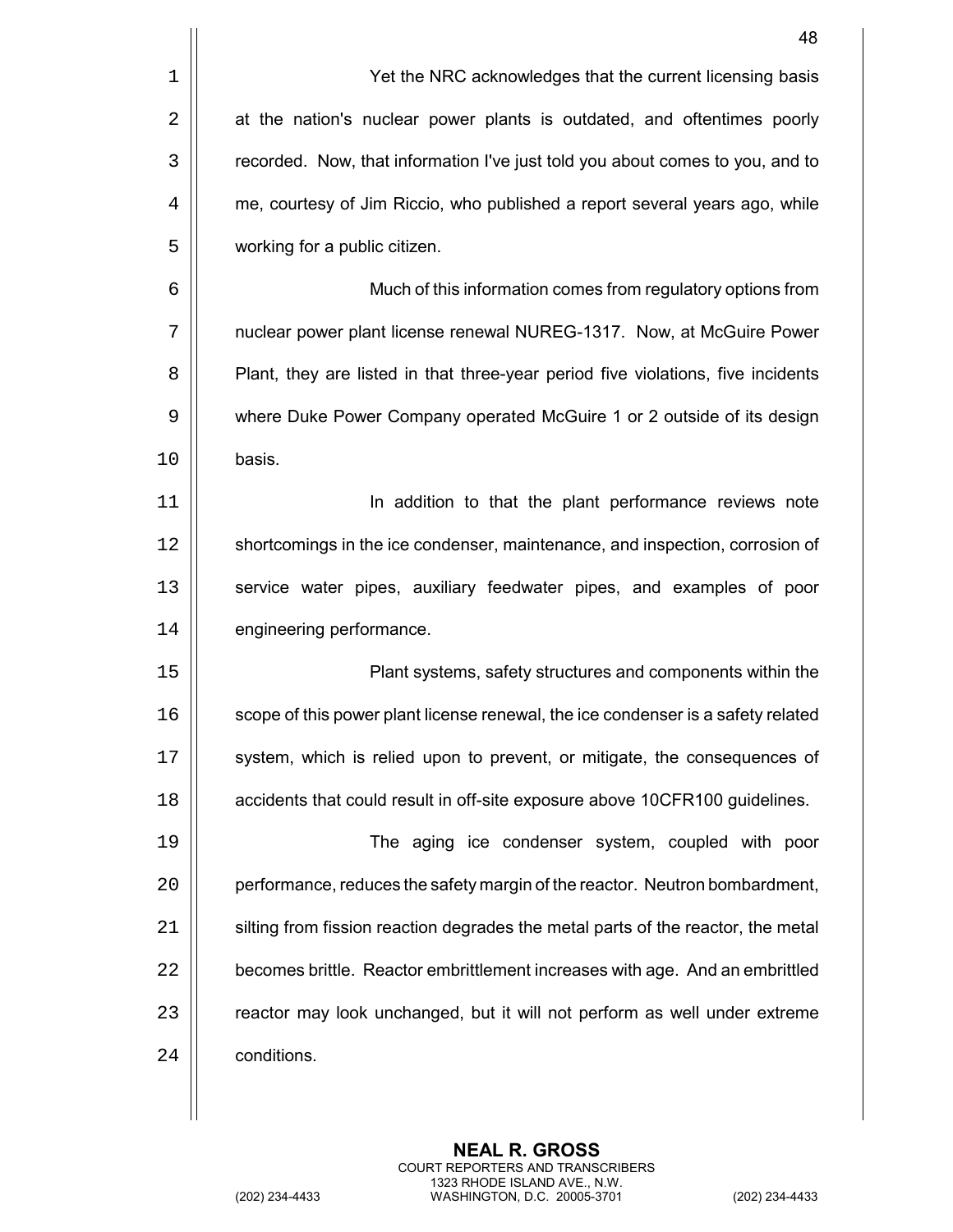|    | 49                                                                               |
|----|----------------------------------------------------------------------------------|
| 1  | In the event of a drop in the level of reactor coolant, the                      |
| 2  | heated water is replaced by cold water from outside the reactor. The cold water  |
| 3  | can cause embrittled reactor parts to fail, and minor reactor failure becomes a  |
| 4  | major one.                                                                       |
| 5  | Embrittlement of reactor parts is a well known phenomenon,                       |
| 6  | and has caused premature closing of commercial power reactors.                   |
| 7  | In conclusion I would like to say that the plant performance                     |
| 8  | review process, we have made comments on that over the several years, and        |
| 9  | the reduction of information provided to the public, report provided by a public |
| 10 | citizen I think elucidates an ongoing problem within not only the nuclear        |
| 11 | industry, but also within the Nuclear Regulatory Commission's license renewal    |
| 12 | process.                                                                         |
| 13 | These remarks will be fleshed out further in our written                         |
| 14 | comments. And in closing I just want to say that in the newspaper it has been    |
| 15 | stated that Blue Ridge Environmental Defense League is an anti-nuclear group.    |
| 16 | Just let me say this about that. That actually we are                            |
| 17 | investigating the advantages of nuclear power, and we are still looking.         |
| 18 | FACILITATOR CAMERON: Okay, thank you very much.                                  |
| 19 | Let's go next to Donna Lizenby.                                                  |
| 20 | MS. LIZENBY: Good evening. My name is Donna Lizenby,                             |
| 21 | I'm the Catawba Riverkeeper. I live in the Catawba river valley in Chester       |
| 22 | County, South Carolina, and my job provides the responsibility for being the     |
| 23 | spokesperson for the health, the welfare, the restoration, the protection, and   |
| 24 | the preservation of the Catawba river.                                           |
|    |                                                                                  |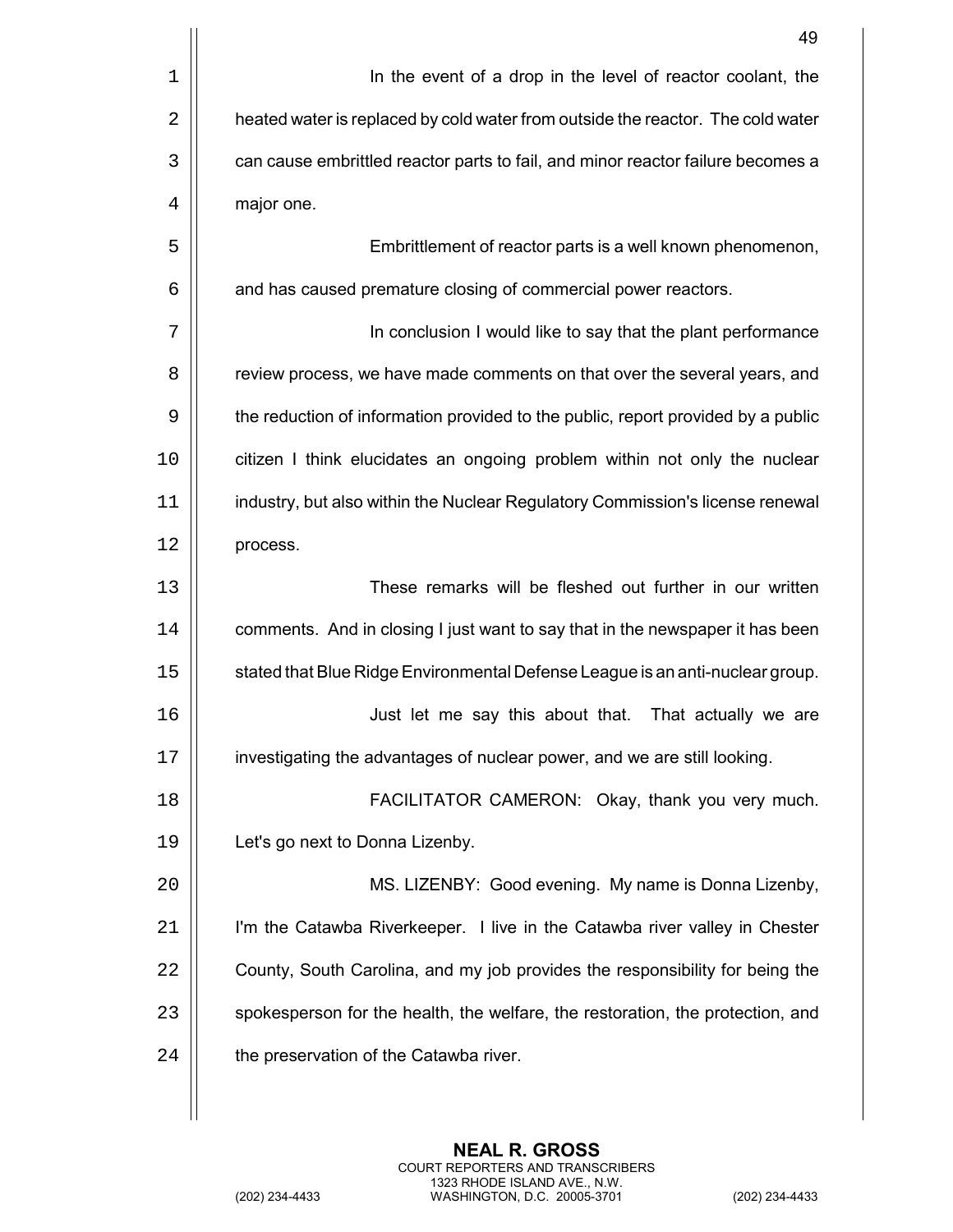|    | 50                                                                                 |
|----|------------------------------------------------------------------------------------|
| 1  | I would like to thank the Nuclear Regulatory Commission for                        |
| 2  | the opportunity to comment tonight. I would also like to thank Duke Power          |
| 3  | Personnel for their personal outreach to the Catawba Riverkeeper program, to       |
| 4  | solicit our comments on nuclear relicensing of the Catawba and McGuire             |
| 5  | nuclear stations. Specifically I would like to thank Robert Siler, Steve Johnson,  |
| 6  | and Bill Miller. Thank you for meeting with us at McGuire several weeks ago.       |
| 7  | I would like to confine my comments to the impact to aquatic                       |
| 8  | life that I believe should be a part of the Environmental Impact Statement and     |
| 9  | the scoping documents for relicensing in the McGuire facility.                     |
| 10 | First of all, McGuire Nuclear does not have cooling water                          |
| 11 | structures of any kind. It was built several years before Catawba. Catawba has     |
| 12 | cooling water structures. Duke Energy, Duke Power also has an NPDES,               |
| 13 | which is national pollution discharge elimination system permit variance for their |
| 14 | delta T above state standards for hot water discharge.                             |
| 15 | And also above EPA recommended levels for hot water                                |
| 16 | discharges. McGuire has, I believe, and you all correct me if I'm wrong, but you   |
| 17 | all have, the NPDS permit provides an unlimited discharge of non-contact           |
| 18 | cooling water for North Carolina, is that right? No, I'm talking volume, not       |
| 19 | temperature.                                                                       |
| 20 | I'm pretty sure it is an unlimited discharge volume metrically.                    |
| 21 | I just wanted to say that there are profound environmental impacts on aquatic      |
| 22 | life due to chronic effects of thermal impact from hot water into the aquatic      |
| 23 | environment.                                                                       |
| 24 | And I will give everyone here three brief examples that are                        |
| 25 | well noted in the literature. Let's take, for example, the zooplankton             |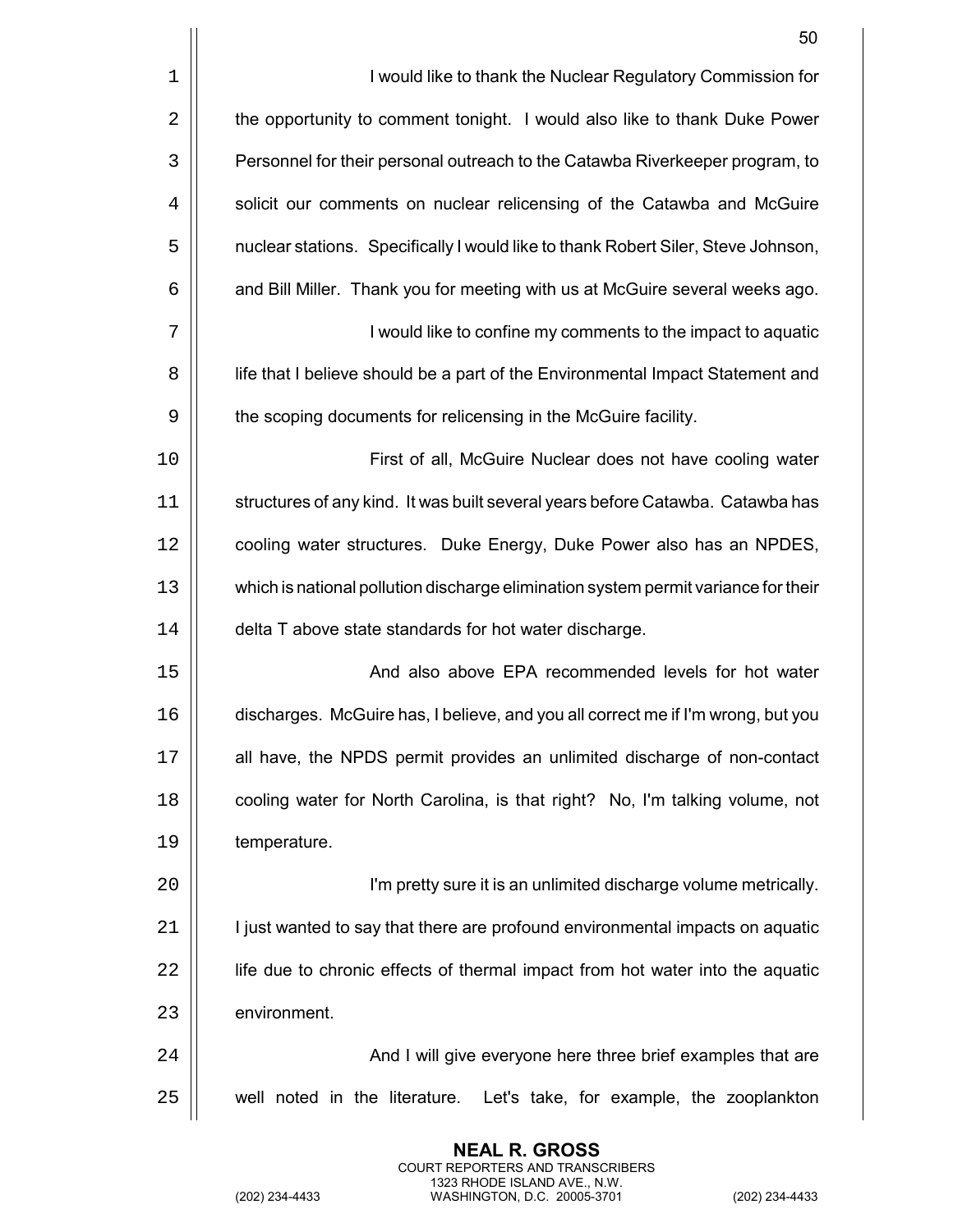|    | 51                                                                                  |
|----|-------------------------------------------------------------------------------------|
| 1  | Cerodaphnia can survive about 108 days when water<br>Ceriodaphnia.                  |
| 2  | temperature is approximately 45 degrees.                                            |
| 3  | However, they only typically survive about 26 days when                             |
| 4  | water temperature is about 82 degrees. I take the Riverkeeper patrol boat into      |
| 5  | the discharge areas of all of McGuire's plants, and we call them hot holes, here    |
| 6  | locally. And there are a lot of fishermen there, typically.                         |
| 7  | And it is not uncommon for me to see water coming out of                            |
| 8  | those hot water discharges at 95 degrees. And that is a profound                    |
| 9  | environmental impact. Not only does it affect zooplankton, and provide lethal       |
| 10 | thermal shock, as well as chronic lethal effects, it also affects reproduction, and |
| 11 | has lethal impacts for other aquatic species.                                       |
| 12 | For example, the upper lethal limit for bass is about 85                            |
| 13 | degrees Farenheit. And, typically, as I've said in the summertime it is not         |
| 14 | uncommon, and even in the winter, for me to find the water coming out of many       |
| 15 | of Duke's plants above 90 degrees.                                                  |
| 16 | Hot water discharges also affects reproductivities of aquatic                       |
| 17 | life. For example, the release of glocchidia from Corbicula. And for those non-     |
| 18 | science people, the release of immature young from clams relies on                  |
| 19 | environmental cues.                                                                 |
| 20 | Specifically they rely on water temperature cues, as they rise                      |
| 21 | in the spring, it triggers reproduction. And so hot water discharges, like the one  |
| 22 | from McGuire, can create a profound environmental impact.                           |
| 23 | Additionally cooling water structures provide for recycling of                      |
| 24 | water. The intake structures are huge, and the outflow structures are huge.         |
| 25 | And when there is a cooling water intake structure, a cooling water structure of    |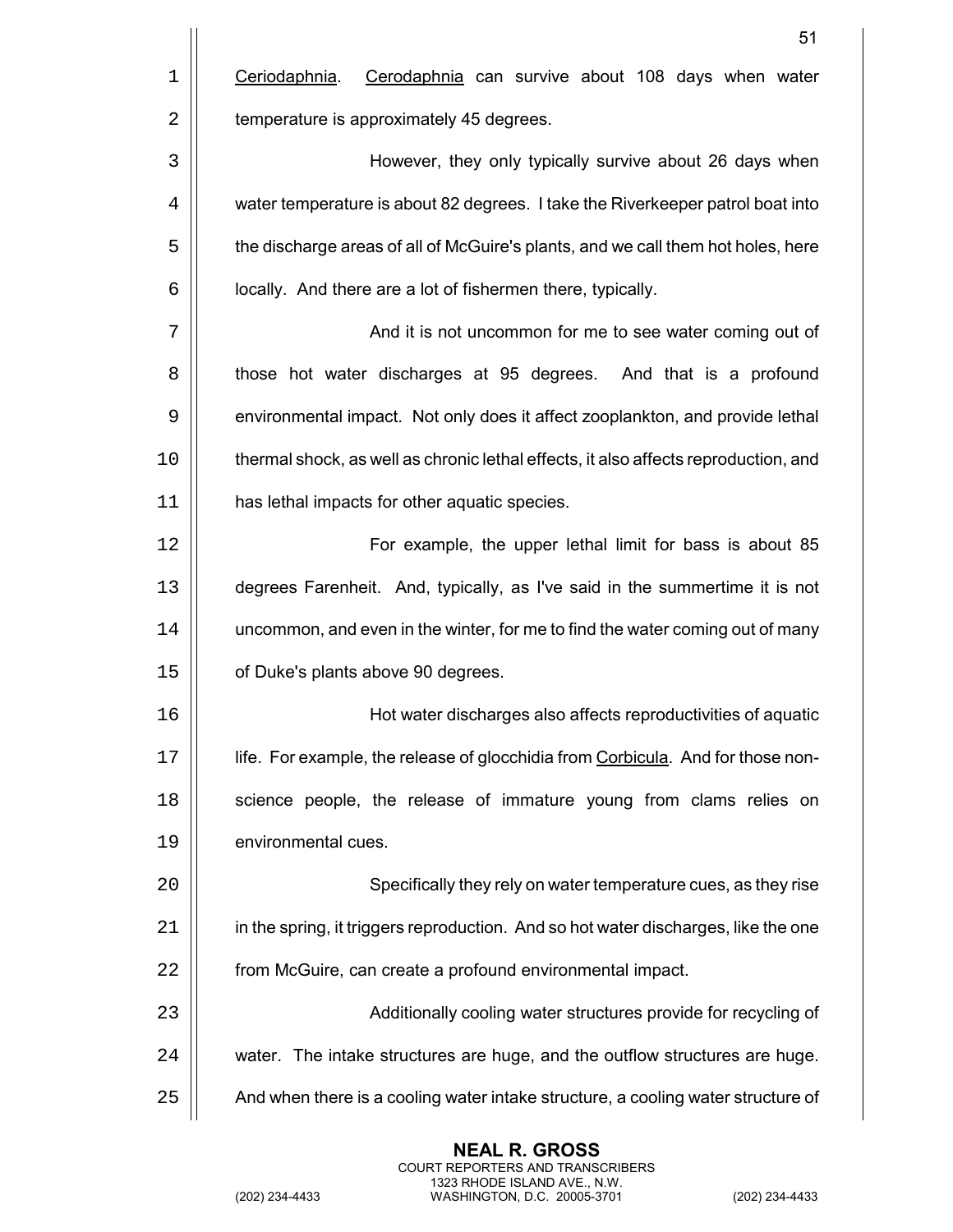|    | 52                                                                             |
|----|--------------------------------------------------------------------------------|
| 1  | some kind that cools the non-contact water, what happens is that the water,    |
| 2  | because it is non-contact, can be recirculated, rather than having to          |
| 3  | continuously withdraw water from the Catawba river, run it through the system  |
| 4  | once, and discharge it.                                                        |
| 5  | And so some kind of cooling water structure on McGuire                         |
| 6  | would profoundly decrease the thermal shock, and the chronic thermal           |
| 7  | temperature impacts on Lake Norman.                                            |
| 8  | When we also look at McGuire nuclear in relation to its                        |
| 9  | cumulative impact on Lake Norman, we find that Marshall Steam station has a    |
| 10 | very large hot water discharge above McGuire.                                  |
| 11 | And so the EIS, and the relicensing process, should take into                  |
| 12 | account the impact of Marshall. It should take into account the cumulative     |
| 13 | impact to all of Lake Norman, considering the other thermal impacts from other |
| 14 | discharges in the Lake Norman reservoir.                                       |
| 15 | Finally, I wanted to bring to your attention that I believe the                |
| 16 | failure to have any kind of cooling water intake, a cooling water structure on |
| 17 | McGuire is an inequitable application of the law in the United States.         |
| 18 | Many other nuclear facilities are required to have cooling                     |
| 19 | water structures. Catawba has them, and particularly in the southeast where    |
| 20 | our temperatures are high in the summertime, we need some kind of cooling      |
| 21 | water structure on McGuire nuclear.                                            |
| 22 | In talking with the gentlemen from Duke, they indicated that                   |
| 23 | the proper venue for this discussion of thermal impacts was through the        |
| 24 | NPDES permitting process.                                                      |
|    |                                                                                |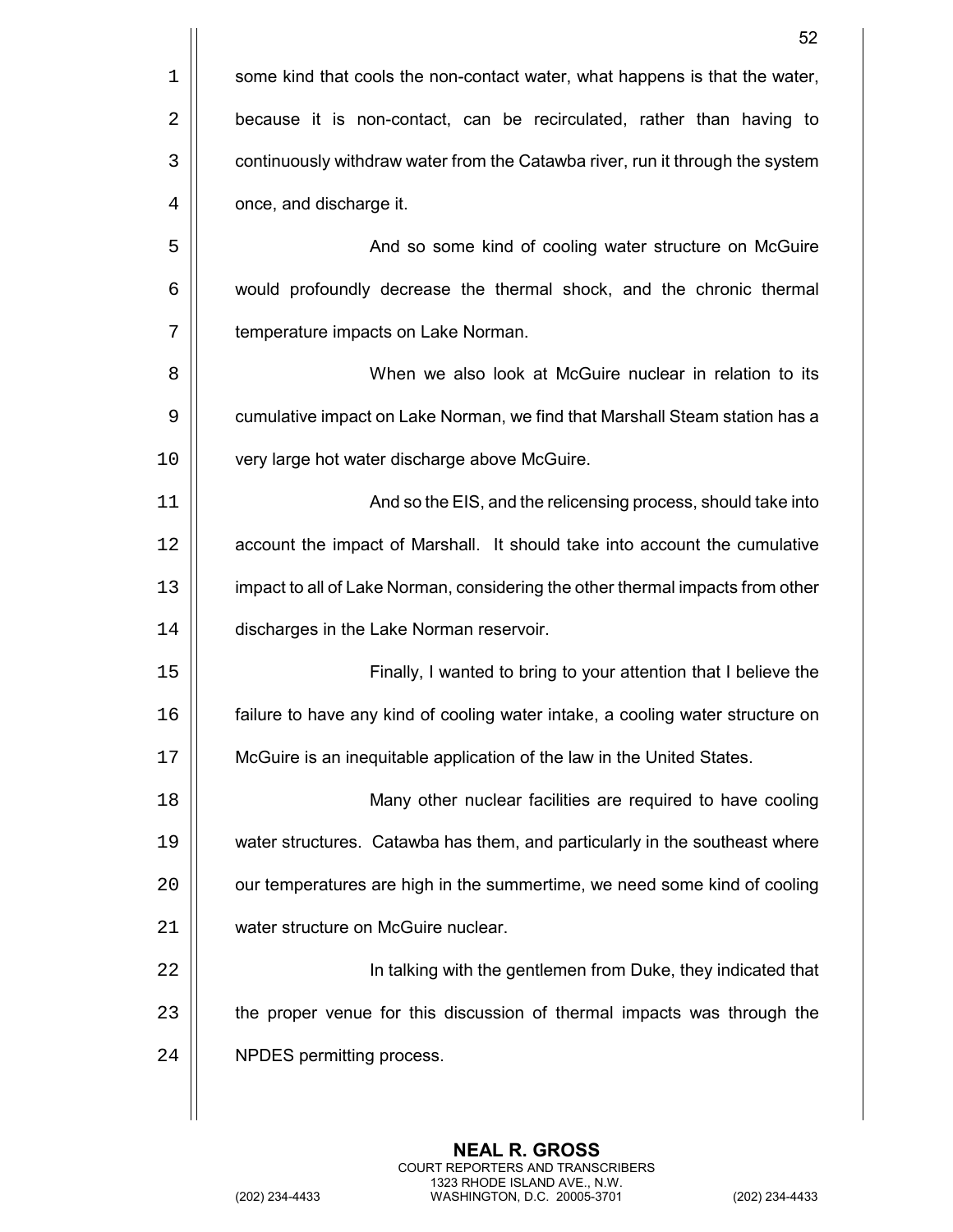|    | 53                                                                               |
|----|----------------------------------------------------------------------------------|
| 1  | I respectfully disagree with the gentlemen, and I believe it                     |
| 2  | should be included in the relicensing discussions and documentation, and the     |
| 3  | environmental scoping documents, the impact statements, and would like to        |
| 4  | see that included.                                                               |
| 5  | Finally I would also like to ask the Nuclear Regulatory                          |
| 6  | Commission to do a detailed analysis for the thermal impacts, and the need for   |
| 7  | cooling structure at McGuire, including the cumulative impacts of Marshall       |
| 8  | upstream.                                                                        |
| 9  | A substantial component of the -- it should revolve around,                      |
| 10 | not if cooling structures are needed, but should be required as a condition of   |
| 11 | the relicense.                                                                   |
| 12 | What I do, as your riverkeeper for the Catawba river, is we                      |
| 13 | typically look at all dischargers, all entities that impact water quality of the |
| 14 | Catawba river. And we compare their words, their PR, their hype, to their        |
| 15 | performance, okay?                                                               |
| 16 | Duke has a variance for delta T. There are standards.                            |
| 17 | national standards, and state standards. I would like to see Duke Energy, and    |
| 18 | I would like to issue them the challenge, don't spend your time justifying why   |
| 19 | you should have a variance for the standard in North Carolina. Spend your        |
| 20 | time meeting the standard, and proving to us how you can do that, and then       |
| 21 | your PR will match your performance, as it relates to McGuire.                   |
| 22 | Thank you.                                                                       |
| 23 | FACILITATOR CAMERON: Thank you, Donna, for that                                  |
| 24 | information.                                                                     |
|    |                                                                                  |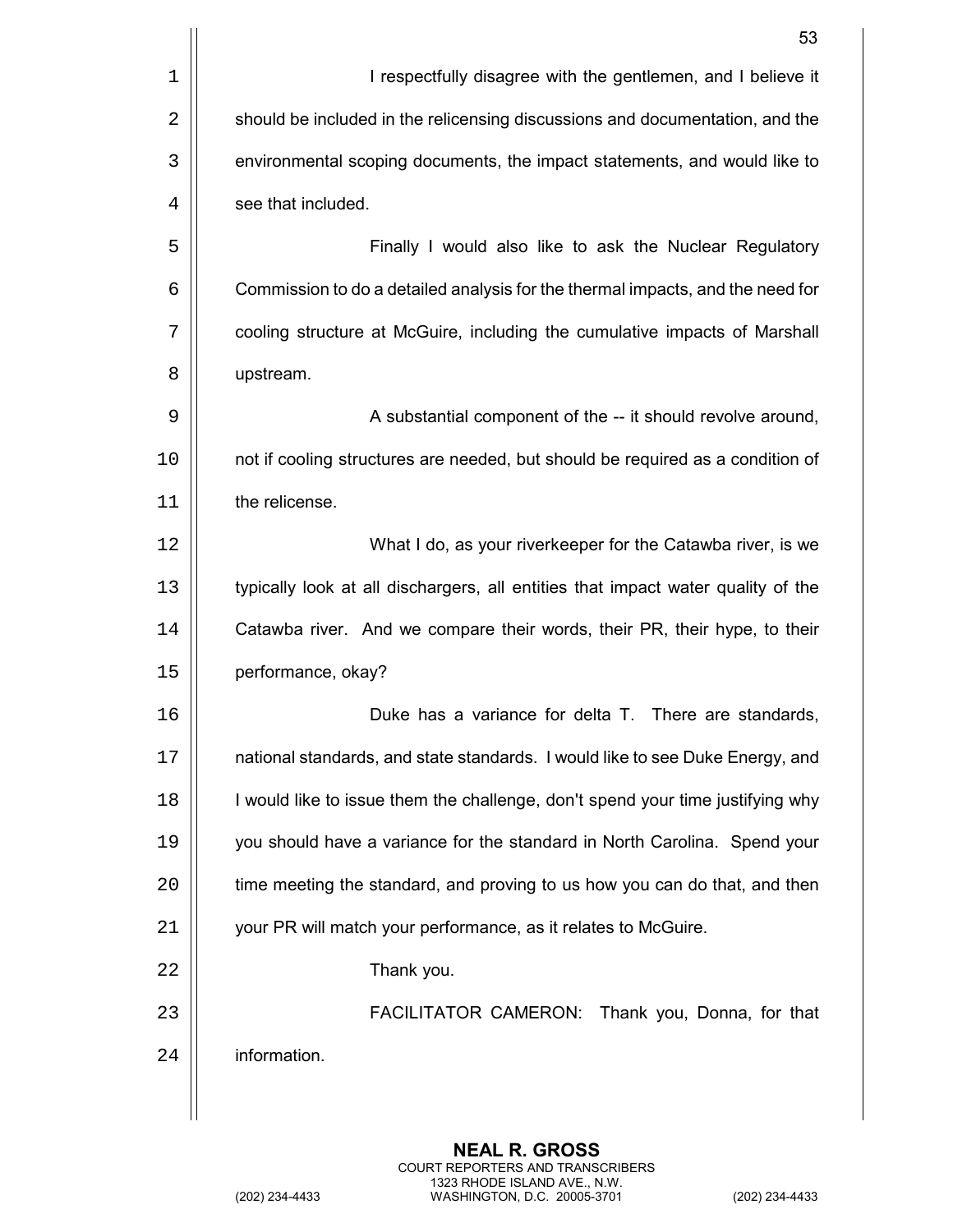|    | 54                                                                             |
|----|--------------------------------------------------------------------------------|
| 1  | The next four people that we are going to have speak, Bill                     |
| 2  | Russell from the Chamber of Commerce, then Paul Smith from the Lake            |
| 3  | Norman Regional Medical Center, Mitch Eisner from the Catawba Springs          |
| 4  | School, and then Catherine Mitchell from the Blue Ridge Environmental          |
| 5  | Defense League, and Bill Russell.                                              |
| 6  | MR. RUSSELL: Thank you. I am Bill Russell, I live here in                      |
| 7  | Huntersville. I am president of the Lake Norman Chamber of Commerce.           |
| 8  | Since 1996 I've had the fortune of working with a number of                    |
| 9  | Duke Power employees. I see Rita back in the back, and some of the other       |
| 10 | staff, Valerie Patterson works in our business expo project, Winston Kelly     |
| 11 | serves on our Board of Directors.                                              |
| 12 | A former employee, Sandy Glauson, was very instrumental                        |
| 13 | in our lunch buddy program that Brew talked about a while ago, mentoring at    |
| 14 | risk elementary school students.                                               |
| 15 | But really we are not here to talk about their involvement in                  |
| 16 | the community. But I think civic involvement, and working hard in your         |
| 17 | community says a lot about the character of your company.                      |
| 18 | And certainly all of the employees that I've met at Duke Power                 |
| 19 | have shown a lot of character because they take ownership in Huntersville, and |
| 20 | Davidson, and Cornelius, and Mooresville, and have been very involved.         |
| 21 | This afternoon I snuck in here and heard some of the                           |
| 22 | comments from the people who were speaking, and some just a little while ago,  |
| 23 | when they talked about safety issues, what if scenarios.                       |
| 24 | Two weeks ago tonight, actually two weeks ago in the                           |
| 25 | morning, I was in the Cannon building, in the U.S. Capitol, listening to       |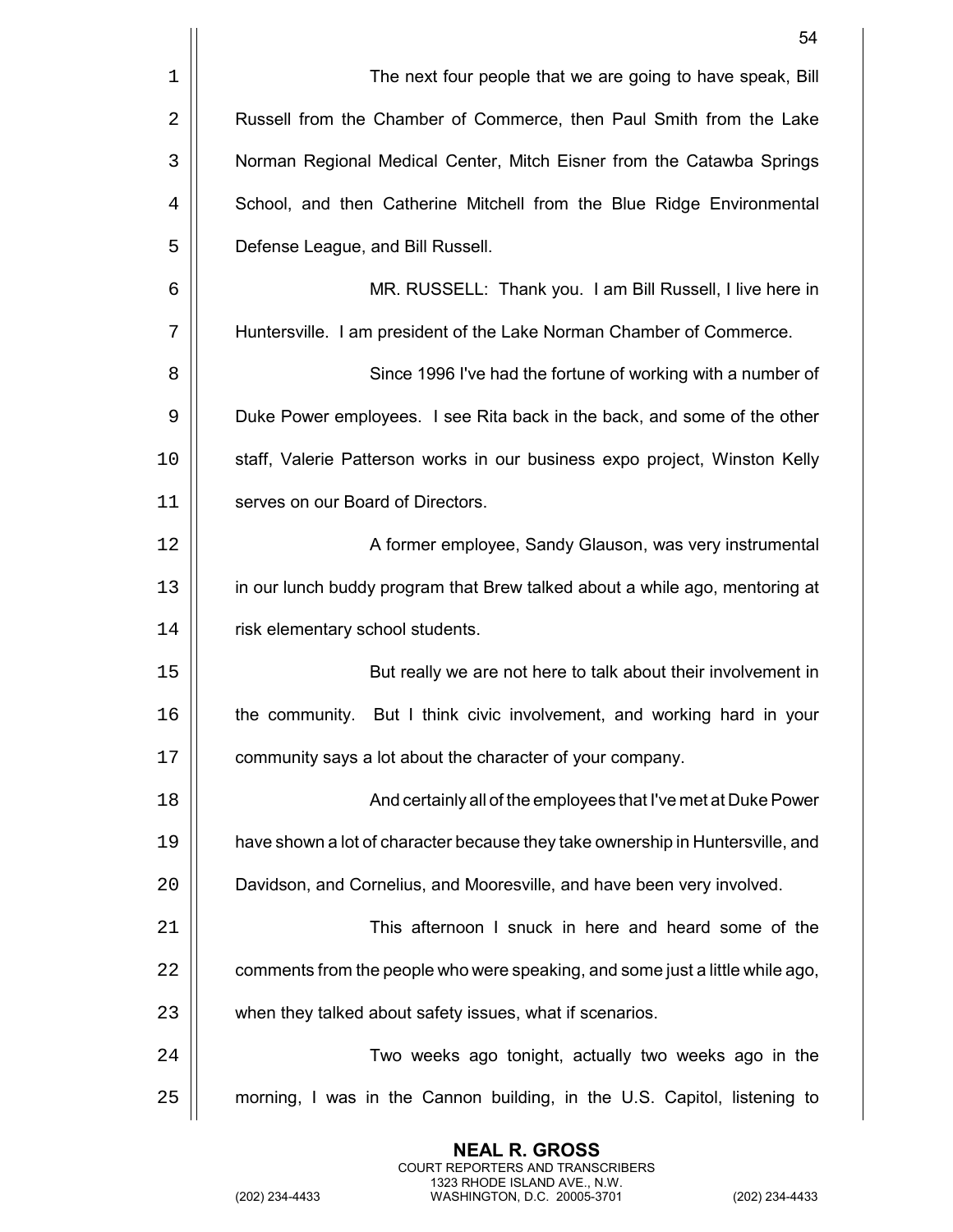|    | 55                                                                                |
|----|-----------------------------------------------------------------------------------|
| 1  | Congressman Mel Watt and Senator Joe Lieberman. And about ten minutes             |
| 2  | after 9 Joe Lieberman informed us that a plane had hit the World Trade Center.    |
| 3  | Well, we were all quite shocked and dismayed by that                              |
| 4  | statement. But to be honest, the program continued to go on. Lieberman            |
| 5  | talked about the economy, and working together as a Congress. Business as         |
| 6  | usual. Nobody left the Capitol, nobody ran out, nobody jumped on their cell       |
| 7  | phones.                                                                           |
| 8  | And after his presentation he even took questions. There                          |
| 9  | was no chaos. Because, see, we were in the U.S. Capitol, the safest place you     |
| 10 | could be in the United States. Or at least that is what I thought.                |
| 11 | And at the conclusion of his comments we found out that a                         |
| 12 | plane had hit the Pentagon. And, again for me that was -- I couldn't believe it.  |
| 13 | How could you hit the Pentagon? The capital, the military headquarters?           |
| 14 | I got back home that evening, and as soon as I got out of DC                      |
| 15 | I did get on my cell phone, I called my wife and said, please call mama. And      |
| 16 | you have to understand, I'm from South Carolina, I still call mama, mama, and     |
| 17 | daddy, daddy.                                                                     |
| 18 | But I said please call mama and let her know that I'm okay,                       |
| 19 | and please don't get on the phone and tell everybody Billy is in Washington,      |
| 20 | and they are attacking Washington.                                                |
| 21 | And when I did talk to her that evening she said, you must be                     |
| 22 | really shaken up. And I said, no ma'am, not really. And she said, how can you     |
| 23 | not be shaken up? I understand that might have been headed for the capital.       |
| 24 | Well, mom, I said, you are 20 minutes away from the second                        |
| 25 | largest financial district in the United States, Charlotte. And there was a pause |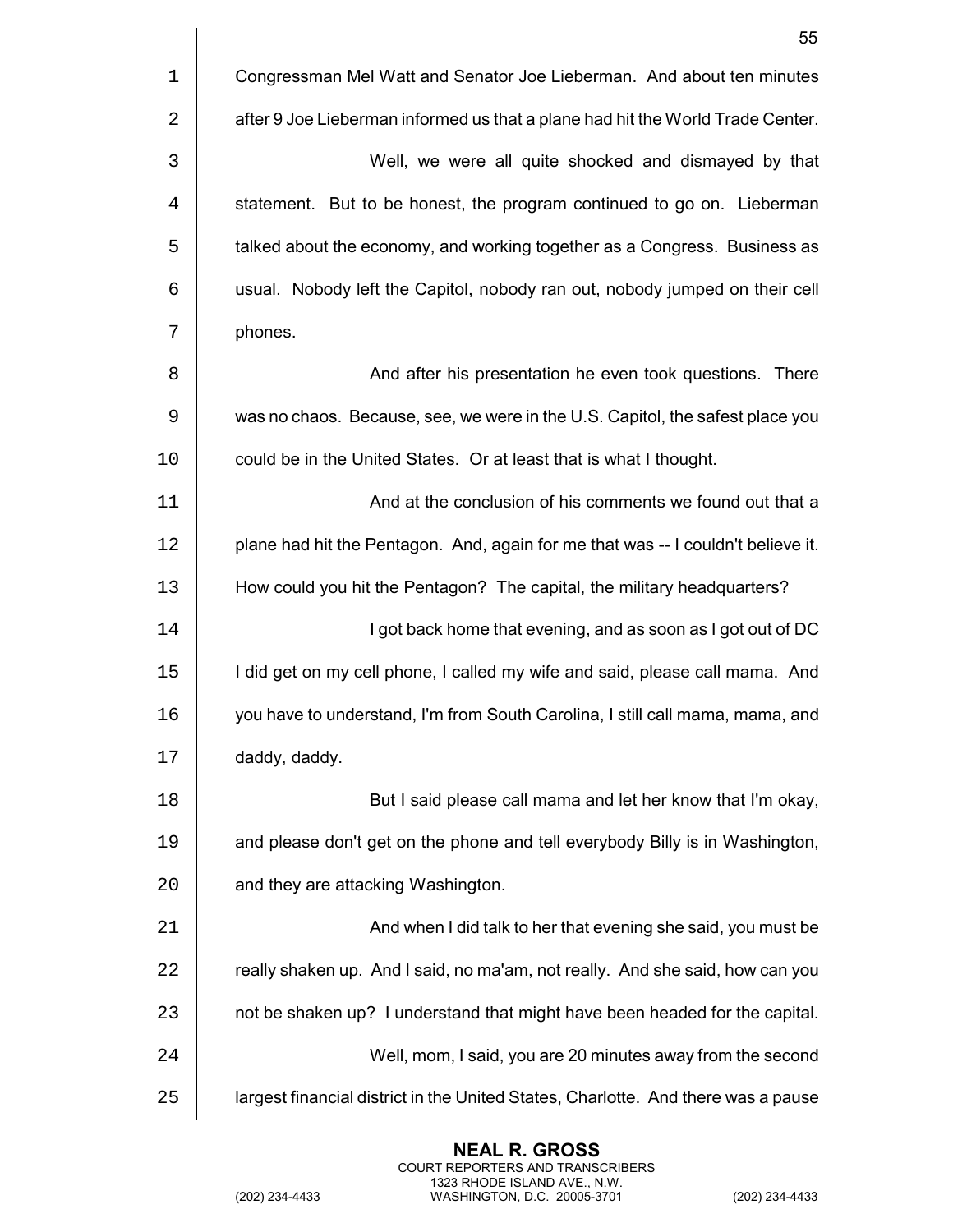|    | 56                                                                                    |
|----|---------------------------------------------------------------------------------------|
| 1  | at the other end of the thing, and I heard her yell out to my stepfather, Bill, Billy |
| 2  | says we've got to move.                                                               |
| 3  | Well, I said mama I didn't say that, where would you move to?                         |
| 4  | You see, where in the United States are you going to be totally secure and            |
| 5  | safe, where are you going to live without some type of risk?                          |
| 6  | In the early 1960s Dr. Martin Luther King stood at a podium                           |
| 7  | in Selma, Alabama, right on the verge of the civil rights movement. And he said       |
| 8  | it is not where a man stands in times of comfort and convenience, but where           |
| 9  | he stands in times of challenge and controversy.                                      |
| 10 | And certainly right now in the United States we face a lot of                         |
| 11 | challenges. Do we stand in the shadows, afraid? Because if we do, then those          |
| 12 | people, those terrorists in the middle east, and other countries, have won.           |
| 13 | Life is full of risk. I see Paul Smith back in the back, from                         |
| 14 | Lake Norman Regional Medical Center. Every day a baby is born in one of our           |
| 15 | hospitals. And no baby is born without risk to that mother. While it may be           |
| 16 | minimal, there is risk.                                                               |
| 17 | When each one of you get back in your car tonight, and drive                          |
| 18 | home, there is risk involved. And sometimes earlier in the day there may be           |
| 19 | more risk than others. But we all take risks.                                         |
| 20 | It is riskier for someone from the Huntersville Police                                |
| 21 | Department than maybe an executive of the Chamber of Commerce, but there              |
| 22 | are risks. When we talk about what happens, and what if scenarios, you could          |
| 23 | talk about a plane crashing into McGuire nuclear station.                             |
| 24 | You could talk about a warhead, or some other kind of device,                         |
| 25 | nuclear device launched anywhere else, or it doesn't even have to be launched.        |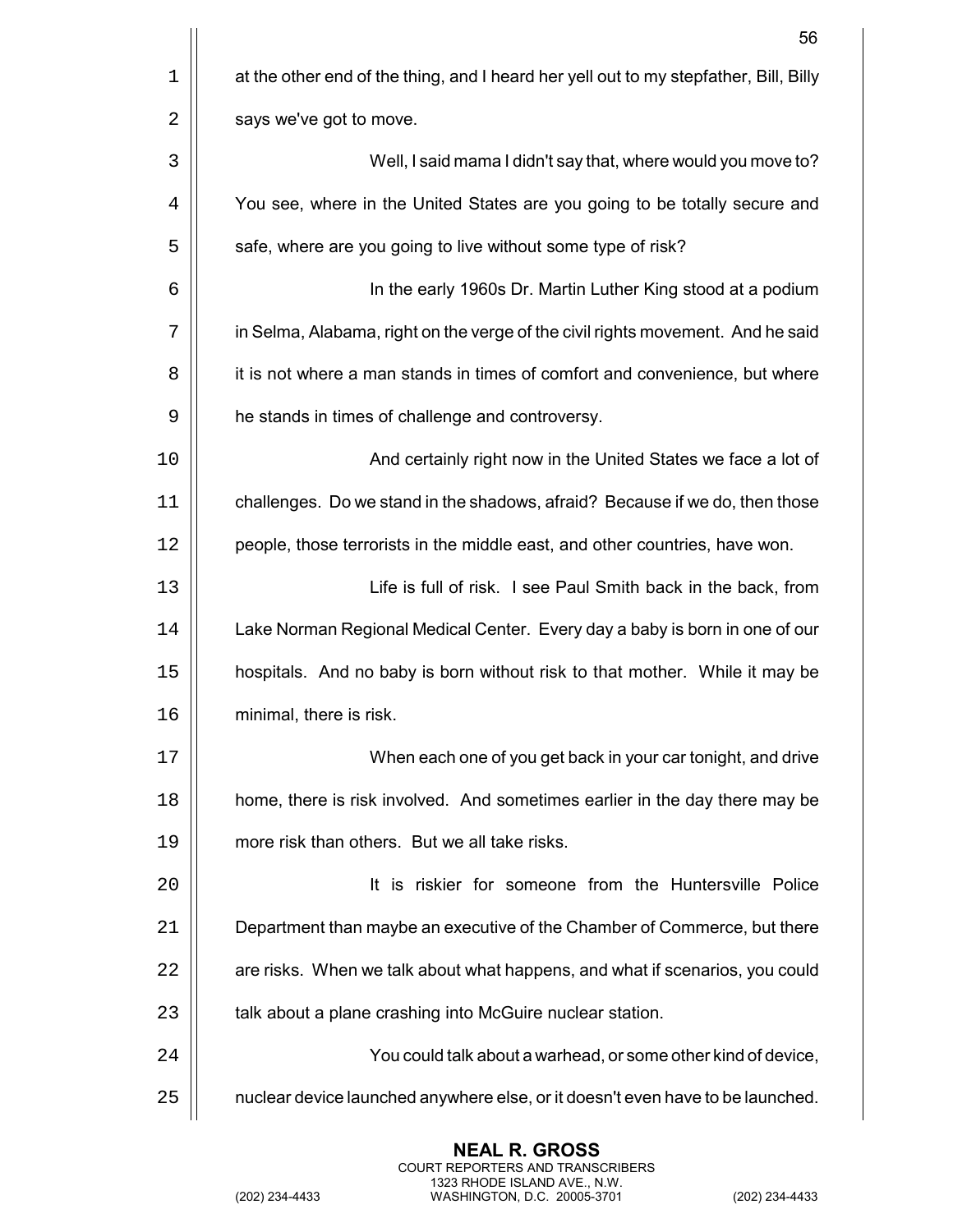|    | 57                                                                               |
|----|----------------------------------------------------------------------------------|
| 1  | And we are glossing over what happens if there is germ warfare. What if a        |
| 2  | virus is let loose in our rivers and our streams?                                |
| 3  | Are we going to continue to live in fear and trepidation that                    |
| 4  | that might happen? I guess I put my faith in the security of my community        |
| 5  | through the Huntersville Police Department, and the other police departments,    |
| 6  | and in the U.S. Military, and in Duke power for their security.                  |
| 7  | Over the course of the last five years we have had a                             |
| 8  | leadership program with the Lake Norman Chamber, where we have visited our       |
| 9  | nuclear facility. They brought us in through all the security measures that they |
| 10 | have, which are quite strenuous.                                                 |
| 11 | And if you don't follow them to the T, you don't get in. We                      |
| 12 | found that out, too, haven't we Valerie? You don't get separated from the        |
| 13 | group, nobody ventures off very far.                                             |
| 14 | And we have seen the people at their task. But more                              |
| 15 | importantly I've listened to the people from Duke Power talk about what they     |
| 16 | do, and I've seen the roles that they play in their stations.                    |
| 17 | This afternoon I heard Scott Hinkle, who is editor of the Lake                   |
| 18 | Norman Times, talk about -- the employees of Duke Power are more than just       |
| 19 | employees of a utility company. They are our neighbors, they are our friends,    |
| 20 | and we all work side by side.                                                    |
| 21 | We talk about what if scenarios, what if in 1962 we didn't build                 |
| 22 | the lake that we know today? We certainly wouldn't be here tonight. Many of      |
| 23 | us wouldn't live in Huntersville, a population that in ten years has gone from   |
| 24 | 3,000 to 30,000 people.                                                          |
|    |                                                                                  |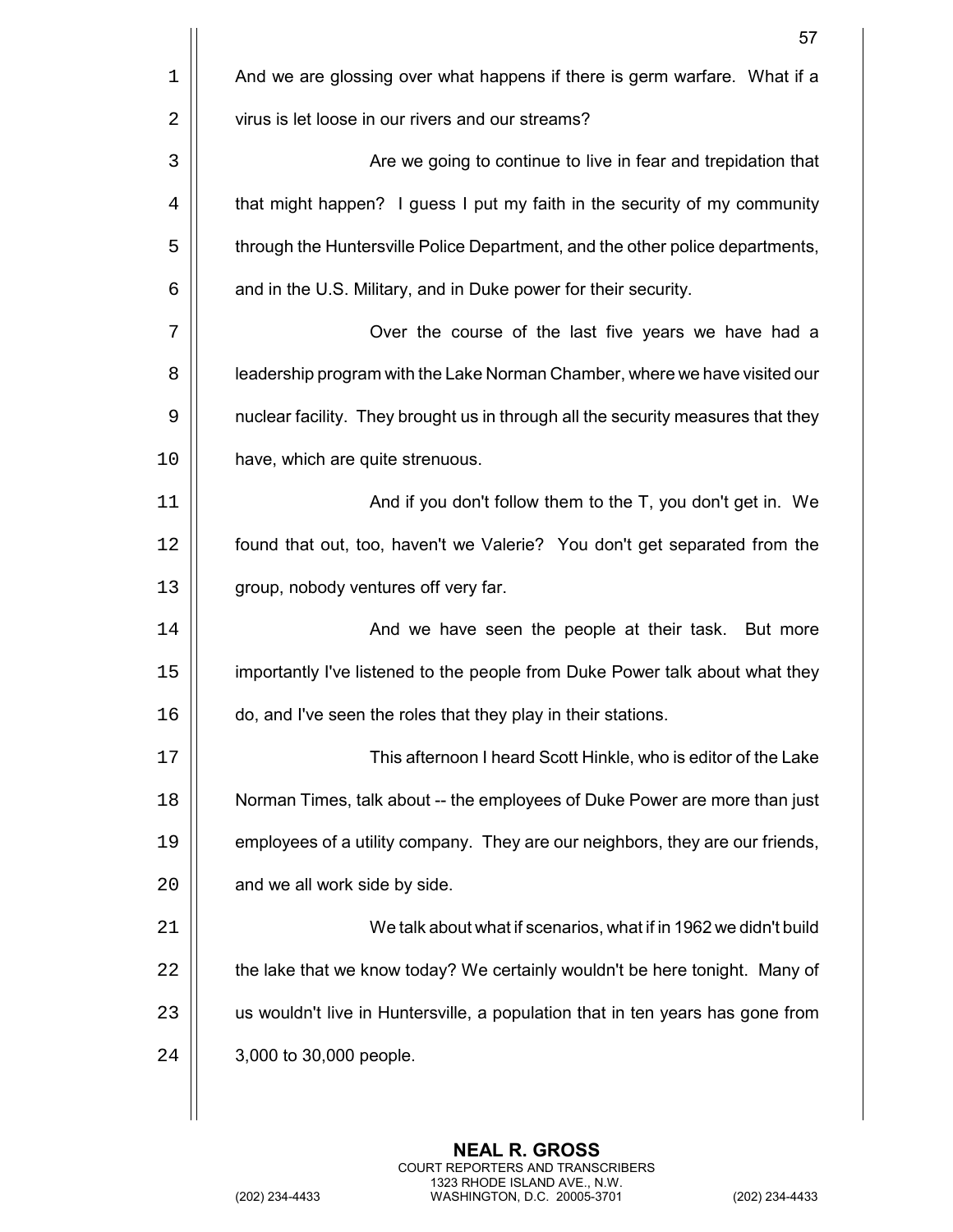|    | 58                                                                               |
|----|----------------------------------------------------------------------------------|
| 1  | Just a few months ago, when it was so hot outside, breakers                      |
| 2  | popped all over Charlotte and Mecklenburg, and I lost power. And I have to tell  |
| 3  | you something, sitting in the dark, with no TV, no microwave, no power, no       |
| 4  | electricity, that was a bummer of an experience.                                 |
| 5  | And when we talk about what if scenarios with other fossil                       |
| 6  | fuels, what are we going to do to derive our electrical means that powers our    |
| 7  | hospitals, that powers our schools, that heats our homes? Again, we do so with   |
| 8  | a certain amount of risk, but we have to have faith that the people who are      |
| 9  | there are experienced and qualified, and know what they are doing.               |
| 10 | Earlier today Scott Hinkle said, we trust those people because                   |
| 11 | they are neighbors. The Lake Norman Chamber of Commerce trust the people         |
| 12 | at Duke Power, because they have earned that trust.                              |
| 13 | A little while ago I alluded to something that Martin Luther                     |
| 14 | King said, where do you stand? Well, I do stand on the side of Duke Power,       |
| 15 | because they've earned my trust, they are responsible, they are professional     |
| 16 | people, and they are good corporate citizens.                                    |
| 17 | Thank you. And one other comment, Chip. I don't know if                          |
| 18 | you have any jurisdiction over the Yucca Mountain facility, but I believe as     |
| 19 | someone who is a user of Duke Power, we've paid for that facility, I would like  |
| 20 | to see that thing opened up.                                                     |
| 21 | FACILITATOR CAMERON: Thank you, Bill. I guess, just for                          |
| 22 | the record, the NRC has licensing responsibility, in other words, to evaluate if |
| 23 | there is a Department of Energy application for a license to put waste in Yucca  |
| 24 | Mountain.                                                                        |
|    |                                                                                  |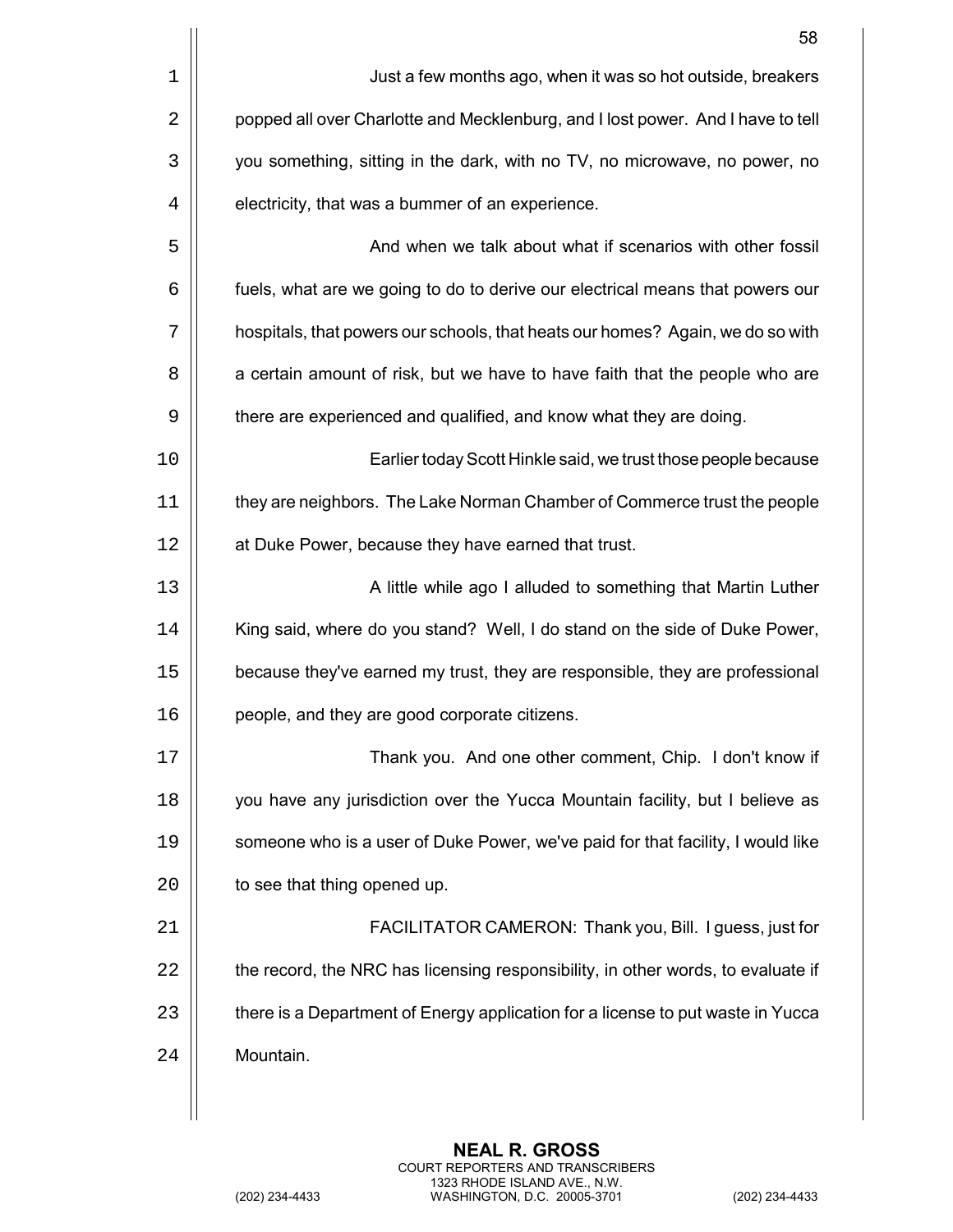|             | 59                                                                                 |
|-------------|------------------------------------------------------------------------------------|
| $\mathbf 1$ | The NRC has a responsibility to make a decision on whether                         |
| 2           | to grant that license based on whether our regulations are met. Just as the        |
| 3           | NRC has a responsibility to evaluate whether to renew the licenses at McGuire      |
| 4           | and if you need further information on that, there is some staff here.             |
| 5           | But, yes, I think we've got the point.                                             |
| 6           | MR. MONIAK: Spent fuel, is that within the scope of the EIS,                       |
| 7           | or outside?                                                                        |
| 8           | FACILITATOR CAMERON: I don't want to get into a long                               |
| 9           | discussion on this, but can we just have a clarification on is it a Category 1     |
| 10          | issue? Jim, can you just quickly say that? Then we are going to -- tell us about   |
| 11          | that for Don, and everybody else's elucidation. Go ahead.                          |
| 12          | MR. WILSON: The issue of spent fuel storage has been                               |
| 13          | determined to be a generic issue, its impacts are similar at all plants in the     |
| 14          | country, regardless of where they are located. The national repository is a        |
| 15          | concept that DOE has been trying to develop for 20 or 30 years.                    |
| 16          | And for the purpose of our Environmental Impact Statement                          |
| 17          | we aren't going to include the analysis in our plant-specific review, unless there |
| 18          | is something new, some new significant information about the impacts if that       |
| 19          | repository become available.                                                       |
| 20          | FACILITATOR CAMERON: And, Don, thanks for asking that,                             |
| 21          | so we could clarify that.                                                          |
| 22          | Let's go to Paul Smith, Lake Norman Regional Medical                               |
| 23          | Center.                                                                            |
| 24          | MR. SMITH: Good evening, and thank you for the opportunity                         |
| 25          | to speak.                                                                          |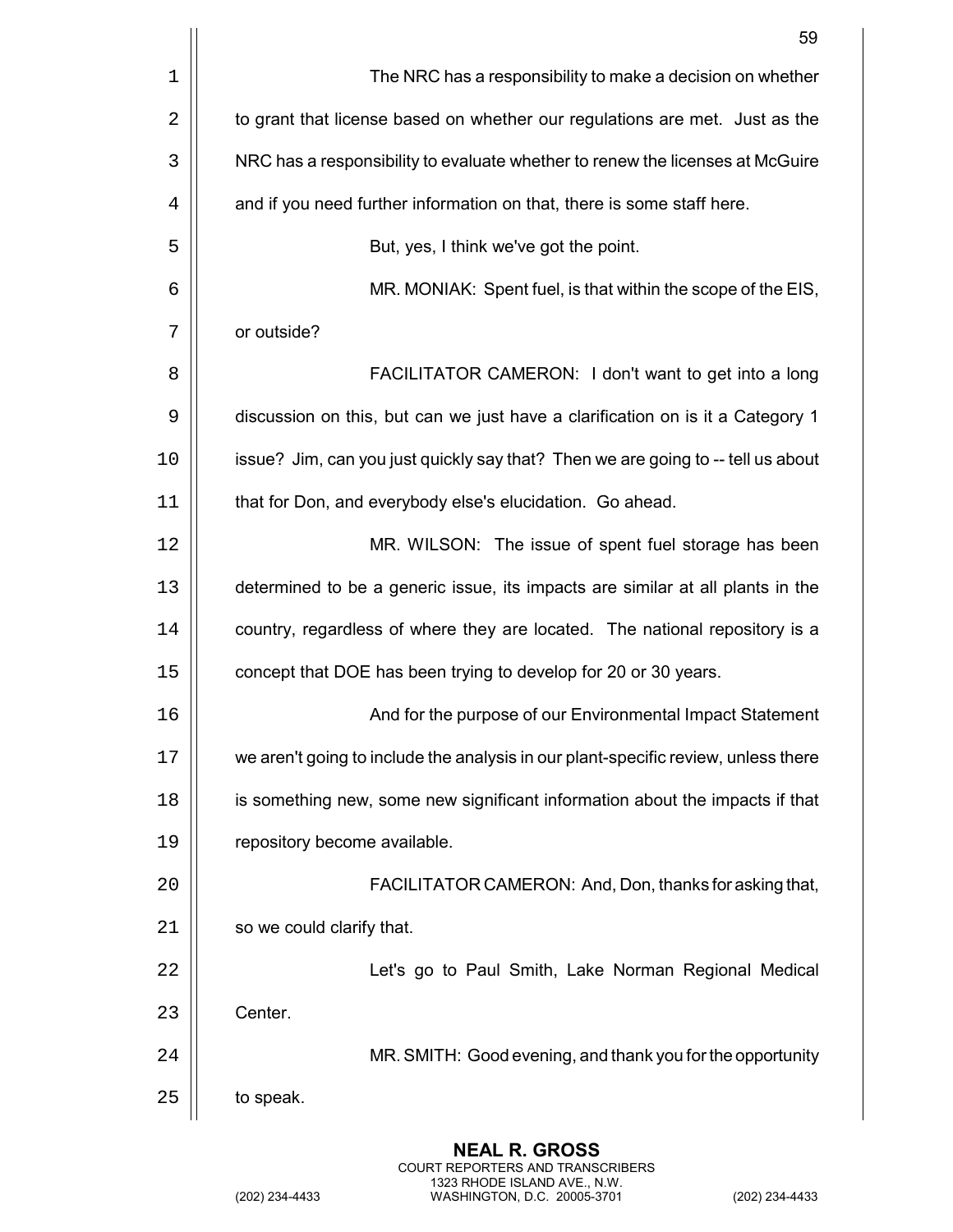|             | 60                                                                             |
|-------------|--------------------------------------------------------------------------------|
| $\mathbf 1$ | I am Paul Smith, I'm the executive director of Lake Norman                     |
| 2           | Regional Medical Center in Mooresville. And I'm also the president of the      |
| 3           | Mooresville South Iredell Chamber of Commerce.                                 |
| 4           | Just a brief comment on this process. Just to follow-up on                     |
| 5           | Bill's comments, I sort of grew up with a theory that in God we trust, and     |
| 6           | everyone else we ask for proof.                                                |
| 7           | And I'm pleased to see that this process exists. To be honest                  |
| 8           | with you I didn't know a whole lot about it, before tonight, or before I was   |
| 9           | contacted.                                                                     |
| 10          | But I'm pleased to see that the opportunity to comment, the                    |
| 11          | opportunity to ask questions, the NRC takes its time to review, to ensure our  |
| 12          | safety. And I do entrust in that process, and believe that there is a good     |
| 13          | opportunity for those folks that have concerns to raise those, and for Duke to |
| 14          | respond. I also feel that like Duke will respond.                              |
| 15          | Over the years Lake Norman Regional Medical Center has                         |
| 16          | enjoyed a positive relationship with the McGuire Nuclear Station. We have      |
| 17          | found McGuire to be both a good corporate citizen, a good Lake Norman          |
| 18          | neighbor.                                                                      |
| 19          | When we have had questions concerning McGuire their staff                      |
| 20          | has been ready, willing, and able to respond. We have worked closely with      |
| 21          | McGuire in developing and testing our own emergency plans. We have             |
| 22          | confidence in Larry Dickerson, Iredell County's emergency management           |
| 23          | director, and his emergency plan for Iredell County.                           |
|             |                                                                                |
|             |                                                                                |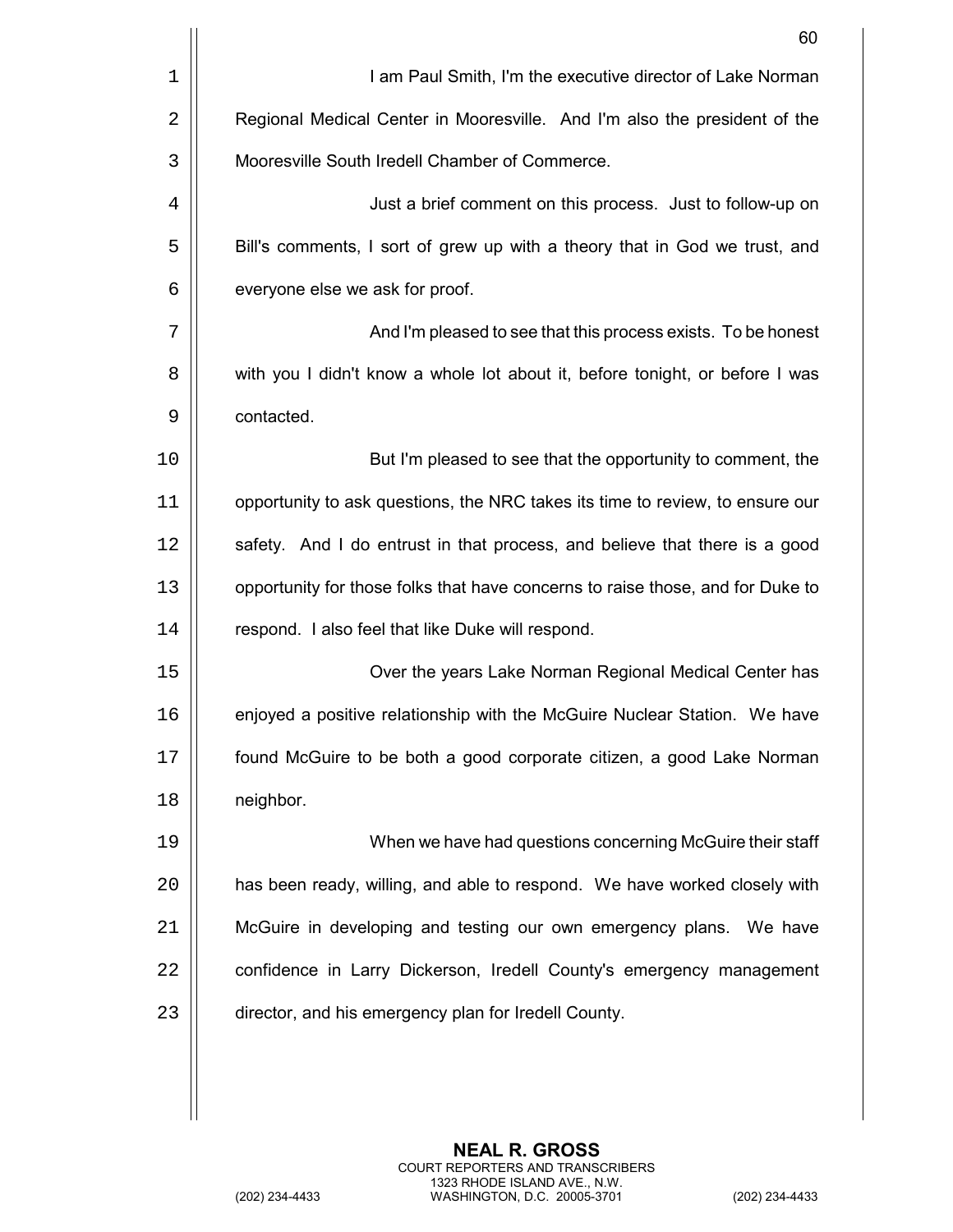|    | 61                                                                              |
|----|---------------------------------------------------------------------------------|
| 1  | He, in turn, has confidence in McGuire's ability to operate                     |
| 2  | efficiently and safely. Our confidence level at Lake Norman Regional Medical    |
| 3  | Center, with McGuire Nuclear Station, is therefore more reinforced.             |
| 4  | As President of the Chamber I'm very interested in attracting                   |
| 5  | new business to our area. Reliable and affordable electricity is always a major |
| 6  | factor for business who are considering a location.                             |
| 7  | Duke Power has attractive rates, and the power has been                         |
| 8  | reliable for Lake Norman Regional. My understanding from Duke is that 20        |
| 9  | percent of their generation comes from McGuire. It makes good business          |
| 10 | sense to keep that supply source around for an additional 20 years.             |
| 11 | In addition to assisting with the business and industry                         |
| 12 | recruitment, McGuire has been an annual sponsor of the Chamber's leadership     |
| 13 | program by inviting participants to spend a day on-site learning about electric |
| 14 | supply and the McGuire station.                                                 |
| 15 | Each year Chamber members also enjoy the area's largest                         |
| 16 | business after hours event in McGuire's Energy Explorium. As executive          |
| 17 | director of Lake Norman Regional Medical Center, President of the               |
| 18 | Mooresivelle-South Iredell Chamber of Commerce, and a resident of the Lake      |
| 19 | Norman Community, I look forward to many more years of efficient, safe          |
| 20 | service from McGuire.                                                           |
| 21 | Thank you for the opportunity to speak.                                         |
| 22 | FACILITATOR CAMERON: Thank you, Paul. Let's go to                               |
| 23 | Mitch Eisner from the Catawba Springs School. Mitch?                            |
|    |                                                                                 |
|    |                                                                                 |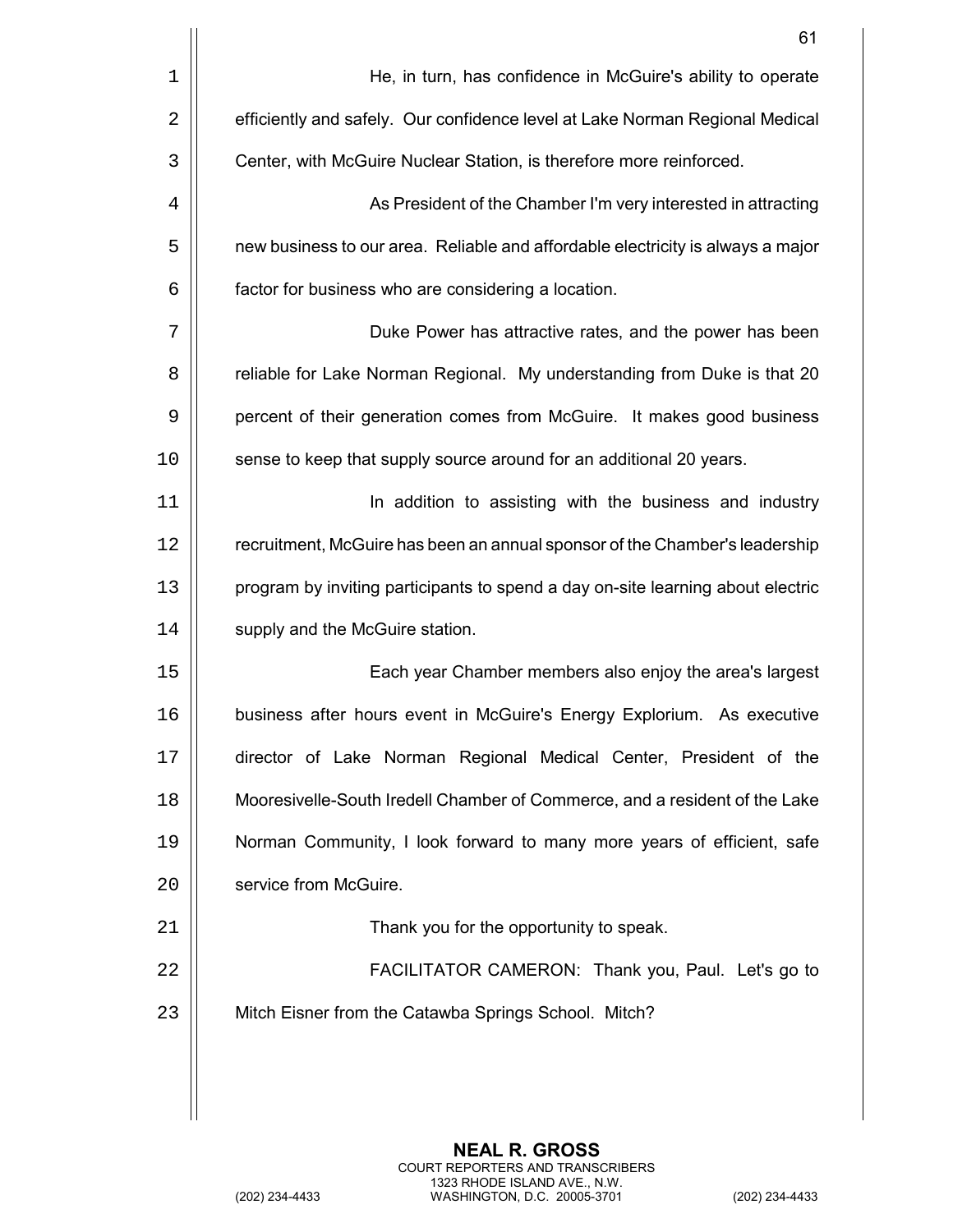| 62                                                                               |
|----------------------------------------------------------------------------------|
| MR. EISNER: My name is Mitch Eisner, I'm the principal of                        |
| Catawba Springs Elementary School, which is a school located maybe about         |
| five miles from McGuire.                                                         |
| Listening to the presentations this evening I thought about the                  |
| issue of safety in regard to, if everyone is speaking of McGuire, and it never   |
| really dawned on me to a great degree, that I would have to worry about the      |
| safety in the capacity that I have parents and children at my school, parents    |
| who work at McGuire, and also have children at my school.                        |
| And I see the dedication those individuals have to their                         |
| professionalism of the job they perform, at their job, the way they take care of |
| their children, and how much they care about the community in which they         |
| serve.                                                                           |
| So I have faith in those individuals to provide that to the                      |
| community which we have. Furthermore, Duke Energy, McGuire, we've had a          |
| partnership for 11 years now, with our school. We have seen many individuals     |
| come to our school from McGuire in many capacities, helping the children,        |
| helping the school, helping the community, as a partnership, and working         |
| together, hand in hand, because they are members of the community.               |
| And I also live in the community, lived in the community for                     |
| 21 years. McGuire has done many things for our school, and not just our          |
| school, but many schools in the community. They have provided assistance         |
| with grant opportunities for the school systems.                                 |
| They have provided in our school, for example, the assistance                    |
| in developing a computer lab, which we would not have had the ability to         |
| develop without their assistance. They have provided coats for needy children,   |
|                                                                                  |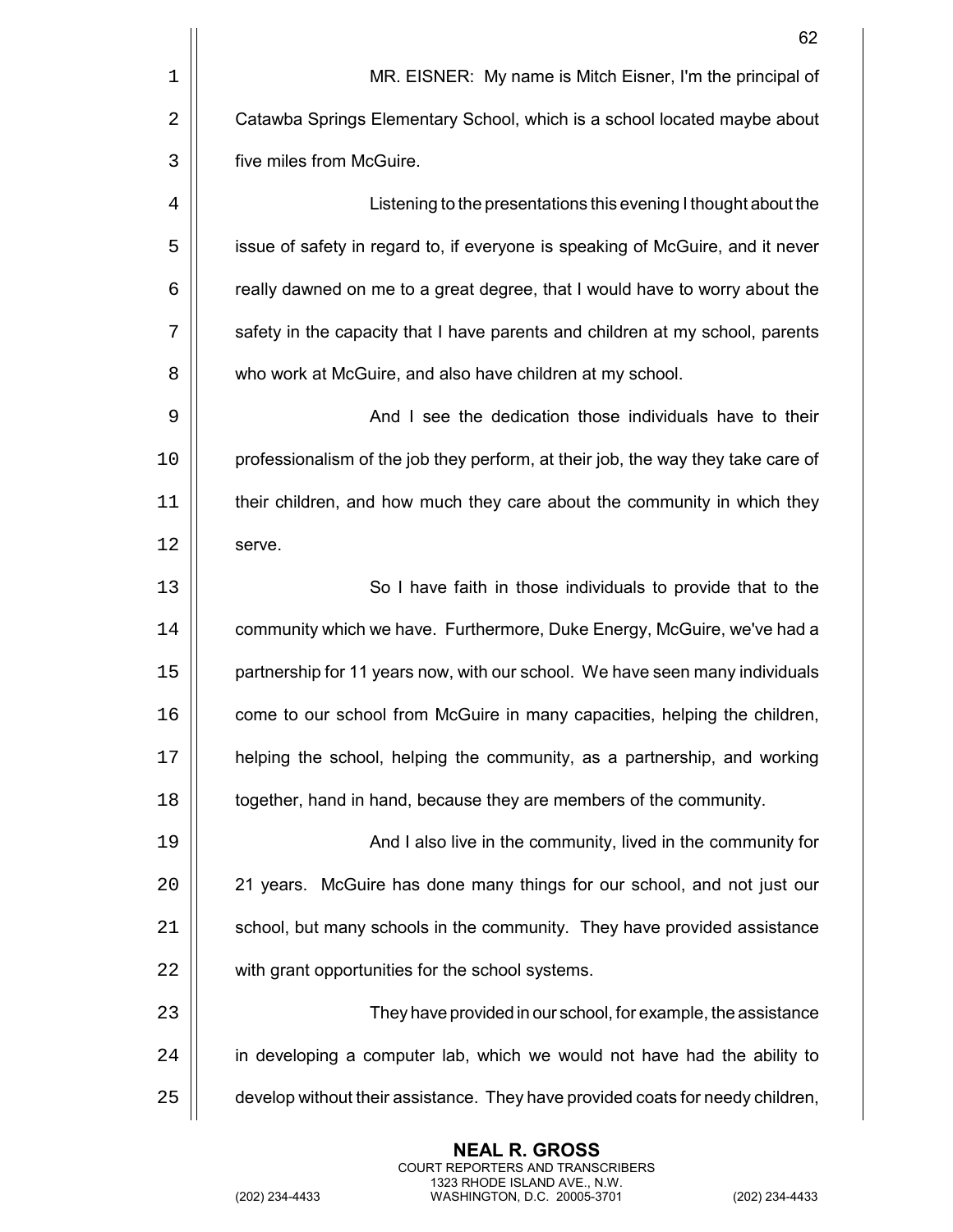|    | 63                                                                                 |
|----|------------------------------------------------------------------------------------|
| 1  | they have had coat drives to help children that do not have coats for the          |
| 2  | wintertime, and would come in short sleeve shirts in the middle of December.       |
| 3  | They care about the children in our community, they have                           |
| 4  | established grading of our property when we have had problems with the water,      |
| 5  | they've assisted in the grading of our land. Cost factor that would be quite high  |
| 6  | for a school to be able to handle by itself.                                       |
| 7  | They've assisted with volunteers in our school. They have                          |
| 8  | been able to provide individuals to our school who have not only been saying       |
| 9  | they want to help, but individuals who are willing to sit down, attend training on |
| 10 | how to help children, teach children how to write and read, and then               |
| 11 | furthermore go on and come to the school on a weekly basis, and make that          |
| 12 | commitment to help children on a regular basis.                                    |
| 13 | They've come to have lunch with children, just to be able to                       |
| 14 | sit down and have the ability to sit and talk with them. They have not only done   |
| 15 | this for our children, but for our staff they have provided opportunities for      |
| 16 | technology workshops, computer skill training that our staff can go to, at no      |
| 17 | cost, at their facility.                                                           |
| 18 | So not only looking at our children, but our adults. They also                     |
| 19 | have assisted, we have an ecology club after school hours, where                   |
| 20 | experimentation with water samples, and other experiments. They have               |
| 21 | donated books and had book drives to raise, to collect books for children, and     |
| 22 | brought those to our schools.                                                      |
| 23 | They have provided pencils and paper for children who did                          |
| 24 | not have their own pencils and paper, and helped those students in need.           |
|    |                                                                                    |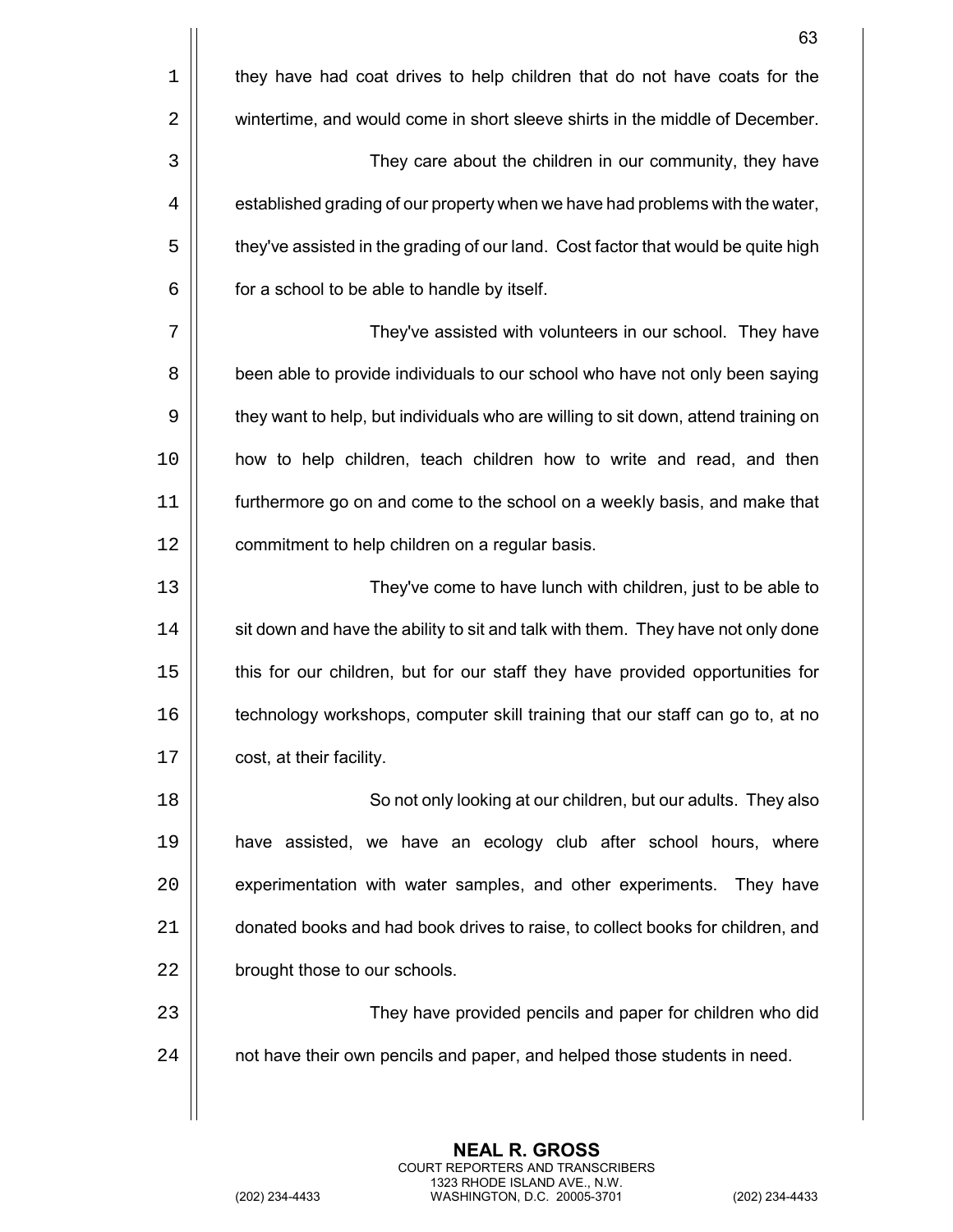|    | 64                                                                                 |
|----|------------------------------------------------------------------------------------|
| 1  | As far as my concern, obviously I'm a supporter of McGuire,                        |
| 2  | and believe they are a supporter of the community. Thank you.                      |
| 3  | FACILITATOR CAMERON: Thank you, Mitch. Let's go to                                 |
| 4  | Catherine Mitchell, from Blue Ridge Environmental Defense League.                  |
| 5  | MS. MITCHELL: Well, I would just like to say that I will try to                    |
| 6  | keep this as brief and to the point as possible. And although I have never         |
| 7  | personally been a member of toastmasters, I would like to address a couple of      |
| 8  | points that Bill Russell brought up, before I actually get to the point.           |
| 9  | And that is, there is risk, and then there is risk. And to try to                  |
| 10 | equate the risk a mother takes in giving birth to the kind of risks we are looking |
| 11 | at in this situation is, I'm sorry, it is just a little bit ludicrous.             |
| 12 | And like a lot of comment tonight it is not exactly on the point.                  |
| 13 | And one of the things I would like to say is that we make our choices about the    |
| 14 | risks that we take in life. That doesn't mean that we are afraid to live in this   |
| 15 | community.                                                                         |
| 16 | What we are looking at, what I'm looking at, what my                               |
| 17 | organization is looking at, is the level of risk, and whether it is appropriate to |
| 18 | ask the people of this community for that level of unnecessary risk.               |
| 19 | I think it is important to understand that this is not an                          |
| 20 | absolutely necessary program to this country, certainly not to Duke Energy.        |
| 21 | And if you are looking at level of risk assessment, you certainly have to look at  |
| 22 | how that level raises when you talk about adding plutonium to the equation in      |
| 23 | these reactors.                                                                    |
| 24 | You cannot leave that out of the equation. To do so is                             |
| 25 | irresponsible. This environmental assessment, this evaluation has to include       |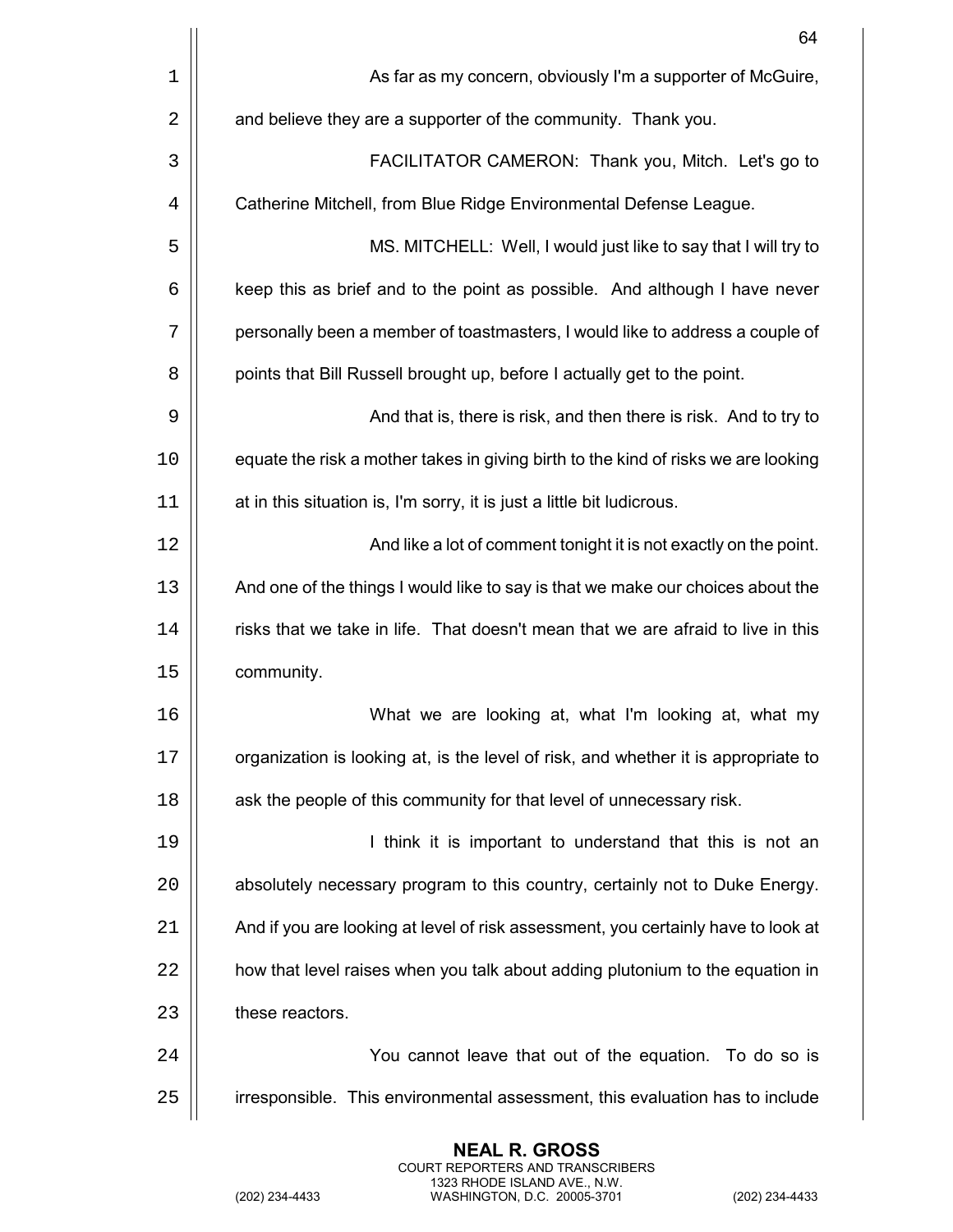|    | 65                                                                                   |
|----|--------------------------------------------------------------------------------------|
| 1  | this, because Duke Energy has plans to go forward with the use of MOX fuel,          |
| 2  | they have stated the case, there is a signed contract.                               |
| 3  | How can you look at a license renewal extension process                              |
| 4  | without considering this? Because we are looking at something that is going          |
| 5  | to be moving into our area. If it proceeds within the next few years.                |
| 6  | So I think that if there is one point that I would really like to                    |
| 7  | make tonight, above all others, it is that you cannot leave this out of the          |
| 8  | equation.                                                                            |
| 9  | The other point that I would like to make is that we cannot                          |
| 10 | dismiss, you can make light of the situation regarding nuclear power plants, and     |
| 11 | bombs falling out of the air, or planes flying into these nuclear plants, you can    |
| 12 | dismiss that all you want.                                                           |
| 13 | You can, you can -- when a reporter puts a microphone in                             |
| 14 | front of your face and you say, we can handle this, we could handle this type        |
| 15 | of situation at our nuclear plant, all I'm asking is that you make very sure that    |
| 16 | you are telling the truth to the people of this area.                                |
| 17 | And I would like to see a situation where you can prove that                         |
| 18 | to the people of this country, to the people of this area. I don't believe that that |
| 19 | is the case. I don't believe that anybody today, who witnessed what happened         |
| 20 | last week, could sit here and in all honesty actually say that is possible. Just     |
| 21 | say it may not be possible, but we are going to take the risk.                       |
| 22 | That would make a big difference, I believe, certainly in                            |
| 23 | reassuring myself about this program.                                                |
| 24 | The other point that I would like to make in terms of the                            |
| 25 | evaluation process of this Environmental Impact Evaluation, is that we have to       |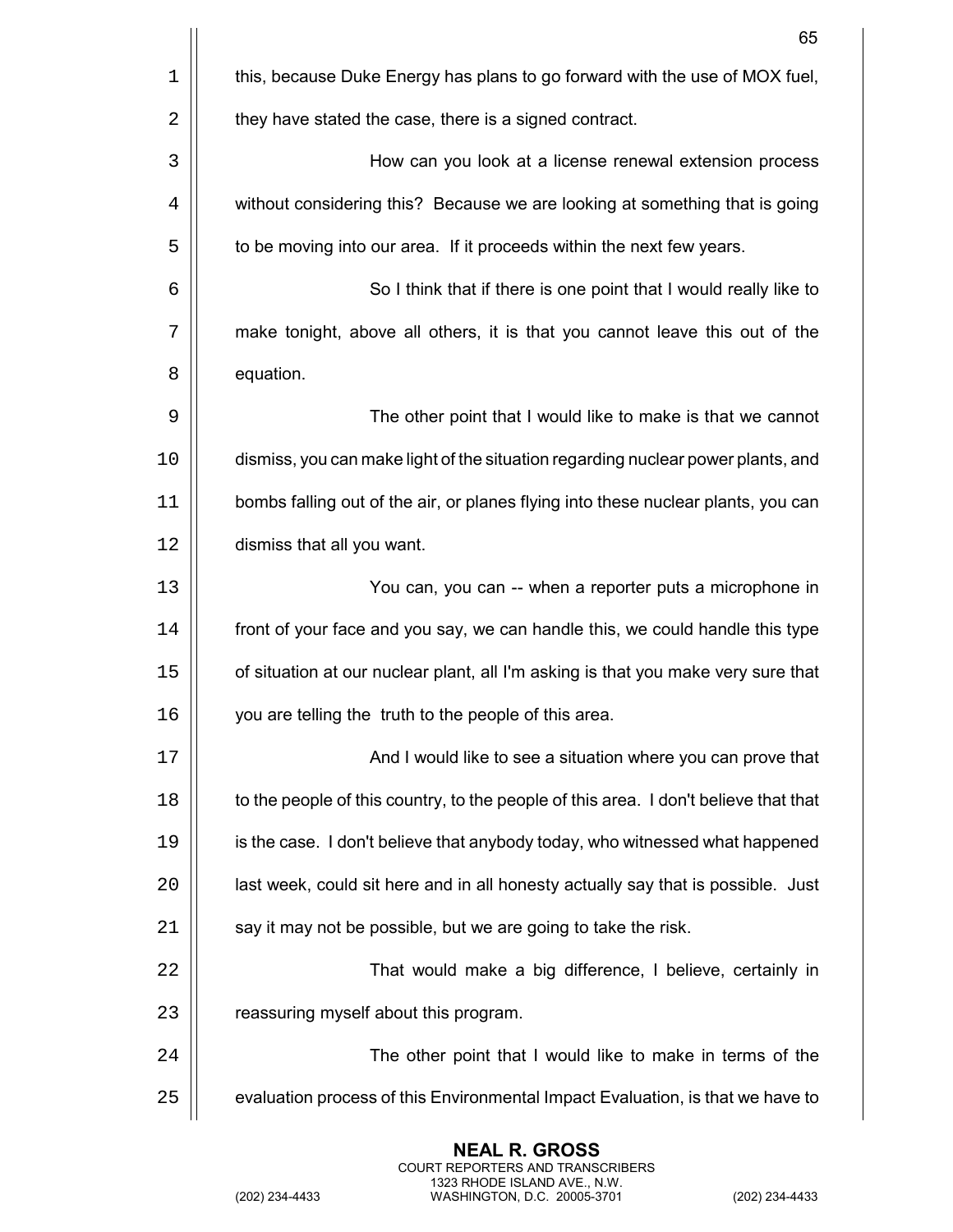|    | 66                                                                                |
|----|-----------------------------------------------------------------------------------|
| 1  | look at the level of development that has sprung up around these reactors, is     |
| 2  | continuing to be pushed by the development arm of Duke Energy.                    |
| 3  | I understand that there are a lot of good people working for                      |
| 4  | this corporation. I understand that. I've talked with them, I understand that     |
| 5  | safety is a major issue. If that is the case, please look at the impacts of the   |
| 6  | kind of growth we have been experiencing both around McGuire and Catawba          |
| 7  | reactors.                                                                         |
| 8  | I just heard today from a concerned person in the community,                      |
| 9  | a phone call this morning, wanting to know if I knew what could be done about     |
| 10 | stopping a planned development only several miles from Catawba reactors, that     |
| 11 | would bring in an additional 4,500 homes into that area, in the very near future. |
| 12 | That is something that we are going to be looking into pretty                     |
| 13 | closely, and also around McGuire. If you are going to make this commitment        |
| 14 | to use this kind of material, to continue to operate this plant for these many    |
| 15 | years, then please look at, realistically, at the environmental evaluations and   |
| 16 | assessments that realistically impact the areas.                                  |
| 17 | Thank you very much.                                                              |
| 18 | FACILITATOR CAMERON: Thank you Catherine. Our final                               |
| 19 | four speakers are going to be Jim Gilpin who is the President of INENCO, Inc.,    |
| 20 | Robert Mahood, Ed Decker, and then Dan Faris. And Mr. Faris, I'm not trying       |
| 21 | to put you last, although you are. But I do think we do have an answer for your   |
| 22 | question, too, and maybe we can discuss that question that you asked              |
| 23 | previously, we can discuss that at the end of the meeting.                        |
| 24 | And I would ask Mr. Gilpin to come down.                                          |
|    |                                                                                   |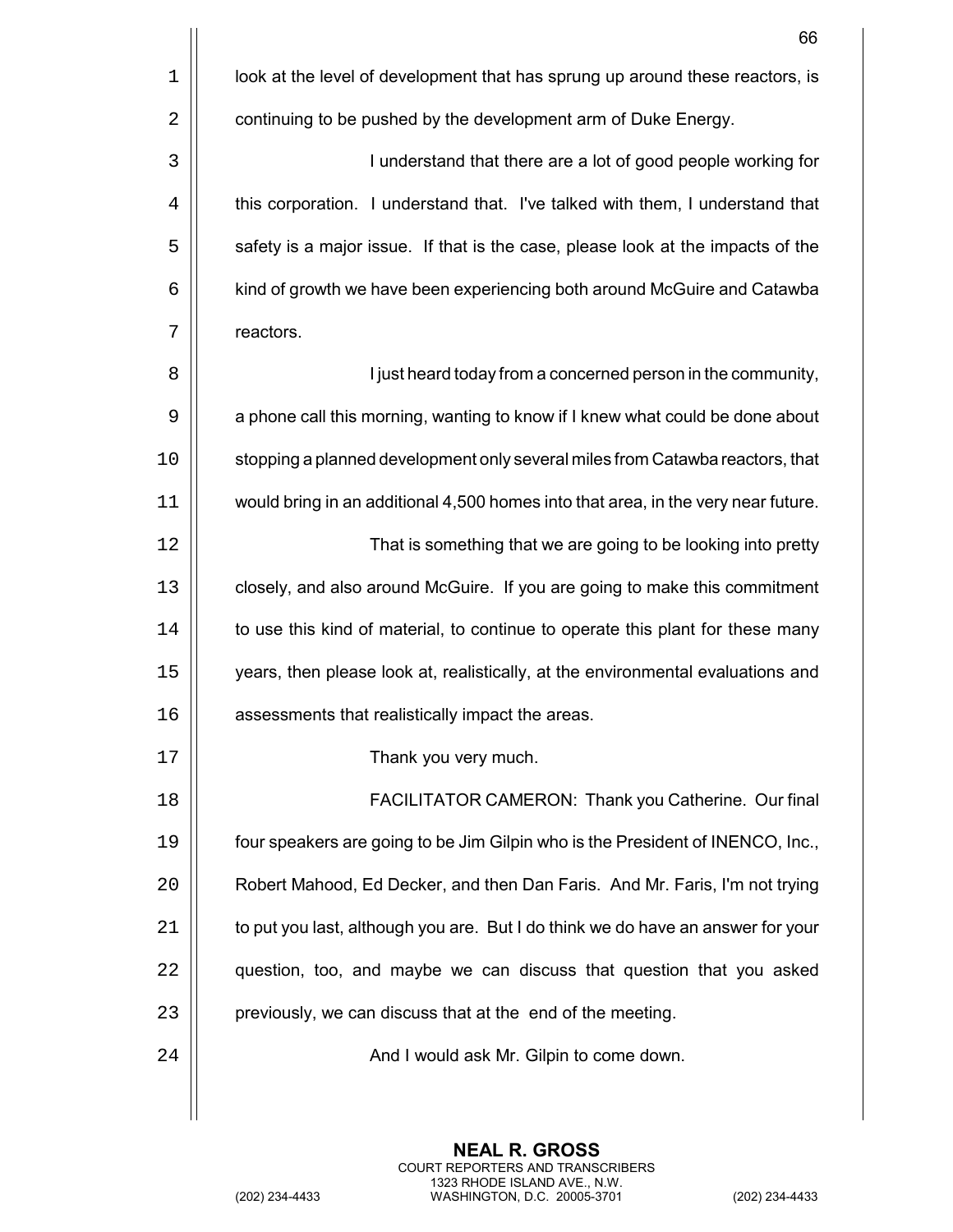|    | 67                                                                            |
|----|-------------------------------------------------------------------------------|
| 1  | Good evening, I'm Jim Gilpin, I'm an<br>MR. GILPIN:                           |
| 2  | environmental consultant in private practice. I live in Davidson, so I'm a    |
| 3  | resident of the area.                                                         |
| 4  | I might preface my remarks by saying I have not worked with                   |
| 5  | Duke Power, but I have served on a number of advisory boards with Duke        |
| 6  | Power personnel, and I have the highest respect for those persons that I have |
| 7  | worked with.                                                                  |
| 8  | My personal background is that I have degrees in chemical                     |
| 9  | and metallurgical engineering. I have been in private practice, as an         |
| 10 | environmental consultant since 1984. However, my environmental exposure       |
| 11 | extends back to 1969 when I worked on a Department of Interior project.       |
| 12 | I've also worked on the development of control rod materials,                 |
| 13 | and also on the design of a transportable volume reduction unit, which was    |
| 14 | purchased by Duke Power many, many years ago. I don't know if the McGuire     |
| 15 | people remember that one or not.                                              |
| 16 | So I do have some knowledge of the nuclear industry, not                      |
| 17 | perhaps in depth as a nuclear engineer, but some appreciation of what goes    |
| 18 | on.                                                                           |
| 19 | One of my associations, though, with Duke Power has been                      |
| 20 | through the Boy Scouts of America. My son is a first class scout and patrol   |
| 21 | leader this year. Duke, as you have seen on previous slides, has sponsored    |
| 22 | local<br>annual<br>encampment<br>for<br>the<br>boy<br>scout<br>troops.<br>an  |
| 23 | For those of you who are not familiar with scouting, the                      |
| 24 | training in scouts is primarily for outdoor training, and maintenance and     |
| 25 | enhancement of the environment is one of the primary tenets of scouting.      |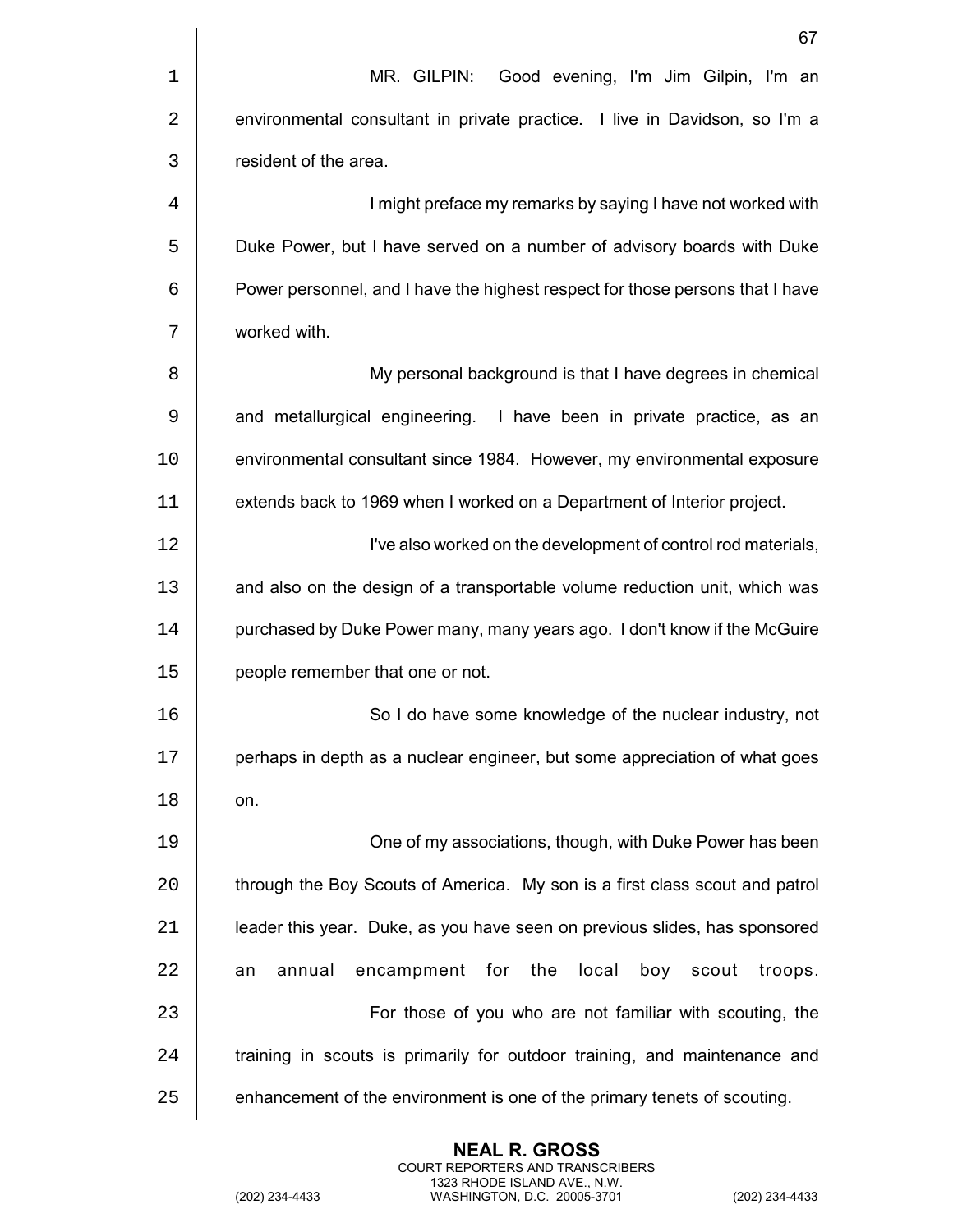|    | 68                                                                               |
|----|----------------------------------------------------------------------------------|
| 1  | And I think that Duke's support of the Boy Scouts of America                     |
| 2  | underscores the fact of their concern for environmental impact.                  |
| 3  | One of the primary topics of consideration at this particular                    |
| 4  | meeting is the long-term environmental impact of the McGuire nuclear station.    |
| 5  | I believe there is two points that at least I have considered.                   |
| 6  | The first is the long-term handling and storage of the                           |
| 7  | radioactive waste, particularly the high level radioactive waste generated with  |
| 8  | the spent fuel rod assemblies.                                                   |
| 9  | I have asked the question, and you have heard from others                        |
| 10 | here, how open Duke Power is on asking questions, and their answering them.      |
| 11 | I asked the question, I said, how good is your long term storage?                |
| 12 | And here is the reply I got. Approximately 50 fuel rod                           |
| 13 | assemblies are replaced each year, although not every 365 days, but on a         |
| 14 | different schedule. And they are currently permitted at the McGuire site for on- |
| 15 | site storage for up to about 2,200 fuel rod assemblies.                          |
| 16 | If one does a quick math, you can figure out that they've got                    |
| 17 | just about a 40 year permitted area for the spent fuel rods on-site. And that    |
| 18 | does not include the possible disposal of central facility, that we have already |
| 19 | talked about, with Yucca Mountain.                                               |
| 20 | The second point I would like to address is the protection of                    |
| 21 | the water resources. Donna, is Donna still here, or did she leave? Oh, she left, |
| 22 | shucks. Donna and I have had many conversations about the Catawba river.         |
| 23 | Anyway, Duke Power has created several lakes in their area,                      |
| 24 | and particularly along the Catawba over the past half century. And protection    |
| 25 | of this water resource is paramount, I firmly believe that.                      |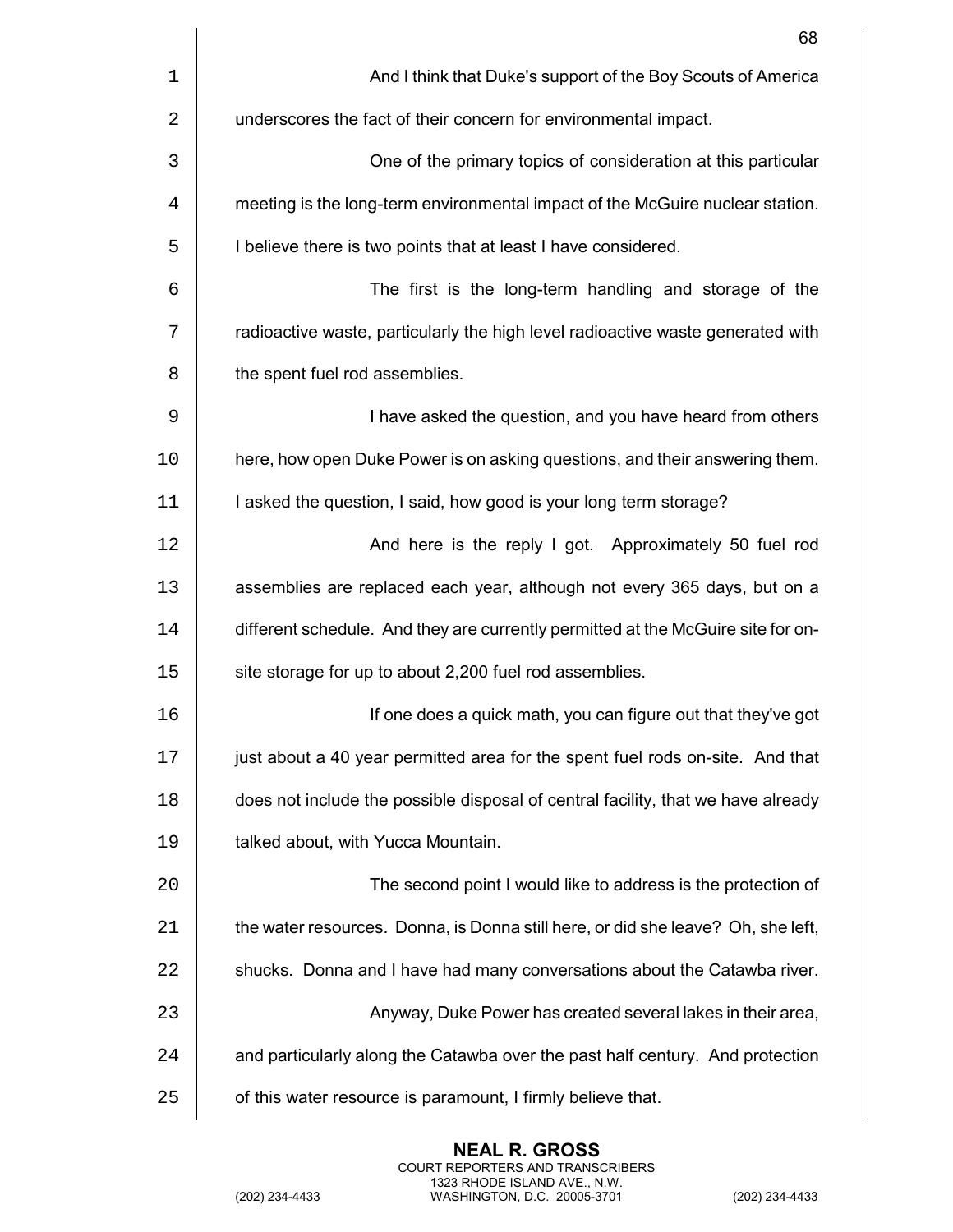|      | 69                                                                              |
|------|---------------------------------------------------------------------------------|
| 1    | Duke has taken several steps to preserve this resource                          |
| 2    | through continuing biological studies of the lakes. I think Donna's comments    |
| 3    | were pretty much on mark, of looking at the possibility of cooling water, and   |
| 4    | cooling towers.                                                                 |
| 5    | But also Duke Power has developed a shoreline stabilization                     |
| 6    | plan, which I'm currently evaluating, for a housing development for the city of |
| 7    | Mount Holly. So they are trying their level best now to look at the long range  |
| 8    | impacts of the environment, and environmental protection.                       |
| 9    | And with that, I don't need to say any more.                                    |
| 10   | FACILITATOR CAMERON: Thank you very much, Mr. Gilpin.                           |
| 11   | Let's go to Mr. Robert Mahood.                                                  |
| 12   | MR. MAHOOD: My name is Bob Mahood, and I'm here just                            |
| 13   | on my own behalf, as a person who lives about five or six miles from McGuire,   |
| 14   | and who is a person who has become quite familiar with a great many             |
| 15   | environmental issues, because I have worked as a volunteer with several         |
| 16   | different organizations, such as the Sierra Club, and others.                   |
| $17$ | There are about six questions that I would like to hear the                     |
| 18   | NRC, or Duke answer, and also four points I would like to make. But I won't     |
| 19   | start by saying that when I called up Duke and asked some questions about       |
| 20   | which I was concerned, Brew Barron was very responsive, and he set up a         |
| 21   | personal tour of the McGuire plant for me, and I very much appreciate the time  |
| 22   | that he and the other people who took me through the plant gave me.             |
| 23   | One of them was the gentleman who was responsible for the                       |
| 24   | plutonium or MOX fuel idea. And he explained a lot of things about that, that   |
| 25   | allayed some of my concerns.                                                    |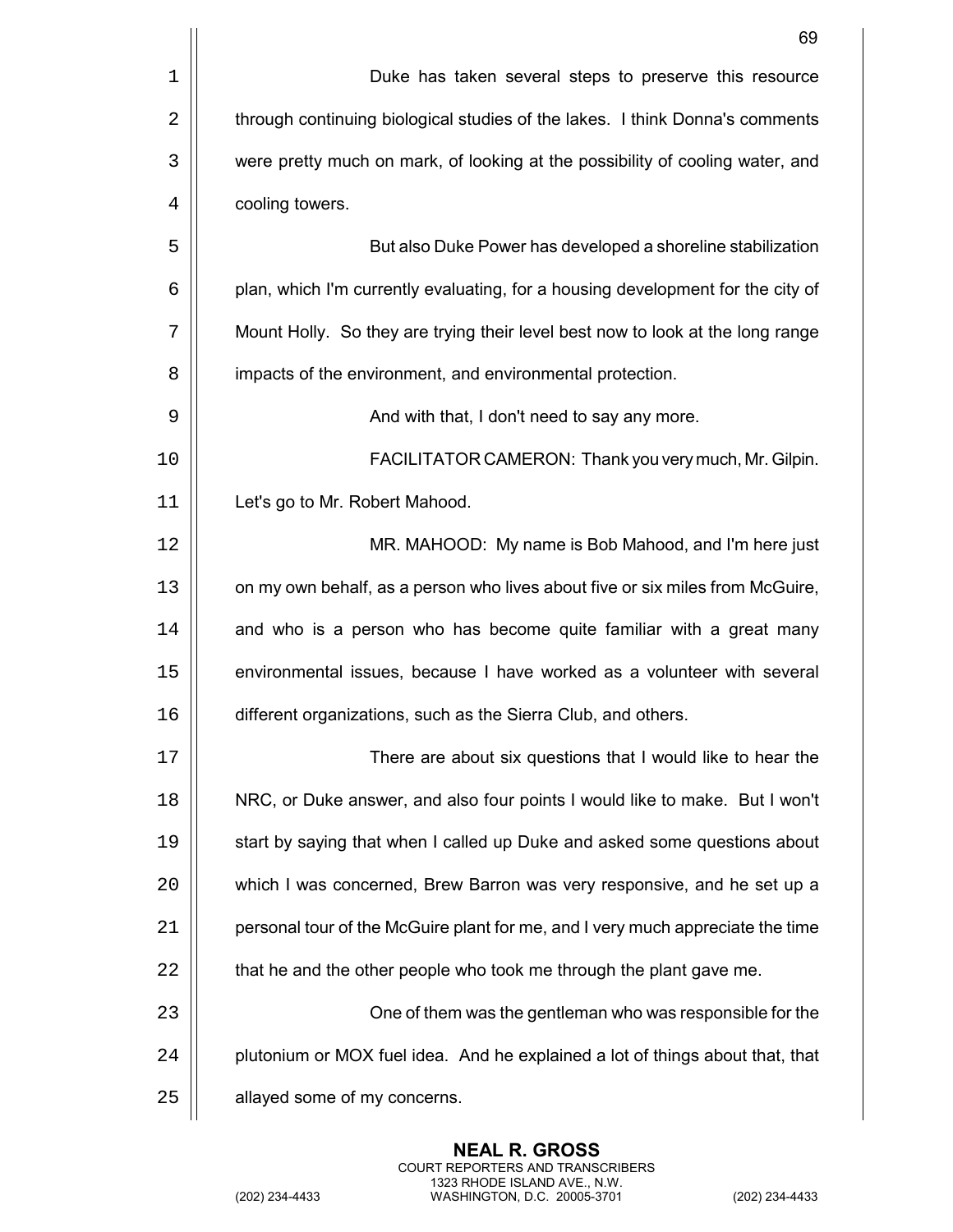|    | 70                                                                                   |
|----|--------------------------------------------------------------------------------------|
| 1  | Also they demonstrated very clearly that it would probably be                        |
| 2  | a lot easier for 7, or 8, or 12 people to bust into the White House, or Fort Knox,   |
| 3  | than it would be to get into McGuire. I certainly couldn't think of any way that     |
| 4  | I could have a team of armed terrorists trying to rush that building and get in,     |
| 5  | I don't think I could.                                                               |
| 6  | And there didn't seem to be any way to park a truck, or                              |
| 7  | anything, anywhere near it, either. So I agree that they have gone to                |
| 8  | tremendous lengths with security.                                                    |
| 9  | Now, to the questions. I was leading up to something else,                           |
| 10 | too. And that is that I felt very reassured, but I also felt that I was dealing with |
| 11 | people who really believed what they told me. That I wasn't getting lied to.         |
| 12 | But I'm not quite sure that people higher up in Duke Energy,                         |
| 13 | which is an enormous corporation, or the Duke Cogema complex, are always             |
| 14 | telling their workers the truth.                                                     |
| 15 | And certainly there seems to be a sort of a stop on giving the                       |
| 16 | public the complete picture. Recently there have been several big stories in the     |
| 17 | local papers, and on local television, about Governor Hodges, and South              |
| 18 | Carolina, and how he is ready to bring out the state militia to stop the trucks      |
| 19 | from coming in.                                                                      |
| 20 | And not one of those stories, although these are not South                           |
| 21 | Carolina TV stations and newspapers, not one of these stories linked the             |
| 22 | McGuire and Catawba connection, which are the only two plants that I know of,        |
| 23 | that are going to process that MOX fuel, or are going to use it, and therefore in    |
| 24 | a sense don't have the whole story.                                                  |
|    |                                                                                      |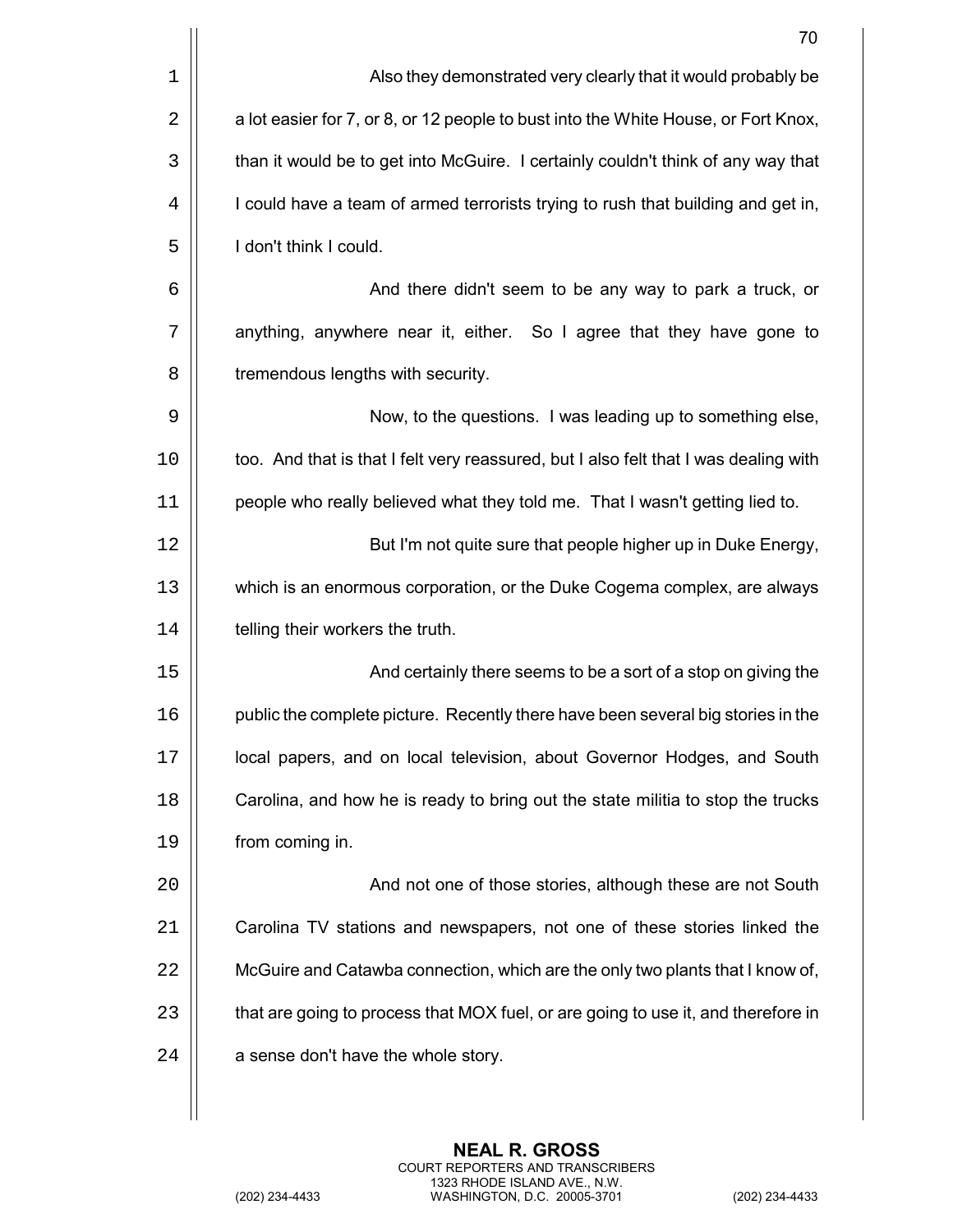|                | 71                                                                                |
|----------------|-----------------------------------------------------------------------------------|
| $\mathbf 1$    | Why was this left out? I don't think it was an accident. And                      |
| $\overline{2}$ | that kind of thing diminishes my confidence and my trust of Duke, when I sense    |
| 3              | this kind of subtle censorship going on.                                          |
| 4              | Another thing that really shook my confidence is when this                        |
| 5              | summer, or just recently, they tried to pass a smokestack law which would         |
| 6              | considerably clean up the air that is put out by power stations.                  |
| 7              | And Duke was right there among others, sending expensive                          |
| 8              | lobbyists to Raleigh, to diminish the impact of that law, and to say, let's       |
| 9              | compromise, let's not have to charge our customers an extra four dollars, why     |
| 10             | don't we jus compromise, do a half-baked job cleaning up the air, and then we     |
| 11             | will only have to charge our customers two more dollars.                          |
| 12             | Well, personally I would be glad to pay two extra dollars to                      |
| 13             | breathe clean air, and not have an orange alert every other day or so. And that   |
| 14             | kind of shook my confidence, because I think it was Mr. Barron who looked at      |
| 15             | me, and I believe he meant it, and he said, Duke doesn't want to endanger         |
| 16             | people's lives and health.                                                        |
| 17             | And then this happens. Going and lobbying and saying, let's                       |
| 18             | not have these stringent regulations, we don't have to have air that clean. So    |
| 19             | that shakes me.                                                                   |
| 20             | Okay, now to the questions. If the license is not renewed,                        |
| 21             | would the nuclear plants be total write-offs, or could they be converted to       |
| 22             | operation by gas as a fuel, or some other form of energy?                         |
| 23             | Is three feet several feet? Because I never thought that three                    |
| 24             | feet was more than a few. I'm talking about the thickness of the reactor shell.   |
| 25             | Is the waste stored inside the reactor shell which is so strong, and all that, or |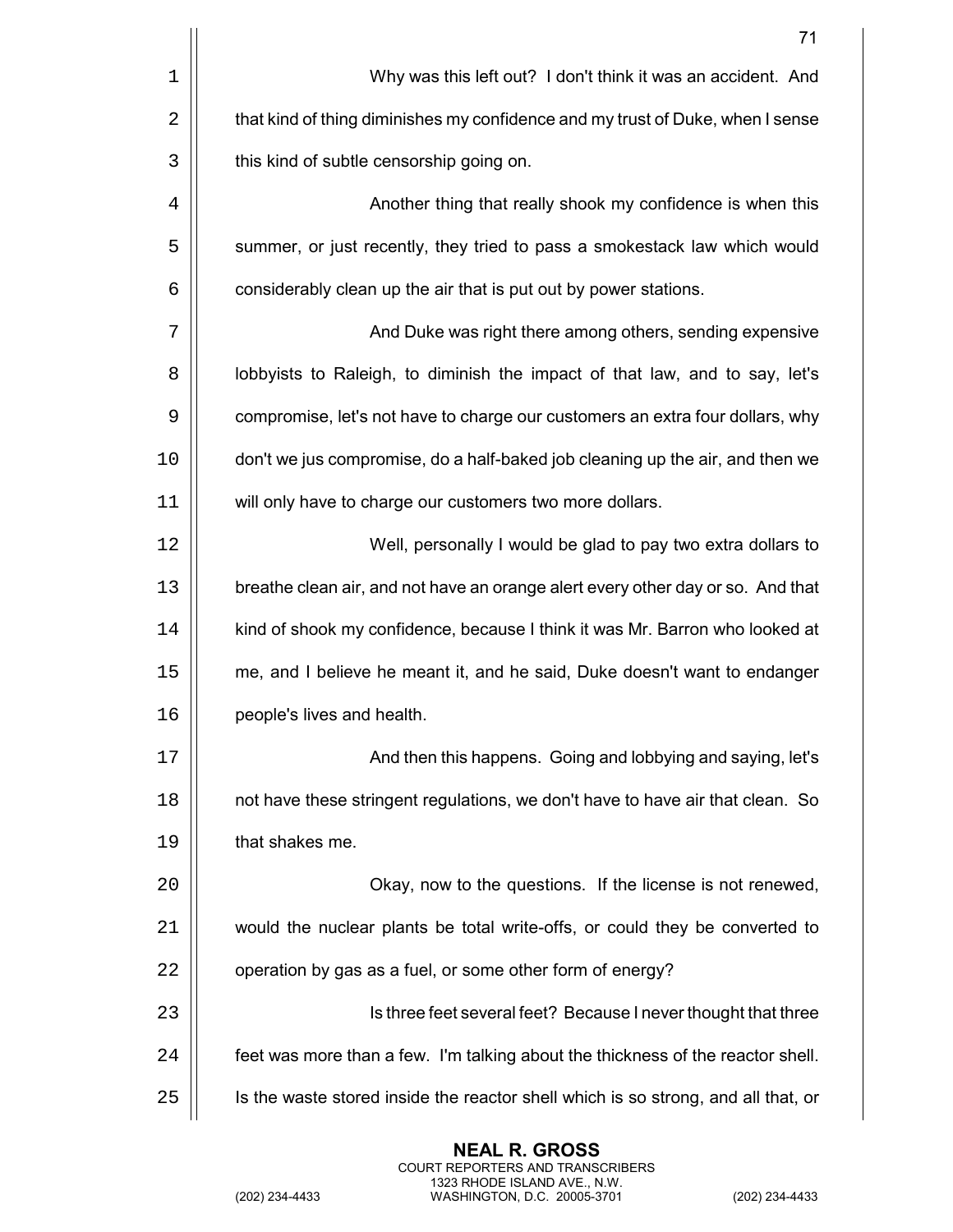|             | 72                                                                                    |
|-------------|---------------------------------------------------------------------------------------|
| $\mathbf 1$ | is it in another building, or is it in fact sitting around outdoors, the way it is at |
| 2           | plants?<br>nuclear<br>$\mathbf{I}$<br>would<br>like<br>that.<br>to<br>know<br>some    |
| 3           | I would like to know why it shouldn't be a state of the art                           |
| 4           | nuclear plant that experiments with the MOX fuel. I understand that state of the      |
| 5           | art now means something called a pebble reactor. There is one being built in          |
| 6           | South Africa, that cannot melt down, it never reaches temperatures hot enough,        |
| 7           | cannot reach temperatures hot enough for a meltdown.                                  |
| 8           | Why not a state of the art reactor for a riskier fuel like MOX?                       |
| 9           | I would like to know that.                                                            |
| 10          | I was given a reassurance, and it felt good at the time, that                         |
| 11          | nuclear accidents don't just go boom, like dropping an atomic bomb, they              |
| 12          | develop gradually, over a period of hours, and that gives everybody a chance          |
| 13          | to get away.                                                                          |
| 14          | That sounded good until I started trying to picture that. So                          |
| 15          | you are in the control room and somebody says, temperature is getting in the          |
| 16          | red zone, maybe we better get that valve open. Oh, oh, it won't open up, what         |
| 17          | are we going to do about it? Let's start working on it.                               |
| 18          | Would that be the moment, at the beginning of the several                             |
| 19          | hours? Would that be the moment when they set off the sirens, or will they            |
| 20          | fight the problem for three or four hours before they give the alarm? I would         |
| 21          | like to know just how that works, and at what point, when you realize you are         |
| 22          | in trouble, or getting into trouble, or beginning to get into trouble, at what point  |
| 23          | do you alert the public?                                                              |
|             |                                                                                       |
|             |                                                                                       |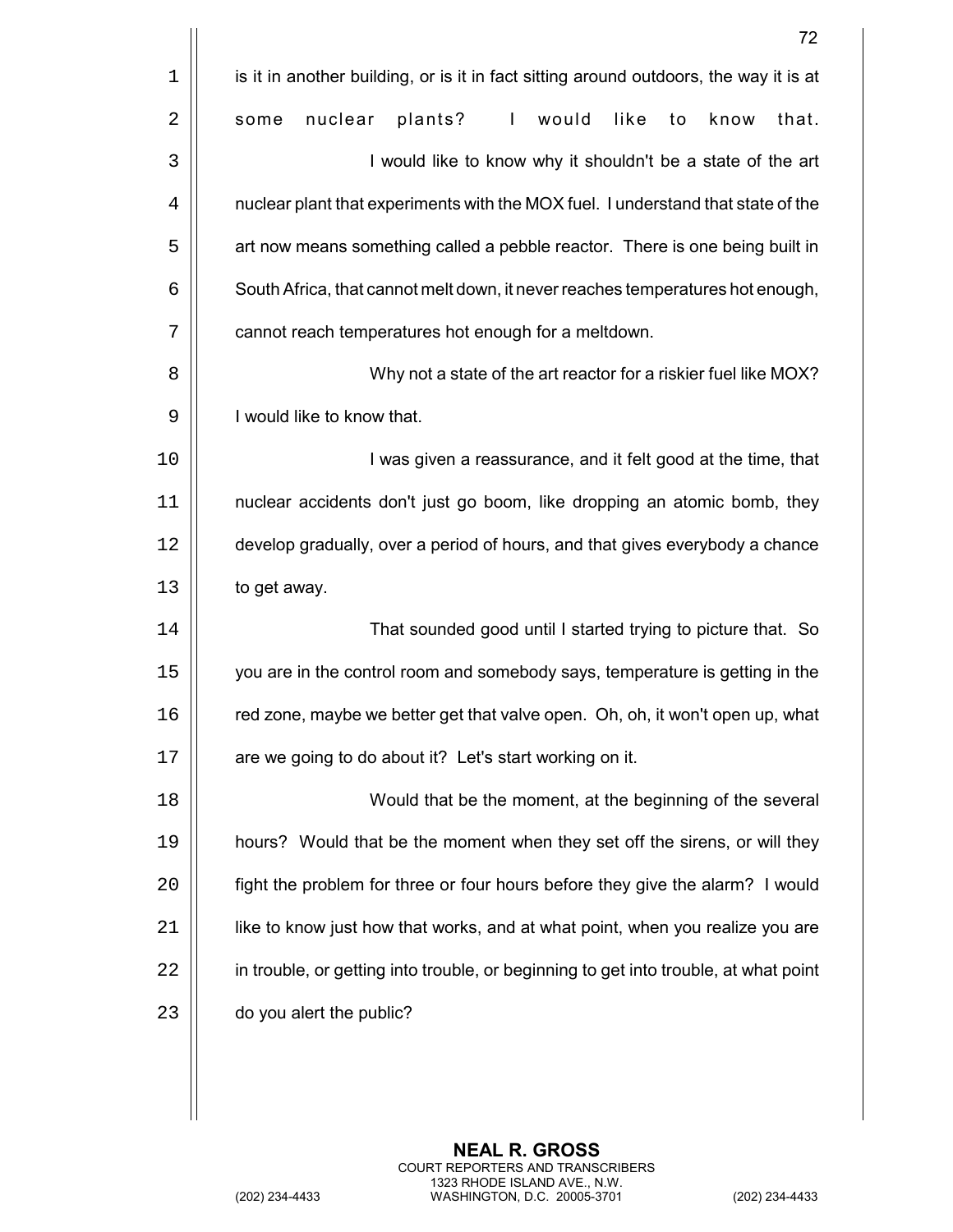|    | 73                                                                               |
|----|----------------------------------------------------------------------------------|
| 1  | I understand, from -- I talked with some people who say that                     |
| 2  | they think that the three foot containment wall is so well reinforced, so well   |
| 3  | designed, that you couldn't crack it with an airplane.                           |
| 4  | I find that hard to believe after seeing what airplanes could                    |
| 5  | do, but would you have to, in order to produce a meltdown, would you have to     |
| 6  | crack the reactor? What if you just blew up the control building, or just zapped |
| 7  | the water intake? Wouldn't that produce a meltdown? We understand it would.      |
| 8  | Would it, or wouldn't it?                                                        |
| 9  | So those are the questions. The points I would like to make                      |
| 10 | is that I have seen several other nuclear power plants, and I have seen a        |
| 11 | couple in Europe and in England. And they have been in very isolated places.     |
| 12 | There is one at Barnwell near Olbra. Olbra is a very small                       |
| 13 | village in England. The Barnwell plant can be seen way up the coast, a small     |
| 14 | dot on the horizon. It is not near very many people, at all.                     |
| 15 | I was on a canoe trip in France and we started, we were                          |
| 16 | passing a lot of villages and beautiful places. And then all of a sudden we      |
| 17 | came to a zone where there was nothing. And after several miles we came          |
| 18 | across a nuclear plant.                                                          |
| 19 | Several miles later we started seeing dwellings and things                       |
| 20 | again. It was totally isolated, and obviously that was intentional.              |
| 21 | When Duke got permission to build McGuire I doubt if there                       |
| 22 | were 10,000 people in the general vicinity. Now they say there are over          |
| 23 | 100,000, and Duke is pretty much directly responsible for this tremendous        |
| 24 | population explosion here, because they are a fully owned subsidiary, they've    |
| 25 | done a great deal of the development.                                            |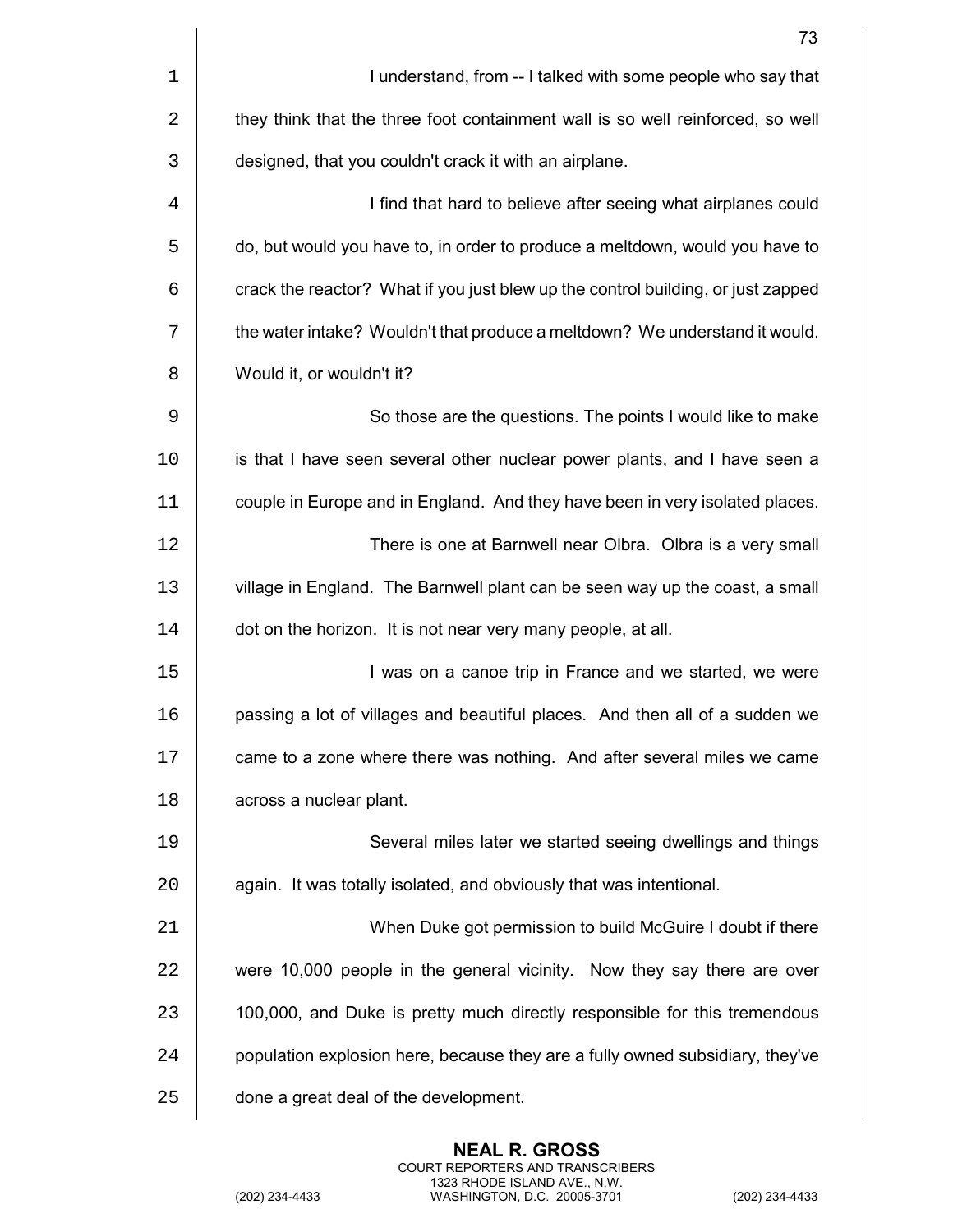|    | 74                                                                                   |
|----|--------------------------------------------------------------------------------------|
| 1  | And I wonder if there is ever going to be a point when Duke                          |
| 2  | is going to put some advisory and say, look, we can't evacuate any more              |
| 3  | people than we have now. You better quit building, you better quit all this stuff.   |
| 4  | Or are you just going to let it go on and on? Another 20 years                       |
| 5  | how many people will be in this area, will it be another 100,000, or will it be      |
| 6  | 200,000 more, or 300,000 or half a million more?                                     |
| 7  | I don't understand how you can want it both ways. Either you                         |
| 8  | want your plant in an area that is sparsely enough populated, and well enough        |
| 9  | provided with roads to evacuate, or you don't want to operate the plant.             |
| 10 | The roads at the present time are totally inadequate for                             |
| 11 | escape. The Mooresville Tribune reported that it would probably take 12 to 24        |
| 12 | hours to evacuate the Rt. 150 area. The exit 28 intersection is dreadful, it goes    |
| 13 | into gridlock three or four times a day, and on special event days it goes into      |
| 14 | really tight gridlock.                                                               |
| 15 | Also the I-77 is inadequate. All it takes is for a few pallets to                    |
| 16 | fall off a truck and people sit on the highway for hours. I think the idea of        |
| 17 | evacuating is a joke, because of the excessive and irresponsible development         |
| 18 | that has taken place already, so near an atomic power plant.                         |
| 19 | This point is one I already made, so I won't make it again.                          |
| 20 | The final point is, I think we are reaching a new era. This was in the children's    |
| 21 | page of today's Observer. It is a power plant that works on wave power. It has       |
| 22 | one moving part, which is the turbine. It is small, it doesn't power cities the size |
| 23 | Charlotte,<br>but<br>bunch<br>them<br>οf<br>оf<br>could<br>that.<br>do<br>a          |
| 24 | Also there are many new sources of energy being looked at,                           |
| 25 | that are less dangerous than nuclear power, and less polluting than coal, and        |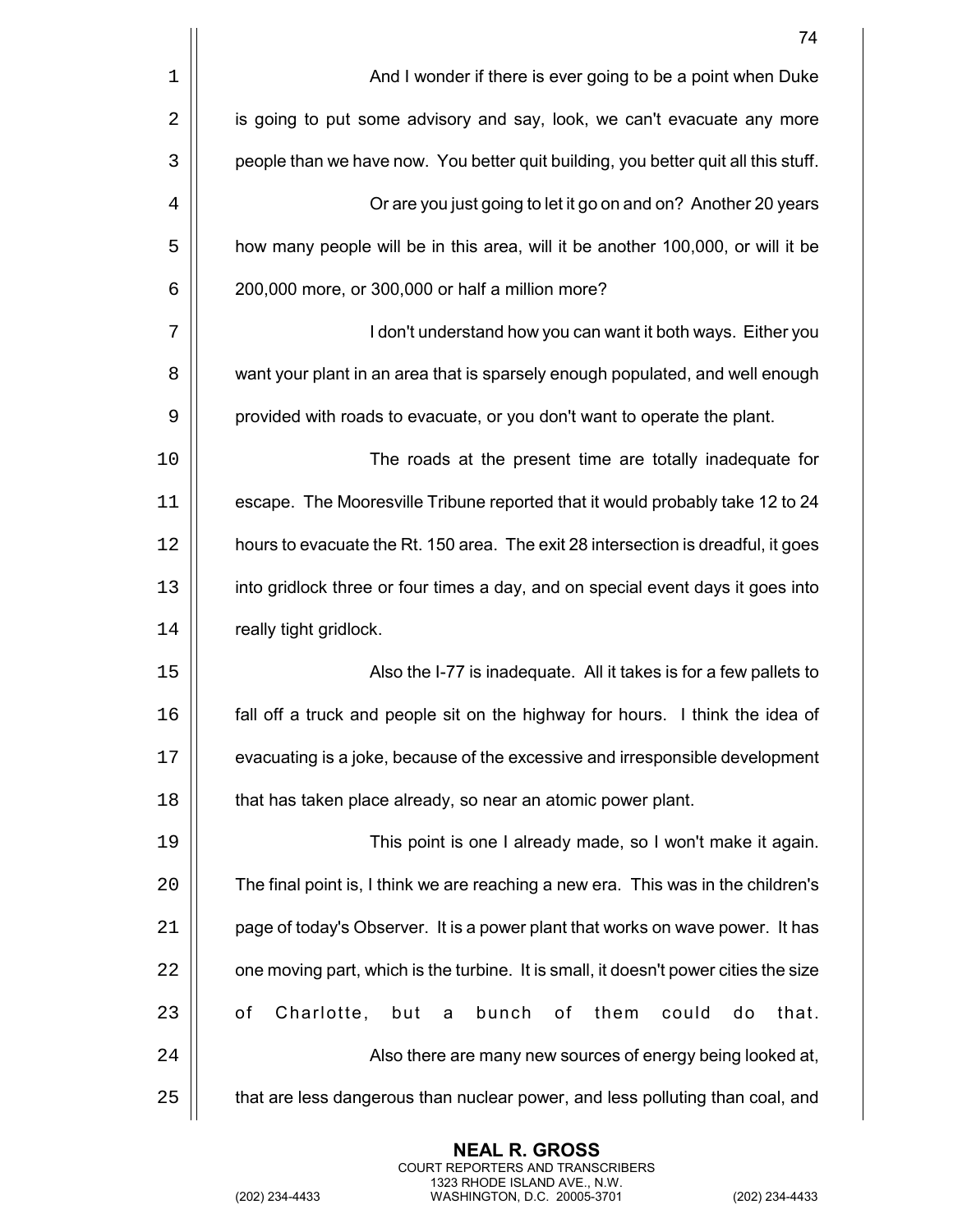|    | 75                                                                                     |
|----|----------------------------------------------------------------------------------------|
| 1  | gas, and other things like that. There is solar power, and I know people say it        |
| 2  | is difficult, it is expensive, and so on.                                              |
| 3  | But just weigh this, and with this comment I will quit. In about                       |
| 4  | two hours, as much energy falls on the earth from the sun as we use, we                |
| 5  | humans use in an entire year. We don't have to hunt for the sun, we know               |
| 6  | where it is. It doesn't create any waste, it doesn't create any pollution, it is right |
| 7  | there.                                                                                 |
| 8  | Thank you.                                                                             |
| 9  | FACILITATOR CAMERON: Thank you, Mr. Mahood. I'm just                                   |
| 10 | going to ask whether someone from the NRC staff, perhaps someone from the              |
| 11 | Duke staff might be able to talk to you informally about the questions you raised      |
| 12 | after the meeting.                                                                     |
| 13 | MR. MAHOOD: I asked them because I thought these were                                  |
| 14 | answers that everyone needs to hear.                                                   |
| 15 | FACILITATOR CAMERON: Well, unfortunately we are not                                    |
| 16 | going to be able to do that at this meeting. And a lot of the questions are within     |
| 17 | the purview, I think, of Duke Power rather than the NRC. Although you might            |
| 18 | be right about that, I think we are going to try to do that through an informal        |
| 19 | discussion.                                                                            |
| 20 | But thank you for raising them on the record, at any rate, as                          |
| 21 | well as the points that you made. Mr. Decker? I think we lost Mr. Decker. Let's        |
| 22 | go to Mr. Faris.                                                                       |
| 23 | Mr. Faris, I know that you have other concerns, and I guess                            |
| 24 | that -- do you want to talk to us first, and then we will get to your question,        |
| 25 | because I think you asked a question, a clarification that needs to be answered.       |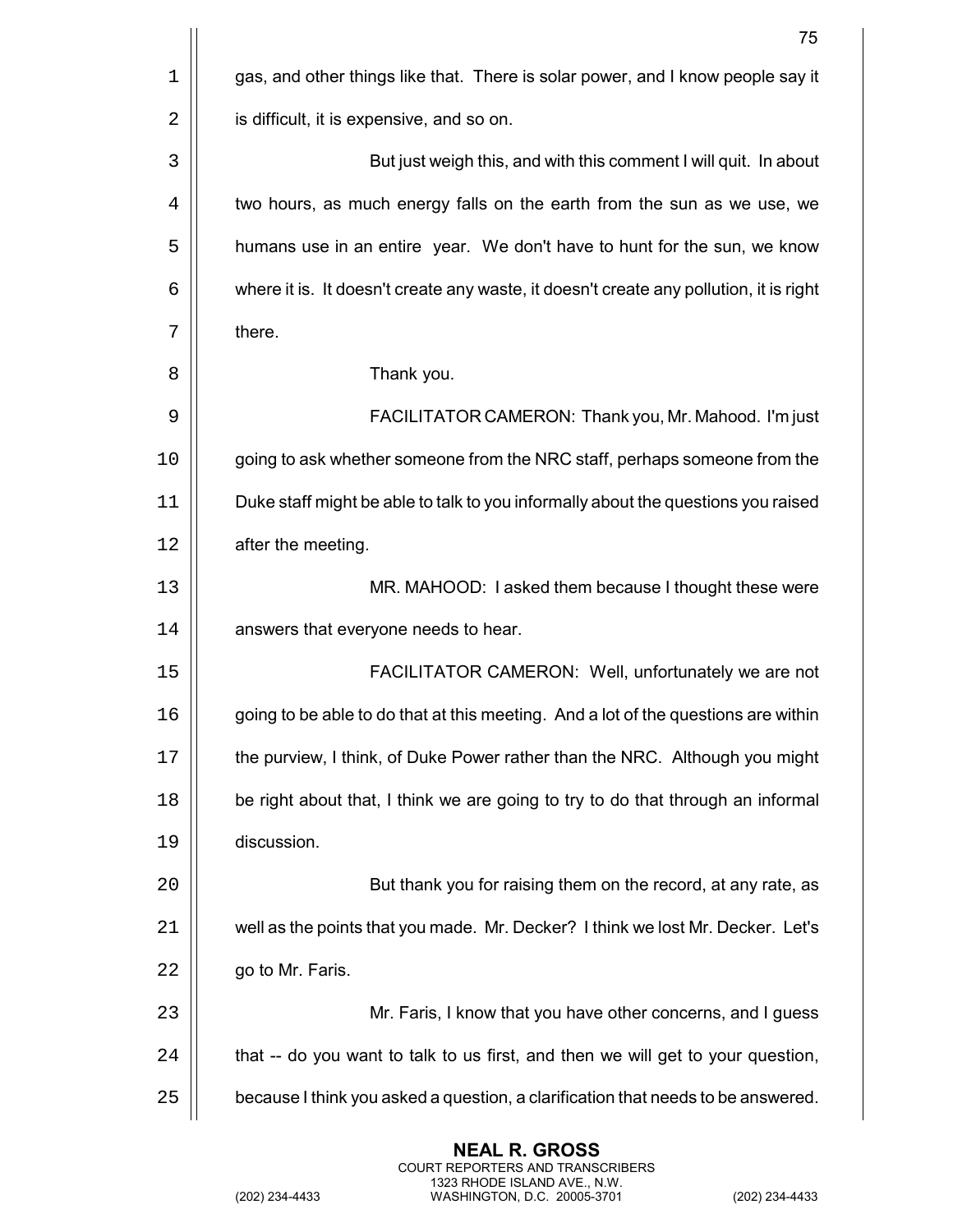|    | 76                                                                                |
|----|-----------------------------------------------------------------------------------|
| 1  | Why don't you give us your comments, and then we will go                          |
| 2  | to your question.                                                                 |
| 3  | MR. FARIS: My name is Dan Faris, and I'm not an expert, I'm                       |
| 4  | a citizen of Charlotte and Mecklenburg, been here -- actually I'm a native, you   |
| 5  | don't see many of us.                                                             |
| 6  | And so the comments and questions that I have are not from                        |
| 7  | the viewpoint of some expert that studied this a lot. About a year and a half     |
| 8  | ago I went to a meeting, and was going to hear about this possible new use of     |
| 9  | weapons grade plutonium by Duke Power, Duke Energy now, at two of their           |
| 10 | reactors.                                                                         |
| 11 | And I was real concerned and curious about that, and went                         |
| 12 | and heard a lot of environmentalists and scientists make presentations, all of    |
| 13 | which were pretty negative about this idea of using weapons grade plutonium,      |
| 14 | MOX, this mixture of plutonium in reactors that were not designed for that use.   |
| 15 | And I kept waiting, speaker after speaker, and I kept waiting                     |
| 16 | to hear Duke respond to these statements. And finally after it was over, and      |
| 17 | Duke had not responded, I asked. And one of the persons there, who made a         |
| 18 | presentation there said, they were invited to come, but they chose not to.        |
| 19 | And so being, trying to be good citizen, and only having half                     |
| 20 | the story, maybe, I called Duke to find out, first of all why they weren't there, |
| 21 | and secondly what their view was about this.                                      |
| 22 | And the person I talked to was very helpful, very                                 |
| 23 | knowledgeable, very helpful, sent me a number of things which were helpful,       |
| 24 | and cleared up some questions I had, I read them all. His comment about why       |
| 25 | Duke wasn't there, by the way, is because they -- he knew about this group that   |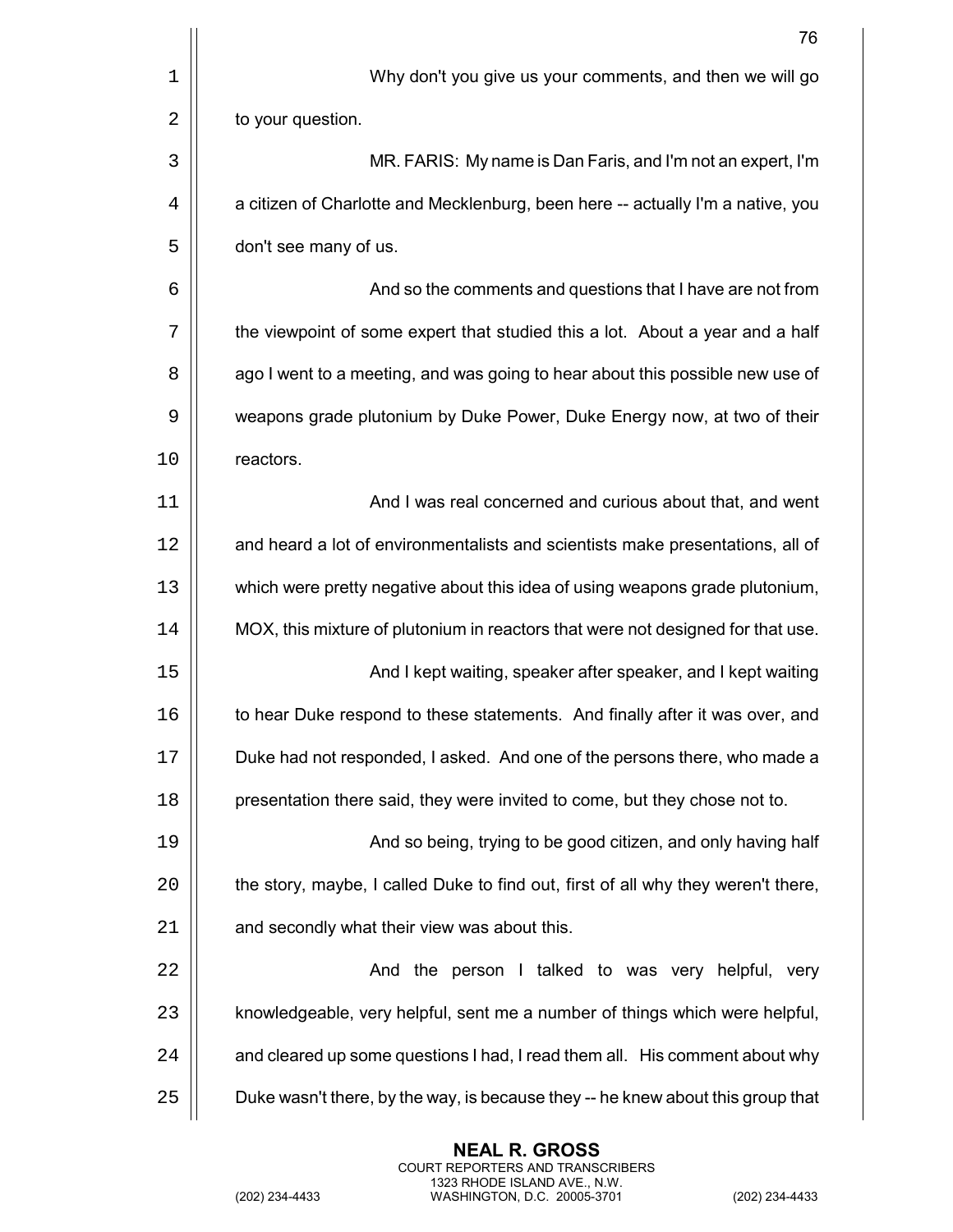|    | 77                                                                                 |
|----|------------------------------------------------------------------------------------|
| 1  | was making talks in various places, and he considered them quacks, and so          |
| 2  | Duke did not want to be there to associate with these scientists and               |
| 3  | environmentalists.                                                                 |
| 4  | I said okay. So they sent the information and I still have some                    |
| 5  | questions and concerns, specially in light of what happened on September           |
| 6  | 11th. My understanding is with the -- well, first let's back up and talk about the |
| 7  | first question I asked.                                                            |
| 8  | When I was growing up I had friends who had a lease on                             |
| 9  | property on Lake Wiley, we loved to go out there, had a great time growing up      |
| 10 | as a child. We were known as river rats. Some of you have heard that               |
| 11 | expression before.                                                                 |
| 12 | And we just had a wonderful time. My understanding is the                          |
| 13 | license doesn't just apply to these plants on the lakes. When the original         |
| 14 | license was given Duke had the responsibility of helping maintain the water,       |
| 15 | and the land adjacent to the lakes.                                                |
| 16 | And this is a question. It seems to me they lost that power                        |
| 17 | to control the quality of the water, and maybe some of the air, too. When          |
| 18 | instead of having these leases they started selling off the land to private        |
| 19 | owners.                                                                            |
| 20 | And so now you heard the people talking about all the                              |
| 21 | wonderful things they are doing at the sites, the sites, the sites. Well, yes,     |
| 22 | because I guess they don't have control of the property right on the lakes, and    |
| 23 | so the local governments are trying to get buffers now, get people to agree to     |
| 24 | buffers.                                                                           |
|    |                                                                                    |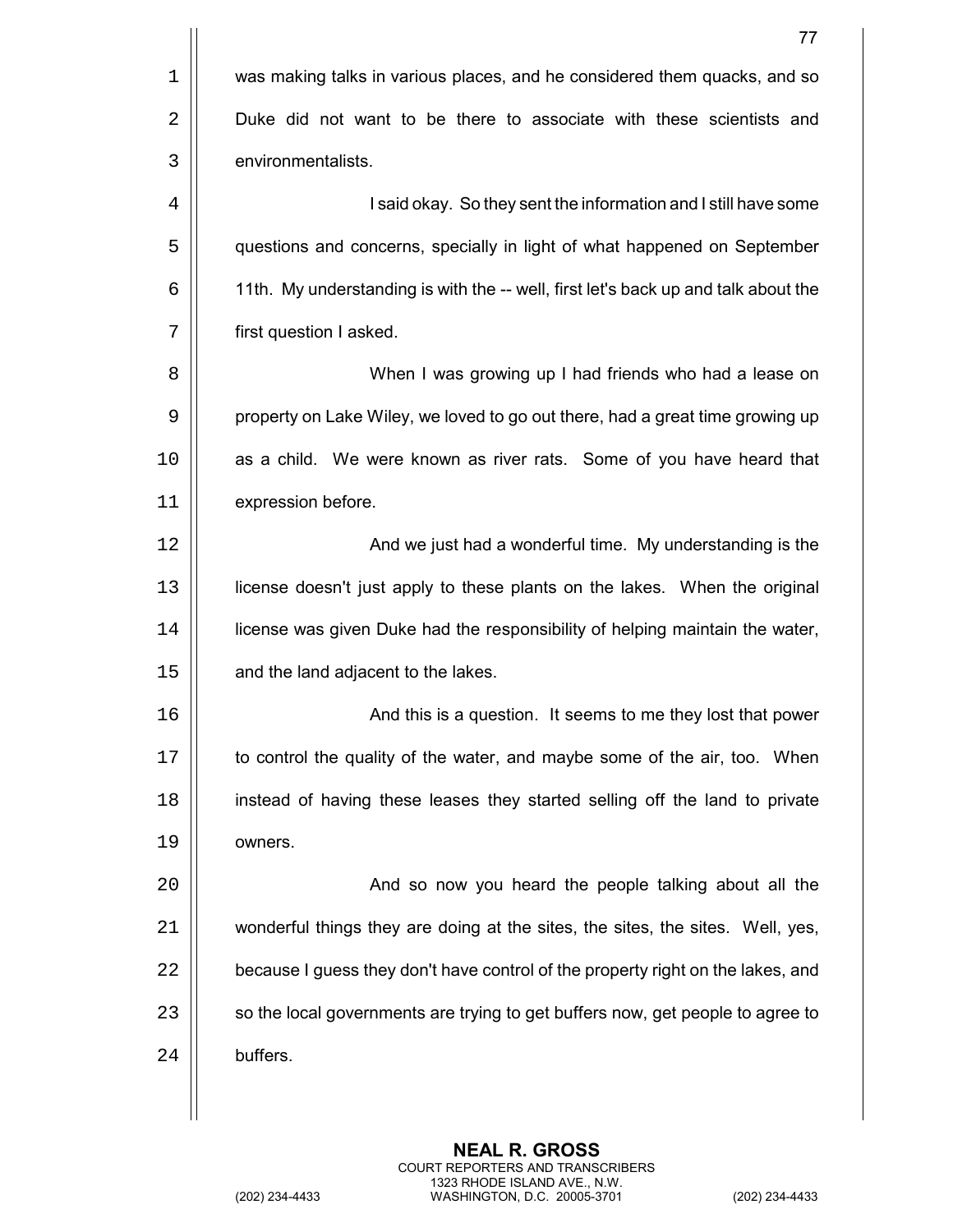| 78                                                                                     |
|----------------------------------------------------------------------------------------|
| So my question is, has Duke inadvertently abandoned what                               |
| the federal government licensed them to do by giving up this buffer of leasing?        |
| If someone is not doing what they should be doing as far as protecting the             |
| water and so forth in their lease, it seems to me Duke could have some say so,         |
| I don't know, I'm just asking that question.                                           |
| FACILITATOR CAMERON: Let me just get you a quick                                       |
| clarification on that. I don't think we are going to be able to answer your            |
| question, because I think it is probably outside of the Nuclear Regulatory             |
| Commission's purview.                                                                  |
| I think the federal license that you are talking about may be                          |
| a license from another federal agency, the federal energy regulatory                   |
| commission, okay? And the one thing that I think I can say, and please NRC             |
| staff correct me if I'm wrong on this, is that if there is any implications, potential |
| impacts that should be looked at in the NRC's environmental review for the             |
| nuclear station licenses that we give, those types of impacts will be considered.      |
| But your specific question, though, relates to the federal                             |
| energy regulatory commission licenses, and not to the Nuclear Regulatory               |
| Commission licenses. And that is another -- two different licensing groups.            |
| And if at the end of the meeting, again, like some of the                              |
| questions that have been raised, perhaps some personnel from Duke can                  |
| perhaps address that.                                                                  |
| The comment was, isn't there an issue of compatibility                                 |
| between the two licenses. I think that is where we need, the NRC, need to look         |
| at that issue, that comment in terms of scoping. So that definitely needs to be        |
| looked at, and considered.                                                             |
|                                                                                        |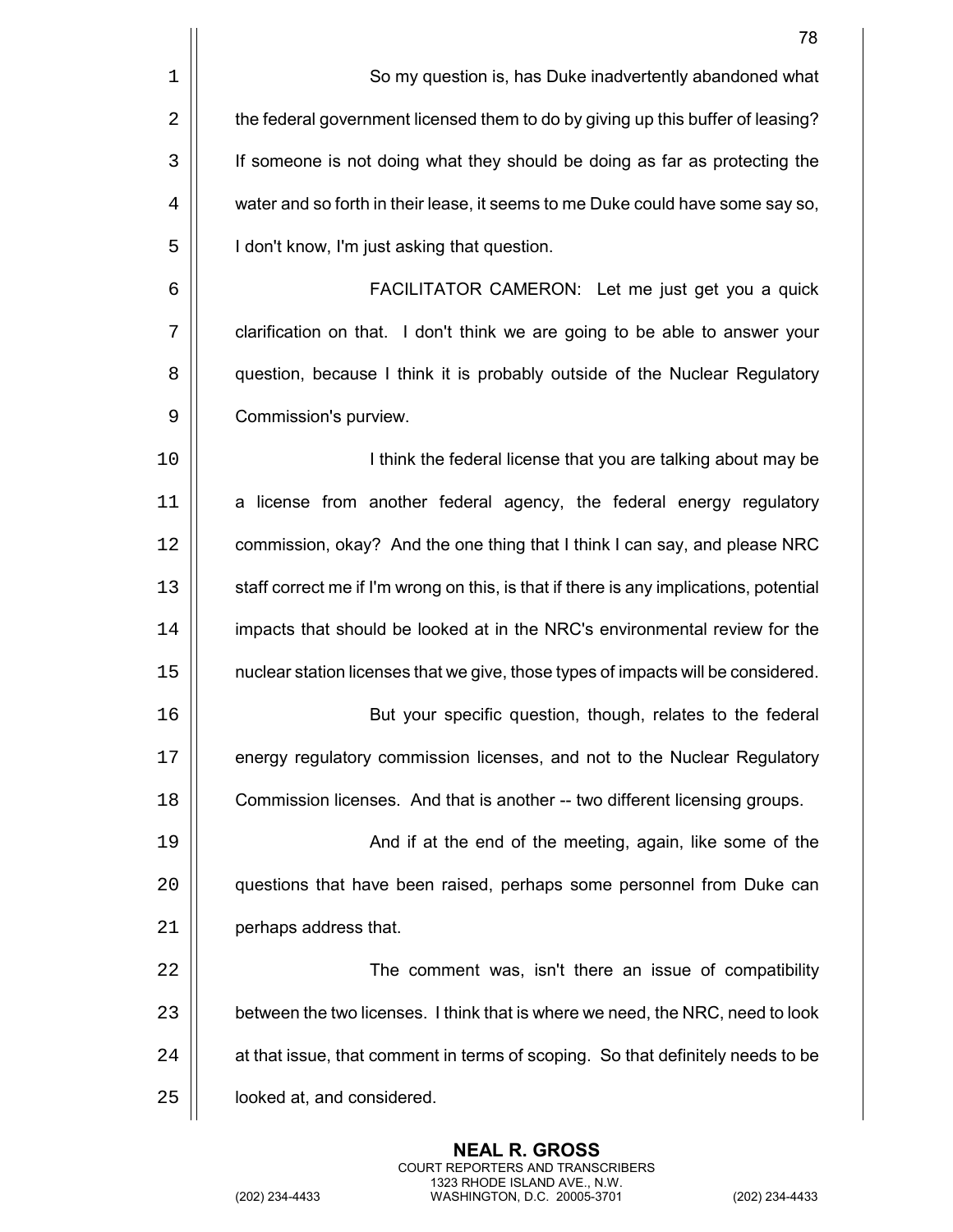|    | 79                                                                                   |
|----|--------------------------------------------------------------------------------------|
| 1  | I don't know what the staff's evaluation will be, but you put an                     |
| 2  | issue on the NRC's plate.                                                            |
| 3  | MR. FARIS: Well, if anybody hear knows about the meetings                            |
| 4  | about that licensing process, I would like to know about it.                         |
| 5  | FACILITATOR CAMERON: After we are done someone will                                  |
| 6  | come forward. Go ahead with your comments, please.                                   |
| 7  | MR. FARIS: My next is about the MOX, the use of plutonium                            |
| 8  | grade fuel in two of the plants. First of all it seems like to be, to earn trust you |
| 9  | have to be a responsible person, at least that is my feeling.                        |
| 10 | And I know someone talked earlier about risk. And I think                            |
| 11 | taking risk without being responsible is not safe, is not good, is not something     |
| 12 | that Duke wants to do, it is not something that the NRC wants to do.                 |
| 13 | However, my question is, you know, if this used plutonium is                         |
| 14 | going to be crossing the country in vehicles, these vehicles were described to       |
| 15 | me as being very safe, strong, safe, they can stand any kind of impact and           |
| 16 | wreck.                                                                               |
| 17 | But can they withstand terrorists taking them over? It may not                       |
| 18 | even go, may not even need a plane to crash into a nuclear power plant. Just         |
| 19 | take, hijack one of these trucks and take it to a certain place, and blow it up,     |
| 20 | near Charlotte.                                                                      |
| 21 | So then these trucks are taking this to Savannah river plant                         |
| 22 | to be mixed, or whatever, into MOX. And then it is going to be taken to the two      |
| 23 | plants to be used. And here, again, responsibility is a question.                    |
| 24 | Because is it Duke's responsibility to get that stuff across the                     |
| 25 | country to Savannah, and from Savannah to -- no, it is not their responsibility      |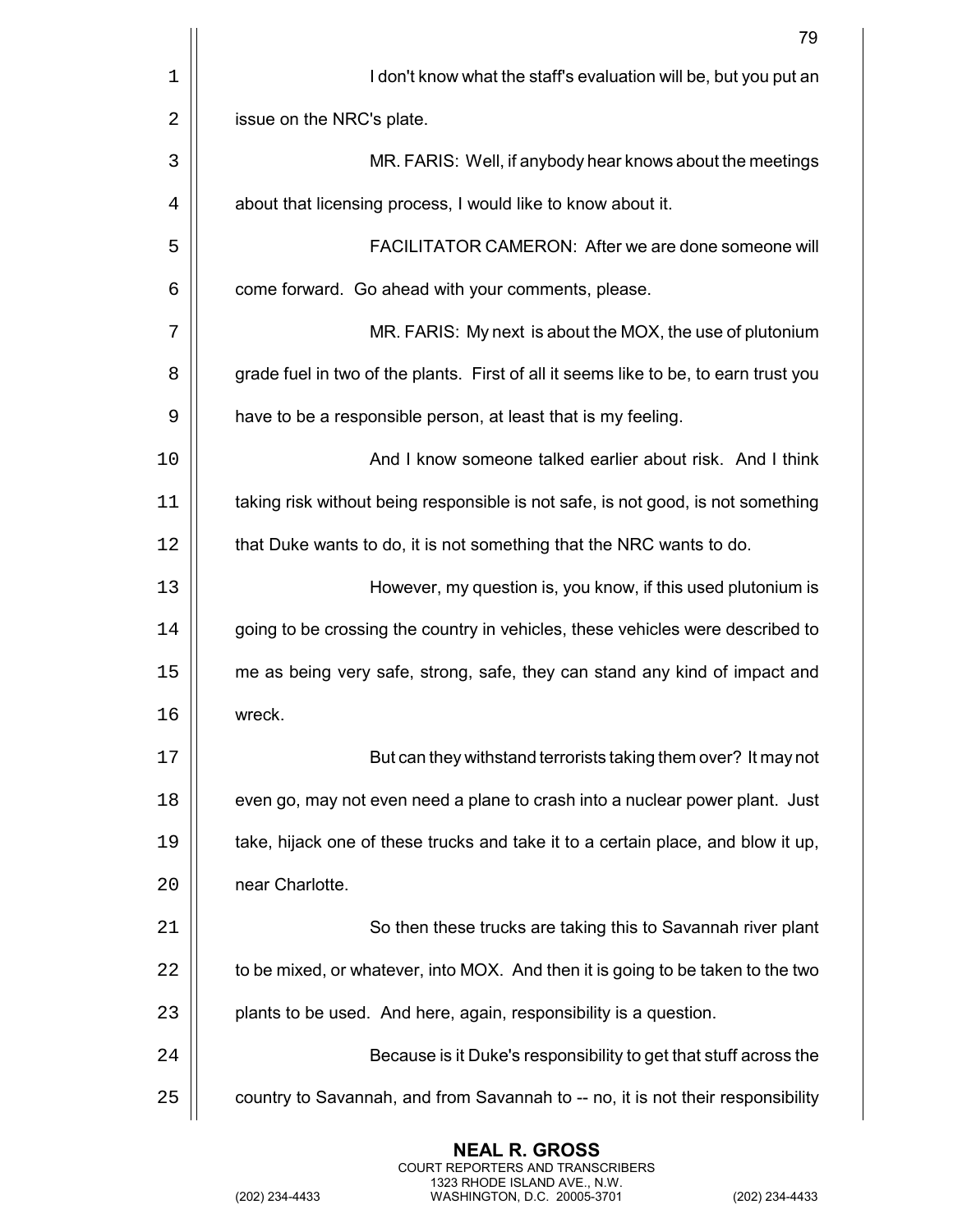|             | 80                                                                                  |
|-------------|-------------------------------------------------------------------------------------|
| $\mathbf 1$ | at all, they have no responsibility there, it is the Department of Energy's         |
| 2           | responsibility.                                                                     |
| 3           | So here you are getting this stuff, and I don't think, I may be                     |
| 4           | wrong, I'm asking a question, that Duke is paying much, if anything, for this       |
| 5           | used plutonium. They are getting it pretty free.                                    |
| 6           | And in the information that was sent to me, that is for the                         |
| 7           | public it says: DOE will reimburse Duke Power for all MOX fuel related              |
| 8           | operating and maintenance expenditures, as well as capital expenditures             |
| 9           | necessary to modify the plants for MOX fuel use.                                    |
| 10          | So here we are being asked to trust the company, Duke                               |
| 11          | They are getting all this reimbursement from DOE, they are not<br>Energy.           |
| 12          | responsible for getting this dangerous stuff across the country to Savannah,        |
| 13          | they are not responsible, as far as I know, getting it from Savannah to McGuire,    |
| 14          | and they are not paying much at all, they are getting reimbursed.                   |
| 15          | So it seems to me, if you are like most human beings, if you                        |
| 16          | aren't given responsibility, you don't have to take much responsibility. And        |
| 17          | given the events of September 11th, what would keep a terrorist from hijacking      |
| 18          | one of these trucks, carrying this stuff, and blowing it up?                        |
| 19          | Now, I don't know the answers to these questions, I'm not an                        |
| 20          | expert. In addition it seems to me that -- let me get my point here. It says this   |
| 21          | material, first of all, I'm a retired teacher. And I have come to the exploratorium |
| 22          | with children.                                                                      |
| 23          | And they would say, here is our plan for dealing with high                          |
| 24          | level radiation. We put it in little glass pellets, and then we will put it in the  |
| 25          | national repository, and it will be safe.                                           |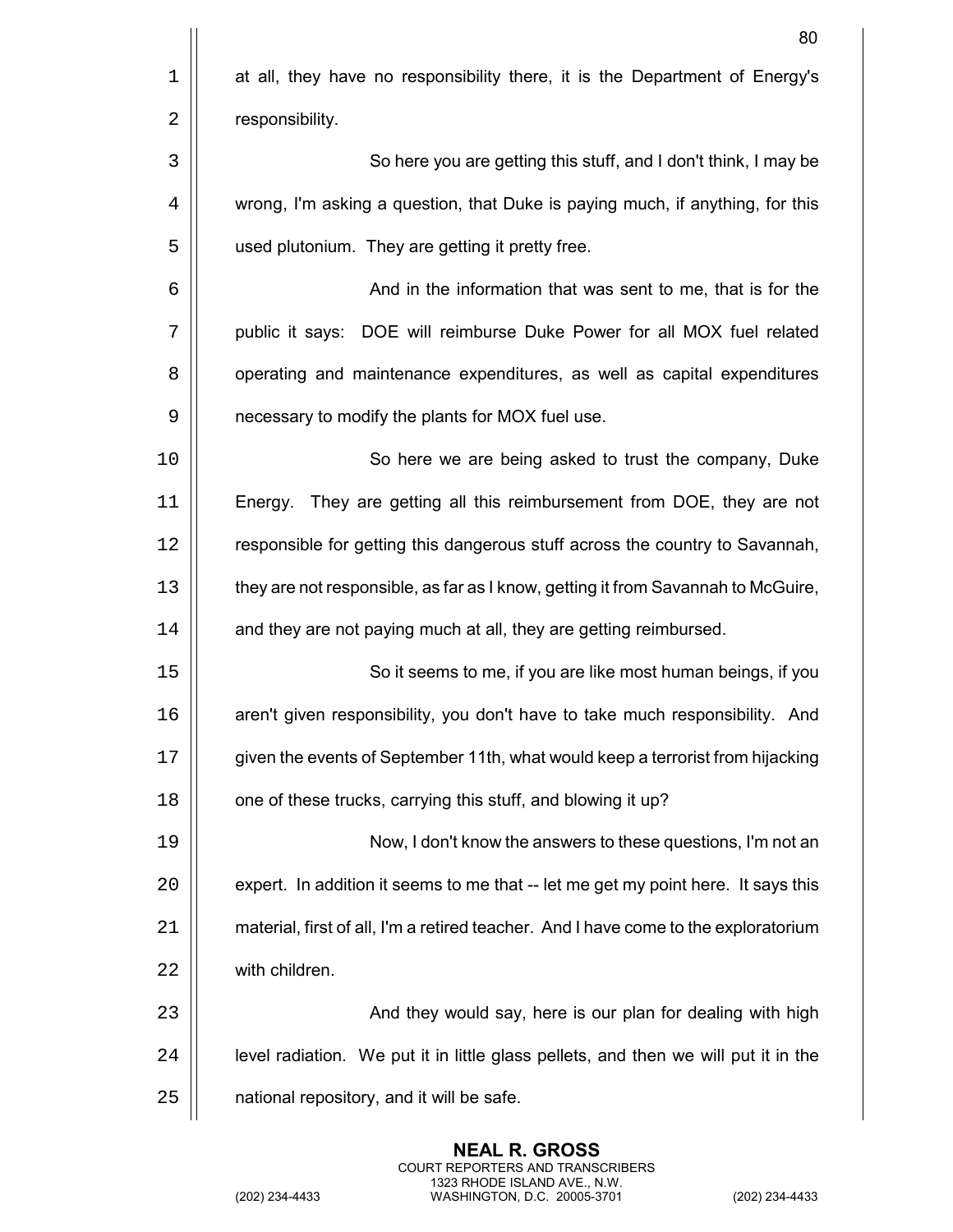|    | 81                                                                                    |
|----|---------------------------------------------------------------------------------------|
| 1  | Well, we are going on how many years now, and we still do                             |
| 2  | not have a national repository, and Yucca has not been decided on yet, right?         |
| 3  | And in addition to that they say now, in this, it says instead of putting it in glass |
| 4  | pellets they think it is a better idea to take this and use it up.                    |
| 5  | Not all of it is used up. If you take plutonium and make MOX,                         |
| 6  | and take it to the reactors, not all of the plutonium is used up. But it is better    |
| 7  | than leaving it lying around where it could be stolen and used by terrorists, or      |
| 8  | other rogue countries, to make nuclear weapons.                                       |
| 9  | And that sounds like a really good plan. However, given the                           |
| 10 | events of September the 11th, is it? That is my question.                             |
| 11 | One other thing, and this is another about responsibility. It is                      |
| 12 | not Duke's responsibility, but they are the beneficiaries. It is my understanding     |
| 13 | that the NRC has not given a license to anyone to do, to create MOX in this           |
| 14 | country, is that correct?                                                             |
| 15 | FACILITATOR CAMERON: That is the one type of question                                 |
| 16 | that I think that we can answer, which is a factual question. Tim, do you know,       |
| 17 | do you understand the question, can you answer it?                                    |
| 18 | MR. JOHNSON: Tim Johnson, NRC staff. If I can kind of                                 |
| 19 | rephrase your question, has NRC ever licensed the manufacture of MOX fuel?            |
| 20 | MR. FARIS: That is not what I asked.                                                  |
| 21 | MR. JOHNSON: Well, let me just state that, that in the '50s                           |
| 22 | and '60s, and early '70s the NRC did license eight facilities to fabricate MOX        |
| 23 | fuel for various research purposes that went on at that time.                         |
|    |                                                                                       |
|    |                                                                                       |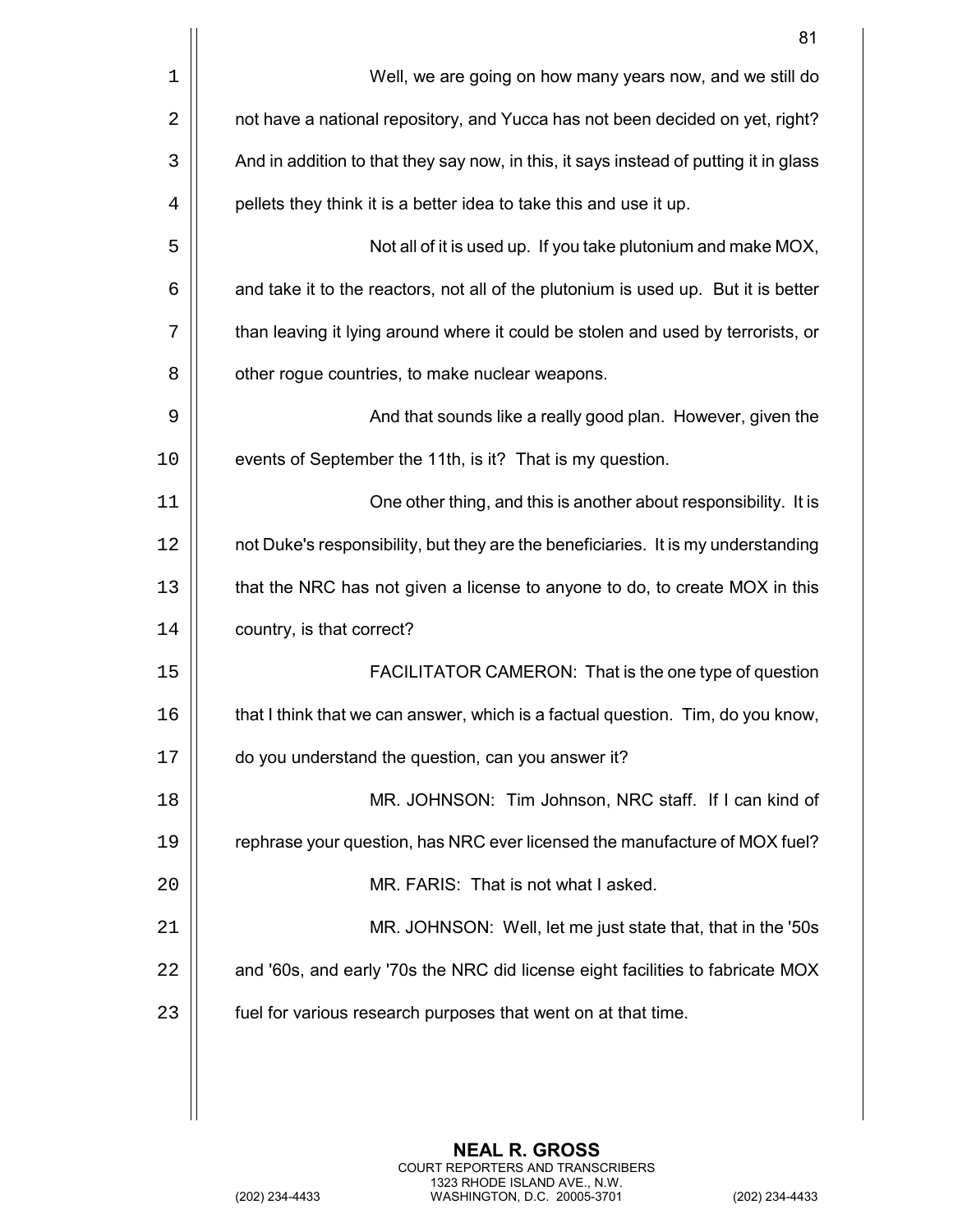|    | 82                                                                             |
|----|--------------------------------------------------------------------------------|
| 1  | But in terms of this MOX fuel that is planned to be used,                      |
| 2  | proposed to be used at McGuire and Catawba, we have not issued a license       |
| 3  | for the fabrication facility.                                                  |
| 4  | MR. FARIS: Right, in Savannah, you are talking about. And                      |
| 5  | so my question is, has our tax money gone to Savannah to help produce a        |
| 6  | plant to make MOX before the NRC has even given approval to create this?       |
| 7  | That is my question.                                                           |
| 8  | FACILITATOR CAMERON: I think that a lot of the questions                       |
| 9  | that you are asking, and I think that the NRC staff, and everybody gets where  |
| 10 | you are trying to go, and the concerns that you have, a lot of the questions,  |
| 11 | though, have a lot of policy issues surrounding them, perhaps having nothing   |
| 12 | to do with the NRC.                                                            |
| 13 | And I think that as you have heard from other people in the                    |
| 14 | audience who have concerns about MOX, is that that could be an entirely,       |
| 15 | another meeting, a long meeting on that. So I would ask you just to raise your |
| 16 | concerns.                                                                      |
| 17 | MR. FARIS: My concern is, if that is true, it is another factor                |
| 18 | about trust. If the NRC is already allowing MOX to be made before they even    |
| 19 | approve making it, and that money is coming from I don't know where, but it    |
| 20 | must be some tax money, I'm assuming, I'm not sure, then how can we trust?     |
| 21 | What is the relationship between the NRC and Duke Energy?                      |
| 22 | Does this raise a question on some people's minds?                             |
| 23 | FACILITATOR CAMERON: Mr. Faris, again, the factual                             |
| 24 | question, the statement that you just made about NRC allowing MOX to be        |
| 25 | made, the NRC is not allowing MOX to be made.                                  |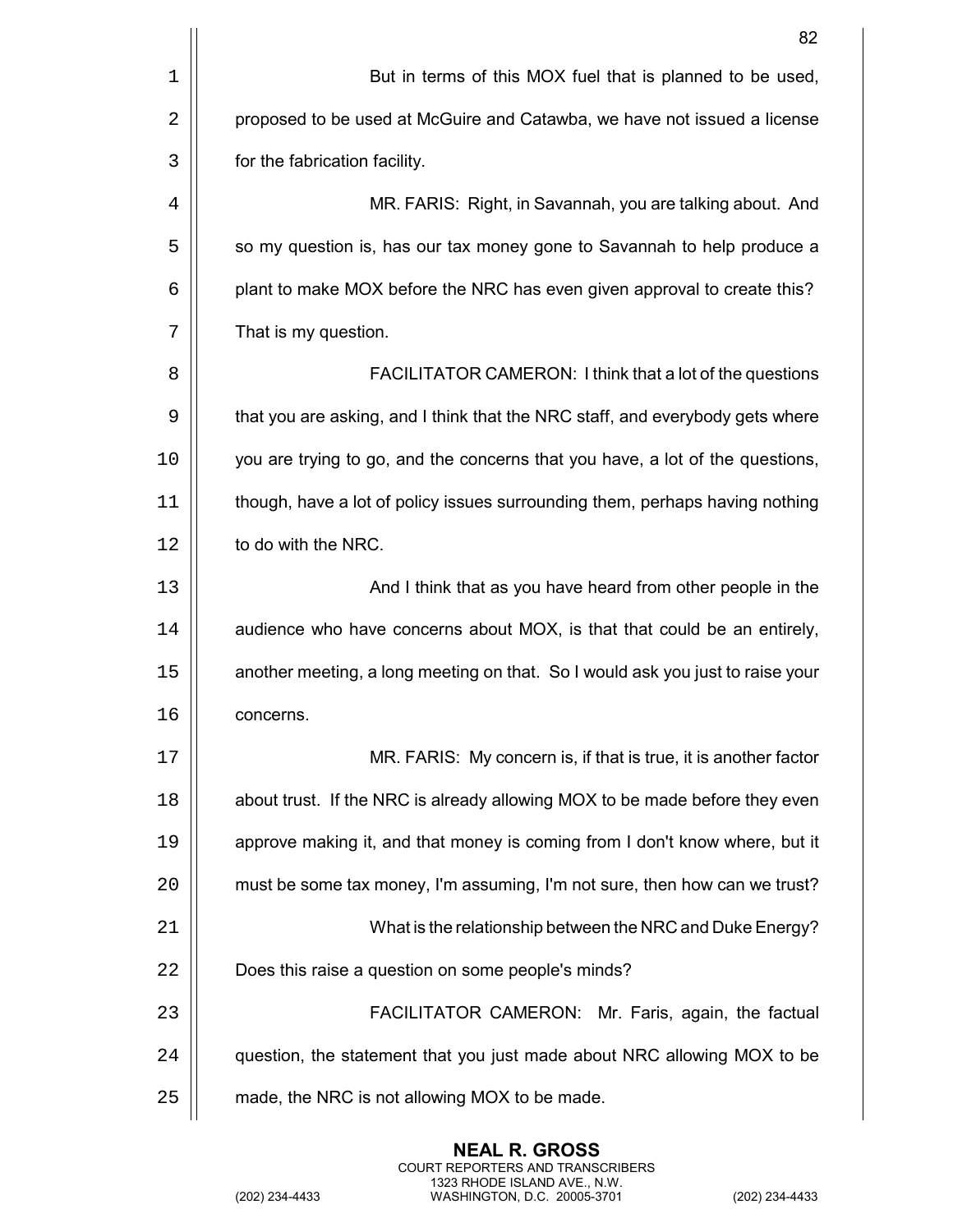|    | 83                                                                             |
|----|--------------------------------------------------------------------------------|
| 1  | MR. FARIS: And it is not disallowing it.                                       |
| 2  | MR. JOHNSON: This is Tim Johnson. Under the law a                              |
| 3  | company can't make MOX fuel without a license from the NRC. So there is no     |
| 4  | MOX being made right now.                                                      |
| 5  | MR. FARIS: But there is a plant being made with our tax                        |
| 6  | dollars for this MOX?                                                          |
| 7  | MR. JOHNSON: The Department of Energy is funding Duke,                         |
| 8  | Cogema, Stone and Webster, to develop a license application, and go through    |
| 9  | a licensing process right now.                                                 |
| 10 | The licensing process involves two parts, construction of the                  |
| 11 | facility, as well as operations.                                               |
| 12 | MR. FARIS: Has the construction started?                                       |
| 13 | MR. JOHNSON: No, construction has not started, and they                        |
| 14 | will need, Duke, Cogema, Stone and Webster will need our approval before       |
| 15 | they can begin construction.                                                   |
| 16 | MR. FARIS: Thank you.                                                          |
| 17 | FACILITATOR CAMERON: And I would direct you to talk to                         |
| 18 | Don Moniak in the back, who is participating in the licensing proceeding, and  |
| 19 | can give you all the information that you would want about MOX. The NRC        |
| 20 | people are here who are involved, to talk with you.                            |
| 21 | MR. FARIS: Just finally, I agree with what a lot of other                      |
| 22 | people said. Duke Energy has added a lot to our community. I mean, we are      |
| 23 | here with power. And, evidently, they have added a lot to the communities that |
| 24 | they are in.                                                                   |
|    |                                                                                |